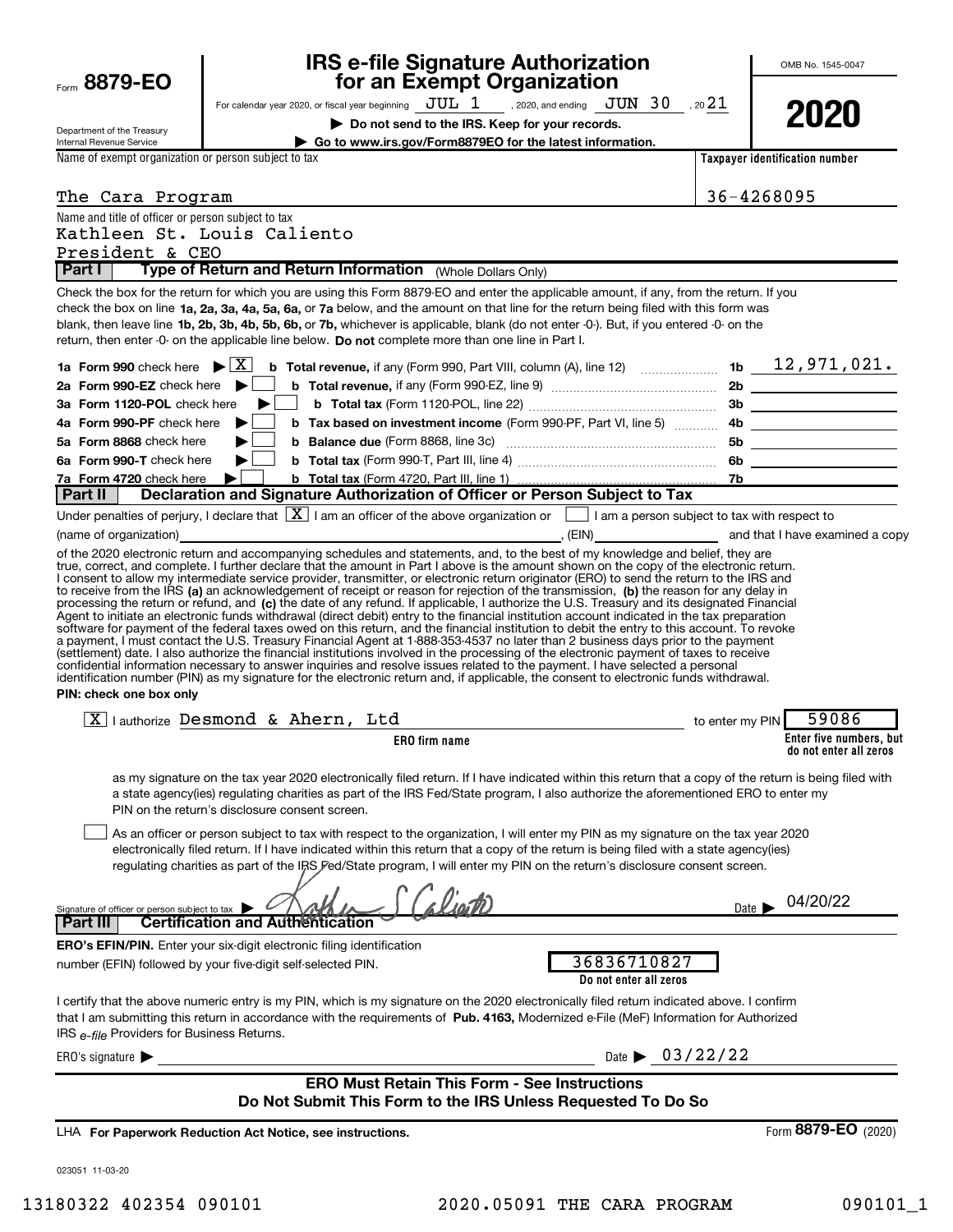| Form <b>990</b>                  |                                                                                                                                                          | <b>Return of Organization Exempt From Income Tax</b><br>Under section 501(c), 527, or 4947(a)(1) of the Internal Revenue Code (except private foundations)<br>Do not enter social security numbers on this form as it may be made public. |            |                                                                                     |                                          |  |  |  |
|----------------------------------|----------------------------------------------------------------------------------------------------------------------------------------------------------|-------------------------------------------------------------------------------------------------------------------------------------------------------------------------------------------------------------------------------------------|------------|-------------------------------------------------------------------------------------|------------------------------------------|--|--|--|
|                                  | Department of the Treasury<br>Internal Revenue Service                                                                                                   | Go to www.irs.gov/Form990 for instructions and the latest information.                                                                                                                                                                    |            |                                                                                     | Open to Public<br>Inspection             |  |  |  |
|                                  |                                                                                                                                                          | 2020<br>JUL 1,<br>A For the 2020 calendar year, or tax year beginning                                                                                                                                                                     |            | 2021<br>and ending $JUN$ 30,                                                        |                                          |  |  |  |
| <b>B</b> Check if<br>applicable: |                                                                                                                                                          | <b>C</b> Name of organization                                                                                                                                                                                                             |            | D Employer identification number                                                    |                                          |  |  |  |
| Address                          |                                                                                                                                                          |                                                                                                                                                                                                                                           |            |                                                                                     |                                          |  |  |  |
| change<br>Name                   |                                                                                                                                                          | The Cara Program                                                                                                                                                                                                                          |            |                                                                                     |                                          |  |  |  |
| change<br>  Initial              |                                                                                                                                                          | Cara Chicago<br>Doing business as                                                                                                                                                                                                         |            | 36-4268095                                                                          |                                          |  |  |  |
| return<br>Final                  |                                                                                                                                                          | Number and street (or P.O. box if mail is not delivered to street address)                                                                                                                                                                | Room/suite | E Telephone number                                                                  |                                          |  |  |  |
| return/<br>termin-               |                                                                                                                                                          | 237 S DesPlaines                                                                                                                                                                                                                          |            | $312 - 798 - 3334$                                                                  |                                          |  |  |  |
| ated<br>Amended                  |                                                                                                                                                          | City or town, state or province, country, and ZIP or foreign postal code<br>Chicago, IL 60661                                                                                                                                             |            | G Gross receipts \$                                                                 | 13, 118, 328.                            |  |  |  |
| return<br>Applica-               |                                                                                                                                                          | F Name and address of principal officer: Kathleen St. Louis Calie                                                                                                                                                                         |            | H(a) Is this a group return                                                         |                                          |  |  |  |
| tion<br>pending                  |                                                                                                                                                          | same as C above                                                                                                                                                                                                                           |            | for subordinates?                                                                   | $ Yes X $ No                             |  |  |  |
|                                  | Tax-exempt status: $\boxed{\mathbf{X}}$ 501(c)(3)                                                                                                        |                                                                                                                                                                                                                                           |            | $H(b)$ Are all subordinates included?                                               | <b>Yes</b><br><b>No</b>                  |  |  |  |
|                                  |                                                                                                                                                          | $501(c)$ (<br>$\sum$ (insert no.)<br>$4947(a)(1)$ or<br>J Website: > WWW.caracollective.org                                                                                                                                               | 527        |                                                                                     | If "No," attach a list. See instructions |  |  |  |
|                                  |                                                                                                                                                          | Other $\blacktriangleright$                                                                                                                                                                                                               |            | $H(c)$ Group exemption number $\blacktriangleright$                                 |                                          |  |  |  |
| Part I                           | <b>Summary</b>                                                                                                                                           | <b>K</b> Form of organization: $\boxed{\mathbf{X}}$ Corporation<br>Association<br>Trust                                                                                                                                                   |            | L Year of formation: $1999 \vert \mathbf{M}$ State of legal domicile: $\mathbf{IL}$ |                                          |  |  |  |
|                                  |                                                                                                                                                          |                                                                                                                                                                                                                                           |            |                                                                                     |                                          |  |  |  |
| 1.                               |                                                                                                                                                          | Briefly describe the organization's mission or most significant activities: Unlock power & purpose within                                                                                                                                 |            |                                                                                     |                                          |  |  |  |
| Governance                       |                                                                                                                                                          | our communities & ourselves to achieve real & lasting success.                                                                                                                                                                            |            |                                                                                     |                                          |  |  |  |
|                                  | Check this box $\blacktriangleright$ $\blacksquare$ if the organization discontinued its operations or disposed of more than 25% of its net assets.<br>2 |                                                                                                                                                                                                                                           |            |                                                                                     |                                          |  |  |  |
| з                                |                                                                                                                                                          | Number of voting members of the governing body (Part VI, line 1a)                                                                                                                                                                         |            | 3                                                                                   | 24                                       |  |  |  |
| 4                                |                                                                                                                                                          | $\overline{4}$                                                                                                                                                                                                                            | 24         |                                                                                     |                                          |  |  |  |
| <b>Activities &amp;</b><br>5     |                                                                                                                                                          | 5<br>Total number of individuals employed in calendar year 2020 (Part V, line 2a) manufacture of individuals employed in calendar year 2020 (Part V, line 2a)                                                                             | 592        |                                                                                     |                                          |  |  |  |
| 6                                |                                                                                                                                                          |                                                                                                                                                                                                                                           | 6          | 200                                                                                 |                                          |  |  |  |
|                                  |                                                                                                                                                          |                                                                                                                                                                                                                                           |            | 7a                                                                                  | 0.<br>0.                                 |  |  |  |
|                                  |                                                                                                                                                          |                                                                                                                                                                                                                                           |            | 7b                                                                                  |                                          |  |  |  |
|                                  |                                                                                                                                                          |                                                                                                                                                                                                                                           |            | <b>Prior Year</b>                                                                   | <b>Current Year</b>                      |  |  |  |
| 8                                |                                                                                                                                                          | Contributions and grants (Part VIII, line 1h)                                                                                                                                                                                             |            | 6,666,470.                                                                          | 8,542,988.                               |  |  |  |
| Revenue<br>9                     |                                                                                                                                                          | Program service revenue (Part VIII, line 2g)                                                                                                                                                                                              |            | 4,666,320.                                                                          | 4,327,683.                               |  |  |  |
| 10                               |                                                                                                                                                          |                                                                                                                                                                                                                                           |            | 32,495.                                                                             | 12,032.                                  |  |  |  |
| 11                               |                                                                                                                                                          | Other revenue (Part VIII, column (A), lines 5, 6d, 8c, 9c, 10c, and 11e)                                                                                                                                                                  |            | 45, 119.                                                                            | 88,318.                                  |  |  |  |
| 12                               |                                                                                                                                                          | Total revenue - add lines 8 through 11 (must equal Part VIII, column (A), line 12)                                                                                                                                                        |            | 11,410,404.                                                                         | 12,971,021.                              |  |  |  |
| 13                               |                                                                                                                                                          | Grants and similar amounts paid (Part IX, column (A), lines 1-3)                                                                                                                                                                          |            | 201,706.                                                                            | 171,382.                                 |  |  |  |
| 14                               |                                                                                                                                                          | Benefits paid to or for members (Part IX, column (A), line 4)                                                                                                                                                                             |            | 0.                                                                                  | 0.                                       |  |  |  |
| 15                               |                                                                                                                                                          | Salaries, other compensation, employee benefits (Part IX, column (A), lines 5-10)                                                                                                                                                         |            | 8,633,641.                                                                          | 8,716,263.                               |  |  |  |
|                                  |                                                                                                                                                          |                                                                                                                                                                                                                                           |            | 0.                                                                                  | 0.                                       |  |  |  |
| Expenses                         |                                                                                                                                                          |                                                                                                                                                                                                                                           |            |                                                                                     |                                          |  |  |  |
| 17                               |                                                                                                                                                          |                                                                                                                                                                                                                                           |            | 2, 179, 571.                                                                        | 2,103,499.                               |  |  |  |
| 18                               |                                                                                                                                                          | Total expenses. Add lines 13-17 (must equal Part IX, column (A), line 25)                                                                                                                                                                 |            | 11,014,918.                                                                         | $\overline{10}$ , 991, 144.              |  |  |  |
| 19                               |                                                                                                                                                          |                                                                                                                                                                                                                                           |            | 395,486.                                                                            | 1,979,877.                               |  |  |  |
| t Assets or<br>d Balances        |                                                                                                                                                          |                                                                                                                                                                                                                                           |            | <b>Beginning of Current Year</b>                                                    | <b>End of Year</b>                       |  |  |  |
| 20                               | Total assets (Part X, line 16)                                                                                                                           |                                                                                                                                                                                                                                           |            | 13,105,183.                                                                         | 14, 262, 035.                            |  |  |  |
| 21                               |                                                                                                                                                          | Total liabilities (Part X, line 26)                                                                                                                                                                                                       |            | 4,624,548.                                                                          | 3,693,766.                               |  |  |  |
| 22                               |                                                                                                                                                          |                                                                                                                                                                                                                                           |            | 8,480,635.                                                                          | 10,568,269.                              |  |  |  |
| Part II                          | <b>Signature Block</b>                                                                                                                                   |                                                                                                                                                                                                                                           |            |                                                                                     |                                          |  |  |  |

| Sign<br>Here     | Signature of officer<br>Kathleen St. Louis Caliento, President & CEO<br>Type or print name and title                                | Date                                                                                                                               |
|------------------|-------------------------------------------------------------------------------------------------------------------------------------|------------------------------------------------------------------------------------------------------------------------------------|
| Paid<br>Preparer | Print/Type preparer's name<br>Preparer's signature<br>Jason L. Gierhahn<br>Jason L. Gierhahn<br>Desmond & Ahern, Ltd<br>Firm's name | Date<br><b>PTIN</b><br>Check<br>P02385275<br>$\left 04/25/22\right $ self-employed<br>$1$ Firm's EIN $\triangleright$ 36 - 3321958 |
| Use Only         | Firm's address 10827 S. Western Avenue<br>Chicago, IL 60643                                                                         | Phone no. 773 - 779 - 4720                                                                                                         |
|                  | May the IRS discuss this return with the preparer shown above? See instructions                                                     | ΧI<br>Yes<br><b>No</b><br>000                                                                                                      |

032001 12-23-20 LHA **For Paperwork Reduction Act Notice, see the separate instructions.** Form 990 (2020)

**990**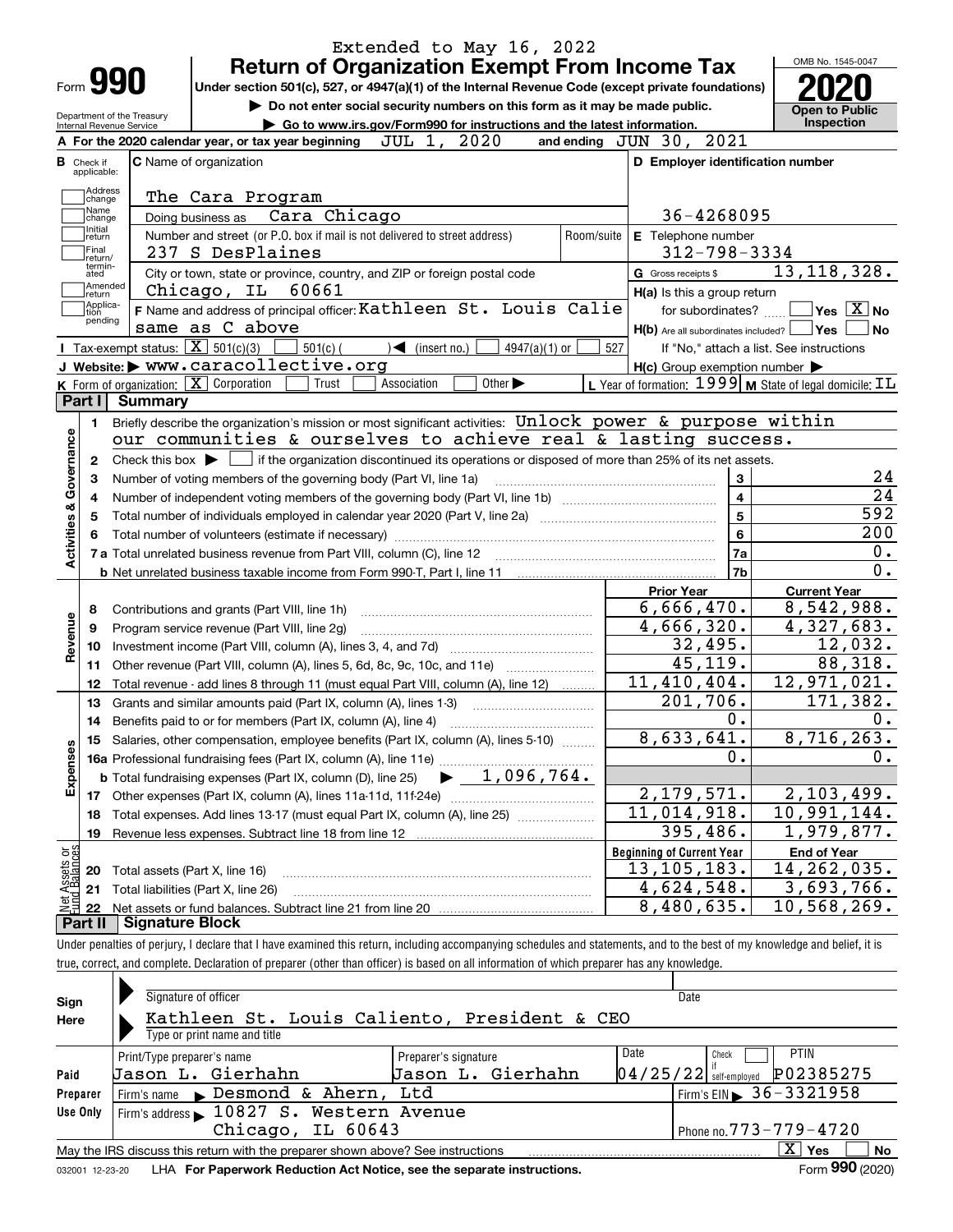| 1    | $\overline{\mathbf{x}}$<br>Check if Schedule O contains a response or note to any line in this Part III<br>Briefly describe the organization's mission:                     |
|------|-----------------------------------------------------------------------------------------------------------------------------------------------------------------------------|
|      | The mission of Cara is to unlock the power and purpose within our                                                                                                           |
|      | communities and ourselves to achieve real and lasting success.                                                                                                              |
|      |                                                                                                                                                                             |
|      |                                                                                                                                                                             |
| 2    | Did the organization undertake any significant program services during the year which were not listed on the                                                                |
|      | $]$ Yes $[\overline{\mathrm{X}}]$ No<br>If "Yes," describe these new services on Schedule O.                                                                                |
| 3    | $\Box$ Yes $\boxed{\mathrm{X}}$ No<br>Did the organization cease conducting, or make significant changes in how it conducts, any program services?                          |
|      | If "Yes," describe these changes on Schedule O.                                                                                                                             |
| 4    | Describe the organization's program service accomplishments for each of its three largest program services, as measured by expenses.                                        |
|      | Section 501(c)(3) and 501(c)(4) organizations are required to report the amount of grants and allocations to others, the total expenses, and                                |
|      | revenue, if any, for each program service reported.<br>121,484.                                                                                                             |
| 4a l | 3,990,295. including grants of \$ 138,699. (Revenue \$<br>(Expenses \$<br>(Code:<br>Traditional Training & Placement Program is Cara's traditional services                 |
|      | which includes a comprehensive range of training and support for                                                                                                            |
|      | motivated individuals affected by poverty and homelessness, including                                                                                                       |
|      | life-skills training, specialized job-skills training, and personalized                                                                                                     |
|      | career placement services.                                                                                                                                                  |
|      | South Side Campus (SSC) is Cara's South Side campus and provides                                                                                                            |
|      | services similar to Cara traditional as well as assistance with income<br>supports and financial literacy. The SSC helps residents establish                                |
|      | careers, advance professionally, and accumulate assets through                                                                                                              |
|      | structured training, job placement support, and individual coaching.                                                                                                        |
|      | Employment Retention ensures that participants of Cara have the tools                                                                                                       |
|      | needed for long-term selfsufficiency.                                                                                                                                       |
| 4b   | 2,438,312. including grants of \$<br>1,538,156.<br>) (Expenses \$<br>) (Revenue \$<br>(Code:                                                                                |
|      | TCP Staffing, LLC (TCP Staffing) dba Cara Connects, a wholly owned                                                                                                          |
|      | limited liability company started in 2011, was created to manage<br>employment of individuals in the transitional jobs aspect of Cara                                       |
|      | Chicago. Cara Connects employs participants who are working                                                                                                                 |
|      | transitional jobs for Cleanslate and Cara Chicago as well as select                                                                                                         |
|      | companies outside of the enterprise. In 2013, Cara Connects expanded to                                                                                                     |
|      | be a contract staffing firm dedicated to sourcing quality candidates to                                                                                                     |
|      | fulfill critical entry-level positions within Chicago's growing job                                                                                                         |
|      | market by providing temporary and temporary to permanent opportunities.                                                                                                     |
|      |                                                                                                                                                                             |
|      |                                                                                                                                                                             |
|      | 32,683. Revenues 2,748,537.<br>4c $(\text{Code:})$ (Expenses \$ 2,041,332. including grants of \$<br>Cleanslate Chicago, LLC (Cleanslate), a wholly-owned limited liability |
|      | company started in 2005, provides exterior maintenance services to                                                                                                          |
|      | customers across Chicago. The program was created as a vehicle for                                                                                                          |
|      | individuals with significant obstacles to employment - particularly                                                                                                         |
|      | individuals with criminal backgrounds to gain on-the-job work                                                                                                               |
|      | experience and intensive support services through transitional jobs.                                                                                                        |
|      | Cleanslate is a complement to Cara and provides additional services and                                                                                                     |
|      | training opportunities for at-risk individuals. For tax purposes,<br>Cleanslate is treated as a disregarded entity and will be included in                                  |
|      | Cara Chicago's financial statements and tax reporting. Under applicable                                                                                                     |
|      | accounting standards, Cara Chicago is required to prepare consolidated                                                                                                      |
|      | financial statements with Cleanslate                                                                                                                                        |
|      | 4d Other program services (Describe on Schedule O.)                                                                                                                         |
|      | (Expenses \$<br>(Revenue \$<br>including grants of \$                                                                                                                       |
|      | 8,469,939.<br>4e Total program service expenses >                                                                                                                           |
|      | Form 990 (2020)<br>See Schedule O for Continuation(s)                                                                                                                       |
|      | 032002 12-23-20                                                                                                                                                             |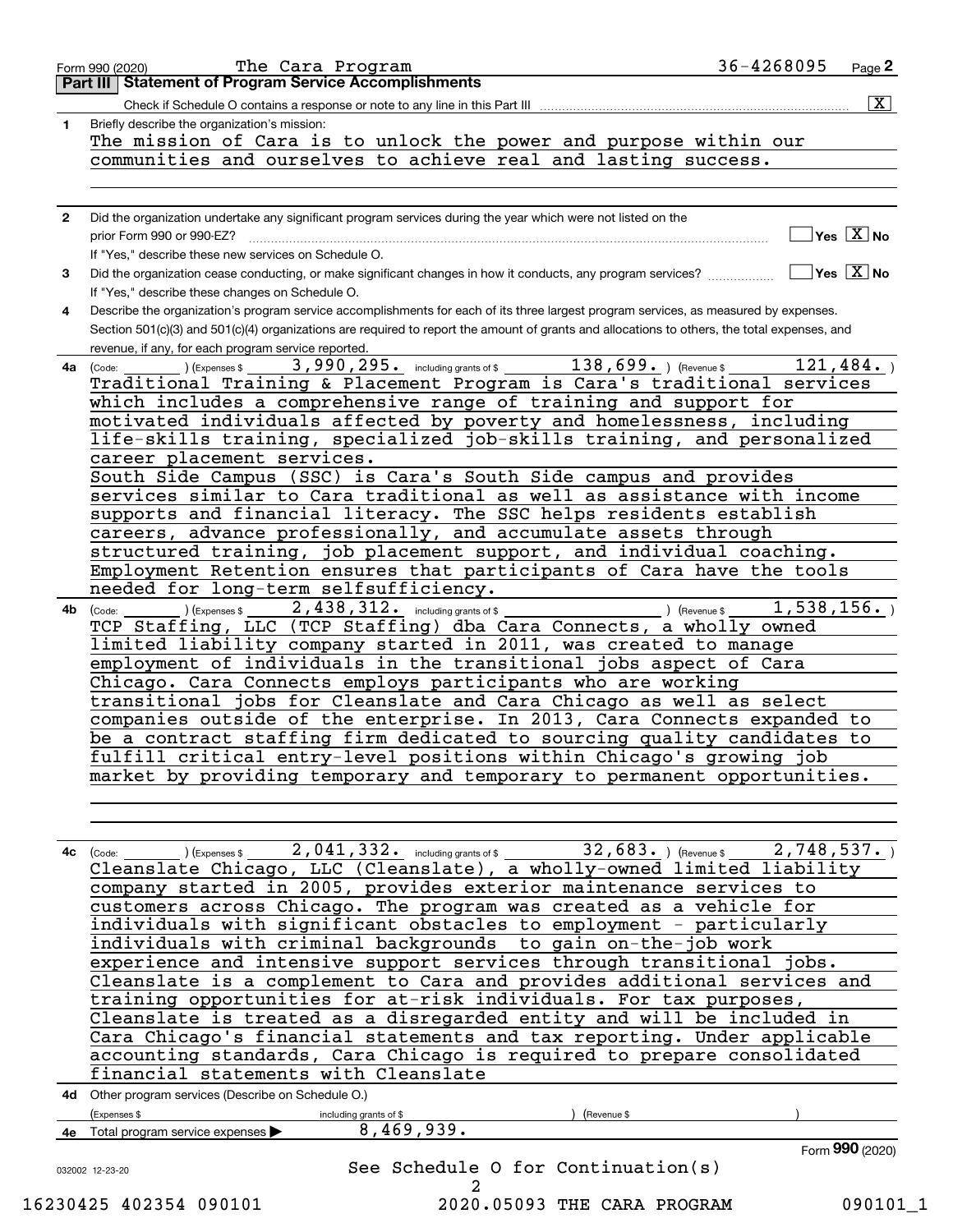|  | Form 990 (2020) |
|--|-----------------|

Form 990 (2020) The Cara Program 36-4268095 <sub>Page</sub> 3<br>**Part IV | Checklist of Required Schedules** 

|     |                                                                                                                                       |                 |   | Yes   No        |
|-----|---------------------------------------------------------------------------------------------------------------------------------------|-----------------|---|-----------------|
| 1   | Is the organization described in section $501(c)(3)$ or $4947(a)(1)$ (other than a private foundation)?                               |                 |   |                 |
|     |                                                                                                                                       | 1               | х |                 |
| 2   |                                                                                                                                       | $\overline{2}$  | X |                 |
| 3   | Did the organization engage in direct or indirect political campaign activities on behalf of or in opposition to candidates for       |                 |   |                 |
|     |                                                                                                                                       | 3               |   | x               |
| 4   | Section 501(c)(3) organizations. Did the organization engage in lobbying activities, or have a section 501(h) election in effect      |                 |   |                 |
|     |                                                                                                                                       | 4               | х |                 |
| 5   | Is the organization a section 501(c)(4), 501(c)(5), or 501(c)(6) organization that receives membership dues, assessments, or          |                 |   |                 |
|     |                                                                                                                                       | 5               |   | x               |
| 6   | Did the organization maintain any donor advised funds or any similar funds or accounts for which donors have the right to             |                 |   |                 |
|     | provide advice on the distribution or investment of amounts in such funds or accounts? If "Yes," complete Schedule D, Part I          | 6               |   | x               |
| 7   | Did the organization receive or hold a conservation easement, including easements to preserve open space,                             |                 |   |                 |
|     |                                                                                                                                       | $\overline{7}$  |   | x               |
| 8   | Did the organization maintain collections of works of art, historical treasures, or other similar assets? If "Yes," complete          |                 |   |                 |
|     |                                                                                                                                       | 8               |   | x               |
| 9   | Did the organization report an amount in Part X, line 21, for escrow or custodial account liability, serve as a custodian for         |                 |   |                 |
|     | amounts not listed in Part X; or provide credit counseling, debt management, credit repair, or debt negotiation services?             |                 |   |                 |
|     |                                                                                                                                       | 9               |   | x               |
| 10  | Did the organization, directly or through a related organization, hold assets in donor-restricted endowments                          |                 | х |                 |
|     |                                                                                                                                       | 10              |   |                 |
| 11  | If the organization's answer to any of the following questions is "Yes," then complete Schedule D, Parts VI, VII, VIII, IX, or X      |                 |   |                 |
|     | as applicable.                                                                                                                        |                 |   |                 |
|     | a Did the organization report an amount for land, buildings, and equipment in Part X, line 10? If "Yes." complete Schedule D.         | 11a             | x |                 |
|     | <b>b</b> Did the organization report an amount for investments - other securities in Part X, line 12, that is 5% or more of its total |                 |   |                 |
|     |                                                                                                                                       | 11 <sub>b</sub> |   | x               |
|     | c Did the organization report an amount for investments - program related in Part X, line 13, that is 5% or more of its total         |                 |   |                 |
|     |                                                                                                                                       | 11c             |   | X               |
|     | d Did the organization report an amount for other assets in Part X, line 15, that is 5% or more of its total assets reported in       |                 |   |                 |
|     |                                                                                                                                       | 11d             |   | x               |
|     |                                                                                                                                       | 11e             | х |                 |
| f   | Did the organization's separate or consolidated financial statements for the tax year include a footnote that addresses               |                 |   |                 |
|     | the organization's liability for uncertain tax positions under FIN 48 (ASC 740)? If "Yes," complete Schedule D, Part X                | 11f             | x |                 |
|     | 12a Did the organization obtain separate, independent audited financial statements for the tax year? If "Yes," complete               |                 |   |                 |
|     |                                                                                                                                       | 12a             |   | x               |
|     | <b>b</b> Was the organization included in consolidated, independent audited financial statements for the tax year?                    |                 |   |                 |
|     | If "Yes," and if the organization answered "No" to line 12a, then completing Schedule D, Parts XI and XII is optional                 | 12 <sub>b</sub> | X |                 |
| 13  | Is the organization a school described in section 170(b)(1)(A)(ii)? If "Yes," complete Schedule E                                     | 13              |   | X               |
| 14a | Did the organization maintain an office, employees, or agents outside of the United States?                                           | 14a             |   | X               |
| b   | Did the organization have aggregate revenues or expenses of more than \$10,000 from grantmaking, fundraising, business,               |                 |   |                 |
|     | investment, and program service activities outside the United States, or aggregate foreign investments valued at \$100,000            |                 |   |                 |
|     |                                                                                                                                       | 14b             |   | x               |
| 15  | Did the organization report on Part IX, column (A), line 3, more than \$5,000 of grants or other assistance to or for any             |                 |   |                 |
|     |                                                                                                                                       | 15              |   | X               |
| 16  | Did the organization report on Part IX, column (A), line 3, more than \$5,000 of aggregate grants or other assistance to              |                 |   |                 |
|     |                                                                                                                                       | 16              |   | x               |
| 17  | Did the organization report a total of more than \$15,000 of expenses for professional fundraising services on Part IX,               |                 |   |                 |
|     |                                                                                                                                       | 17              |   | x               |
| 18  | Did the organization report more than \$15,000 total of fundraising event gross income and contributions on Part VIII, lines          |                 |   |                 |
|     |                                                                                                                                       | 18              | х |                 |
| 19  | Did the organization report more than \$15,000 of gross income from gaming activities on Part VIII, line 9a? If "Yes."                |                 |   |                 |
|     |                                                                                                                                       | 19              |   | x               |
| 20a |                                                                                                                                       | 20a             |   | x               |
|     | b If "Yes" to line 20a, did the organization attach a copy of its audited financial statements to this return?                        | 20 <sub>b</sub> |   |                 |
| 21  | Did the organization report more than \$5,000 of grants or other assistance to any domestic organization or                           |                 |   |                 |
|     |                                                                                                                                       | 21              |   | х               |
|     | 032003 12-23-20                                                                                                                       |                 |   | Form 990 (2020) |

032003 12-23-20

16230425 402354 090101 2020.05093 THE CARA PROGRAM 090101\_1

3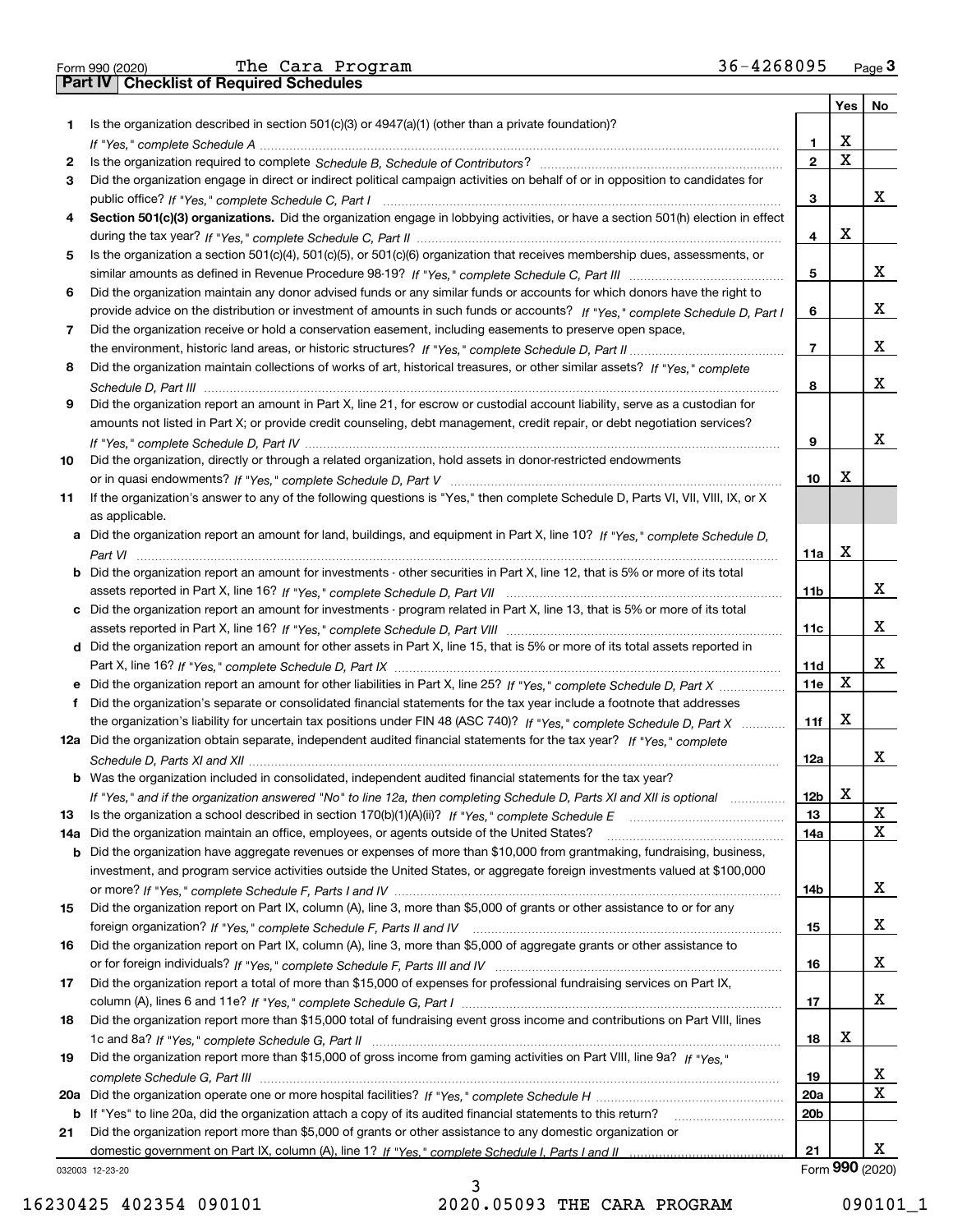|  | Form 990 (2020) |
|--|-----------------|
|  |                 |

*(continued)*

|        |                                                                                                                                                                                     |                 | Yes | No              |
|--------|-------------------------------------------------------------------------------------------------------------------------------------------------------------------------------------|-----------------|-----|-----------------|
| 22     | Did the organization report more than \$5,000 of grants or other assistance to or for domestic individuals on                                                                       |                 |     |                 |
|        |                                                                                                                                                                                     | 22              | x   |                 |
| 23     | Did the organization answer "Yes" to Part VII, Section A, line 3, 4, or 5 about compensation of the organization's current                                                          |                 |     |                 |
|        | and former officers, directors, trustees, key employees, and highest compensated employees? If "Yes," complete                                                                      |                 |     |                 |
|        |                                                                                                                                                                                     | 23              | х   |                 |
|        | 24a Did the organization have a tax-exempt bond issue with an outstanding principal amount of more than \$100,000 as of the                                                         |                 |     |                 |
|        | last day of the year, that was issued after December 31, 2002? If "Yes," answer lines 24b through 24d and complete                                                                  |                 |     |                 |
|        |                                                                                                                                                                                     | 24a             |     | х               |
|        |                                                                                                                                                                                     | 24b             |     |                 |
|        | c Did the organization maintain an escrow account other than a refunding escrow at any time during the year to defease                                                              |                 |     |                 |
|        |                                                                                                                                                                                     | 24c             |     |                 |
|        |                                                                                                                                                                                     | 24d             |     |                 |
|        | 25a Section 501(c)(3), 501(c)(4), and 501(c)(29) organizations. Did the organization engage in an excess benefit                                                                    |                 |     |                 |
|        |                                                                                                                                                                                     | 25a             |     | х               |
|        | b Is the organization aware that it engaged in an excess benefit transaction with a disqualified person in a prior year, and                                                        |                 |     |                 |
|        | that the transaction has not been reported on any of the organization's prior Forms 990 or 990-EZ? If "Yes," complete                                                               |                 |     |                 |
|        |                                                                                                                                                                                     | 25b             |     | x               |
| 26     | Schedule L. Part I<br>Did the organization report any amount on Part X, line 5 or 22, for receivables from or payables to any current                                               |                 |     |                 |
|        | or former officer, director, trustee, key employee, creator or founder, substantial contributor, or 35%                                                                             |                 |     |                 |
|        |                                                                                                                                                                                     | 26              |     | х               |
|        | controlled entity or family member of any of these persons? If "Yes," complete Schedule L, Part II                                                                                  |                 |     |                 |
| 27     | Did the organization provide a grant or other assistance to any current or former officer, director, trustee, key employee,                                                         |                 |     |                 |
|        | creator or founder, substantial contributor or employee thereof, a grant selection committee member, or to a 35% controlled                                                         |                 |     | х               |
|        | entity (including an employee thereof) or family member of any of these persons? If "Yes," complete Schedule L, Part III                                                            | 27              |     |                 |
| 28     | Was the organization a party to a business transaction with one of the following parties (see Schedule L, Part IV                                                                   |                 |     |                 |
|        | instructions, for applicable filing thresholds, conditions, and exceptions):                                                                                                        |                 |     |                 |
|        | a A current or former officer, director, trustee, key employee, creator or founder, or substantial contributor? If                                                                  |                 |     |                 |
|        |                                                                                                                                                                                     | 28a             | x   |                 |
|        |                                                                                                                                                                                     | 28b             |     | x               |
|        | c A 35% controlled entity of one or more individuals and/or organizations described in lines 28a or 28b? If                                                                         |                 |     |                 |
|        |                                                                                                                                                                                     | 28c             |     | х               |
| 29     |                                                                                                                                                                                     | 29              |     | x               |
| 30     | Did the organization receive contributions of art, historical treasures, or other similar assets, or qualified conservation                                                         |                 |     |                 |
|        |                                                                                                                                                                                     | 30              |     | х               |
| 31     | Did the organization liquidate, terminate, or dissolve and cease operations? If "Yes," complete Schedule N, Part I                                                                  | 31              |     | X               |
| 32     | Did the organization sell, exchange, dispose of, or transfer more than 25% of its net assets? If "Yes," complete                                                                    |                 |     |                 |
|        |                                                                                                                                                                                     | 32              |     | х               |
| 33     | Did the organization own 100% of an entity disregarded as separate from the organization under Regulations                                                                          |                 |     |                 |
|        |                                                                                                                                                                                     | 33              | Χ   |                 |
| 34     | Was the organization related to any tax-exempt or taxable entity? If "Yes," complete Schedule R, Part II, III, or IV, and                                                           |                 |     |                 |
|        |                                                                                                                                                                                     | 34              |     | X               |
|        | 35a Did the organization have a controlled entity within the meaning of section 512(b)(13)?                                                                                         | 35a             |     | x               |
|        | b If "Yes" to line 35a, did the organization receive any payment from or engage in any transaction with a controlled entity                                                         |                 |     |                 |
|        |                                                                                                                                                                                     | 35 <sub>b</sub> |     |                 |
| 36     | Section 501(c)(3) organizations. Did the organization make any transfers to an exempt non-charitable related organization?                                                          |                 |     |                 |
|        |                                                                                                                                                                                     | 36              |     | X.              |
| 37     | Did the organization conduct more than 5% of its activities through an entity that is not a related organization                                                                    |                 |     |                 |
|        | and that is treated as a partnership for federal income tax purposes? If "Yes," complete Schedule R, Part VI                                                                        | 37              |     | x               |
| 38     | Did the organization complete Schedule O and provide explanations in Schedule O for Part VI, lines 11b and 19?                                                                      |                 |     |                 |
|        | Note: All Form 990 filers are required to complete Schedule O                                                                                                                       | 38              | х   |                 |
| Part V | <b>Statements Regarding Other IRS Filings and Tax Compliance</b>                                                                                                                    |                 |     |                 |
|        | Check if Schedule O contains a response or note to any line in this Part V                                                                                                          |                 |     |                 |
|        |                                                                                                                                                                                     |                 | Yes | No              |
|        | 248                                                                                                                                                                                 |                 |     |                 |
|        | 1a Enter the number reported in Box 3 of Form 1096. Enter -0- if not applicable<br>1a<br>0<br>Enter the number of Forms W-2G included in line 1a. Enter -0- if not applicable<br>1b |                 |     |                 |
| b      |                                                                                                                                                                                     |                 |     |                 |
| c      | Did the organization comply with backup withholding rules for reportable payments to vendors and reportable gaming                                                                  |                 |     | х               |
|        | (gambling) winnings to prize winners?                                                                                                                                               | 1c              |     | Form 990 (2020) |
|        | 032004 12-23-20                                                                                                                                                                     |                 |     |                 |

4 16230425 402354 090101 2020.05093 THE CARA PROGRAM 090101\_1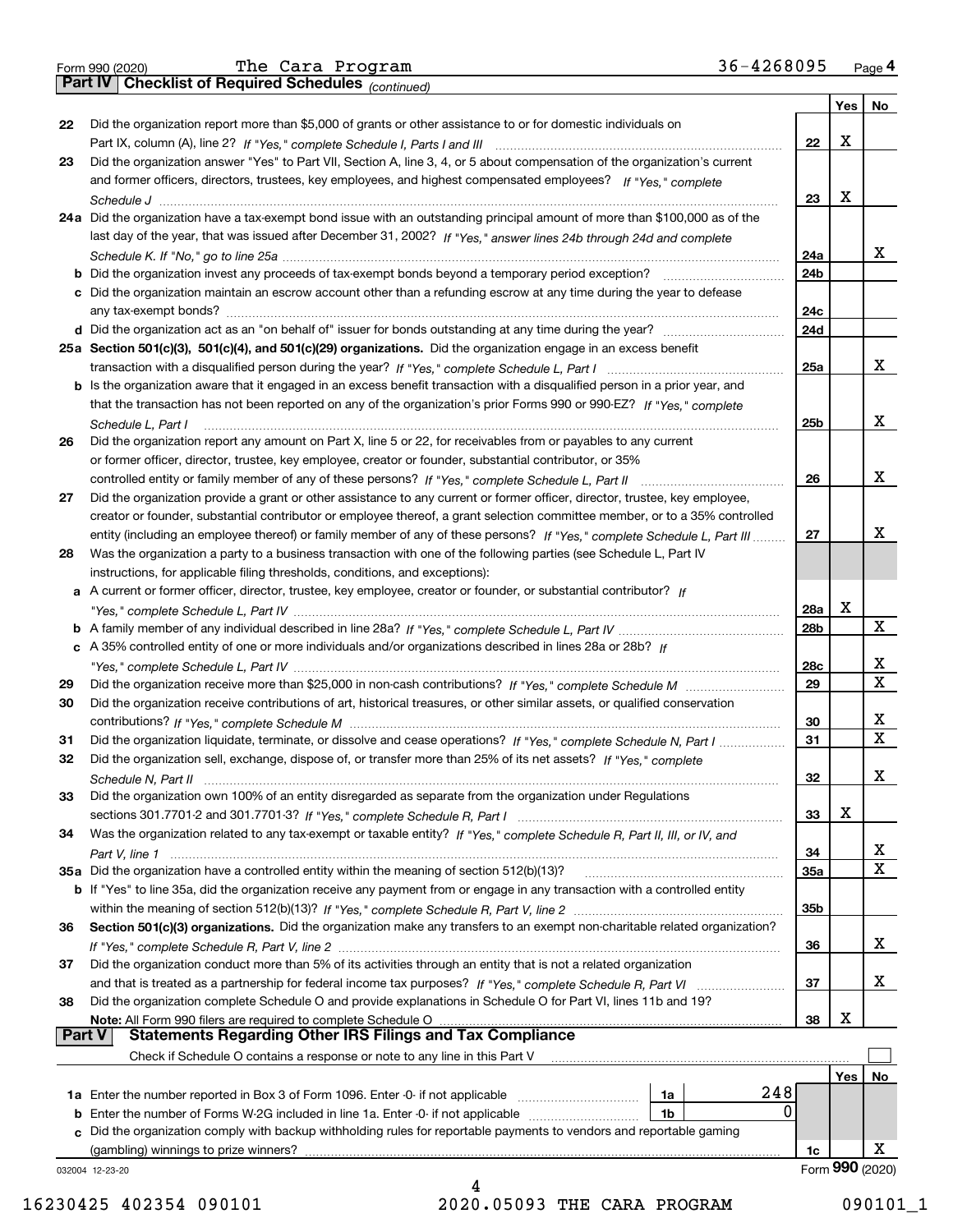|               | 36-4268095<br>The Cara Program<br>Form 990 (2020)                                                                                                                                           |                |         | <u>Page</u> 5        |
|---------------|---------------------------------------------------------------------------------------------------------------------------------------------------------------------------------------------|----------------|---------|----------------------|
| <b>Part V</b> | Statements Regarding Other IRS Filings and Tax Compliance (continued)                                                                                                                       |                |         |                      |
|               |                                                                                                                                                                                             |                | Yes $ $ | No                   |
|               | 2a Enter the number of employees reported on Form W-3, Transmittal of Wage and Tax Statements,                                                                                              |                |         |                      |
|               | 592<br>filed for the calendar year ending with or within the year covered by this return [111] [11] filed for the calendar year ending with or within the year covered by this return<br>2a |                |         |                      |
|               |                                                                                                                                                                                             | 2 <sub>b</sub> | х       |                      |
|               |                                                                                                                                                                                             |                |         |                      |
|               | 3a Did the organization have unrelated business gross income of \$1,000 or more during the year?                                                                                            | 3a             |         | х                    |
|               |                                                                                                                                                                                             | 3b             |         |                      |
|               | 4a At any time during the calendar year, did the organization have an interest in, or a signature or other authority over, a                                                                |                |         |                      |
|               |                                                                                                                                                                                             | 4a             |         | х                    |
|               | <b>b</b> If "Yes," enter the name of the foreign country $\blacktriangleright$                                                                                                              |                |         |                      |
|               |                                                                                                                                                                                             |                |         |                      |
|               | See instructions for filing requirements for FinCEN Form 114, Report of Foreign Bank and Financial Accounts (FBAR).                                                                         |                |         |                      |
|               | 5a Was the organization a party to a prohibited tax shelter transaction at any time during the tax year?                                                                                    | 5a             |         | X<br>х               |
| b             |                                                                                                                                                                                             | 5 <sub>b</sub> |         |                      |
|               |                                                                                                                                                                                             | 5c             |         |                      |
|               | 6a Does the organization have annual gross receipts that are normally greater than \$100,000, and did the organization solicit                                                              |                |         |                      |
|               |                                                                                                                                                                                             | 6a             |         | х                    |
|               | <b>b</b> If "Yes," did the organization include with every solicitation an express statement that such contributions or gifts                                                               |                |         |                      |
|               | were not tax deductible?                                                                                                                                                                    | 6b             |         |                      |
| 7             | Organizations that may receive deductible contributions under section 170(c).                                                                                                               |                |         |                      |
| а             | Did the organization receive a payment in excess of \$75 made partly as a contribution and partly for goods and services provided to the payor?                                             | 7a             | х       |                      |
|               | <b>b</b> If "Yes," did the organization notify the donor of the value of the goods or services provided?                                                                                    | 7b             | х       |                      |
|               | c Did the organization sell, exchange, or otherwise dispose of tangible personal property for which it was required                                                                         |                |         |                      |
|               |                                                                                                                                                                                             | 7с             |         | х                    |
|               | 7d                                                                                                                                                                                          |                |         |                      |
| е             | Did the organization receive any funds, directly or indirectly, to pay premiums on a personal benefit contract?                                                                             | 7e             |         | х                    |
| f             | Did the organization, during the year, pay premiums, directly or indirectly, on a personal benefit contract?                                                                                | 7f             |         | x                    |
| g             | If the organization received a contribution of qualified intellectual property, did the organization file Form 8899 as required?                                                            | 7g             |         |                      |
| h.            | If the organization received a contribution of cars, boats, airplanes, or other vehicles, did the organization file a Form 1098-C?                                                          | 7h             |         |                      |
| 8             | Sponsoring organizations maintaining donor advised funds. Did a donor advised fund maintained by the                                                                                        |                |         |                      |
|               | sponsoring organization have excess business holdings at any time during the year?                                                                                                          | 8              |         |                      |
| 9             | Sponsoring organizations maintaining donor advised funds.                                                                                                                                   |                |         |                      |
|               |                                                                                                                                                                                             | 9а             |         |                      |
| а             | Did the sponsoring organization make any taxable distributions under section 4966?                                                                                                          |                |         |                      |
|               | <b>b</b> Did the sponsoring organization make a distribution to a donor, donor advisor, or related person?                                                                                  | 9b             |         |                      |
| 10            | Section 501(c)(7) organizations. Enter:                                                                                                                                                     |                |         |                      |
|               | 10a                                                                                                                                                                                         |                |         |                      |
|               | 10b <br>Gross receipts, included on Form 990, Part VIII, line 12, for public use of club facilities                                                                                         |                |         |                      |
| 11            | Section 501(c)(12) organizations. Enter:                                                                                                                                                    |                |         |                      |
|               | 11a                                                                                                                                                                                         |                |         |                      |
|               | b Gross income from other sources (Do not net amounts due or paid to other sources against                                                                                                  |                |         |                      |
|               | 11b                                                                                                                                                                                         |                |         |                      |
|               | 12a Section 4947(a)(1) non-exempt charitable trusts. Is the organization filing Form 990 in lieu of Form 1041?                                                                              | 12a            |         |                      |
|               | 12b<br><b>b</b> If "Yes," enter the amount of tax-exempt interest received or accrued during the year <i>manument</i>                                                                       |                |         |                      |
| 13            | Section 501(c)(29) qualified nonprofit health insurance issuers.                                                                                                                            |                |         |                      |
|               | a Is the organization licensed to issue qualified health plans in more than one state?                                                                                                      | 13а            |         |                      |
|               | Note: See the instructions for additional information the organization must report on Schedule O.                                                                                           |                |         |                      |
|               | <b>b</b> Enter the amount of reserves the organization is required to maintain by the states in which the                                                                                   |                |         |                      |
|               | 13b                                                                                                                                                                                         |                |         |                      |
|               | 13с                                                                                                                                                                                         |                |         |                      |
| 14a           | Did the organization receive any payments for indoor tanning services during the tax year?                                                                                                  | 14a            |         | x                    |
|               | b If "Yes," has it filed a Form 720 to report these payments? If "No," provide an explanation on Schedule O                                                                                 | 14b            |         |                      |
| 15            | Is the organization subject to the section 4960 tax on payment(s) of more than \$1,000,000 in remuneration or                                                                               |                |         |                      |
|               |                                                                                                                                                                                             |                |         | x                    |
|               |                                                                                                                                                                                             | 15             |         |                      |
|               | If "Yes," see instructions and file Form 4720, Schedule N.                                                                                                                                  |                |         | х                    |
| 16            | Is the organization an educational institution subject to the section 4968 excise tax on net investment income?                                                                             | 16             |         |                      |
|               | If "Yes," complete Form 4720, Schedule O.                                                                                                                                                   |                |         | $000 \; \text{mass}$ |

Form (2020) **990**

032005 12-23-20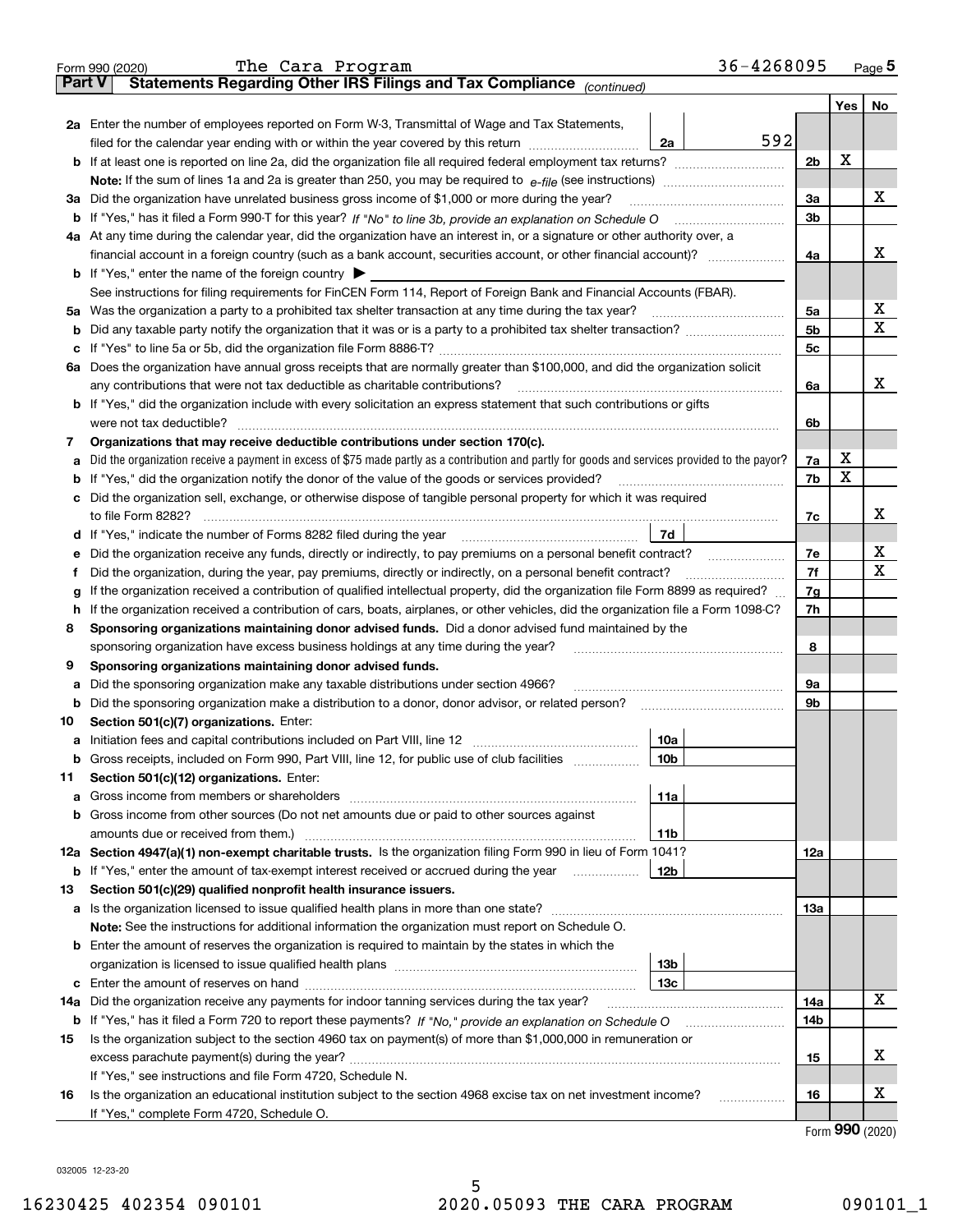|    |                                                                                                                                                  |                 |             | $\overline{\mathbf{x}}$ |
|----|--------------------------------------------------------------------------------------------------------------------------------------------------|-----------------|-------------|-------------------------|
|    | <b>Section A. Governing Body and Management</b>                                                                                                  |                 |             |                         |
|    | <b>1a</b> Enter the number of voting members of the governing body at the end of the tax year<br>1a                                              | 24              | Yes   No    |                         |
|    | If there are material differences in voting rights among members of the governing body, or if the governing                                      |                 |             |                         |
|    | body delegated broad authority to an executive committee or similar committee, explain on Schedule O.                                            |                 |             |                         |
|    | Enter the number of voting members included on line 1a, above, who are independent<br>1b                                                         | 24              |             |                         |
| 2  | Did any officer, director, trustee, or key employee have a family relationship or a business relationship with any other                         |                 |             |                         |
|    | officer, director, trustee, or key employee?                                                                                                     | $\mathbf{2}$    | х           |                         |
| 3  | Did the organization delegate control over management duties customarily performed by or under the direct supervision                            |                 |             |                         |
|    | of officers, directors, trustees, or key employees to a management company or other person?                                                      | 3               |             |                         |
| 4  | Did the organization make any significant changes to its governing documents since the prior Form 990 was filed?                                 | 4               |             | $\frac{X}{X}$           |
| 5  |                                                                                                                                                  | 5               |             | $\overline{\mathbf{x}}$ |
| 6  | Did the organization have members or stockholders?                                                                                               | 6               |             | $\overline{\mathbf{x}}$ |
| 7a | Did the organization have members, stockholders, or other persons who had the power to elect or appoint one or                                   |                 |             |                         |
|    |                                                                                                                                                  | 7a              |             | X                       |
|    | <b>b</b> Are any governance decisions of the organization reserved to (or subject to approval by) members, stockholders, or                      |                 |             |                         |
|    | persons other than the governing body?                                                                                                           | 7b              |             | х                       |
| 8  | Did the organization contemporaneously document the meetings held or written actions undertaken during the year by the following:                |                 |             |                         |
| а  |                                                                                                                                                  | 8а              | х           |                         |
| b  |                                                                                                                                                  | 8b              | X           |                         |
| 9  | Is there any officer, director, trustee, or key employee listed in Part VII, Section A, who cannot be reached at the                             |                 |             |                         |
|    |                                                                                                                                                  | 9               |             | x                       |
|    | Section B. Policies (This Section B requests information about policies not required by the Internal Revenue Code.)                              |                 |             |                         |
|    |                                                                                                                                                  |                 | Yes         | No                      |
|    |                                                                                                                                                  | 10a             | X           |                         |
|    | b If "Yes," did the organization have written policies and procedures governing the activities of such chapters, affiliates,                     |                 |             |                         |
|    |                                                                                                                                                  | 10b             | X           |                         |
|    | 11a Has the organization provided a complete copy of this Form 990 to all members of its governing body before filing the form?                  | 11a             | X           |                         |
|    | <b>b</b> Describe in Schedule O the process, if any, used by the organization to review this Form 990.                                           |                 |             |                         |
|    |                                                                                                                                                  | 12a             | x           |                         |
| b  |                                                                                                                                                  | 12 <sub>b</sub> | X           |                         |
|    | c Did the organization regularly and consistently monitor and enforce compliance with the policy? If "Yes," describe                             |                 |             |                         |
|    | in Schedule O how this was done measured and contain an according to the state of the state of the state of th                                   | 12c             | X           |                         |
| 13 |                                                                                                                                                  | 13              | $\mathbf X$ |                         |
| 14 | Did the organization have a written document retention and destruction policy? [11] manufaction policy?                                          | 14              | X           |                         |
| 15 | Did the process for determining compensation of the following persons include a review and approval by independent                               |                 |             |                         |
|    | persons, comparability data, and contemporaneous substantiation of the deliberation and decision?                                                |                 |             |                         |
|    | a The organization's CEO, Executive Director, or top management official [111] [11] manument material manument                                   | 15a             | x           |                         |
|    |                                                                                                                                                  | 15 <sub>b</sub> | X           |                         |
|    | If "Yes" to line 15a or 15b, describe the process in Schedule O (see instructions).                                                              |                 |             |                         |
|    | 16a Did the organization invest in, contribute assets to, or participate in a joint venture or similar arrangement with a                        |                 |             |                         |
|    | taxable entity during the year?                                                                                                                  | 16a             |             | х                       |
|    | b If "Yes," did the organization follow a written policy or procedure requiring the organization to evaluate its participation                   |                 |             |                         |
|    | in joint venture arrangements under applicable federal tax law, and take steps to safeguard the organization's                                   |                 |             |                         |
|    |                                                                                                                                                  | 16b             |             |                         |
|    | <b>Section C. Disclosure</b>                                                                                                                     |                 |             |                         |
| 17 | List the states with which a copy of this Form 990 is required to be filed $\blacktriangleright$ IL, CA, CT, FL, IN, MA, MD, MI, MN, NC, NY, OH  |                 |             |                         |
|    | Section 6104 requires an organization to make its Forms 1023 (1024 or 1024-A, if applicable), 990, and 990-T (Section 501(c)(3)s only) available |                 |             |                         |
| 18 | for public inspection. Indicate how you made these available. Check all that apply.                                                              |                 |             |                         |
|    | $\lfloor x \rfloor$ Own website<br>$\lfloor X \rfloor$ Upon request<br>Another's website<br>Other (explain on Schedule O)                        |                 |             |                         |
|    | Describe on Schedule O whether (and if so, how) the organization made its governing documents, conflict of interest policy, and financial        |                 |             |                         |
| 19 |                                                                                                                                                  |                 |             |                         |
|    | statements available to the public during the tax year.                                                                                          |                 |             |                         |
| 20 | State the name, address, and telephone number of the person who possesses the organization's books and records                                   |                 |             |                         |
|    | Cheryl Gavin - 312-798-3311<br>237 S. Desplaines, Chicago, IL<br>60661                                                                           |                 |             |                         |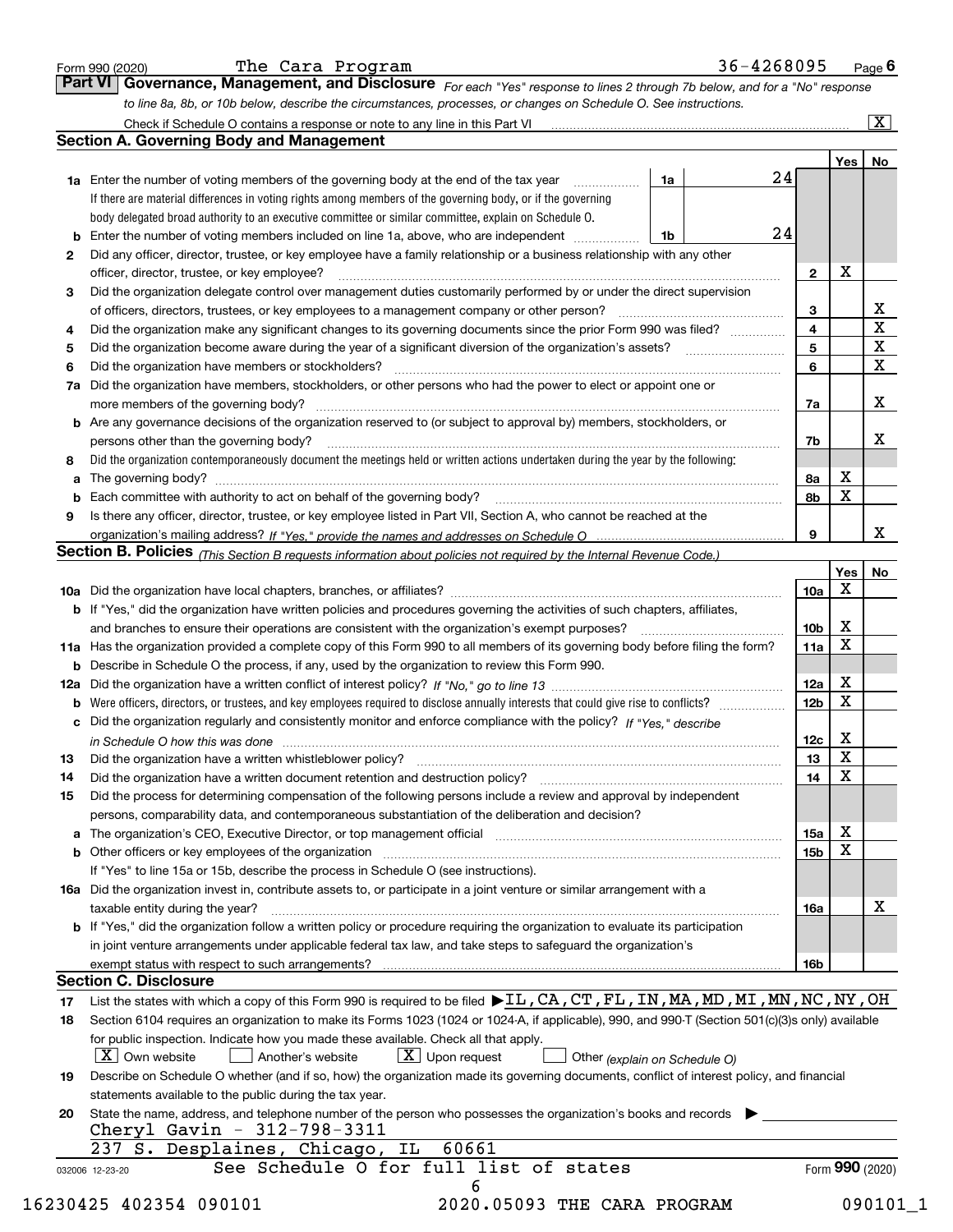| Form 990 (2020) | The Cara Program                                                                                                                                                  | $36 - 4268095$ | Page |
|-----------------|-------------------------------------------------------------------------------------------------------------------------------------------------------------------|----------------|------|
|                 | Part VII Compensation of Officers, Directors, Trustees, Key Employees, Highest Compensated                                                                        |                |      |
|                 | <b>Employees, and Independent Contractors</b>                                                                                                                     |                |      |
|                 | Check if Schedule O contains a response or note to any line in this Part VII                                                                                      |                |      |
| Section A.      | Officers, Directors, Trustees, Key Employees, and Highest Compensated Employees                                                                                   |                |      |
|                 | <b>1a</b> Complete this table for all persons required to be listed. Beport compensation for the calendar year ending with or within the organization's tax year. |                |      |

**1a •** List all of the organization's current officers, directors, trustees (whether individuals or organizations), regardless of amount of compensation. Complete this table for all persons required to be listed. Report compensation for the calendar year ending with or within the organization's tax year. Enter -0- in columns (D), (E), and (F) if no compensation was paid.

 $\bullet$  List all of the organization's  $\,$ current key employees, if any. See instructions for definition of "key employee."

**•** List the organization's five current highest compensated employees (other than an officer, director, trustee, or key employee) who received reportable compensation (Box 5 of Form W-2 and/or Box 7 of Form 1099-MISC) of more than \$100,000 from the organization and any related organizations.

**•** List all of the organization's former officers, key employees, and highest compensated employees who received more than \$100,000 of reportable compensation from the organization and any related organizations.

**former directors or trustees**  ¥ List all of the organization's that received, in the capacity as a former director or trustee of the organization, more than \$10,000 of reportable compensation from the organization and any related organizations.

See instructions for the order in which to list the persons above.

Check this box if neither the organization nor any related organization compensated any current officer, director, or trustee.  $\mathcal{L}^{\text{max}}$ 

| (A)                                  | (B)<br>(C)             |                                         |                      |         |                                                                  |                                  |        | (D)                 | (E)                              | (F)                      |
|--------------------------------------|------------------------|-----------------------------------------|----------------------|---------|------------------------------------------------------------------|----------------------------------|--------|---------------------|----------------------------------|--------------------------|
| Name and title                       | Average                | Position<br>(do not check more than one |                      |         |                                                                  |                                  |        | Reportable          | Reportable                       | Estimated                |
|                                      | hours per              |                                         |                      |         | box, unless person is both an<br>officer and a director/trustee) |                                  |        | compensation        | compensation                     | amount of                |
|                                      | week                   |                                         |                      |         |                                                                  |                                  |        | from                | from related                     | other                    |
|                                      | (list any<br>hours for |                                         |                      |         |                                                                  |                                  |        | the<br>organization | organizations<br>(W-2/1099-MISC) | compensation<br>from the |
|                                      | related                |                                         |                      |         |                                                                  |                                  |        | (W-2/1099-MISC)     |                                  | organization             |
|                                      | organizations          |                                         |                      |         |                                                                  |                                  |        |                     |                                  | and related              |
|                                      | below                  | ndividual trustee or director           | nstitutional trustee |         | key employee                                                     |                                  |        |                     |                                  | organizations            |
|                                      | line)                  |                                         |                      | Officer |                                                                  | Highest compensated<br> employee | Former |                     |                                  |                          |
| Maria Kim<br>(1)                     | 37.50                  |                                         |                      |         |                                                                  |                                  |        |                     |                                  |                          |
| President/CEO                        |                        |                                         |                      | X       |                                                                  |                                  |        | 218,101.            | $0$ .                            | 4,856.                   |
| Joel Pomerenk<br>(2)                 | 37.50                  |                                         |                      |         |                                                                  |                                  |        |                     |                                  |                          |
| CFO                                  |                        |                                         |                      | X       |                                                                  |                                  |        | 169,677.            | 0.                               | 1,723.                   |
| Brady Gott<br>(3)                    | 37.50                  |                                         |                      |         |                                                                  |                                  |        |                     |                                  |                          |
| Managing Director                    |                        |                                         |                      |         |                                                                  | X                                |        | 108,563.            | 0.                               | 13,021.                  |
| Robert White<br>(4)                  | 37.50                  |                                         |                      |         |                                                                  |                                  |        |                     |                                  |                          |
| Chief Program Officer                |                        |                                         |                      |         |                                                                  | X                                |        | 102,937.            | 0.                               | 13,556.                  |
| Mario LaPlaca<br>(5)                 | 37.50                  |                                         |                      |         |                                                                  |                                  |        |                     |                                  |                          |
| Controller                           |                        |                                         |                      |         |                                                                  | $\overline{\textbf{X}}$          |        | 104,060.            | 0.                               | 6, 233.                  |
| Sara Wasserteil<br>(6)               | 37.50                  |                                         |                      |         |                                                                  |                                  |        |                     |                                  |                          |
| Managing Director of Expansion & Int |                        |                                         |                      |         |                                                                  | $\overline{\textbf{X}}$          |        | 103,408.            | 0.                               | 4,834.                   |
| Joseph Mutuc<br>(7)                  | 37.50                  |                                         |                      |         |                                                                  |                                  |        |                     |                                  |                          |
| Chief Business Development           |                        |                                         |                      |         |                                                                  | $\overline{\textbf{X}}$          |        | 105,980.            | 0.                               | 1,131.                   |
| (8) Bill Conroy                      | 4.00                   |                                         |                      |         |                                                                  |                                  |        |                     |                                  |                          |
| Chairman                             |                        | $\mathbf X$                             |                      | X       |                                                                  |                                  |        | 0.                  | 0.                               | 0.                       |
| (9) Heather Ronnow                   | $\overline{2.00}$      |                                         |                      |         |                                                                  |                                  |        |                     |                                  |                          |
| Secretary                            |                        | $\mathbf X$                             |                      | X       |                                                                  |                                  |        | 0.                  | 0.                               | 0.                       |
| (10) John Bennecke                   | 2.00                   |                                         |                      |         |                                                                  |                                  |        |                     |                                  |                          |
| Treasurer                            |                        | $\mathbf X$                             |                      | X       |                                                                  |                                  |        | 0.                  | 0.                               | $\mathbf 0$ .            |
| (11) John Bennecke                   | 1.00                   |                                         |                      |         |                                                                  |                                  |        |                     |                                  |                          |
| Director                             |                        | $\mathbf X$                             |                      |         |                                                                  |                                  |        | 0.                  | 0.                               | 0.                       |
| (12) Laura Beebe                     | 1.00                   |                                         |                      |         |                                                                  |                                  |        |                     |                                  |                          |
| Director                             |                        | $\mathbf x$                             |                      |         |                                                                  |                                  |        | $0$ .               | 0.                               | $\mathbf 0$ .            |
| (13) Mark Carroll                    | 1.00                   |                                         |                      |         |                                                                  |                                  |        |                     |                                  |                          |
| Director                             |                        | $\mathbf X$                             |                      |         |                                                                  |                                  |        | 0.                  | 0.                               | 0.                       |
| (14) Terry Diamond                   | 1.00                   |                                         |                      |         |                                                                  |                                  |        |                     |                                  |                          |
| Director                             |                        | $\mathbf X$                             |                      |         |                                                                  |                                  |        | $\mathbf 0$ .       | 0.                               | $0_{.}$                  |
| (15) Andy Gloor                      | 1.00                   |                                         |                      |         |                                                                  |                                  |        |                     |                                  |                          |
| Director                             |                        | $\mathbf X$                             |                      |         |                                                                  |                                  |        | 0.                  | 0.                               | $0_{.}$                  |
| (16) Anny Huang                      | 1.00                   |                                         |                      |         |                                                                  |                                  |        |                     |                                  |                          |
| Director                             |                        | $\mathbf x$                             |                      |         |                                                                  |                                  |        | 0.                  | 0.                               | $0_{.}$                  |
| (17) DeRondal Bevly                  | 1.00                   |                                         |                      |         |                                                                  |                                  |        |                     |                                  |                          |
| Director                             |                        | $\mathbf x$                             |                      |         |                                                                  |                                  |        | $0$ .               | 0.                               | 0.                       |
|                                      |                        |                                         |                      |         |                                                                  |                                  |        |                     |                                  | $000 \text{ (0000)}$     |

7

032007 12-23-20

Form (2020) **990**

16230425 402354 090101 2020.05093 THE CARA PROGRAM 090101\_1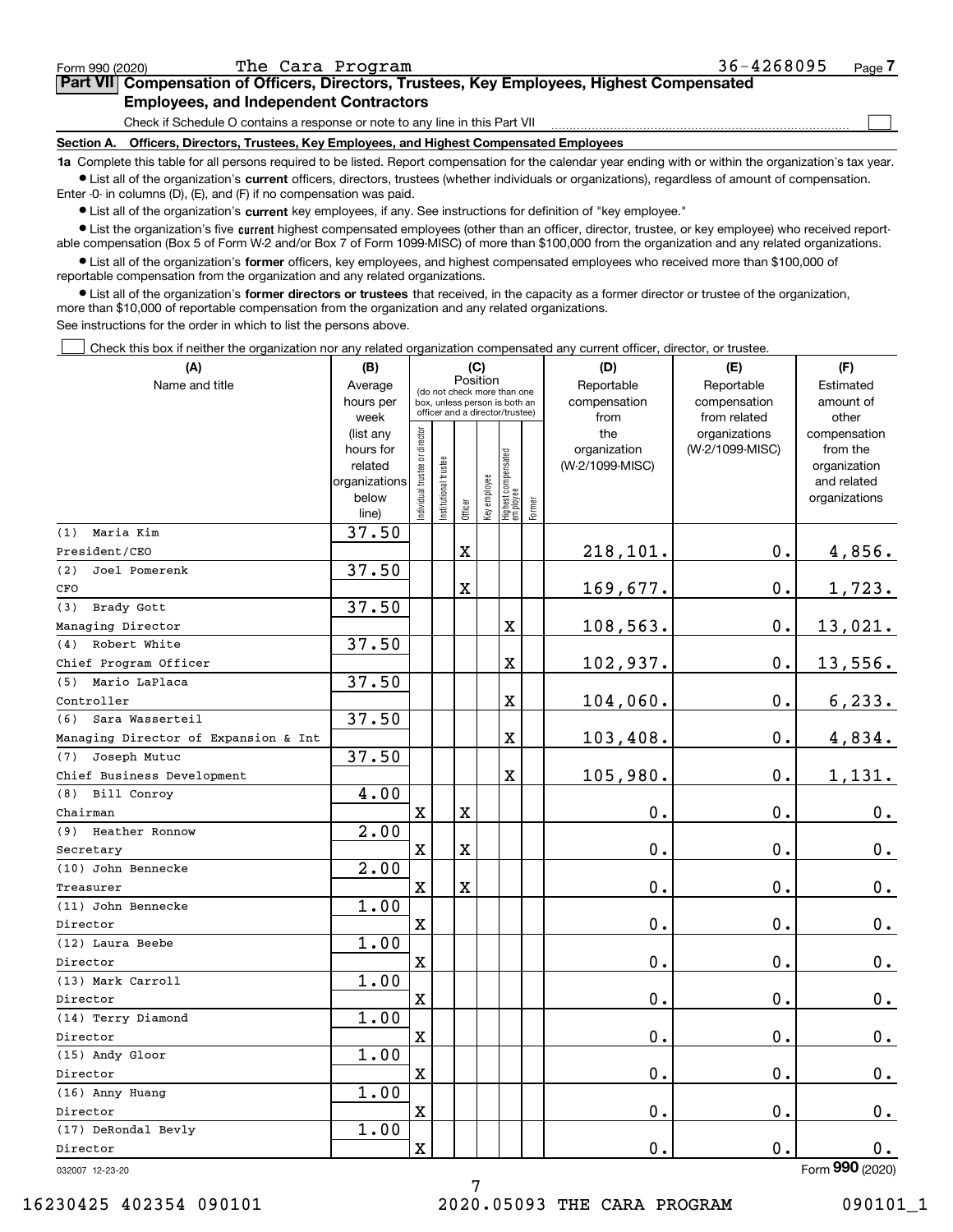| The Cara Program<br>Form 990 (2020)                                                                                                          |                        |                                |                 |                                                              |     |                                                 |        |                         | 36-4268095       |   |                 | Page 8 |
|----------------------------------------------------------------------------------------------------------------------------------------------|------------------------|--------------------------------|-----------------|--------------------------------------------------------------|-----|-------------------------------------------------|--------|-------------------------|------------------|---|-----------------|--------|
| <b>Part VII</b><br>Section A. Officers, Directors, Trustees, Key Employees, and Highest Compensated Employees (continued)                    |                        |                                |                 |                                                              |     |                                                 |        |                         |                  |   |                 |        |
| (A)                                                                                                                                          | (B)                    |                                |                 |                                                              | (C) |                                                 |        | (D)                     | (E)              |   | (F)             |        |
| Name and title                                                                                                                               | Average                |                                |                 | Position                                                     |     |                                                 |        | Reportable              | Reportable       |   | Estimated       |        |
|                                                                                                                                              | hours per              |                                |                 | (do not check more than one<br>box, unless person is both an |     |                                                 |        | compensation            | compensation     |   | amount of       |        |
|                                                                                                                                              | week                   |                                |                 | officer and a director/trustee)                              |     |                                                 |        | from                    | from related     |   | other           |        |
|                                                                                                                                              | (list any              |                                |                 |                                                              |     |                                                 |        | the                     | organizations    |   | compensation    |        |
|                                                                                                                                              | hours for              |                                |                 |                                                              |     |                                                 |        | organization            | (W-2/1099-MISC)  |   | from the        |        |
|                                                                                                                                              | related                |                                |                 |                                                              |     |                                                 |        | (W-2/1099-MISC)         |                  |   | organization    |        |
|                                                                                                                                              | organizations<br>below |                                |                 |                                                              |     |                                                 |        |                         |                  |   | and related     |        |
|                                                                                                                                              | line)                  | Individual trustee or director | Institutional t | Officer                                                      |     | key employee<br>Highest compensated<br>employee | Former |                         |                  |   | organizations   |        |
| (18) Katie Owens Mulcahy                                                                                                                     | 1.00                   |                                |                 |                                                              |     |                                                 |        |                         |                  |   |                 |        |
| Director                                                                                                                                     |                        | X                              |                 |                                                              |     |                                                 |        | 0.                      | 0.               |   |                 | $0$ .  |
| (19) Andrea O'Leary                                                                                                                          | $\overline{2}$ .00     |                                |                 |                                                              |     |                                                 |        |                         |                  |   |                 |        |
| Director                                                                                                                                     |                        | X                              |                 |                                                              |     |                                                 |        | 0.                      | 0.               |   |                 | $0$ .  |
| (20) Regina Cross                                                                                                                            | 1.00                   |                                |                 |                                                              |     |                                                 |        |                         |                  |   |                 |        |
| Director                                                                                                                                     |                        | X                              |                 |                                                              |     |                                                 |        | 0.                      | 0.               |   |                 | $0$ .  |
| (21) J. Todd Philips                                                                                                                         | 1.00                   |                                |                 |                                                              |     |                                                 |        |                         |                  |   |                 |        |
| Director                                                                                                                                     |                        | X                              |                 |                                                              |     |                                                 |        | 0.                      | 0.               |   |                 | $0$ .  |
| (22) Patricia Provenzano                                                                                                                     | 1.00                   |                                |                 |                                                              |     |                                                 |        |                         |                  |   |                 |        |
| Director                                                                                                                                     |                        | X                              |                 |                                                              |     |                                                 |        | 0.                      | 0.               |   |                 | $0$ .  |
| (23) Jeffrey Galowich                                                                                                                        | 1.00                   |                                |                 |                                                              |     |                                                 |        |                         |                  |   |                 |        |
| Director                                                                                                                                     |                        | X                              |                 |                                                              |     |                                                 |        | 0.                      | 0.               |   |                 | $0$ .  |
| (24) Julie Owens Burns                                                                                                                       | 1.00                   |                                |                 |                                                              |     |                                                 |        |                         |                  |   |                 |        |
| Director                                                                                                                                     |                        | X                              |                 |                                                              |     |                                                 |        | 0.                      | 0.               |   |                 | 0.     |
| (25) Rudy Smith                                                                                                                              | 1.00                   |                                |                 |                                                              |     |                                                 |        |                         |                  |   |                 |        |
| Director                                                                                                                                     |                        | X                              |                 |                                                              |     |                                                 |        | 0.                      | 0.               |   |                 | 0.     |
| (26) John Walden                                                                                                                             | 4.00                   |                                |                 |                                                              |     |                                                 |        |                         |                  |   |                 |        |
| Chairman                                                                                                                                     |                        | $\mathbf{x}$                   |                 | $\mathbf X$                                                  |     |                                                 |        | 0.                      | 0.               |   |                 | $0$ .  |
|                                                                                                                                              |                        |                                |                 |                                                              |     |                                                 |        | 912, 726.               | $\overline{0}$ . |   | 45,354.         |        |
| c Total from continuation sheets to Part VII, Section A                                                                                      |                        |                                |                 |                                                              |     |                                                 |        | 0.                      | 0.               |   |                 | $0$ .  |
|                                                                                                                                              |                        |                                |                 |                                                              |     |                                                 |        | 912, 726.               | 0.               |   | 45,354.         |        |
| Total number of individuals (including but not limited to those listed above) who received more than \$100,000 of reportable<br>$\mathbf{2}$ |                        |                                |                 |                                                              |     |                                                 |        |                         |                  |   |                 |        |
| compensation from the organization $\blacktriangleright$                                                                                     |                        |                                |                 |                                                              |     |                                                 |        |                         |                  |   |                 | 7      |
|                                                                                                                                              |                        |                                |                 |                                                              |     |                                                 |        |                         |                  |   | Yes             | No     |
| Did the organization list any former officer, director, trustee, key employee, or highest compensated employee on<br>3                       |                        |                                |                 |                                                              |     |                                                 |        |                         |                  |   |                 |        |
| line 1a? If "Yes," complete Schedule J for such individual manufactured contained and the Ves," complete Schedule J for such individual      |                        |                                |                 |                                                              |     |                                                 |        |                         |                  | 3 |                 | х      |
| For any individual listed on line 1a, is the sum of reportable compensation and other compensation from the organization                     |                        |                                |                 |                                                              |     |                                                 |        |                         |                  |   |                 |        |
|                                                                                                                                              |                        |                                |                 |                                                              |     |                                                 |        |                         |                  | 4 | х               |        |
| Did any person listed on line 1a receive or accrue compensation from any unrelated organization or individual for services<br>5              |                        |                                |                 |                                                              |     |                                                 |        |                         |                  |   |                 |        |
|                                                                                                                                              |                        |                                |                 |                                                              |     |                                                 |        |                         |                  | 5 |                 | x      |
| <b>Section B. Independent Contractors</b>                                                                                                    |                        |                                |                 |                                                              |     |                                                 |        |                         |                  |   |                 |        |
| Complete this table for your five highest compensated independent contractors that received more than \$100,000 of compensation from<br>1    |                        |                                |                 |                                                              |     |                                                 |        |                         |                  |   |                 |        |
| the organization. Report compensation for the calendar year ending with or within the organization's tax year.                               |                        |                                |                 |                                                              |     |                                                 |        |                         |                  |   |                 |        |
| (A)                                                                                                                                          |                        |                                |                 |                                                              |     |                                                 |        | (B)                     |                  |   | (C)             |        |
| Name and business address                                                                                                                    |                        |                                | <b>NONE</b>     |                                                              |     |                                                 |        | Description of services |                  |   | Compensation    |        |
|                                                                                                                                              |                        |                                |                 |                                                              |     |                                                 |        |                         |                  |   |                 |        |
|                                                                                                                                              |                        |                                |                 |                                                              |     |                                                 |        |                         |                  |   |                 |        |
|                                                                                                                                              |                        |                                |                 |                                                              |     |                                                 |        |                         |                  |   |                 |        |
|                                                                                                                                              |                        |                                |                 |                                                              |     |                                                 |        |                         |                  |   |                 |        |
|                                                                                                                                              |                        |                                |                 |                                                              |     |                                                 |        |                         |                  |   |                 |        |
|                                                                                                                                              |                        |                                |                 |                                                              |     |                                                 |        |                         |                  |   |                 |        |
|                                                                                                                                              |                        |                                |                 |                                                              |     |                                                 |        |                         |                  |   |                 |        |
|                                                                                                                                              |                        |                                |                 |                                                              |     |                                                 |        |                         |                  |   |                 |        |
|                                                                                                                                              |                        |                                |                 |                                                              |     |                                                 |        |                         |                  |   |                 |        |
|                                                                                                                                              |                        |                                |                 |                                                              |     |                                                 |        |                         |                  |   |                 |        |
| Total number of independent contractors (including but not limited to those listed above) who received more than<br>2                        |                        |                                |                 |                                                              |     |                                                 |        |                         |                  |   |                 |        |
| \$100,000 of compensation from the organization                                                                                              |                        |                                |                 |                                                              | 0   |                                                 |        |                         |                  |   |                 |        |
| See Part VII, Section A Continuation sheets                                                                                                  |                        |                                |                 |                                                              |     |                                                 |        |                         |                  |   | Form 990 (2020) |        |

032008 12-23-20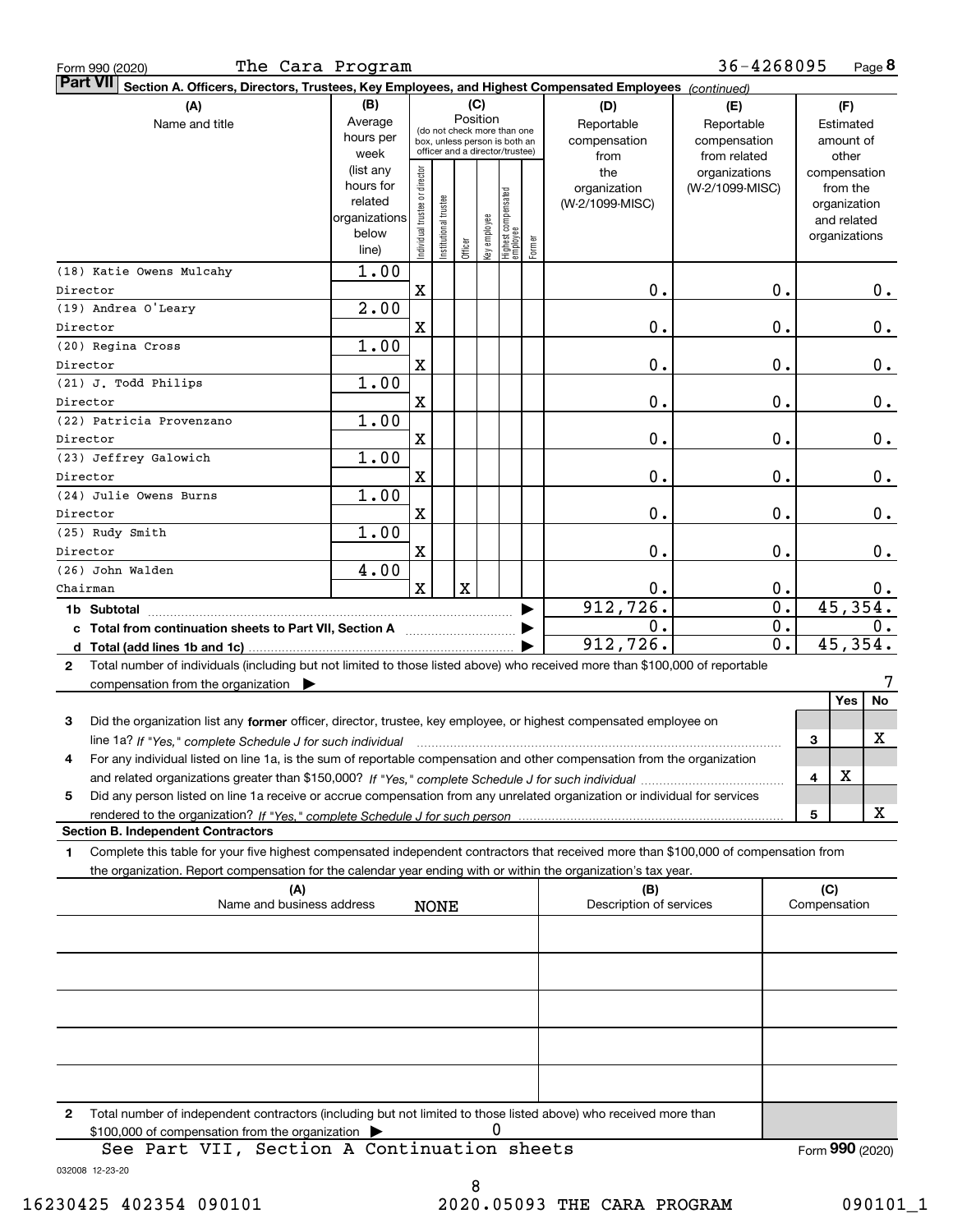| The Cara Program<br>Form 990                                                                                    |                                                                      |                                |                       |         |                        |                              |        |                                 | 36-4268095                                    |                                                          |
|-----------------------------------------------------------------------------------------------------------------|----------------------------------------------------------------------|--------------------------------|-----------------------|---------|------------------------|------------------------------|--------|---------------------------------|-----------------------------------------------|----------------------------------------------------------|
| Part VII Section A. Officers, Directors, Trustees, Key Employees, and Highest Compensated Employees (continued) |                                                                      |                                |                       |         |                        |                              |        |                                 |                                               |                                                          |
| (A)                                                                                                             | (B)                                                                  |                                |                       |         | (C)                    |                              |        | (D)                             | (E)                                           | (F)                                                      |
| Name and title                                                                                                  | Average                                                              |                                |                       |         | Position               |                              |        | Reportable                      | Reportable                                    | Estimated                                                |
|                                                                                                                 | hours<br>per<br>week                                                 |                                |                       |         | (check all that apply) |                              |        | compensation<br>from<br>the     | compensation<br>from related<br>organizations | amount of<br>other<br>compensation                       |
|                                                                                                                 | (list any<br>hours for<br>related<br>organizations<br>below<br>line) | Individual trustee or director | Institutional trustee | Officer | Key employee           | Highest compensated employee | Former | organization<br>(W-2/1099-MISC) | (W-2/1099-MISC)                               | from the<br>organization<br>and related<br>organizations |
| (27) Doyoung Yong                                                                                               | 1.00                                                                 |                                |                       |         |                        |                              |        |                                 |                                               |                                                          |
| Director                                                                                                        |                                                                      | $\mathbf X$                    |                       |         |                        |                              |        | $\mathbf 0$ .                   | $0$ .                                         | 0.                                                       |
| (28) Thomas Owens Jr.                                                                                           | 1.00                                                                 |                                |                       |         |                        |                              |        |                                 |                                               |                                                          |
| Director                                                                                                        |                                                                      | $\mathbf X$                    |                       |         |                        |                              |        | $\mathbf 0$ .                   | $0$ .                                         | 0.                                                       |
| (29) Steven Quirk                                                                                               | 1.00                                                                 |                                |                       |         |                        |                              |        |                                 |                                               |                                                          |
| Director                                                                                                        |                                                                      | $\mathbf X$                    |                       |         |                        |                              |        | $\mathbf 0$ .                   | $0$ .                                         | 0.                                                       |
| (30) Brent Rasmussen                                                                                            | 1.00                                                                 |                                |                       |         |                        |                              |        |                                 |                                               |                                                          |
| Director                                                                                                        |                                                                      | $\mathbf X$                    |                       |         |                        |                              |        | $\mathbf 0$ .                   | $0$ .                                         | 0.                                                       |
| (31) Wendy Raymer                                                                                               | 1.00                                                                 |                                |                       |         |                        |                              |        |                                 |                                               |                                                          |
| Director                                                                                                        |                                                                      | $\mathbf x$                    |                       |         |                        |                              |        | $\mathbf 0$ .                   | $0$ .                                         | 0.                                                       |
| (32) Ana Zanic                                                                                                  | 1.00                                                                 |                                |                       |         |                        |                              |        |                                 |                                               |                                                          |
| Director                                                                                                        |                                                                      | $\mathbf X$                    |                       |         |                        |                              |        | $\mathbf 0$ .                   | $0$ .                                         | 0.                                                       |
|                                                                                                                 |                                                                      |                                |                       |         |                        |                              |        |                                 |                                               |                                                          |
|                                                                                                                 |                                                                      |                                |                       |         |                        |                              |        |                                 |                                               |                                                          |
|                                                                                                                 |                                                                      |                                |                       |         |                        |                              |        |                                 |                                               |                                                          |
|                                                                                                                 |                                                                      |                                |                       |         |                        |                              |        |                                 |                                               |                                                          |
|                                                                                                                 |                                                                      |                                |                       |         |                        |                              |        |                                 |                                               |                                                          |
|                                                                                                                 |                                                                      |                                |                       |         |                        |                              |        |                                 |                                               |                                                          |
|                                                                                                                 |                                                                      |                                |                       |         |                        |                              |        |                                 |                                               |                                                          |
|                                                                                                                 |                                                                      |                                |                       |         |                        |                              |        |                                 |                                               |                                                          |
|                                                                                                                 |                                                                      |                                |                       |         |                        |                              |        |                                 |                                               |                                                          |
|                                                                                                                 |                                                                      |                                |                       |         |                        |                              |        |                                 |                                               |                                                          |
|                                                                                                                 |                                                                      |                                |                       |         |                        |                              |        |                                 |                                               |                                                          |
|                                                                                                                 |                                                                      |                                |                       |         |                        |                              |        |                                 |                                               |                                                          |
|                                                                                                                 |                                                                      |                                |                       |         |                        |                              |        |                                 |                                               |                                                          |
|                                                                                                                 |                                                                      |                                |                       |         |                        |                              |        |                                 |                                               |                                                          |
|                                                                                                                 |                                                                      |                                |                       |         |                        |                              |        |                                 |                                               |                                                          |
|                                                                                                                 |                                                                      |                                |                       |         |                        |                              |        |                                 |                                               |                                                          |
|                                                                                                                 |                                                                      |                                |                       |         |                        |                              |        |                                 |                                               |                                                          |
|                                                                                                                 |                                                                      |                                |                       |         |                        |                              |        |                                 |                                               |                                                          |
|                                                                                                                 |                                                                      |                                |                       |         |                        |                              |        |                                 |                                               |                                                          |
|                                                                                                                 |                                                                      |                                |                       |         |                        |                              |        |                                 |                                               |                                                          |
|                                                                                                                 |                                                                      |                                |                       |         |                        |                              |        |                                 |                                               |                                                          |
|                                                                                                                 |                                                                      |                                |                       |         |                        |                              |        |                                 |                                               |                                                          |
|                                                                                                                 |                                                                      |                                |                       |         |                        |                              |        |                                 |                                               |                                                          |
|                                                                                                                 |                                                                      |                                |                       |         |                        |                              |        |                                 |                                               |                                                          |
|                                                                                                                 |                                                                      |                                |                       |         |                        |                              |        |                                 |                                               |                                                          |
|                                                                                                                 |                                                                      |                                |                       |         |                        |                              |        |                                 |                                               |                                                          |
| Total to Part VII, Section A, line 1c                                                                           |                                                                      |                                |                       |         |                        |                              |        |                                 |                                               |                                                          |

032201 04-01-20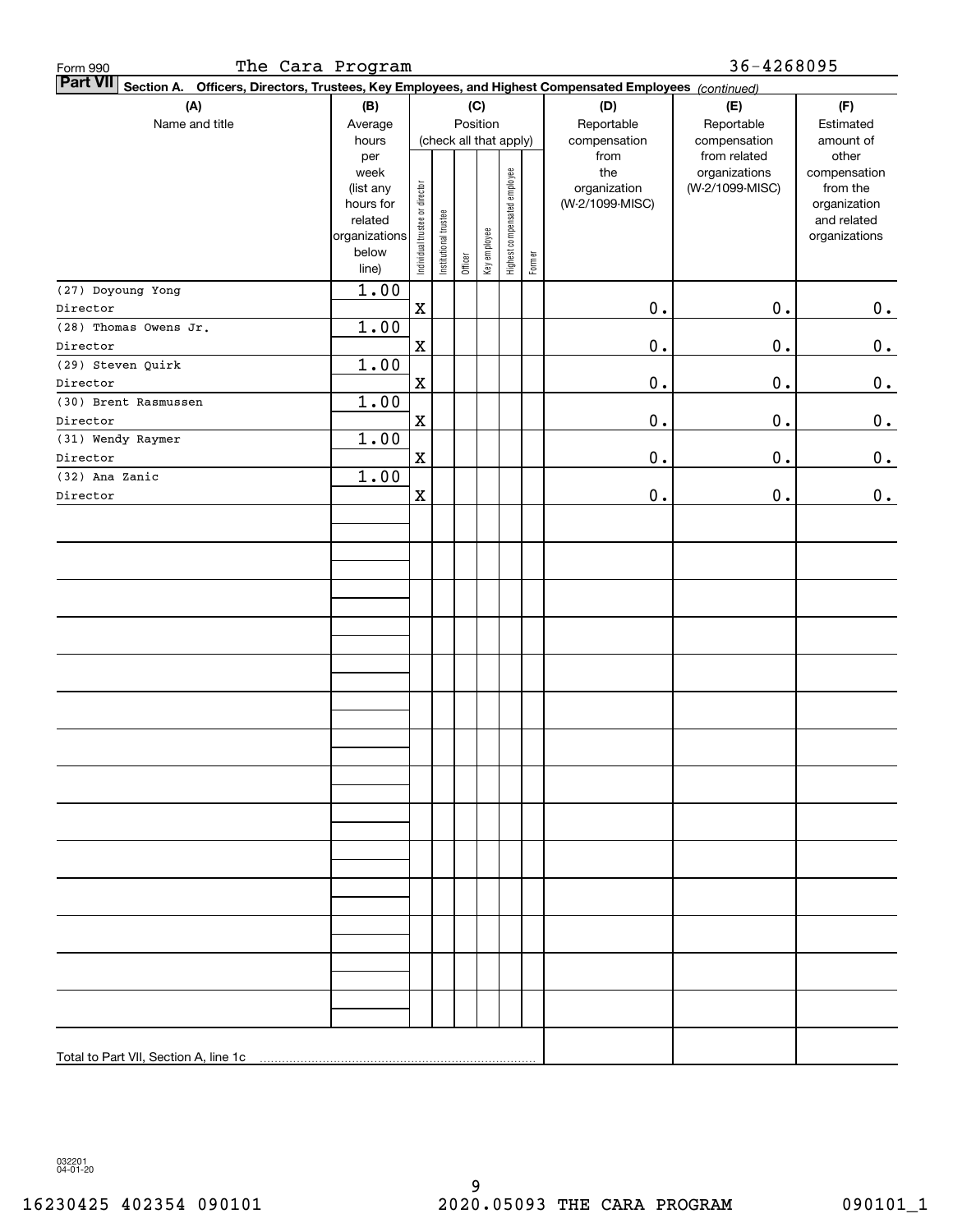|                                                           |                  |                 | Form 990 (2020)                                                                     | The Cara Program |                |                       |                      |                          | 36-4268095                  | Page 9                               |
|-----------------------------------------------------------|------------------|-----------------|-------------------------------------------------------------------------------------|------------------|----------------|-----------------------|----------------------|--------------------------|-----------------------------|--------------------------------------|
|                                                           | <b>Part VIII</b> |                 | <b>Statement of Revenue</b>                                                         |                  |                |                       |                      |                          |                             |                                      |
|                                                           |                  |                 | Check if Schedule O contains a response or note to any line in this Part VIII       |                  |                |                       | (A)<br>Total revenue | (B)<br>Related or exempt | $\overline{C}$<br>Unrelated | (D)<br>Revenue excluded              |
|                                                           |                  |                 |                                                                                     |                  |                |                       |                      | function revenue         | lbusiness revenue           | from tax under<br>sections 512 - 514 |
|                                                           |                  |                 | 1 a Federated campaigns                                                             |                  | 1a             |                       |                      |                          |                             |                                      |
|                                                           |                  | b               | Membership dues                                                                     |                  | 1 <sub>b</sub> |                       |                      |                          |                             |                                      |
|                                                           |                  | c               | Fundraising events                                                                  |                  | 1 <sub>c</sub> | 610,566.              |                      |                          |                             |                                      |
|                                                           |                  | d               | Related organizations                                                               |                  | 1 <sub>d</sub> |                       |                      |                          |                             |                                      |
|                                                           |                  |                 | Government grants (contributions)                                                   |                  | 1e             | 3,445,868.            |                      |                          |                             |                                      |
|                                                           |                  |                 | f All other contributions, gifts, grants, and                                       |                  | 1f             | 4,486,554.            |                      |                          |                             |                                      |
| Contributions, Gifts, Grants<br>and Other Similar Amounts |                  | g               | similar amounts not included above<br>Noncash contributions included in lines 1a-1f |                  | $1g$ \$        |                       |                      |                          |                             |                                      |
|                                                           |                  |                 |                                                                                     |                  |                |                       | 8,542,988.           |                          |                             |                                      |
|                                                           |                  |                 |                                                                                     |                  |                | <b>Business Code</b>  |                      |                          |                             |                                      |
|                                                           | 2a               |                 | Job contracts                                                                       |                  |                | 561700                | 4,327,683.           | 4,327,683.               |                             |                                      |
|                                                           |                  | b               | the control of the control of the control of the control of the control of          |                  |                |                       |                      |                          |                             |                                      |
|                                                           |                  | c               | <u> 1989 - Johann Stoff, Amerikaansk politiker (</u>                                |                  |                |                       |                      |                          |                             |                                      |
| Program Service<br>Revenue                                |                  | d               |                                                                                     |                  |                |                       |                      |                          |                             |                                      |
|                                                           |                  | е               |                                                                                     |                  |                |                       |                      |                          |                             |                                      |
|                                                           |                  | f               | All other program service revenue                                                   |                  |                |                       |                      |                          |                             |                                      |
|                                                           |                  | q               |                                                                                     |                  |                | $\blacktriangleright$ | 4,327,683.           |                          |                             |                                      |
|                                                           | 3                |                 | Investment income (including dividends, interest, and                               |                  |                |                       | 24,018.              |                          |                             | 24,018.                              |
|                                                           | 4                |                 | Income from investment of tax-exempt bond proceeds                                  |                  |                |                       |                      |                          |                             |                                      |
|                                                           | 5                |                 |                                                                                     |                  |                |                       |                      |                          |                             |                                      |
|                                                           |                  |                 |                                                                                     |                  | (i) Real       | (ii) Personal         |                      |                          |                             |                                      |
|                                                           | 6а               |                 | Gross rents<br>$\overline{\phantom{a}}$                                             | 6a               |                |                       |                      |                          |                             |                                      |
|                                                           |                  | b               | Less: rental expenses                                                               | 6 <sub>b</sub>   |                |                       |                      |                          |                             |                                      |
|                                                           |                  | c               | Rental income or (loss)                                                             | 6с               |                |                       |                      |                          |                             |                                      |
|                                                           |                  | d               | Net rental income or (loss)                                                         |                  |                |                       |                      |                          |                             |                                      |
|                                                           |                  |                 | 7 a Gross amount from sales of                                                      |                  | (i) Securities | (ii) Other            |                      |                          |                             |                                      |
|                                                           |                  |                 | assets other than inventory                                                         | 7a               |                |                       |                      |                          |                             |                                      |
|                                                           |                  |                 | <b>b</b> Less: cost or other basis                                                  |                  |                |                       |                      |                          |                             |                                      |
| evenue                                                    |                  |                 | and sales expenses                                                                  | 7b<br>7c         |                | 11,986.<br>$-11,986.$ |                      |                          |                             |                                      |
|                                                           |                  |                 | c Gain or (loss)                                                                    |                  |                |                       | $-11,986.$           |                          |                             | $-11,986.$                           |
| Other R                                                   |                  |                 | 8 a Gross income from fundraising events (not                                       |                  |                |                       |                      |                          |                             |                                      |
|                                                           |                  |                 | including $$$ 610, 566. of                                                          |                  |                |                       |                      |                          |                             |                                      |
|                                                           |                  |                 | contributions reported on line 1c). See                                             |                  |                |                       |                      |                          |                             |                                      |
|                                                           |                  |                 |                                                                                     |                  | 8а             | 143, 145.             |                      |                          |                             |                                      |
|                                                           |                  | b               | Less: direct expenses                                                               |                  | 8b             | 135, 321.             |                      |                          |                             |                                      |
|                                                           |                  | с               | Net income or (loss) from fundraising events                                        |                  |                | ▶                     | 7,824.               |                          |                             | 7,824.                               |
|                                                           |                  |                 | 9 a Gross income from gaming activities. See                                        |                  |                |                       |                      |                          |                             |                                      |
|                                                           |                  |                 |                                                                                     |                  | <u>  9a</u>    |                       |                      |                          |                             |                                      |
|                                                           |                  | b               |                                                                                     |                  | 9 <sub>b</sub> |                       |                      |                          |                             |                                      |
|                                                           |                  | с               | Net income or (loss) from gaming activities                                         |                  |                |                       |                      |                          |                             |                                      |
|                                                           |                  |                 | 10 a Gross sales of inventory, less returns                                         |                  | 10a            |                       |                      |                          |                             |                                      |
|                                                           |                  |                 | <b>b</b> Less: cost of goods sold                                                   |                  | 10bl           |                       |                      |                          |                             |                                      |
|                                                           |                  |                 | c Net income or (loss) from sales of inventory                                      |                  |                |                       |                      |                          |                             |                                      |
|                                                           |                  |                 |                                                                                     |                  |                | <b>Business Code</b>  |                      |                          |                             |                                      |
|                                                           |                  |                 | 11 a Miscellaneous                                                                  |                  |                | 900099                | 80,494.              | 80,494.                  |                             |                                      |
|                                                           |                  | b               |                                                                                     |                  |                |                       |                      |                          |                             |                                      |
| Miscellaneous<br>Revenue                                  |                  | c               |                                                                                     |                  |                |                       |                      |                          |                             |                                      |
|                                                           |                  |                 |                                                                                     |                  |                |                       |                      |                          |                             |                                      |
|                                                           |                  |                 |                                                                                     |                  |                | ▶                     | 80,494.              |                          |                             |                                      |
|                                                           | 12               | 032009 12-23-20 |                                                                                     |                  |                |                       | 12,971,021.          | 4,408,177.               | 0.                          | 19,856.<br>Form 990 (2020)           |

032009 12-23-20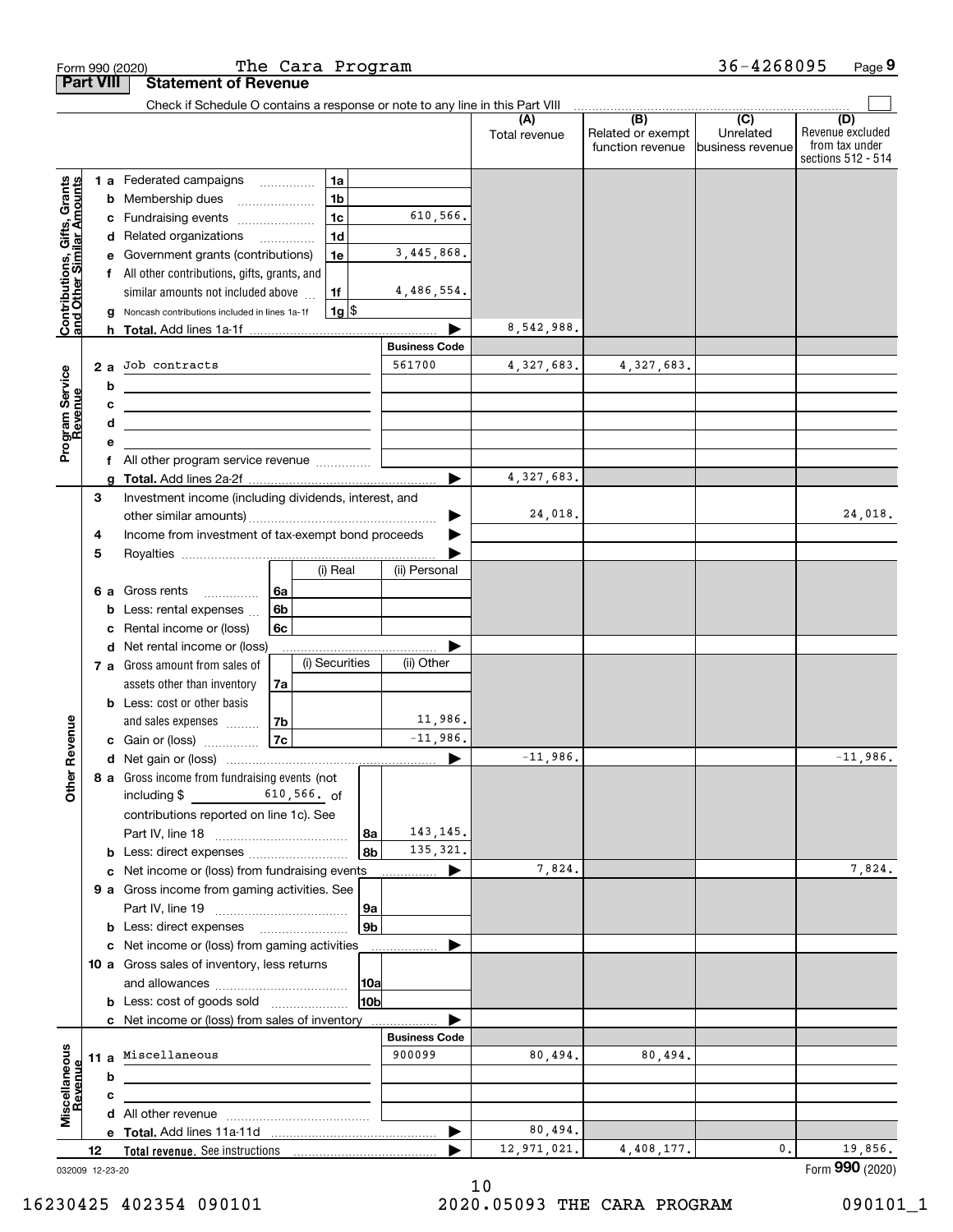|              | Check if Schedule O contains a response or note to any line in this Part IX                                                                        |                       |                                    |                                           |                             |
|--------------|----------------------------------------------------------------------------------------------------------------------------------------------------|-----------------------|------------------------------------|-------------------------------------------|-----------------------------|
|              | Do not include amounts reported on lines 6b,<br>7b, 8b, 9b, and 10b of Part VIII.                                                                  | (A)<br>Total expenses | (B)<br>Program service<br>expenses | (C)<br>Management and<br>general expenses | (D)<br>Fundraisi<br>expense |
| 1            | Grants and other assistance to domestic organizations<br>and domestic governments. See Part IV, line 21                                            |                       |                                    |                                           |                             |
| $\mathbf{2}$ | Grants and other assistance to domestic<br>individuals. See Part IV, line 22                                                                       | 171,382.              | 171,382.                           |                                           |                             |
| 3            | Grants and other assistance to foreign<br>organizations, foreign governments, and foreign<br>individuals. See Part IV, lines 15 and 16             |                       |                                    |                                           |                             |
| 4            | Benefits paid to or for members                                                                                                                    |                       |                                    |                                           |                             |
| 5            | Compensation of current officers, directors,<br>trustees, and key employees                                                                        | 417,822.              | 253,443.                           | 76,994.                                   | 87,                         |
| 6            | Compensation not included above to disqualified<br>persons (as defined under section 4958(f)(1)) and<br>persons described in section 4958(c)(3)(B) |                       |                                    |                                           |                             |
| 7            |                                                                                                                                                    | 6,989,368.            | 5,601,534.                         | 763,118.                                  | 624,                        |
| 8            | Pension plan accruals and contributions (include<br>section 401(k) and 403(b) employer contributions)                                              | 95,957.               | 56, 249.                           | 24,523.                                   | 15,                         |
| 9            |                                                                                                                                                    | 619,351.              | 494,312.                           | 56,542.                                   | 68,                         |
| 10           |                                                                                                                                                    | 593,765.              | 483,265.                           | 59,845.                                   | 50,                         |
| 11           | Fees for services (nonemployees):                                                                                                                  |                       |                                    |                                           |                             |
| a            |                                                                                                                                                    |                       |                                    |                                           |                             |
| b            |                                                                                                                                                    |                       |                                    |                                           |                             |

**Part IX Statement of Functional Expenses**

Fundraising

 $\mathcal{L}^{\text{max}}$ 

### **c** Accounting ………………………………………… **defg1213141516171819202122**Professional fundraising services. See Part IV, line 17 Other. (If line 11g amount exceeds 10% of line 25, column (A) amount, list line 11g expenses on Sch O.) expensesLobbying ~~~~~~~~~~~~~~~~~~lnvestment management fees ....................... Advertising and promotion www.communication Office expenses ~~~~~~~~~~~~~~~ Information technology ~~~~~~~~~~~ Royalties ~~~~~~~~~~~~~~~~~~ Occupancy ~~~~~~~~~~~~~~~~~ Travel ……………………………………………… Payments of travel or entertainment expenses for any federal, state, or local public officials ... Conferences, conventions, and meetings Interest ……………………………………………… Payments to affiliates ~~~~~~~~~~~~ Depreciation, depletion, and amortization  $\,\,\ldots\,\,$ 24,960. 121,535. 36,393. 273,695. 475,110. 14,836. 96,773. 413,188. 253,443. 76,994. 87,385. 5,601,534. 763,118. 624,716.  $24,523.$  15,185. 494,312. 56,542. 68,497. 59,845. 50,655. 24,960. 94,017. 1,310. 26,208. 19,607. 3,972. 12,814. 158,225. 66,239. 49,231. 390,175. 46,938. 37,997. 11,812. 1,098. 1,926.  $63, 197.$  17,  $653.$  15,  $923.$  $170,611.$   $201,320.$   $41,257.$

119,995.

159,013. 124,321. 94,793. 63,462. 85,425. 10,991,144.

Check here  $\begin{array}{|c|c|c|c|c|}\hline \text{ } & \text{ if following SOP 98-2 (ASC 958-720)} \hline \end{array}$ 032010 12-23-20 Check here  $\blacktriangleright$ 

**e** All other expenses

Insurance

Fees

**d**Program supplies

Staff Training

Direct materials

**2324**

> **abc**

**2526**

**Total functional expenses.**  Add lines 1 through 24e **Joint costs.** Complete this line only if the organization

reported in column (B) joint costs from a combined educational campaign and fundraising solicitation.

Other expenses. Itemize expenses not covered above (List miscellaneous expenses on line 24e. If line 24e amount exceeds 10% of line 25, column (A) amount, list line 24e expenses on Schedule O.)

~~~~~~~~~~~~~~~~~

Form (2020) **990**

106,341. 7,244. 6,410.

79,092. 10,913. 34,316. 56,899. 24,615. 13,279.

37,303. 37,157. 10,965. 8,469,939. 1,424,441. 1,096,764.

159,013.

63,462.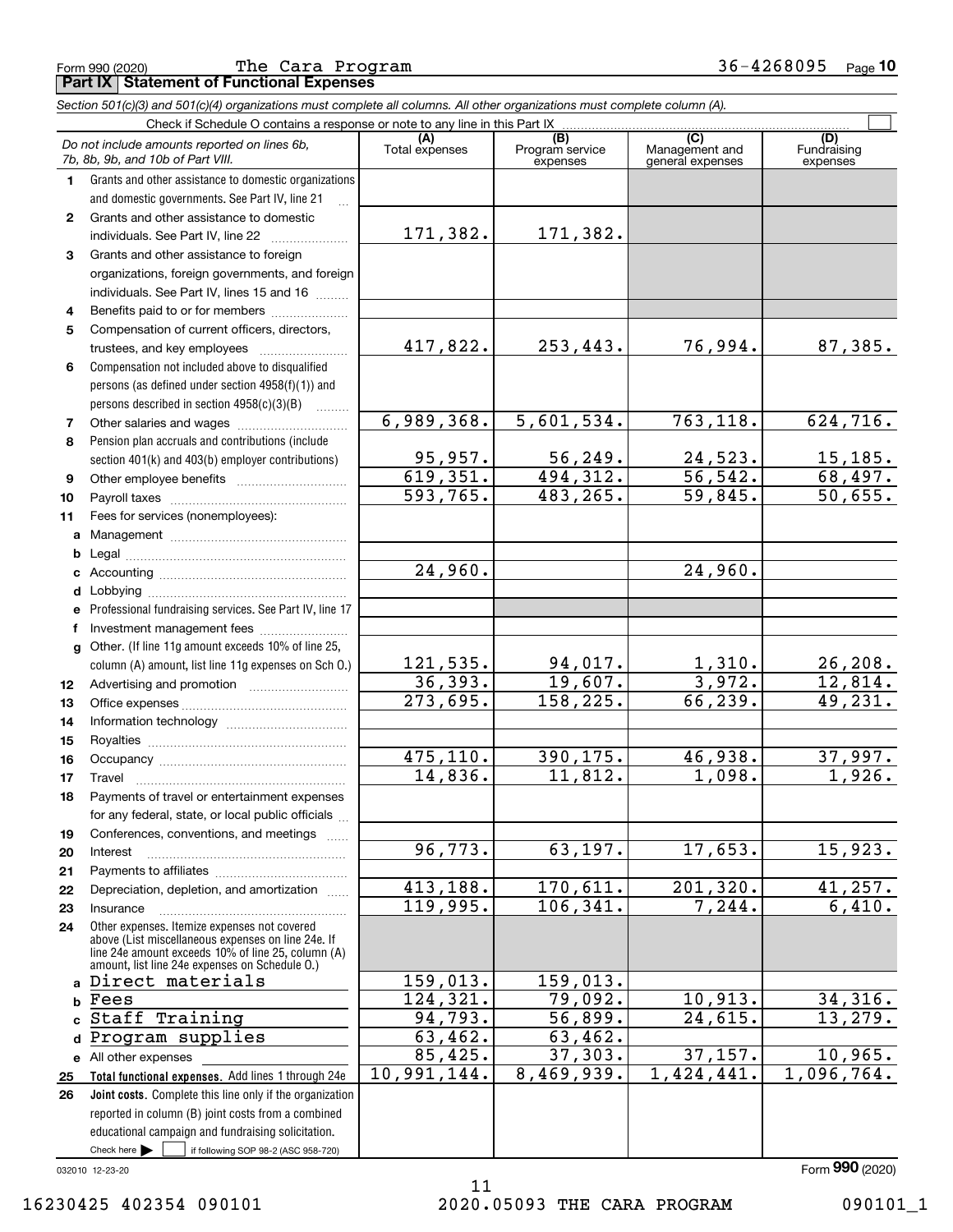|                             | Form 990 (2020) | The Cara Program                                                                                                                                                            |           |                         |                             |                         | 36-4268095<br>Page $11$             |
|-----------------------------|-----------------|-----------------------------------------------------------------------------------------------------------------------------------------------------------------------------|-----------|-------------------------|-----------------------------|-------------------------|-------------------------------------|
|                             | Part X          | <b>Balance Sheet</b>                                                                                                                                                        |           |                         |                             |                         |                                     |
|                             |                 | Check if Schedule O contains a response or note to any line in this Part X [111] Check if Schedule O contains are response or note to any line in this Part X [11] $\ldots$ |           |                         |                             |                         |                                     |
|                             |                 |                                                                                                                                                                             |           |                         | (A)<br>Beginning of year    |                         | (B)<br>End of year                  |
|                             | 1               | Cash - non-interest-bearing                                                                                                                                                 |           |                         | 2,579,343.                  | $\mathbf{1}$            | 3,627,532.                          |
|                             | 2               |                                                                                                                                                                             |           |                         | $\overline{2,642,110.}$     | $\mathbf{2}$            | 2,315,958.                          |
|                             | з               |                                                                                                                                                                             |           |                         | 281,293.                    | $\mathbf{3}$            | 740,648.                            |
|                             | 4               |                                                                                                                                                                             |           |                         | 915,020.                    | 4                       | 892, 833.                           |
|                             | 5               | Loans and other receivables from any current or former officer, director,                                                                                                   |           |                         |                             |                         |                                     |
|                             |                 | trustee, key employee, creator or founder, substantial contributor, or 35%                                                                                                  |           |                         |                             |                         |                                     |
|                             |                 | controlled entity or family member of any of these persons                                                                                                                  |           |                         |                             | 5                       |                                     |
|                             | 6               | Loans and other receivables from other disqualified persons (as defined                                                                                                     |           |                         |                             |                         |                                     |
|                             |                 | under section $4958(f)(1)$ , and persons described in section $4958(c)(3)(B)$                                                                                               |           |                         |                             | 6                       |                                     |
| Assets                      | 7               |                                                                                                                                                                             |           | $\overline{7}$          |                             |                         |                                     |
|                             | 8               |                                                                                                                                                                             |           | 6,314.                  | 8                           | $\frac{7,991}{289,231}$ |                                     |
|                             | 9               | Prepaid expenses and deferred charges                                                                                                                                       | 208, 562. | 9                       |                             |                         |                                     |
|                             |                 | <b>10a</b> Land, buildings, and equipment: cost or other                                                                                                                    |           |                         |                             |                         |                                     |
|                             |                 | basis. Complete Part VI of Schedule D $\frac{10a}{\cdot}$ 10a   9,001,916.                                                                                                  |           |                         |                             |                         |                                     |
|                             |                 | <b>b</b> Less: accumulated depreciation                                                                                                                                     |           | $\frac{10b}{3,313,012}$ | 5,928,427.                  | 10 <sub>c</sub>         | 5,688,904.                          |
|                             | 11              |                                                                                                                                                                             |           | 11                      |                             |                         |                                     |
|                             | 12              |                                                                                                                                                                             |           | 12                      |                             |                         |                                     |
|                             | 13              |                                                                                                                                                                             |           | 13                      |                             |                         |                                     |
|                             | 14              |                                                                                                                                                                             |           | 14                      |                             |                         |                                     |
|                             | 15              |                                                                                                                                                                             |           | 544,114.                | 15                          | 698,938.                |                                     |
|                             | 16              |                                                                                                                                                                             |           |                         | 13, 105, 183.               | 16                      | 14, 262, 035.                       |
|                             | 17              |                                                                                                                                                                             | 298,537.  | 17                      | 434,334.                    |                         |                                     |
|                             | 18              |                                                                                                                                                                             |           | 18                      |                             |                         |                                     |
|                             | 19              |                                                                                                                                                                             |           |                         |                             | 19                      |                                     |
|                             | 20              |                                                                                                                                                                             |           |                         |                             | 20                      |                                     |
|                             | 21              | Escrow or custodial account liability. Complete Part IV of Schedule D                                                                                                       |           | .                       |                             | 21                      |                                     |
|                             | 22              | Loans and other payables to any current or former officer, director,                                                                                                        |           |                         |                             |                         |                                     |
|                             |                 | trustee, key employee, creator or founder, substantial contributor, or 35%                                                                                                  |           |                         |                             |                         |                                     |
| Liabilities                 |                 | controlled entity or family member of any of these persons                                                                                                                  |           |                         |                             | 22                      |                                     |
|                             | 23              | Secured mortgages and notes payable to unrelated third parties                                                                                                              |           |                         | 2,525,076.                  | 23                      | 2,443,856.                          |
|                             | 24              | Unsecured notes and loans payable to unrelated third parties                                                                                                                |           |                         |                             | 24                      |                                     |
|                             | 25              | Other liabilities (including federal income tax, payables to related third                                                                                                  |           |                         |                             |                         |                                     |
|                             |                 | parties, and other liabilities not included on lines 17-24). Complete Part X                                                                                                |           |                         |                             |                         |                                     |
|                             |                 | of Schedule D                                                                                                                                                               |           |                         | <u>1,800,935.</u>           | 25                      | 815,576.                            |
|                             | 26              | Total liabilities. Add lines 17 through 25                                                                                                                                  |           |                         | 4,624,548.                  | 26                      | 3,693,766.                          |
|                             |                 | Organizations that follow FASB ASC 958, check here $\blacktriangleright \boxed{X}$                                                                                          |           |                         |                             |                         |                                     |
|                             |                 | and complete lines 27, 28, 32, and 33.                                                                                                                                      |           |                         |                             |                         |                                     |
|                             | 27              | Net assets without donor restrictions                                                                                                                                       |           |                         | 6,933,643.                  | 27                      | 9, 154, 681.<br>1, 413, 588.        |
|                             | 28              | Net assets with donor restrictions                                                                                                                                          |           |                         | 1,546,992.                  | 28                      |                                     |
|                             |                 | Organizations that do not follow FASB ASC 958, check here $\blacktriangleright$                                                                                             |           |                         |                             |                         |                                     |
| Net Assets or Fund Balances |                 | and complete lines 29 through 33.                                                                                                                                           |           |                         |                             |                         |                                     |
|                             | 29              |                                                                                                                                                                             |           |                         |                             | 29                      |                                     |
|                             | 30              | Paid-in or capital surplus, or land, building, or equipment fund                                                                                                            |           |                         |                             | 30                      |                                     |
|                             | 31              | Retained earnings, endowment, accumulated income, or other funds                                                                                                            |           |                         |                             | 31                      |                                     |
|                             | 32              |                                                                                                                                                                             |           |                         | 8,480,635.<br>13, 105, 183. | 32                      | <u>10,568,269.</u><br>14, 262, 035. |
|                             | 33              |                                                                                                                                                                             |           |                         |                             | 33                      |                                     |

Form (2020) **990**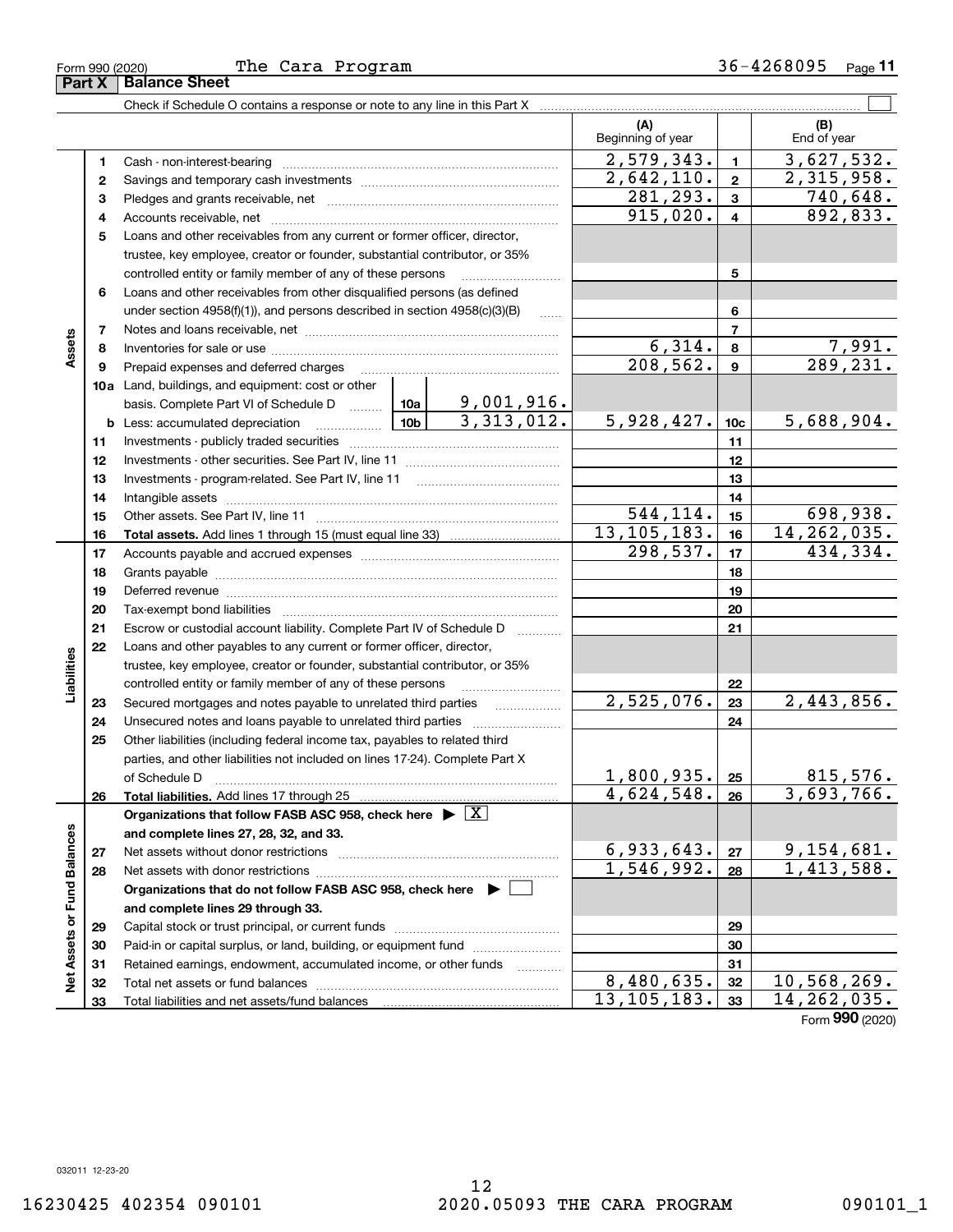|    | The Cara Program<br>Form 990 (2020)                                                                                                                                                                                            |                | 36-4268095               |         | Page $12$    |  |  |  |
|----|--------------------------------------------------------------------------------------------------------------------------------------------------------------------------------------------------------------------------------|----------------|--------------------------|---------|--------------|--|--|--|
|    | <b>Reconciliation of Net Assets</b><br>Part XI                                                                                                                                                                                 |                |                          |         |              |  |  |  |
|    |                                                                                                                                                                                                                                |                |                          |         |              |  |  |  |
|    |                                                                                                                                                                                                                                |                |                          |         |              |  |  |  |
| 1  |                                                                                                                                                                                                                                | 1.             | 12,971,021.              |         |              |  |  |  |
| 2  |                                                                                                                                                                                                                                | $\mathbf{2}$   | 10,991,144.              |         |              |  |  |  |
| 3  | Revenue less expenses. Subtract line 2 from line 1                                                                                                                                                                             | 3              | 1,979,877.<br>8,480,635. |         |              |  |  |  |
| 4  | $\overline{\mathbf{4}}$                                                                                                                                                                                                        |                |                          |         |              |  |  |  |
| 5  | Net unrealized gains (losses) on investments [11] matter contracts and the state of the state of the state of the state of the state of the state of the state of the state of the state of the state of the state of the stat | 5              |                          |         | 107,757.     |  |  |  |
| 6  |                                                                                                                                                                                                                                | 6              |                          |         |              |  |  |  |
| 7  | Investment expenses www.communication.com/www.communication.com/www.communication.com/www.com                                                                                                                                  | $\overline{7}$ |                          |         |              |  |  |  |
| 8  | Prior period adjustments www.communication.communication.com/news/communication.com/news/communication.com/new                                                                                                                 | 8              |                          |         |              |  |  |  |
| 9  | Other changes in net assets or fund balances (explain on Schedule O)                                                                                                                                                           | 9              |                          |         | 0.           |  |  |  |
| 10 | Net assets or fund balances at end of year. Combine lines 3 through 9 (must equal Part X, line 32,                                                                                                                             |                |                          |         |              |  |  |  |
|    | column (B))                                                                                                                                                                                                                    | 10             | 10,568,269.              |         |              |  |  |  |
|    | Part XII Financial Statements and Reporting                                                                                                                                                                                    |                |                          |         |              |  |  |  |
|    | Check if Schedule O contains a response or note to any line in this Part XII <i>manumano contained in the O contains</i>                                                                                                       |                |                          |         | $\mathbf{X}$ |  |  |  |
|    |                                                                                                                                                                                                                                |                |                          | Yes     | <b>No</b>    |  |  |  |
| 1  | $\boxed{\mathbf{X}}$ Accrual<br>Accounting method used to prepare the Form 990: <u>June</u> Cash<br>Other<br>$\mathbf{1}$                                                                                                      |                |                          |         |              |  |  |  |
|    | If the organization changed its method of accounting from a prior year or checked "Other," explain in Schedule O.                                                                                                              |                |                          |         |              |  |  |  |
|    | 2a Were the organization's financial statements compiled or reviewed by an independent accountant?                                                                                                                             |                | 2a                       |         | x            |  |  |  |
|    | If "Yes," check a box below to indicate whether the financial statements for the year were compiled or reviewed on a                                                                                                           |                |                          |         |              |  |  |  |
|    | separate basis, consolidated basis, or both:                                                                                                                                                                                   |                |                          |         |              |  |  |  |
|    | Separate basis<br><b>Consolidated basis</b><br>Both consolidated and separate basis                                                                                                                                            |                |                          |         |              |  |  |  |
|    | <b>b</b> Were the organization's financial statements audited by an independent accountant?                                                                                                                                    |                | 2 <sub>b</sub>           | х       |              |  |  |  |
|    | If "Yes," check a box below to indicate whether the financial statements for the year were audited on a separate basis,                                                                                                        |                |                          |         |              |  |  |  |
|    | consolidated basis, or both:                                                                                                                                                                                                   |                |                          |         |              |  |  |  |
|    | $\mid$ $\rm X \mid$ Consolidated basis<br>Separate basis<br>Both consolidated and separate basis                                                                                                                               |                |                          |         |              |  |  |  |
|    | c If "Yes" to line 2a or 2b, does the organization have a committee that assumes responsibility for oversight of the audit,                                                                                                    |                |                          |         |              |  |  |  |
|    |                                                                                                                                                                                                                                |                | 2c                       | X       |              |  |  |  |
|    | If the organization changed either its oversight process or selection process during the tax year, explain on Schedule O.                                                                                                      |                |                          |         |              |  |  |  |
|    | 3a As a result of a federal award, was the organization required to undergo an audit or audits as set forth in the Single Audit                                                                                                |                |                          |         |              |  |  |  |
|    |                                                                                                                                                                                                                                |                | За                       |         | x            |  |  |  |
|    | <b>b</b> If "Yes," did the organization undergo the required audit or audits? If the organization did not undergo the required audit                                                                                           |                |                          |         |              |  |  |  |
|    | or audits, explain why on Schedule O and describe any steps taken to undergo such audits manufactured university                                                                                                               |                | 3b                       | $000 -$ |              |  |  |  |

Form (2020) **990**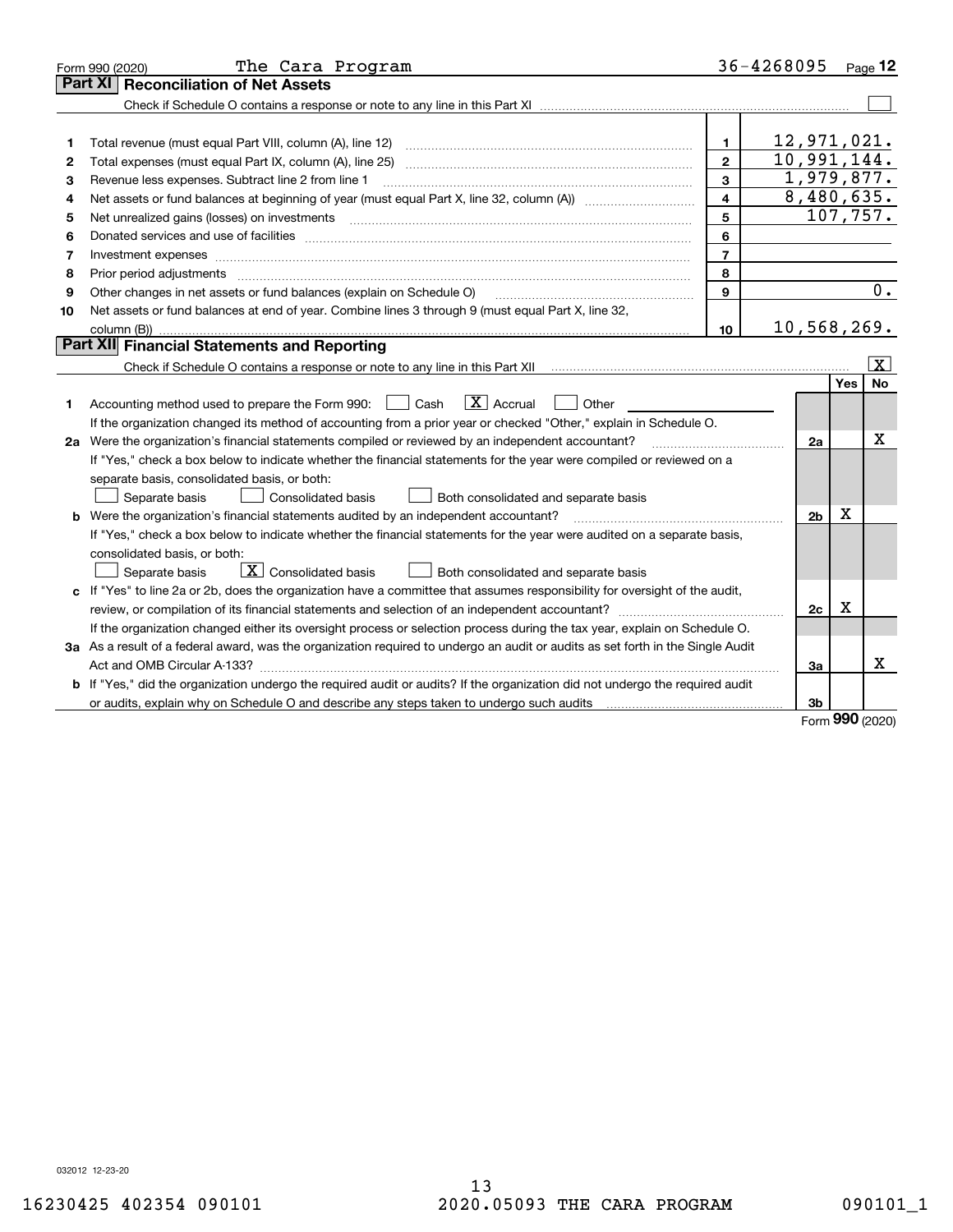| <b>SCHEDULE A</b> |
|-------------------|
|-------------------|

Department of the Treasury Internal Revenue Service

**(Form 990 or 990-EZ)**

 $\blacktriangleright$  Go to

# **Public Charity Status and Public Support**

**Complete if the organization is a section 501(c)(3) organization or a section 4947(a)(1) nonexempt charitable trust. | Attach to Form 990 or Form 990-EZ.** 

| www.irs.gov/Form990 for instructions and the latest information. |  |
|------------------------------------------------------------------|--|

| OMB No. 1545-0047                   |
|-------------------------------------|
| 120<br>U                            |
| <b>Open to Public</b><br>Inspection |

|               | <b>Employer identification number</b><br>Name of the organization |                                                                                                                                                                                      |                  |                                                       |                                    |                                 |                            |  |                            |  |
|---------------|-------------------------------------------------------------------|--------------------------------------------------------------------------------------------------------------------------------------------------------------------------------------|------------------|-------------------------------------------------------|------------------------------------|---------------------------------|----------------------------|--|----------------------------|--|
|               |                                                                   |                                                                                                                                                                                      | The Cara Program |                                                       |                                    |                                 |                            |  | 36-4268095                 |  |
| <b>Part I</b> |                                                                   | Reason for Public Charity Status. (All organizations must complete this part.) See instructions.                                                                                     |                  |                                                       |                                    |                                 |                            |  |                            |  |
|               |                                                                   | The organization is not a private foundation because it is: (For lines 1 through 12, check only one box.)                                                                            |                  |                                                       |                                    |                                 |                            |  |                            |  |
| 1             |                                                                   | A church, convention of churches, or association of churches described in section 170(b)(1)(A)(i).                                                                                   |                  |                                                       |                                    |                                 |                            |  |                            |  |
| 2             |                                                                   | A school described in section 170(b)(1)(A)(ii). (Attach Schedule E (Form 990 or 990-EZ).)                                                                                            |                  |                                                       |                                    |                                 |                            |  |                            |  |
| з             |                                                                   | A hospital or a cooperative hospital service organization described in section 170(b)(1)(A)(iii).                                                                                    |                  |                                                       |                                    |                                 |                            |  |                            |  |
|               |                                                                   | A medical research organization operated in conjunction with a hospital described in section 170(b)(1)(A)(iii). Enter the hospital's name,<br>city, and state:                       |                  |                                                       |                                    |                                 |                            |  |                            |  |
| 5             |                                                                   | An organization operated for the benefit of a college or university owned or operated by a governmental unit described in                                                            |                  |                                                       |                                    |                                 |                            |  |                            |  |
|               |                                                                   | section 170(b)(1)(A)(iv). (Complete Part II.)                                                                                                                                        |                  |                                                       |                                    |                                 |                            |  |                            |  |
| 6             |                                                                   | A federal, state, or local government or governmental unit described in section 170(b)(1)(A)(v).                                                                                     |                  |                                                       |                                    |                                 |                            |  |                            |  |
|               |                                                                   | $7 \overline{X}$ An organization that normally receives a substantial part of its support from a governmental unit or from the general public described in                           |                  |                                                       |                                    |                                 |                            |  |                            |  |
|               |                                                                   | section 170(b)(1)(A)(vi). (Complete Part II.)                                                                                                                                        |                  |                                                       |                                    |                                 |                            |  |                            |  |
| 8             |                                                                   | A community trust described in section 170(b)(1)(A)(vi). (Complete Part II.)                                                                                                         |                  |                                                       |                                    |                                 |                            |  |                            |  |
| 9             |                                                                   | An agricultural research organization described in section 170(b)(1)(A)(ix) operated in conjunction with a land-grant college                                                        |                  |                                                       |                                    |                                 |                            |  |                            |  |
|               |                                                                   | or university or a non-land-grant college of agriculture (see instructions). Enter the name, city, and state of the college or                                                       |                  |                                                       |                                    |                                 |                            |  |                            |  |
|               |                                                                   | university:                                                                                                                                                                          |                  |                                                       |                                    |                                 |                            |  |                            |  |
| 10            |                                                                   | An organization that normally receives (1) more than 33 1/3% of its support from contributions, membership fees, and gross receipts from                                             |                  |                                                       |                                    |                                 |                            |  |                            |  |
|               |                                                                   | activities related to its exempt functions, subject to certain exceptions; and (2) no more than 33 1/3% of its support from gross investment                                         |                  |                                                       |                                    |                                 |                            |  |                            |  |
|               |                                                                   | income and unrelated business taxable income (less section 511 tax) from businesses acquired by the organization after June 30, 1975.<br>See section 509(a)(2). (Complete Part III.) |                  |                                                       |                                    |                                 |                            |  |                            |  |
| 11            |                                                                   | An organization organized and operated exclusively to test for public safety. See section 509(a)(4).                                                                                 |                  |                                                       |                                    |                                 |                            |  |                            |  |
| 12            |                                                                   | An organization organized and operated exclusively for the benefit of, to perform the functions of, or to carry out the purposes of one or                                           |                  |                                                       |                                    |                                 |                            |  |                            |  |
|               |                                                                   | more publicly supported organizations described in section 509(a)(1) or section 509(a)(2). See section 509(a)(3). Check the box in                                                   |                  |                                                       |                                    |                                 |                            |  |                            |  |
|               |                                                                   | lines 12a through 12d that describes the type of supporting organization and complete lines 12e, 12f, and 12g.                                                                       |                  |                                                       |                                    |                                 |                            |  |                            |  |
| а             |                                                                   | Type I. A supporting organization operated, supervised, or controlled by its supported organization(s), typically by giving                                                          |                  |                                                       |                                    |                                 |                            |  |                            |  |
|               |                                                                   | the supported organization(s) the power to regularly appoint or elect a majority of the directors or trustees of the supporting                                                      |                  |                                                       |                                    |                                 |                            |  |                            |  |
|               |                                                                   | organization. You must complete Part IV, Sections A and B.                                                                                                                           |                  |                                                       |                                    |                                 |                            |  |                            |  |
| b             |                                                                   | Type II. A supporting organization supervised or controlled in connection with its supported organization(s), by having                                                              |                  |                                                       |                                    |                                 |                            |  |                            |  |
|               |                                                                   | control or management of the supporting organization vested in the same persons that control or manage the supported                                                                 |                  |                                                       |                                    |                                 |                            |  |                            |  |
|               |                                                                   | organization(s). You must complete Part IV, Sections A and C.                                                                                                                        |                  |                                                       |                                    |                                 |                            |  |                            |  |
| c             |                                                                   | Type III functionally integrated. A supporting organization operated in connection with, and functionally integrated with,                                                           |                  |                                                       |                                    |                                 |                            |  |                            |  |
|               |                                                                   | its supported organization(s) (see instructions). You must complete Part IV, Sections A, D, and E.                                                                                   |                  |                                                       |                                    |                                 |                            |  |                            |  |
| d             |                                                                   | Type III non-functionally integrated. A supporting organization operated in connection with its supported organization(s)                                                            |                  |                                                       |                                    |                                 |                            |  |                            |  |
|               |                                                                   | that is not functionally integrated. The organization generally must satisfy a distribution requirement and an attentiveness                                                         |                  |                                                       |                                    |                                 |                            |  |                            |  |
|               |                                                                   | requirement (see instructions). You must complete Part IV, Sections A and D, and Part V.                                                                                             |                  |                                                       |                                    |                                 |                            |  |                            |  |
| е             |                                                                   | Check this box if the organization received a written determination from the IRS that it is a Type I, Type II, Type III                                                              |                  |                                                       |                                    |                                 |                            |  |                            |  |
|               |                                                                   | functionally integrated, or Type III non-functionally integrated supporting organization.                                                                                            |                  |                                                       |                                    |                                 |                            |  |                            |  |
|               |                                                                   | f Enter the number of supported organizations<br>Provide the following information about the supported organization(s).                                                              |                  |                                                       |                                    |                                 |                            |  |                            |  |
|               |                                                                   | (i) Name of supported                                                                                                                                                                | (ii) EIN         | (iii) Type of organization                            |                                    | (iv) Is the organization listed | (v) Amount of monetary     |  | (vi) Amount of other       |  |
|               |                                                                   | organization                                                                                                                                                                         |                  | (described on lines 1-10<br>above (see instructions)) | in your governing document?<br>Yes | No                              | support (see instructions) |  | support (see instructions) |  |
|               |                                                                   |                                                                                                                                                                                      |                  |                                                       |                                    |                                 |                            |  |                            |  |
|               |                                                                   |                                                                                                                                                                                      |                  |                                                       |                                    |                                 |                            |  |                            |  |
|               |                                                                   |                                                                                                                                                                                      |                  |                                                       |                                    |                                 |                            |  |                            |  |
|               |                                                                   |                                                                                                                                                                                      |                  |                                                       |                                    |                                 |                            |  |                            |  |
|               |                                                                   |                                                                                                                                                                                      |                  |                                                       |                                    |                                 |                            |  |                            |  |
|               |                                                                   |                                                                                                                                                                                      |                  |                                                       |                                    |                                 |                            |  |                            |  |
|               |                                                                   |                                                                                                                                                                                      |                  |                                                       |                                    |                                 |                            |  |                            |  |
|               |                                                                   |                                                                                                                                                                                      |                  |                                                       |                                    |                                 |                            |  |                            |  |
| Total         |                                                                   |                                                                                                                                                                                      |                  |                                                       |                                    |                                 |                            |  |                            |  |

LHA For Paperwork Reduction Act Notice, see the Instructions for Form 990 or 990-EZ. <sub>032021</sub> o1-25-21 Schedule A (Form 990 or 990-EZ) 2020 14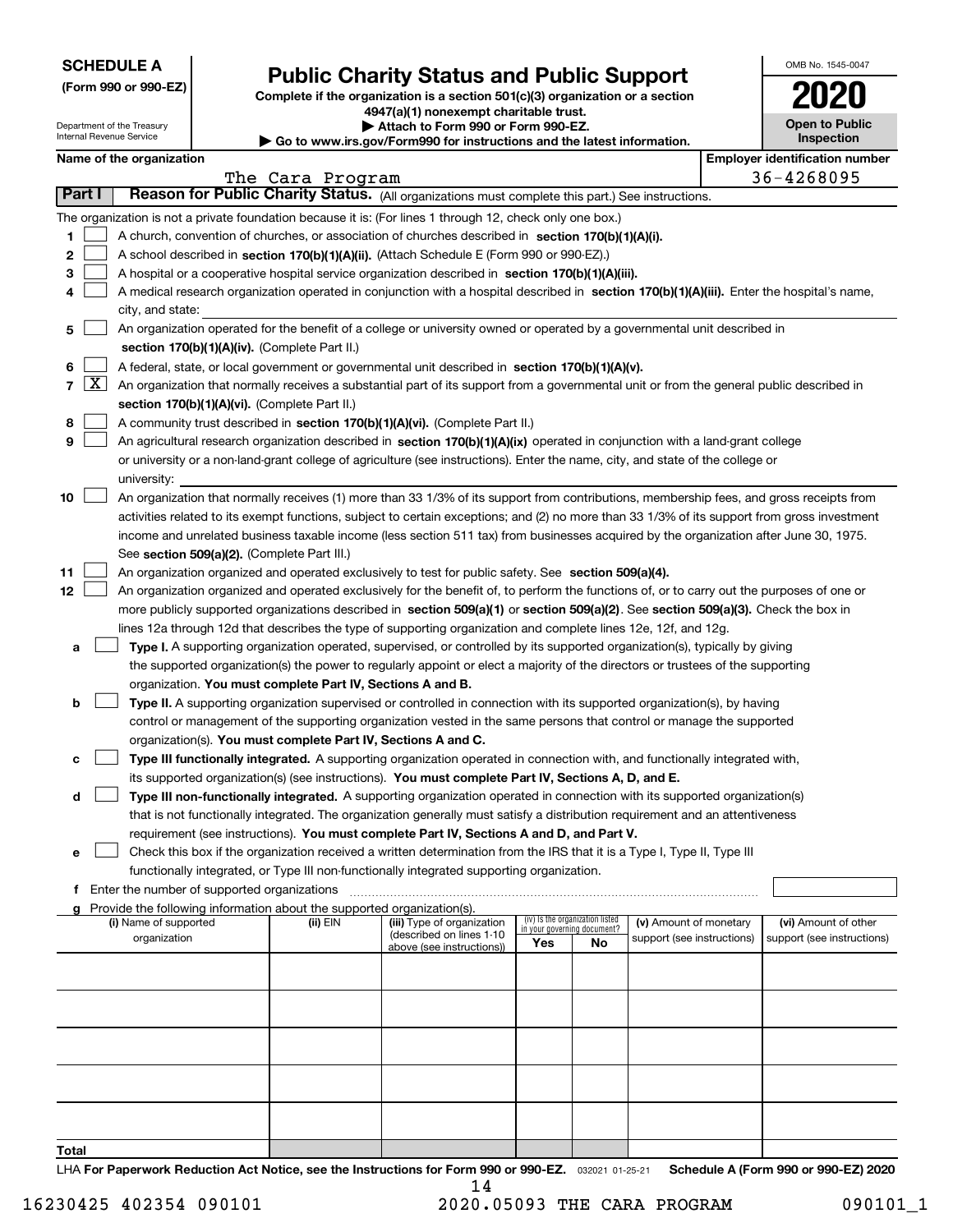### Schedule A (Form 990 or 990-EZ) 2020 Page The Cara Program 36-4268095

**2**

(Complete only if you checked the box on line 5, 7, or 8 of Part I or if the organization failed to qualify under Part III. If the organization **Part II Support Schedule for Organizations Described in Sections 170(b)(1)(A)(iv) and 170(b)(1)(A)(vi)**

fails to qualify under the tests listed below, please complete Part III.)

|     | <b>Section A. Public Support</b>                                                                                                                                                                                               |                      |          |                        |            |                                      |                                          |
|-----|--------------------------------------------------------------------------------------------------------------------------------------------------------------------------------------------------------------------------------|----------------------|----------|------------------------|------------|--------------------------------------|------------------------------------------|
|     | Calendar year (or fiscal year beginning in)                                                                                                                                                                                    | (a) 2016             | (b) 2017 | $(c)$ 2018             | $(d)$ 2019 | (e) 2020                             | (f) Total                                |
|     | 1 Gifts, grants, contributions, and                                                                                                                                                                                            |                      |          |                        |            |                                      |                                          |
|     | membership fees received. (Do not                                                                                                                                                                                              |                      |          |                        |            |                                      |                                          |
|     | include any "unusual grants.")                                                                                                                                                                                                 | 5283988.             | 5552185. | 5022870.               | 6724029.   |                                      | 8542988. 31126060.                       |
|     | 2 Tax revenues levied for the organ-                                                                                                                                                                                           |                      |          |                        |            |                                      |                                          |
|     | ization's benefit and either paid to                                                                                                                                                                                           |                      |          |                        |            |                                      |                                          |
|     | or expended on its behalf                                                                                                                                                                                                      |                      |          |                        |            |                                      |                                          |
|     | 3 The value of services or facilities                                                                                                                                                                                          |                      |          |                        |            |                                      |                                          |
|     | furnished by a governmental unit to                                                                                                                                                                                            |                      |          |                        |            |                                      |                                          |
|     | the organization without charge                                                                                                                                                                                                |                      |          |                        |            |                                      |                                          |
|     | 4 Total. Add lines 1 through 3                                                                                                                                                                                                 | 5283988.             | 5552185. | 5022870.               | 6724029.   |                                      | 8542988. 31126060.                       |
| 5   | The portion of total contributions                                                                                                                                                                                             |                      |          |                        |            |                                      |                                          |
|     | by each person (other than a                                                                                                                                                                                                   |                      |          |                        |            |                                      |                                          |
|     | governmental unit or publicly                                                                                                                                                                                                  |                      |          |                        |            |                                      |                                          |
|     | supported organization) included                                                                                                                                                                                               |                      |          |                        |            |                                      |                                          |
|     | on line 1 that exceeds 2% of the                                                                                                                                                                                               |                      |          |                        |            |                                      |                                          |
|     | amount shown on line 11,                                                                                                                                                                                                       |                      |          |                        |            |                                      |                                          |
|     | column (f)                                                                                                                                                                                                                     |                      |          |                        |            |                                      | 1720037.                                 |
|     | 6 Public support. Subtract line 5 from line 4.                                                                                                                                                                                 |                      |          |                        |            |                                      | 29406023.                                |
|     | <b>Section B. Total Support</b>                                                                                                                                                                                                |                      |          |                        |            |                                      |                                          |
|     | Calendar year (or fiscal year beginning in)                                                                                                                                                                                    |                      | (b) 2017 |                        | $(d)$ 2019 |                                      |                                          |
|     |                                                                                                                                                                                                                                | (a) 2016<br>5283988. | 5552185. | $(c)$ 2018<br>5022870. | 6724029.   | (e) 2020                             | (f) Total<br>8542988.31126060.           |
|     | <b>7</b> Amounts from line 4                                                                                                                                                                                                   |                      |          |                        |            |                                      |                                          |
|     | 8 Gross income from interest,                                                                                                                                                                                                  |                      |          |                        |            |                                      |                                          |
|     | dividends, payments received on                                                                                                                                                                                                |                      |          |                        |            |                                      |                                          |
|     | securities loans, rents, royalties,                                                                                                                                                                                            | 29.                  | 25.      | 11,227.                |            |                                      | 66,694.                                  |
|     | and income from similar sources                                                                                                                                                                                                |                      |          |                        | 31,395.    | 24,018.                              |                                          |
|     | 9 Net income from unrelated business                                                                                                                                                                                           |                      |          |                        |            |                                      |                                          |
|     | activities, whether or not the                                                                                                                                                                                                 |                      |          |                        |            |                                      |                                          |
|     | business is regularly carried on                                                                                                                                                                                               |                      |          |                        |            |                                      |                                          |
|     | 10 Other income. Do not include gain                                                                                                                                                                                           |                      |          |                        |            |                                      |                                          |
|     | or loss from the sale of capital                                                                                                                                                                                               |                      |          |                        |            |                                      |                                          |
|     | assets (Explain in Part VI.)                                                                                                                                                                                                   |                      |          | 21,778.                | 45,119.    |                                      | 80, 494.   147, 391.                     |
|     | <b>11 Total support.</b> Add lines 7 through 10                                                                                                                                                                                |                      |          |                        |            |                                      | 31340145.                                |
|     | 12 Gross receipts from related activities, etc. (see instructions)                                                                                                                                                             |                      |          |                        |            | 12                                   | 23, 197, 783.                            |
|     | 13 First 5 years. If the Form 990 is for the organization's first, second, third, fourth, or fifth tax year as a section 501(c)(3)                                                                                             |                      |          |                        |            |                                      |                                          |
|     | organization, check this box and stop here manufactured and according to the state of the state of the state of the state of the state of the state of the state of the state of the state of the state of the state of the st |                      |          |                        |            |                                      |                                          |
|     | Section C. Computation of Public Support Percentage                                                                                                                                                                            |                      |          |                        |            |                                      |                                          |
|     |                                                                                                                                                                                                                                |                      |          |                        |            | 14                                   | 93.83<br>%                               |
|     |                                                                                                                                                                                                                                |                      |          |                        |            | 15                                   | 94.16<br>$\%$                            |
|     | 16a 33 1/3% support test - 2020. If the organization did not check the box on line 13, and line 14 is 33 1/3% or more, check this box and                                                                                      |                      |          |                        |            |                                      |                                          |
|     | stop here. The organization qualifies as a publicly supported organization                                                                                                                                                     |                      |          |                        |            |                                      | $\blacktriangleright$ $\boxed{\text{X}}$ |
|     | b 33 1/3% support test - 2019. If the organization did not check a box on line 13 or 16a, and line 15 is 33 1/3% or more, check this box                                                                                       |                      |          |                        |            |                                      |                                          |
|     | and stop here. The organization qualifies as a publicly supported organization                                                                                                                                                 |                      |          |                        |            |                                      |                                          |
|     | 17a 10% -facts-and-circumstances test - 2020. If the organization did not check a box on line 13, 16a, or 16b, and line 14 is 10% or more,                                                                                     |                      |          |                        |            |                                      |                                          |
|     | and if the organization meets the facts-and-circumstances test, check this box and stop here. Explain in Part VI how the organization                                                                                          |                      |          |                        |            |                                      |                                          |
|     | meets the facts-and-circumstances test. The organization qualifies as a publicly supported organization                                                                                                                        |                      |          |                        |            |                                      |                                          |
|     | <b>b 10% -facts-and-circumstances test - 2019.</b> If the organization did not check a box on line 13, 16a, 16b, or 17a, and line 15 is 10% or                                                                                 |                      |          |                        |            |                                      |                                          |
|     | more, and if the organization meets the facts-and-circumstances test, check this box and stop here. Explain in Part VI how the                                                                                                 |                      |          |                        |            |                                      |                                          |
|     | organization meets the facts-and-circumstances test. The organization qualifies as a publicly supported organization                                                                                                           |                      |          |                        |            |                                      |                                          |
| 18. | Private foundation. If the organization did not check a box on line 13, 16a, 16b, 17a, or 17b, check this box and see instructions                                                                                             |                      |          |                        |            |                                      |                                          |
|     |                                                                                                                                                                                                                                |                      |          |                        |            | Schedule A (Form 990 or 990-F7) 2020 |                                          |

**Schedule A (Form 990 or 990-EZ) 2020**

032022 01-25-21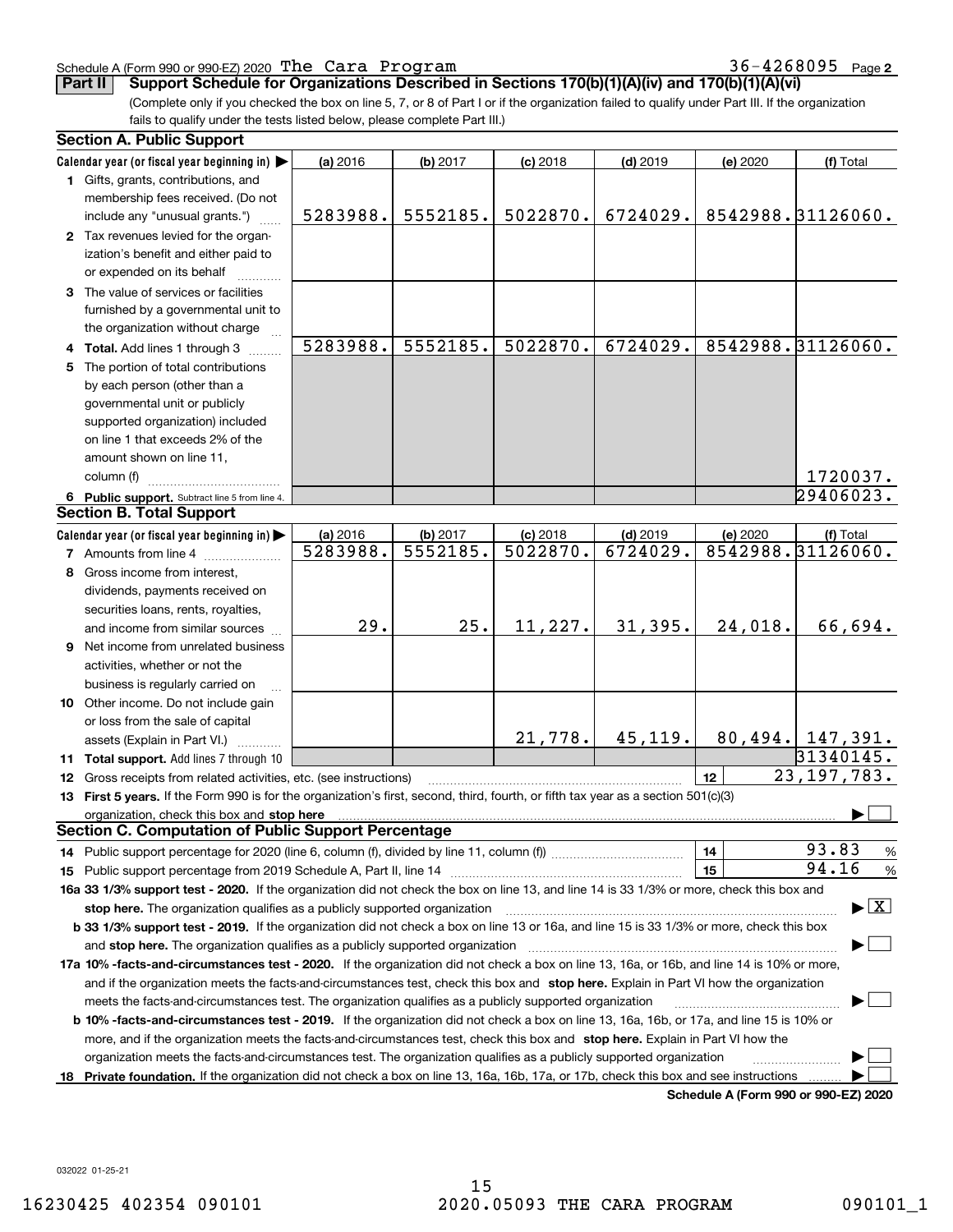|  |  | Schedule A (Form 990 or 990-EZ) 2020 $\,$ The $\,$ Ca $\,$ ra $\,$ P $\,$ r $\,$ o $\,$ g $\,$ r $\,$ a $\,$ m $\,$ | $36 - 4268095$ Page 3 |  |
|--|--|---------------------------------------------------------------------------------------------------------------------|-----------------------|--|
|  |  |                                                                                                                     |                       |  |

## **Part III Support Schedule for Organizations Described in Section 509(a)(2)**

(Complete only if you checked the box on line 10 of Part I or if the organization failed to qualify under Part II. If the organization fails to qualify under the tests listed below, please complete Part II.)

| <b>Section A. Public Support</b>                                                                                                                                                         |          |          |            |            |          |                                      |
|------------------------------------------------------------------------------------------------------------------------------------------------------------------------------------------|----------|----------|------------|------------|----------|--------------------------------------|
| Calendar year (or fiscal year beginning in) $\blacktriangleright$                                                                                                                        | (a) 2016 | (b) 2017 | $(c)$ 2018 | $(d)$ 2019 | (e) 2020 | (f) Total                            |
| 1 Gifts, grants, contributions, and                                                                                                                                                      |          |          |            |            |          |                                      |
| membership fees received. (Do not                                                                                                                                                        |          |          |            |            |          |                                      |
| include any "unusual grants.")                                                                                                                                                           |          |          |            |            |          |                                      |
| 2 Gross receipts from admissions,<br>merchandise sold or services per-<br>formed, or facilities furnished in<br>any activity that is related to the<br>organization's tax-exempt purpose |          |          |            |            |          |                                      |
| 3 Gross receipts from activities that                                                                                                                                                    |          |          |            |            |          |                                      |
| are not an unrelated trade or bus-<br>iness under section 513                                                                                                                            |          |          |            |            |          |                                      |
| 4 Tax revenues levied for the organ-                                                                                                                                                     |          |          |            |            |          |                                      |
| ization's benefit and either paid to<br>or expended on its behalf<br>.                                                                                                                   |          |          |            |            |          |                                      |
| 5 The value of services or facilities                                                                                                                                                    |          |          |            |            |          |                                      |
| furnished by a governmental unit to                                                                                                                                                      |          |          |            |            |          |                                      |
| the organization without charge                                                                                                                                                          |          |          |            |            |          |                                      |
| <b>6 Total.</b> Add lines 1 through 5                                                                                                                                                    |          |          |            |            |          |                                      |
| 7a Amounts included on lines 1, 2, and<br>3 received from disqualified persons                                                                                                           |          |          |            |            |          |                                      |
| <b>b</b> Amounts included on lines 2 and 3 received<br>from other than disqualified persons that<br>exceed the greater of \$5,000 or 1% of the<br>amount on line 13 for the year         |          |          |            |            |          |                                      |
| c Add lines 7a and 7b                                                                                                                                                                    |          |          |            |            |          |                                      |
| 8 Public support. (Subtract line 7c from line 6.)<br><b>Section B. Total Support</b>                                                                                                     |          |          |            |            |          |                                      |
| Calendar year (or fiscal year beginning in) $\blacktriangleright$                                                                                                                        | (a) 2016 | (b) 2017 | $(c)$ 2018 | $(d)$ 2019 | (e) 2020 | (f) Total                            |
| 9 Amounts from line 6                                                                                                                                                                    |          |          |            |            |          |                                      |
| 10a Gross income from interest,<br>dividends, payments received on<br>securities loans, rents, royalties,<br>and income from similar sources                                             |          |          |            |            |          |                                      |
| <b>b</b> Unrelated business taxable income                                                                                                                                               |          |          |            |            |          |                                      |
| (less section 511 taxes) from businesses<br>acquired after June 30, 1975<br>1.1.1.1.1.1.1.1.1.1                                                                                          |          |          |            |            |          |                                      |
| c Add lines 10a and 10b                                                                                                                                                                  |          |          |            |            |          |                                      |
| <b>11</b> Net income from unrelated business<br>activities not included in line 10b.<br>whether or not the business is<br>regularly carried on                                           |          |          |            |            |          |                                      |
| <b>12</b> Other income. Do not include gain<br>or loss from the sale of capital<br>assets (Explain in Part VI.)                                                                          |          |          |            |            |          |                                      |
| <b>13</b> Total support. (Add lines 9, 10c, 11, and 12.)                                                                                                                                 |          |          |            |            |          |                                      |
| 14 First 5 years. If the Form 990 is for the organization's first, second, third, fourth, or fifth tax year as a section 501(c)(3) organization,                                         |          |          |            |            |          |                                      |
| check this box and stop here <b>contractly contractly and structure and stop here</b> check this box and stop here <b>contractly and stop here contractly</b>                            |          |          |            |            |          |                                      |
| <b>Section C. Computation of Public Support Percentage</b>                                                                                                                               |          |          |            |            |          |                                      |
|                                                                                                                                                                                          |          |          |            |            | 15       | %                                    |
| 16 Public support percentage from 2019 Schedule A, Part III, line 15<br><b>Section D. Computation of Investment Income Percentage</b>                                                    |          |          |            |            | 16       | %                                    |
| 17 Investment income percentage for 2020 (line 10c, column (f), divided by line 13, column (f))                                                                                          |          |          |            |            | 17       | %                                    |
| 18 Investment income percentage from 2019 Schedule A, Part III, line 17                                                                                                                  |          |          |            |            | 18       | %                                    |
| 19a 33 1/3% support tests - 2020. If the organization did not check the box on line 14, and line 15 is more than 33 1/3%, and line 17 is not                                             |          |          |            |            |          |                                      |
| more than 33 1/3%, check this box and stop here. The organization qualifies as a publicly supported organization                                                                         |          |          |            |            |          |                                      |
| b 33 1/3% support tests - 2019. If the organization did not check a box on line 14 or line 19a, and line 16 is more than 33 1/3%, and                                                    |          |          |            |            |          |                                      |
| line 18 is not more than 33 1/3%, check this box and stop here. The organization qualifies as a publicly supported organization                                                          |          |          |            |            |          |                                      |
| 20 Private foundation. If the organization did not check a box on line 14, 19a, or 19b, check this box and see instructions                                                              |          |          |            |            |          |                                      |
| 032023 01-25-21                                                                                                                                                                          |          |          |            |            |          | Schedule A (Form 990 or 990-EZ) 2020 |
|                                                                                                                                                                                          |          | 16       |            |            |          |                                      |

16230425 402354 090101 2020.05093 THE CARA PROGRAM 090101\_1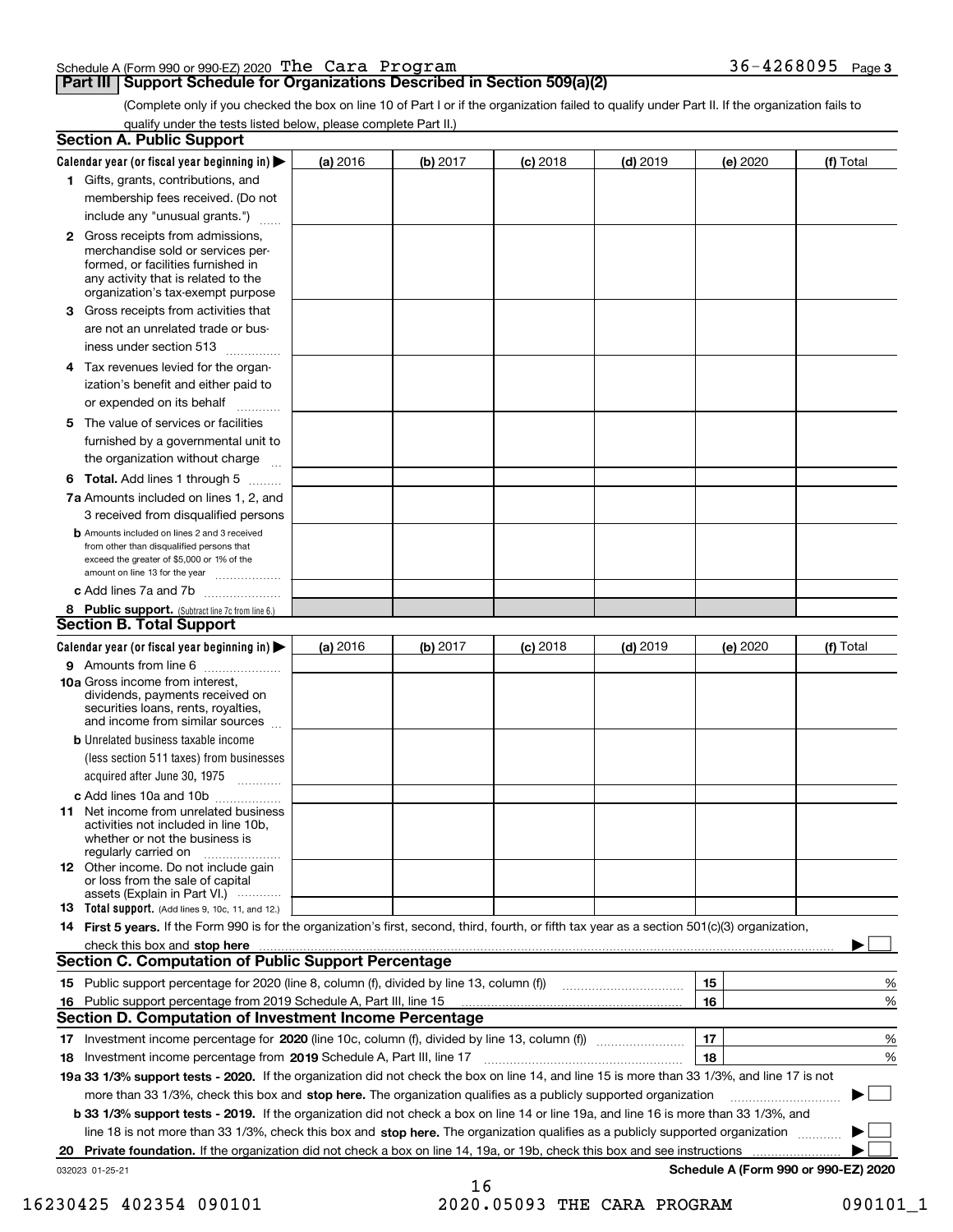**1**

**2**

**3a**

**3b**

**3c**

**4a**

**4b**

**4c**

**5a**

**5b5c** **YesNo**

## **Part IV Supporting Organizations**

(Complete only if you checked a box in line 12 on Part I. If you checked box 12a, Part I, complete Sections A and B. If you checked box 12b, Part I, complete Sections A and C. If you checked box 12c, Part I, complete Sections A, D, and E. If you checked box 12d, Part I, complete Sections A and D, and complete Part V.)

## **Section A. All Supporting Organizations**

- **1** Are all of the organization's supported organizations listed by name in the organization's governing documents? If "No," describe in **Part VI** how the supported organizations are designated. If designated by *class or purpose, describe the designation. If historic and continuing relationship, explain.*
- **2** Did the organization have any supported organization that does not have an IRS determination of status under section 509(a)(1) or (2)? If "Yes," explain in Part VI how the organization determined that the supported *organization was described in section 509(a)(1) or (2).*
- **3a** Did the organization have a supported organization described in section 501(c)(4), (5), or (6)? If "Yes," answer *lines 3b and 3c below.*
- **b** Did the organization confirm that each supported organization qualified under section 501(c)(4), (5), or (6) and satisfied the public support tests under section 509(a)(2)? If "Yes," describe in **Part VI** when and how the *organization made the determination.*
- **c**Did the organization ensure that all support to such organizations was used exclusively for section 170(c)(2)(B) purposes? If "Yes," explain in **Part VI** what controls the organization put in place to ensure such use.
- **4a***If* Was any supported organization not organized in the United States ("foreign supported organization")? *"Yes," and if you checked box 12a or 12b in Part I, answer lines 4b and 4c below.*
- **b** Did the organization have ultimate control and discretion in deciding whether to make grants to the foreign supported organization? If "Yes," describe in **Part VI** how the organization had such control and discretion *despite being controlled or supervised by or in connection with its supported organizations.*
- **c** Did the organization support any foreign supported organization that does not have an IRS determination under sections 501(c)(3) and 509(a)(1) or (2)? If "Yes," explain in **Part VI** what controls the organization used *to ensure that all support to the foreign supported organization was used exclusively for section 170(c)(2)(B) purposes.*
- **5a** Did the organization add, substitute, or remove any supported organizations during the tax year? If "Yes," answer lines 5b and 5c below (if applicable). Also, provide detail in **Part VI,** including (i) the names and EIN *numbers of the supported organizations added, substituted, or removed; (ii) the reasons for each such action; (iii) the authority under the organization's organizing document authorizing such action; and (iv) how the action was accomplished (such as by amendment to the organizing document).*
- **b** Type I or Type II only. Was any added or substituted supported organization part of a class already designated in the organization's organizing document?
- **cSubstitutions only.**  Was the substitution the result of an event beyond the organization's control?
- **6** Did the organization provide support (whether in the form of grants or the provision of services or facilities) to **Part VI.** *If "Yes," provide detail in* support or benefit one or more of the filing organization's supported organizations? anyone other than (i) its supported organizations, (ii) individuals that are part of the charitable class benefited by one or more of its supported organizations, or (iii) other supporting organizations that also
- **7**Did the organization provide a grant, loan, compensation, or other similar payment to a substantial contributor *If "Yes," complete Part I of Schedule L (Form 990 or 990-EZ).* regard to a substantial contributor? (as defined in section 4958(c)(3)(C)), a family member of a substantial contributor, or a 35% controlled entity with
- **8** Did the organization make a loan to a disqualified person (as defined in section 4958) not described in line 7? *If "Yes," complete Part I of Schedule L (Form 990 or 990-EZ).*
- **9a** Was the organization controlled directly or indirectly at any time during the tax year by one or more in section 509(a)(1) or (2))? If "Yes," *provide detail in* <code>Part VI.</code> disqualified persons, as defined in section 4946 (other than foundation managers and organizations described
- **b** Did one or more disqualified persons (as defined in line 9a) hold a controlling interest in any entity in which the supporting organization had an interest? If "Yes," provide detail in P**art VI**.
- **c**Did a disqualified person (as defined in line 9a) have an ownership interest in, or derive any personal benefit from, assets in which the supporting organization also had an interest? If "Yes," provide detail in P**art VI.**
- **10a** Was the organization subject to the excess business holdings rules of section 4943 because of section supporting organizations)? If "Yes," answer line 10b below. 4943(f) (regarding certain Type II supporting organizations, and all Type III non-functionally integrated
- **b** Did the organization have any excess business holdings in the tax year? (Use Schedule C, Form 4720, to *determine whether the organization had excess business holdings.)*

032024 01-25-21



17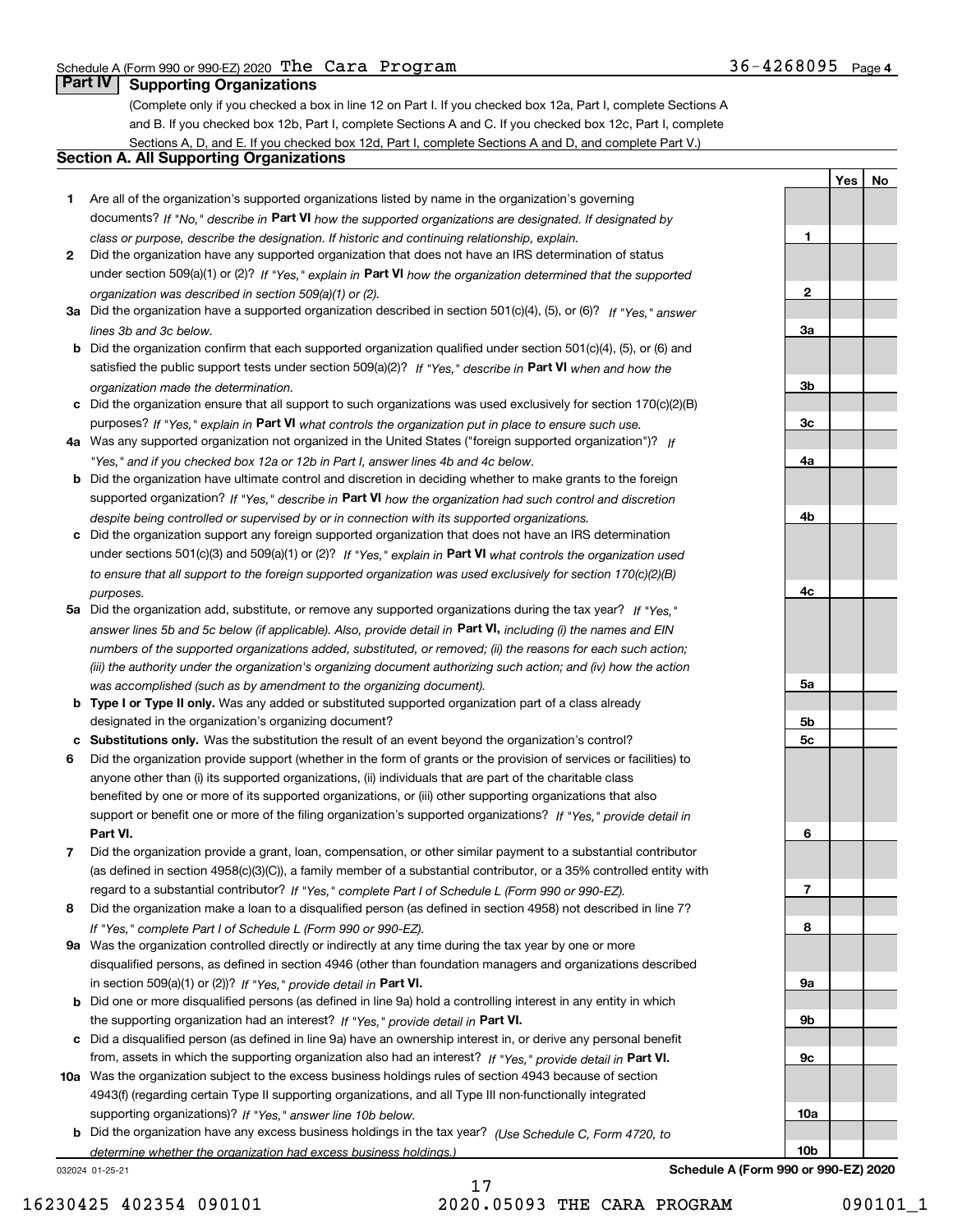|              | <b>Part IV   Supporting Organizations (continued)</b>                                                                                                                                                                                                                                                                                                                                                                                                                                                                    |                 |            |    |
|--------------|--------------------------------------------------------------------------------------------------------------------------------------------------------------------------------------------------------------------------------------------------------------------------------------------------------------------------------------------------------------------------------------------------------------------------------------------------------------------------------------------------------------------------|-----------------|------------|----|
|              |                                                                                                                                                                                                                                                                                                                                                                                                                                                                                                                          |                 | Yes        | No |
| 11           | Has the organization accepted a gift or contribution from any of the following persons?                                                                                                                                                                                                                                                                                                                                                                                                                                  |                 |            |    |
|              | a A person who directly or indirectly controls, either alone or together with persons described in lines 11b and                                                                                                                                                                                                                                                                                                                                                                                                         |                 |            |    |
|              | 11c below, the governing body of a supported organization?                                                                                                                                                                                                                                                                                                                                                                                                                                                               | 11a             |            |    |
|              | <b>b</b> A family member of a person described in line 11a above?                                                                                                                                                                                                                                                                                                                                                                                                                                                        | 11 <sub>b</sub> |            |    |
|              | c A 35% controlled entity of a person described in line 11a or 11b above? If "Yes" to line 11a, 11b, or 11c, provide                                                                                                                                                                                                                                                                                                                                                                                                     |                 |            |    |
|              | detail in Part VI.                                                                                                                                                                                                                                                                                                                                                                                                                                                                                                       | 11c             |            |    |
|              | <b>Section B. Type I Supporting Organizations</b>                                                                                                                                                                                                                                                                                                                                                                                                                                                                        |                 |            |    |
|              |                                                                                                                                                                                                                                                                                                                                                                                                                                                                                                                          |                 | Yes        | No |
| 1            | Did the governing body, members of the governing body, officers acting in their official capacity, or membership of one or<br>more supported organizations have the power to regularly appoint or elect at least a majority of the organization's officers,<br>directors, or trustees at all times during the tax year? If "No," describe in Part VI how the supported organization(s)<br>effectively operated, supervised, or controlled the organization's activities. If the organization had more than one supported |                 |            |    |
|              | organization, describe how the powers to appoint and/or remove officers, directors, or trustees were allocated among the                                                                                                                                                                                                                                                                                                                                                                                                 |                 |            |    |
|              | supported organizations and what conditions or restrictions, if any, applied to such powers during the tax year.                                                                                                                                                                                                                                                                                                                                                                                                         | 1               |            |    |
| $\mathbf{2}$ | Did the organization operate for the benefit of any supported organization other than the supported                                                                                                                                                                                                                                                                                                                                                                                                                      |                 |            |    |
|              | organization(s) that operated, supervised, or controlled the supporting organization? If "Yes," explain in                                                                                                                                                                                                                                                                                                                                                                                                               |                 |            |    |
|              | Part VI how providing such benefit carried out the purposes of the supported organization(s) that operated,                                                                                                                                                                                                                                                                                                                                                                                                              | $\overline{2}$  |            |    |
|              | supervised, or controlled the supporting organization.<br>Section C. Type II Supporting Organizations                                                                                                                                                                                                                                                                                                                                                                                                                    |                 |            |    |
|              |                                                                                                                                                                                                                                                                                                                                                                                                                                                                                                                          |                 | Yes        | No |
| 1.           | Were a majority of the organization's directors or trustees during the tax year also a majority of the directors                                                                                                                                                                                                                                                                                                                                                                                                         |                 |            |    |
|              | or trustees of each of the organization's supported organization(s)? If "No," describe in Part VI how control                                                                                                                                                                                                                                                                                                                                                                                                            |                 |            |    |
|              | or management of the supporting organization was vested in the same persons that controlled or managed                                                                                                                                                                                                                                                                                                                                                                                                                   |                 |            |    |
|              | the supported organization(s).                                                                                                                                                                                                                                                                                                                                                                                                                                                                                           | 1               |            |    |
|              | Section D. All Type III Supporting Organizations                                                                                                                                                                                                                                                                                                                                                                                                                                                                         |                 |            |    |
|              |                                                                                                                                                                                                                                                                                                                                                                                                                                                                                                                          |                 | Yes        | No |
| 1.           | Did the organization provide to each of its supported organizations, by the last day of the fifth month of the                                                                                                                                                                                                                                                                                                                                                                                                           |                 |            |    |
|              | organization's tax year, (i) a written notice describing the type and amount of support provided during the prior tax                                                                                                                                                                                                                                                                                                                                                                                                    |                 |            |    |
|              | year, (ii) a copy of the Form 990 that was most recently filed as of the date of notification, and (iii) copies of the                                                                                                                                                                                                                                                                                                                                                                                                   |                 |            |    |
|              | organization's governing documents in effect on the date of notification, to the extent not previously provided?                                                                                                                                                                                                                                                                                                                                                                                                         | 1               |            |    |
| 2            | Were any of the organization's officers, directors, or trustees either (i) appointed or elected by the supported                                                                                                                                                                                                                                                                                                                                                                                                         |                 |            |    |
|              | organization(s) or (ii) serving on the governing body of a supported organization? If "No." explain in <b>Part VI</b> how                                                                                                                                                                                                                                                                                                                                                                                                |                 |            |    |
|              | the organization maintained a close and continuous working relationship with the supported organization(s).                                                                                                                                                                                                                                                                                                                                                                                                              | 2               |            |    |
| 3            | By reason of the relationship described in line 2, above, did the organization's supported organizations have a                                                                                                                                                                                                                                                                                                                                                                                                          |                 |            |    |
|              | significant voice in the organization's investment policies and in directing the use of the organization's                                                                                                                                                                                                                                                                                                                                                                                                               |                 |            |    |
|              | income or assets at all times during the tax year? If "Yes," describe in Part VI the role the organization's                                                                                                                                                                                                                                                                                                                                                                                                             |                 |            |    |
|              | supported organizations played in this regard.                                                                                                                                                                                                                                                                                                                                                                                                                                                                           |                 |            |    |
|              | Section E. Type III Functionally Integrated Supporting Organizations                                                                                                                                                                                                                                                                                                                                                                                                                                                     |                 |            |    |
| 1.           | Check the box next to the method that the organization used to satisfy the Integral Part Test during the year (see instructions).                                                                                                                                                                                                                                                                                                                                                                                        |                 |            |    |
| а            | The organization satisfied the Activities Test. Complete line 2 below.                                                                                                                                                                                                                                                                                                                                                                                                                                                   |                 |            |    |
| b            | The organization is the parent of each of its supported organizations. Complete line 3 below.                                                                                                                                                                                                                                                                                                                                                                                                                            |                 |            |    |
| с            | The organization supported a governmental entity. Describe in Part VI how you supported a governmental entity (see instructions)                                                                                                                                                                                                                                                                                                                                                                                         |                 |            |    |
| 2            | Activities Test. Answer lines 2a and 2b below.                                                                                                                                                                                                                                                                                                                                                                                                                                                                           |                 | <b>Yes</b> | No |
| а            | Did substantially all of the organization's activities during the tax year directly further the exempt purposes of                                                                                                                                                                                                                                                                                                                                                                                                       |                 |            |    |
|              | the supported organization(s) to which the organization was responsive? If "Yes." then in Part VI identify                                                                                                                                                                                                                                                                                                                                                                                                               |                 |            |    |
|              | those supported organizations and explain how these activities directly furthered their exempt purposes,                                                                                                                                                                                                                                                                                                                                                                                                                 |                 |            |    |
|              | how the organization was responsive to those supported organizations, and how the organization determined                                                                                                                                                                                                                                                                                                                                                                                                                |                 |            |    |
|              | that these activities constituted substantially all of its activities.                                                                                                                                                                                                                                                                                                                                                                                                                                                   | 2a              |            |    |

- **b** Did the activities described in line 2a, above, constitute activities that, but for the organization's involvement, **Part VI**  *the reasons for the organization's position that its supported organization(s) would have engaged in* one or more of the organization's supported organization(s) would have been engaged in? If "Yes," e*xplain in these activities but for the organization's involvement.*
- **3** Parent of Supported Organizations. Answer lines 3a and 3b below.

**a** Did the organization have the power to regularly appoint or elect a majority of the officers, directors, or trustees of each of the supported organizations? If "Yes" or "No" provide details in **Part VI.** 

**b** Did the organization exercise a substantial degree of direction over the policies, programs, and activities of each of its supported organizations? If "Yes," describe in Part VI the role played by the organization in this regard.

18

032025 01-25-21

**Schedule A (Form 990 or 990-EZ) 2020**

**2b**

**3a**

**3b**

16230425 402354 090101 2020.05093 THE CARA PROGRAM 090101\_1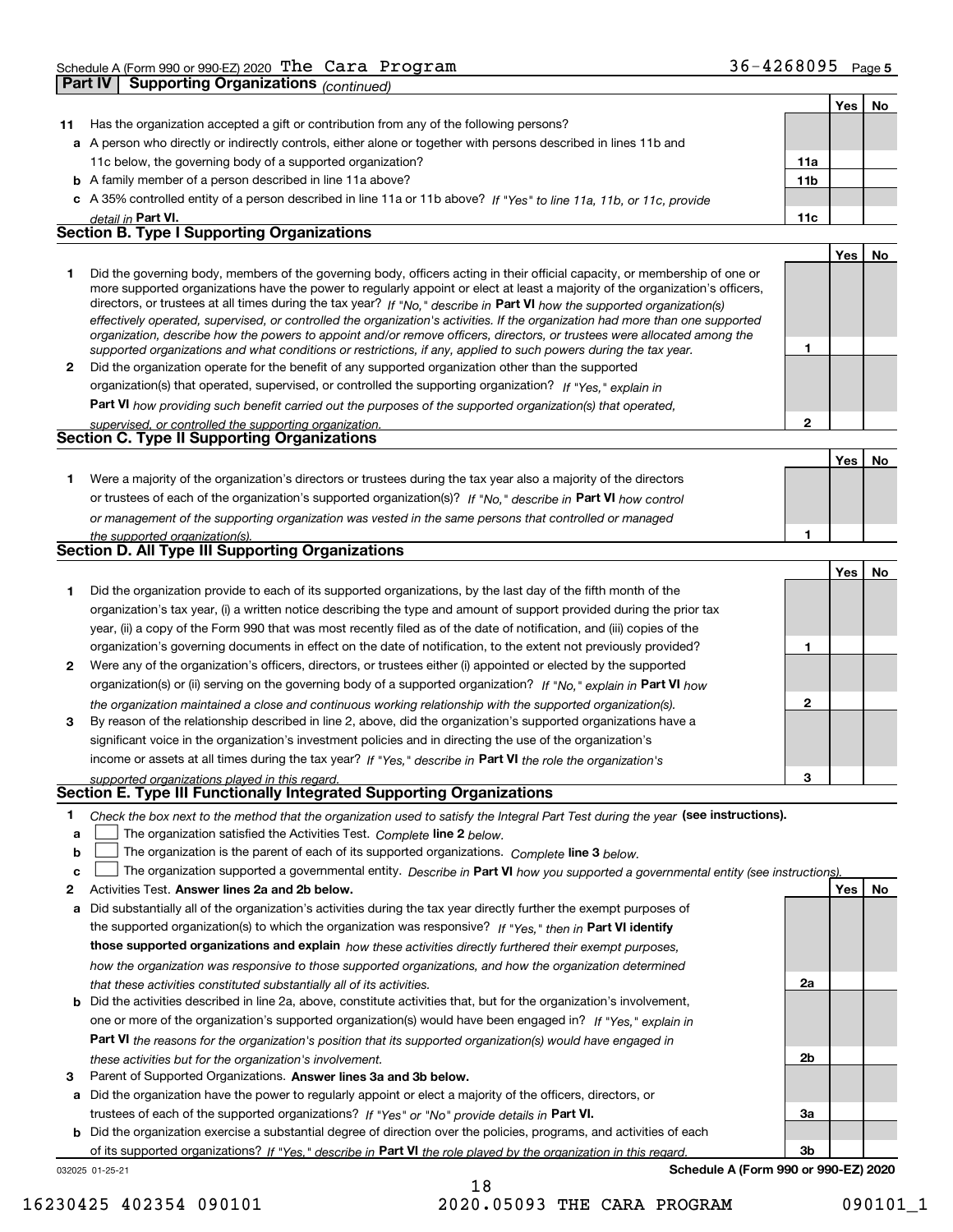032026 01-25-21

### Schedule A (Form 990 or 990-EZ) 2020 Page The Cara Program 36-4268095 **Part V** | Type III Non-Functionally Integrated 509(a)(3) Supporting Organizations

**1**

1 Check here if the organization satisfied the Integral Part Test as a qualifying trust on Nov. 20, 1970 (explain in Part VI). See instructions. All other Type III non-functionally integrated supporting organizations must complete Sections A through E.

|              | Section A - Adjusted Net Income                                                                                                   |                | (A) Prior Year | (B) Current Year<br>(optional) |
|--------------|-----------------------------------------------------------------------------------------------------------------------------------|----------------|----------------|--------------------------------|
| 1            | Net short-term capital gain                                                                                                       | 1              |                |                                |
| 2            | Recoveries of prior-year distributions                                                                                            | $\overline{2}$ |                |                                |
| з            | Other gross income (see instructions)                                                                                             | 3              |                |                                |
| 4            | Add lines 1 through 3.                                                                                                            | 4              |                |                                |
| 5            | Depreciation and depletion                                                                                                        | 5              |                |                                |
| 6            | Portion of operating expenses paid or incurred for production or                                                                  |                |                |                                |
|              | collection of gross income or for management, conservation, or                                                                    |                |                |                                |
|              | maintenance of property held for production of income (see instructions)                                                          | 6              |                |                                |
| 7            | Other expenses (see instructions)                                                                                                 | $\overline{7}$ |                |                                |
| 8            | Adjusted Net Income (subtract lines 5, 6, and 7 from line 4)                                                                      | 8              |                |                                |
|              | <b>Section B - Minimum Asset Amount</b>                                                                                           |                | (A) Prior Year | (B) Current Year<br>(optional) |
| 1            | Aggregate fair market value of all non-exempt-use assets (see                                                                     |                |                |                                |
|              | instructions for short tax year or assets held for part of year):                                                                 |                |                |                                |
|              | <b>a</b> Average monthly value of securities                                                                                      | 1a             |                |                                |
|              | <b>b</b> Average monthly cash balances                                                                                            | 1b             |                |                                |
|              | <b>c</b> Fair market value of other non-exempt-use assets                                                                         | 1c             |                |                                |
|              | d Total (add lines 1a, 1b, and 1c)                                                                                                | 1d             |                |                                |
|              | e Discount claimed for blockage or other factors                                                                                  |                |                |                                |
|              | (explain in detail in Part VI):                                                                                                   |                |                |                                |
| 2            | Acquisition indebtedness applicable to non-exempt-use assets                                                                      | 2              |                |                                |
| 3            | Subtract line 2 from line 1d.                                                                                                     | 3              |                |                                |
| 4            | Cash deemed held for exempt use. Enter 0.015 of line 3 (for greater amount,                                                       |                |                |                                |
|              | see instructions).                                                                                                                | 4              |                |                                |
| 5            | Net value of non-exempt-use assets (subtract line 4 from line 3)                                                                  | 5              |                |                                |
| 6            | Multiply line 5 by 0.035.                                                                                                         | 6              |                |                                |
| 7            | Recoveries of prior-year distributions                                                                                            | $\overline{7}$ |                |                                |
| 8            | <b>Minimum Asset Amount</b> (add line 7 to line 6)                                                                                | 8              |                |                                |
|              | <b>Section C - Distributable Amount</b>                                                                                           |                |                | <b>Current Year</b>            |
| 1            | Adjusted net income for prior year (from Section A, line 8, column A)                                                             | 1              |                |                                |
| $\mathbf{2}$ | Enter 0.85 of line 1.                                                                                                             | $\overline{2}$ |                |                                |
| 3            | Minimum asset amount for prior year (from Section B, line 8, column A)                                                            | 3              |                |                                |
| 4            | Enter greater of line 2 or line 3.                                                                                                | 4              |                |                                |
| 5            | Income tax imposed in prior year                                                                                                  | 5              |                |                                |
| 6            | <b>Distributable Amount.</b> Subtract line 5 from line 4, unless subject to                                                       |                |                |                                |
|              | emergency temporary reduction (see instructions).                                                                                 | 6              |                |                                |
| 7            | Check here if the current year is the organization's first as a non-functionally integrated Type III supporting organization (see |                |                |                                |

instructions).

**Schedule A (Form 990 or 990-EZ) 2020**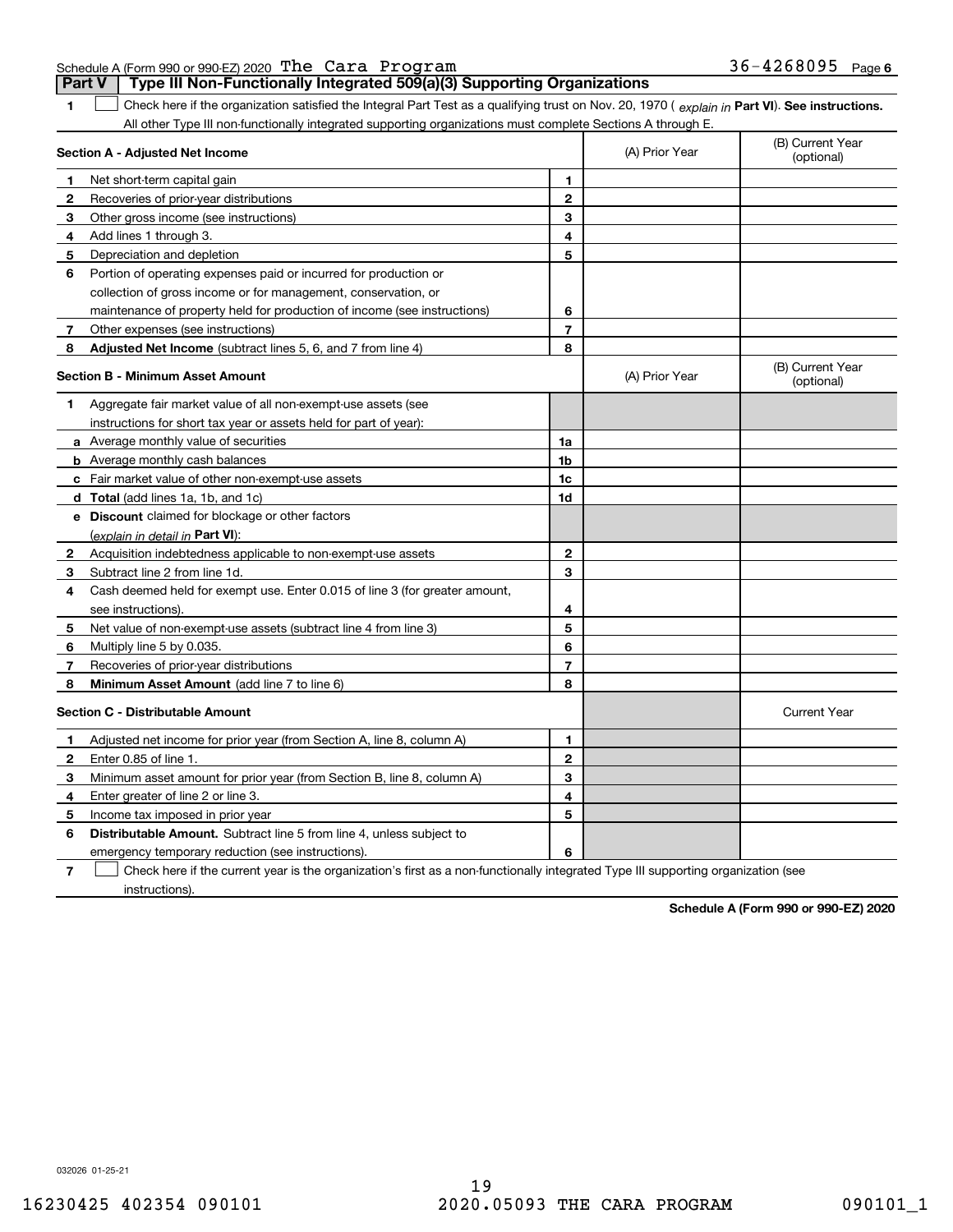Schedule A (Form 990 or 990-EZ) 2020 Page The Cara Program 36-4268095

| <b>Part V</b> | Type III Non-Functionally Integrated 509(a)(3) Supporting Organizations                    |                                    | (continued)                                   |                                                  |
|---------------|--------------------------------------------------------------------------------------------|------------------------------------|-----------------------------------------------|--------------------------------------------------|
|               | <b>Section D - Distributions</b>                                                           |                                    |                                               | <b>Current Year</b>                              |
| 1             | Amounts paid to supported organizations to accomplish exempt purposes                      |                                    | 1                                             |                                                  |
| 2             | Amounts paid to perform activity that directly furthers exempt purposes of supported       |                                    |                                               |                                                  |
|               | organizations, in excess of income from activity                                           |                                    | 2                                             |                                                  |
| 3             | Administrative expenses paid to accomplish exempt purposes of supported organizations      |                                    | 3                                             |                                                  |
| 4             | Amounts paid to acquire exempt-use assets                                                  |                                    | 4                                             |                                                  |
| 5             | Qualified set-aside amounts (prior IRS approval required - provide details in Part VI)     |                                    | 5                                             |                                                  |
| 6             | Other distributions ( <i>describe in</i> Part VI). See instructions.                       |                                    | 6                                             |                                                  |
| 7             | Total annual distributions. Add lines 1 through 6.                                         |                                    | 7                                             |                                                  |
| 8             | Distributions to attentive supported organizations to which the organization is responsive |                                    |                                               |                                                  |
|               | (provide details in Part VI). See instructions.                                            |                                    | 8                                             |                                                  |
| 9             | Distributable amount for 2020 from Section C, line 6                                       |                                    | 9                                             |                                                  |
| 10            | Line 8 amount divided by line 9 amount                                                     |                                    | 10                                            |                                                  |
|               | <b>Section E - Distribution Allocations</b> (see instructions)                             | (i)<br><b>Excess Distributions</b> | (ii)<br><b>Underdistributions</b><br>Pre-2020 | (iii)<br><b>Distributable</b><br>Amount for 2020 |
| 1             | Distributable amount for 2020 from Section C, line 6                                       |                                    |                                               |                                                  |
| 2             | Underdistributions, if any, for years prior to 2020 (reason-                               |                                    |                                               |                                                  |
|               | able cause required - explain in Part VI). See instructions.                               |                                    |                                               |                                                  |
| 3             | Excess distributions carryover, if any, to 2020                                            |                                    |                                               |                                                  |
|               | <b>a</b> From 2015                                                                         |                                    |                                               |                                                  |
|               | <b>b</b> From 2016                                                                         |                                    |                                               |                                                  |
|               | $c$ From 2017                                                                              |                                    |                                               |                                                  |
|               | <b>d</b> From 2018                                                                         |                                    |                                               |                                                  |
|               | e From 2019                                                                                |                                    |                                               |                                                  |
|               | f Total of lines 3a through 3e                                                             |                                    |                                               |                                                  |
|               | g Applied to underdistributions of prior years                                             |                                    |                                               |                                                  |
|               | <b>h</b> Applied to 2020 distributable amount                                              |                                    |                                               |                                                  |
|               | Carryover from 2015 not applied (see instructions)                                         |                                    |                                               |                                                  |
|               | Remainder. Subtract lines 3g, 3h, and 3i from line 3f.                                     |                                    |                                               |                                                  |
| 4             | Distributions for 2020 from Section D,                                                     |                                    |                                               |                                                  |
|               | line $7:$                                                                                  |                                    |                                               |                                                  |
|               | a Applied to underdistributions of prior years                                             |                                    |                                               |                                                  |
|               | <b>b</b> Applied to 2020 distributable amount                                              |                                    |                                               |                                                  |
|               | c Remainder. Subtract lines 4a and 4b from line 4.                                         |                                    |                                               |                                                  |
| 5             | Remaining underdistributions for years prior to 2020, if                                   |                                    |                                               |                                                  |
|               | any. Subtract lines 3g and 4a from line 2. For result greater                              |                                    |                                               |                                                  |
|               | than zero, explain in Part VI. See instructions.                                           |                                    |                                               |                                                  |
| 6             | Remaining underdistributions for 2020. Subtract lines 3h                                   |                                    |                                               |                                                  |
|               | and 4b from line 1. For result greater than zero, explain in                               |                                    |                                               |                                                  |
|               | Part VI. See instructions.                                                                 |                                    |                                               |                                                  |
| 7             | Excess distributions carryover to 2021. Add lines 3j                                       |                                    |                                               |                                                  |
|               | and 4c.                                                                                    |                                    |                                               |                                                  |
| 8             | Breakdown of line 7:                                                                       |                                    |                                               |                                                  |
|               | a Excess from 2016                                                                         |                                    |                                               |                                                  |
|               | <b>b</b> Excess from 2017                                                                  |                                    |                                               |                                                  |
|               | c Excess from 2018                                                                         |                                    |                                               |                                                  |
|               | d Excess from 2019                                                                         |                                    |                                               |                                                  |
|               | e Excess from 2020                                                                         |                                    |                                               |                                                  |

**Schedule A (Form 990 or 990-EZ) 2020**

032027 01-25-21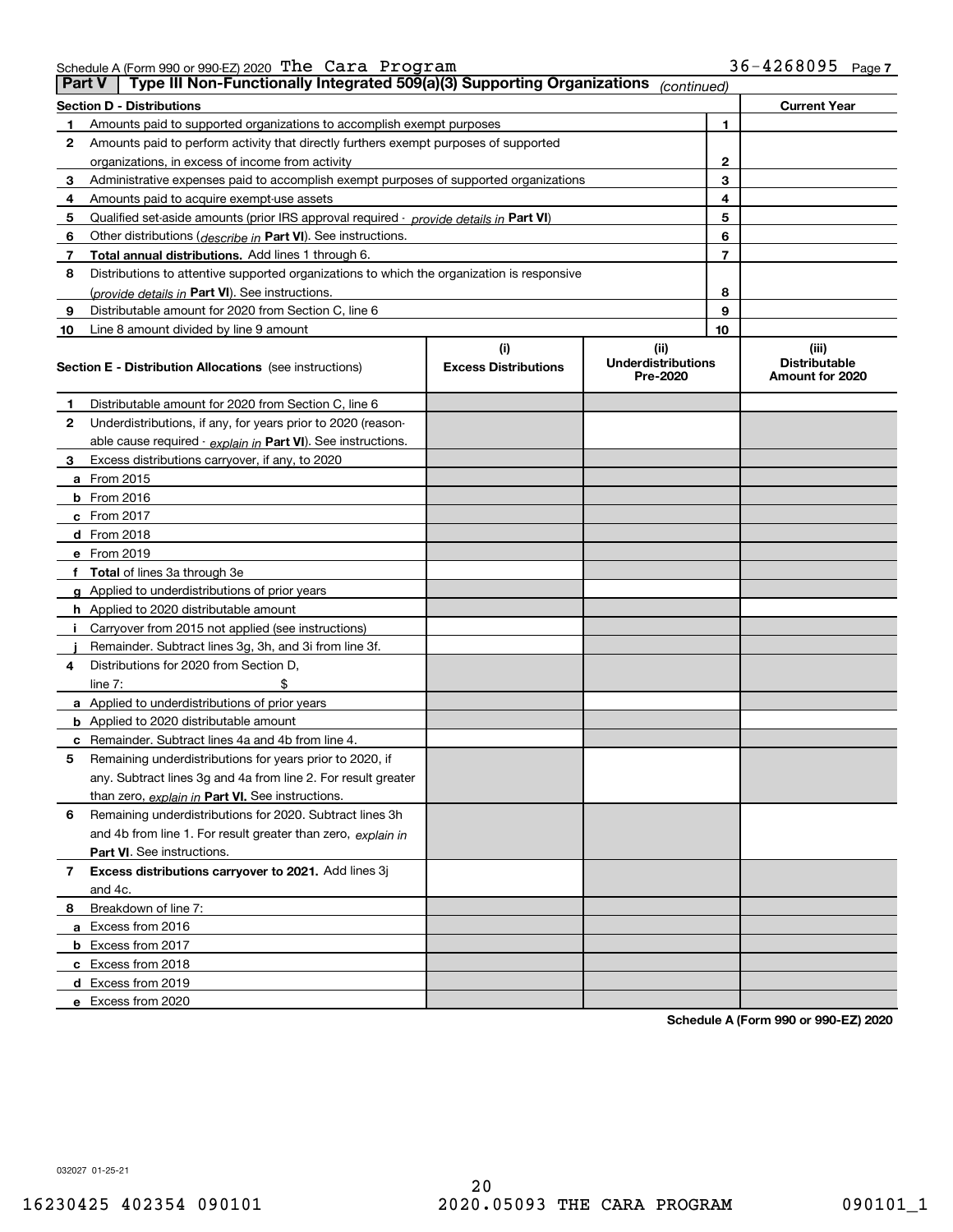### Schedule A (Form 990 or 990-EZ) 2020 'L**'ne Cara Program black and the community of the State of A** and State D The Cara Program 36-4268095

| <b>Part VI</b>  | (See instructions.)    | Supplemental Information. Provide the explanations required by Part II, line 10; Part II, line 17a or 17b; Part III, line 12;<br>Part IV, Section A, lines 1, 2, 3b, 3c, 4b, 4c, 5a, 6, 9a, 9b, 9c, 11a, 11b, and 11c; Part IV, Section B, lines 1 and 2; Part IV, Section C,<br>line 1; Part IV, Section D, lines 2 and 3; Part IV, Section E, lines 1c, 2a, 2b, 3a, and 3b; Part V, line 1; Part V, Section B, line 1e; Part V,<br>Section D, lines 5, 6, and 8; and Part V, Section E, lines 2, 5, and 6. Also complete this part for any additional information. |
|-----------------|------------------------|----------------------------------------------------------------------------------------------------------------------------------------------------------------------------------------------------------------------------------------------------------------------------------------------------------------------------------------------------------------------------------------------------------------------------------------------------------------------------------------------------------------------------------------------------------------------|
|                 |                        |                                                                                                                                                                                                                                                                                                                                                                                                                                                                                                                                                                      |
|                 |                        |                                                                                                                                                                                                                                                                                                                                                                                                                                                                                                                                                                      |
|                 |                        |                                                                                                                                                                                                                                                                                                                                                                                                                                                                                                                                                                      |
|                 |                        |                                                                                                                                                                                                                                                                                                                                                                                                                                                                                                                                                                      |
|                 |                        |                                                                                                                                                                                                                                                                                                                                                                                                                                                                                                                                                                      |
|                 |                        |                                                                                                                                                                                                                                                                                                                                                                                                                                                                                                                                                                      |
|                 |                        |                                                                                                                                                                                                                                                                                                                                                                                                                                                                                                                                                                      |
|                 |                        |                                                                                                                                                                                                                                                                                                                                                                                                                                                                                                                                                                      |
|                 |                        |                                                                                                                                                                                                                                                                                                                                                                                                                                                                                                                                                                      |
|                 |                        |                                                                                                                                                                                                                                                                                                                                                                                                                                                                                                                                                                      |
|                 |                        |                                                                                                                                                                                                                                                                                                                                                                                                                                                                                                                                                                      |
|                 |                        |                                                                                                                                                                                                                                                                                                                                                                                                                                                                                                                                                                      |
|                 |                        |                                                                                                                                                                                                                                                                                                                                                                                                                                                                                                                                                                      |
|                 |                        |                                                                                                                                                                                                                                                                                                                                                                                                                                                                                                                                                                      |
|                 |                        |                                                                                                                                                                                                                                                                                                                                                                                                                                                                                                                                                                      |
|                 |                        |                                                                                                                                                                                                                                                                                                                                                                                                                                                                                                                                                                      |
|                 |                        |                                                                                                                                                                                                                                                                                                                                                                                                                                                                                                                                                                      |
|                 |                        |                                                                                                                                                                                                                                                                                                                                                                                                                                                                                                                                                                      |
|                 |                        |                                                                                                                                                                                                                                                                                                                                                                                                                                                                                                                                                                      |
|                 |                        |                                                                                                                                                                                                                                                                                                                                                                                                                                                                                                                                                                      |
|                 |                        |                                                                                                                                                                                                                                                                                                                                                                                                                                                                                                                                                                      |
|                 |                        |                                                                                                                                                                                                                                                                                                                                                                                                                                                                                                                                                                      |
|                 |                        |                                                                                                                                                                                                                                                                                                                                                                                                                                                                                                                                                                      |
|                 |                        |                                                                                                                                                                                                                                                                                                                                                                                                                                                                                                                                                                      |
|                 |                        |                                                                                                                                                                                                                                                                                                                                                                                                                                                                                                                                                                      |
|                 |                        |                                                                                                                                                                                                                                                                                                                                                                                                                                                                                                                                                                      |
|                 |                        |                                                                                                                                                                                                                                                                                                                                                                                                                                                                                                                                                                      |
|                 |                        |                                                                                                                                                                                                                                                                                                                                                                                                                                                                                                                                                                      |
|                 |                        |                                                                                                                                                                                                                                                                                                                                                                                                                                                                                                                                                                      |
|                 |                        |                                                                                                                                                                                                                                                                                                                                                                                                                                                                                                                                                                      |
|                 |                        |                                                                                                                                                                                                                                                                                                                                                                                                                                                                                                                                                                      |
|                 |                        |                                                                                                                                                                                                                                                                                                                                                                                                                                                                                                                                                                      |
|                 |                        |                                                                                                                                                                                                                                                                                                                                                                                                                                                                                                                                                                      |
|                 |                        |                                                                                                                                                                                                                                                                                                                                                                                                                                                                                                                                                                      |
|                 |                        |                                                                                                                                                                                                                                                                                                                                                                                                                                                                                                                                                                      |
|                 |                        |                                                                                                                                                                                                                                                                                                                                                                                                                                                                                                                                                                      |
|                 |                        |                                                                                                                                                                                                                                                                                                                                                                                                                                                                                                                                                                      |
|                 |                        |                                                                                                                                                                                                                                                                                                                                                                                                                                                                                                                                                                      |
|                 |                        |                                                                                                                                                                                                                                                                                                                                                                                                                                                                                                                                                                      |
|                 |                        |                                                                                                                                                                                                                                                                                                                                                                                                                                                                                                                                                                      |
| 032028 01-25-21 |                        | Schedule A (Form 990 or 990-EZ) 2020<br>21                                                                                                                                                                                                                                                                                                                                                                                                                                                                                                                           |
|                 | 16230425 402354 090101 | 2020.05093 THE CARA PROGRAM<br>090101_1                                                                                                                                                                                                                                                                                                                                                                                                                                                                                                                              |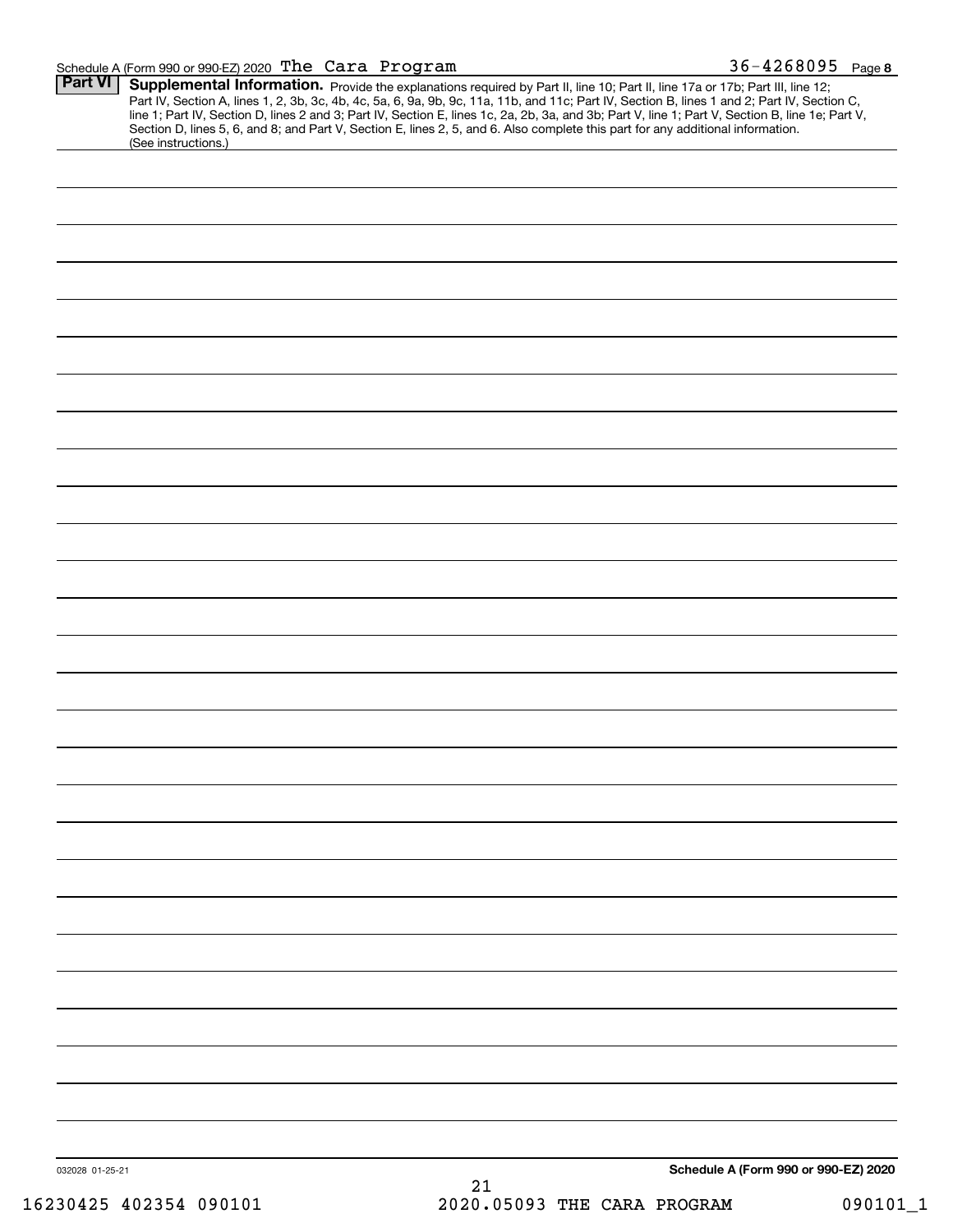Department of the Treasury Internal Revenue Service **(Form 990, 990-EZ, or 990-PF)**

Name of the organization

**Organization type** (check one):

# **Schedule B Schedule of Contributors**

**| Attach to Form 990, Form 990-EZ, or Form 990-PF. | Go to www.irs.gov/Form990 for the latest information.** OMB No. 1545-0047

**2020**

**Employer identification number**

The Cara Program 36-4268095

| The Cara Program |  |
|------------------|--|
|------------------|--|

| Filers of:         | Section:                                                                           |
|--------------------|------------------------------------------------------------------------------------|
| Form 990 or 990-FZ | $\underline{\mathbf{X}}$ 501(c)(<br>$3$ ) (enter number) organization              |
|                    | $4947(a)(1)$ nonexempt charitable trust <b>not</b> treated as a private foundation |
|                    | 527 political organization                                                         |
| Form 990-PF        | 501(c)(3) exempt private foundation                                                |
|                    | 4947(a)(1) nonexempt charitable trust treated as a private foundation              |
|                    | 501(c)(3) taxable private foundation                                               |

Check if your organization is covered by the **General Rule** or a **Special Rule. Note:**  Only a section 501(c)(7), (8), or (10) organization can check boxes for both the General Rule and a Special Rule. See instructions.

### **General Rule**

 $\mathcal{L}^{\text{max}}$ 

For an organization filing Form 990, 990-EZ, or 990-PF that received, during the year, contributions totaling \$5,000 or more (in money or property) from any one contributor. Complete Parts I and II. See instructions for determining a contributor's total contributions.

### **Special Rules**

any one contributor, during the year, total contributions of the greater of  $\,$  (1) \$5,000; or **(2)** 2% of the amount on (i) Form 990, Part VIII, line 1h;  $\boxed{\textbf{X}}$  For an organization described in section 501(c)(3) filing Form 990 or 990-EZ that met the 33 1/3% support test of the regulations under sections 509(a)(1) and 170(b)(1)(A)(vi), that checked Schedule A (Form 990 or 990-EZ), Part II, line 13, 16a, or 16b, and that received from or (ii) Form 990-EZ, line 1. Complete Parts I and II.

For an organization described in section 501(c)(7), (8), or (10) filing Form 990 or 990-EZ that received from any one contributor, during the year, total contributions of more than \$1,000 exclusively for religious, charitable, scientific, literary, or educational purposes, or for the prevention of cruelty to children or animals. Complete Parts I (entering "N/A" in column (b) instead of the contributor name and address), II, and III.  $\mathcal{L}^{\text{max}}$ 

purpose. Don't complete any of the parts unless the **General Rule** applies to this organization because it received *nonexclusively* year, contributions <sub>exclusively</sub> for religious, charitable, etc., purposes, but no such contributions totaled more than \$1,000. If this box is checked, enter here the total contributions that were received during the year for an *exclusively* religious, charitable, etc., For an organization described in section 501(c)(7), (8), or (10) filing Form 990 or 990-EZ that received from any one contributor, during the religious, charitable, etc., contributions totaling \$5,000 or more during the year  $\Box$ — $\Box$   $\Box$   $\Box$  $\mathcal{L}^{\text{max}}$ 

**Caution:**  An organization that isn't covered by the General Rule and/or the Special Rules doesn't file Schedule B (Form 990, 990-EZ, or 990-PF),  **must** but it answer "No" on Part IV, line 2, of its Form 990; or check the box on line H of its Form 990-EZ or on its Form 990-PF, Part I, line 2, to certify that it doesn't meet the filing requirements of Schedule B (Form 990, 990-EZ, or 990-PF).

**For Paperwork Reduction Act Notice, see the instructions for Form 990, 990-EZ, or 990-PF. Schedule B (Form 990, 990-EZ, or 990-PF) (2020)** LHA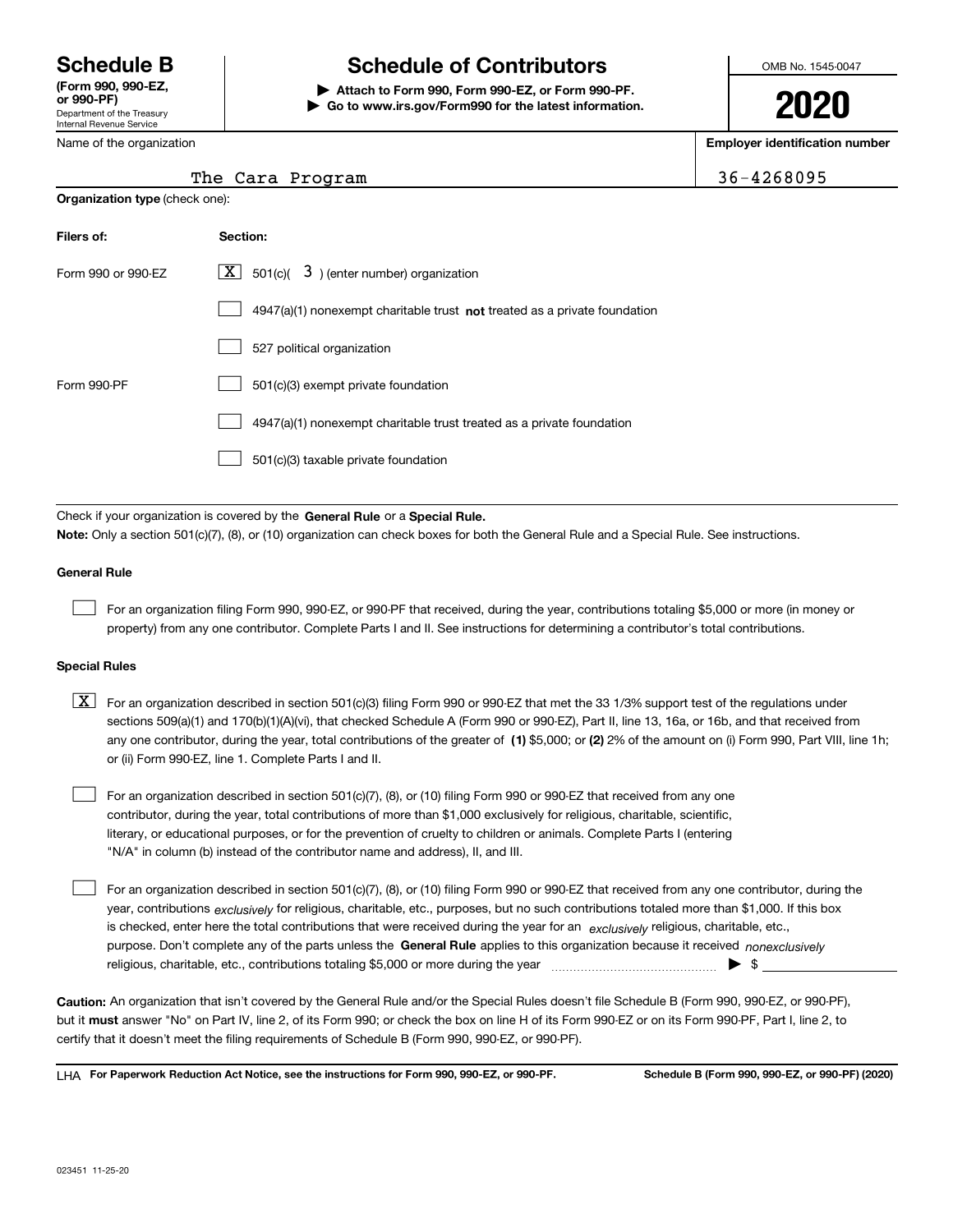# Schedule B (Form 990, 990-EZ, or 990-PF) (2020) Page 2 Employer identification Page 2<br>
lame of organization<br> **2Part I Cara Program** 36-4268095<br> **2Part I Contributors** (see instructions). Use duplicate copies of Part I if additional space is needed.

Name of organization

**Employer identification number**

The Cara Program 36-4268095

| (a)<br>No.           | (b)<br>Name, address, and ZIP + 4                                                                          | (c)<br><b>Total contributions</b> | (d)<br>Type of contribution                                                                                                                                           |
|----------------------|------------------------------------------------------------------------------------------------------------|-----------------------------------|-----------------------------------------------------------------------------------------------------------------------------------------------------------------------|
| 1                    | Illinois Department of Human Services<br>401 S. Clinton St., 6th Floor<br>Chicago, IL 60607                | 196,228.<br>$\frac{1}{2}$         | X<br>Person<br>Payroll<br><b>Noncash</b><br>(Complete Part II for<br>noncash contributions.)                                                                          |
| (a)<br>No.           | (b)<br>Name, address, and ZIP + 4                                                                          | (c)<br><b>Total contributions</b> | (d)<br>Type of contribution                                                                                                                                           |
| $\overline{a}$       | City of Chicago Department of Family &<br>Supportive Services<br>121 N LaSalle Street<br>Chicago, IL 60602 | 426,878.<br>$\frac{1}{2}$         | X<br>Person<br>Payroll<br><b>Noncash</b><br>(Complete Part II for<br>noncash contributions.)                                                                          |
| (a)<br>No.           | (b)<br>Name, address, and ZIP + 4                                                                          | (c)<br><b>Total contributions</b> | (d)<br>Type of contribution                                                                                                                                           |
| 3                    | Jim and Kay Mabie<br>135 South LaSalle Street, Suite 3450<br>Chicago, IL 60603                             | 600,000.<br>\$                    | X<br>Person<br><b>Pavroll</b><br><b>Noncash</b><br>(Complete Part II for<br>noncash contributions.)                                                                   |
| (a)<br>No.           | (b)<br>Name, address, and ZIP + 4                                                                          | (c)<br><b>Total contributions</b> | (d)<br>Type of contribution                                                                                                                                           |
| 4                    | The Harry and Jeanette Weinberg<br>Foundation, Inc<br>7 Park Center Court<br>Owing Mills, MD 21117         | 250,000.<br>$$\mathbb{S}$$        | X<br>Person<br><b>Payroll</b><br><b>Noncash</b><br>(Complete Part II for<br>noncash contributions.)                                                                   |
| (a)<br>No.           | (b)                                                                                                        | (c)                               |                                                                                                                                                                       |
|                      | Name, address, and ZIP + 4                                                                                 | <b>Total contributions</b>        | (d)<br><b>Type of contribution</b>                                                                                                                                    |
| 5                    | The Owens Foundation<br>7804 College Drive<br>Palos Heights, IL 60463                                      | 259,000.<br>\$                    | $\mathbf{X}$<br>Person<br><b>Pavroll</b><br>Noncash<br>(Complete Part II for<br>noncash contributions.)                                                               |
| (a)<br>No.           | (b)<br>Name, address, and ZIP + 4                                                                          | (c)<br><b>Total contributions</b> | (d)<br><b>Type of contribution</b>                                                                                                                                    |
| 6<br>023452 11-25-20 | Stand Together<br>1320 N Courthouse Road, Suite 500<br>Arlington, VA 22201                                 | 548,232.<br>\$                    | $\overline{\mathbf{X}}$<br>Person<br><b>Payroll</b><br>Noncash<br>(Complete Part II for<br>noncash contributions.)<br>Schedule B (Form 990, 990-EZ, or 990-PF) (2020) |

16230425 402354 090101 2020.05093 THE CARA PROGRAM 090101\_1

23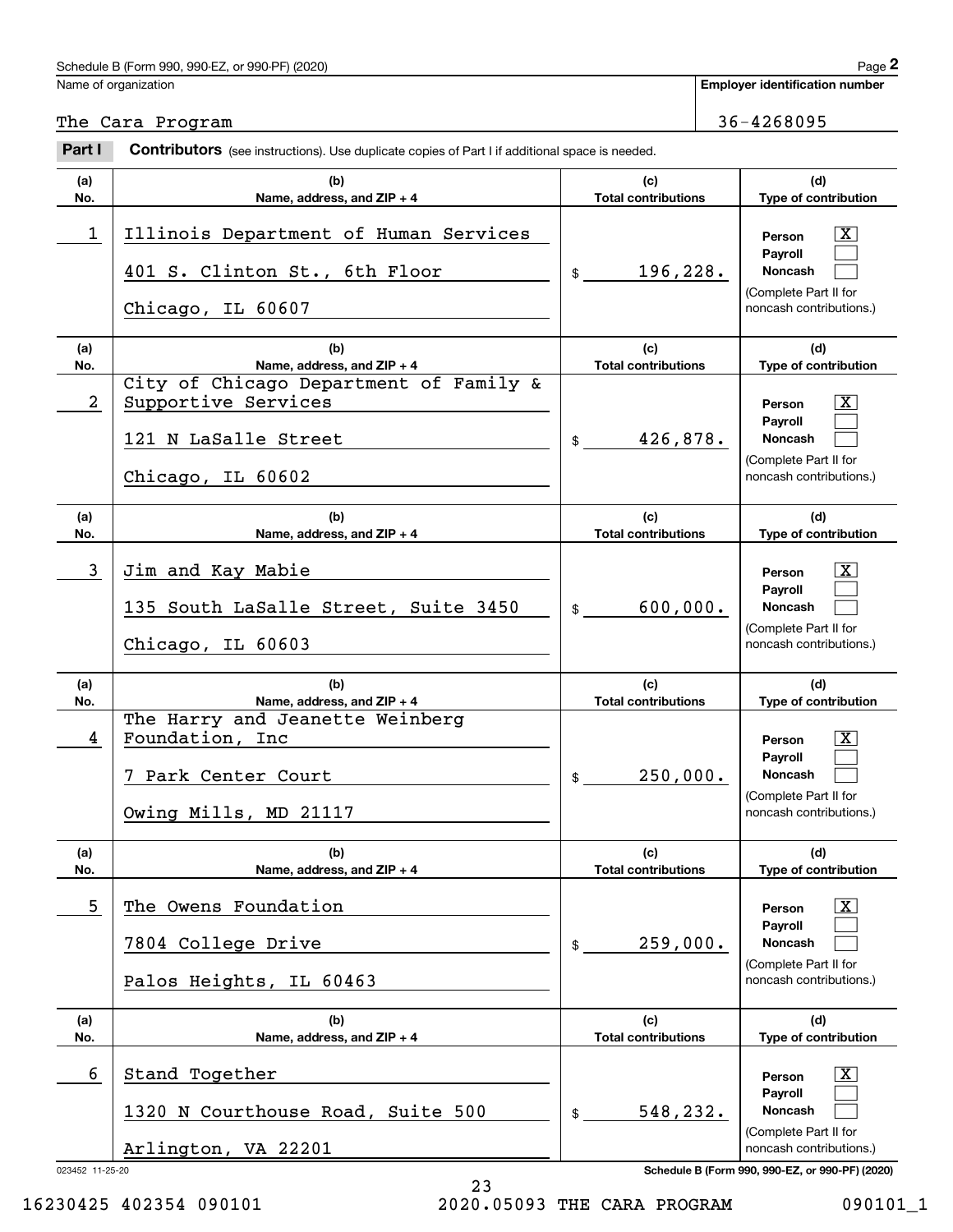# Schedule B (Form 990, 990-EZ, or 990-PF) (2020) Page 2

|                 | Schedule B (Form 990, 990-EZ, or 990-PF) (2020)                                                                     |                                                | Page 2                                                                                                                   |
|-----------------|---------------------------------------------------------------------------------------------------------------------|------------------------------------------------|--------------------------------------------------------------------------------------------------------------------------|
|                 | Name of organization                                                                                                |                                                | <b>Employer identification number</b>                                                                                    |
|                 | The Cara Program                                                                                                    |                                                | 36-4268095                                                                                                               |
| Part I          | <b>Contributors</b> (see instructions). Use duplicate copies of Part I if additional space is needed.               |                                                |                                                                                                                          |
| (a)<br>No.      | (b)<br>Name, address, and ZIP + 4                                                                                   | (c)<br><b>Total contributions</b>              | (d)<br>Type of contribution                                                                                              |
| 7               | Chicago Cook Workforce Partnership<br>69 W Washington, Suite 2860                                                   | 338,142.<br>\$                                 | $\mathbf{X}$<br>Person<br>Payroll<br><b>Noncash</b><br>(Complete Part II for                                             |
|                 | Chicago, IL 60602                                                                                                   |                                                | noncash contributions.)                                                                                                  |
| (a)<br>No.      | (b)<br>Name, address, and ZIP + 4                                                                                   | (c)<br><b>Total contributions</b>              | (d)<br>Type of contribution                                                                                              |
| 8               | Chicago Neighborhood Rebuild<br>1000 E 111th Street, 10th Floor<br>Chicago, IL 60628                                | 274,451.<br>\$                                 | $\mathbf{X}$<br>Person<br>Payroll<br>Noncash<br>(Complete Part II for<br>noncash contributions.)                         |
| (a)<br>No.      | (b)<br>Name, address, and ZIP + 4                                                                                   | (c)<br><b>Total contributions</b>              | (d)<br>Type of contribution                                                                                              |
| 9               | Skills for Chicagoland's Future<br>191 N Wacker Drive, Suite 925<br>Chicago, IL 60606                               | 173,535.<br>\$                                 | $\mathbf{X}$<br>Person<br>Payroll<br>Noncash<br>(Complete Part II for<br>noncash contributions.)                         |
| (a)             | (b)                                                                                                                 | (c)                                            | (d)                                                                                                                      |
| No.<br>10       | Name, address, and ZIP + 4<br>U.S. Small Business Administration<br>(SBA)<br>409 3rd St, SW<br>Washington, DC 20416 | <b>Total contributions</b><br>1,415,527.<br>\$ | Type of contribution<br>$\mathbf{X}$<br>Person<br>Payroll<br>Noncash<br>(Complete Part II for<br>noncash contributions.) |
| (a)<br>No.      | (b)<br>Name, address, and $ZIP + 4$                                                                                 | (c)<br><b>Total contributions</b>              | (d)<br>Type of contribution                                                                                              |
|                 |                                                                                                                     | \$                                             | Person<br>Payroll<br><b>Noncash</b><br>(Complete Part II for<br>noncash contributions.)                                  |
| (a)<br>No.      | (b)<br>Name, address, and ZIP + 4                                                                                   | (c)<br><b>Total contributions</b>              | (d)<br>Type of contribution                                                                                              |
|                 |                                                                                                                     | \$                                             | Person<br>Payroll<br>Noncash<br>(Complete Part II for<br>noncash contributions.)                                         |
| 023452 11-25-20 |                                                                                                                     |                                                | Schedule B (Form 990, 990-EZ, or 990-PF) (2020)                                                                          |

16230425 402354 090101 2020.05093 THE CARA PROGRAM 090101\_1

24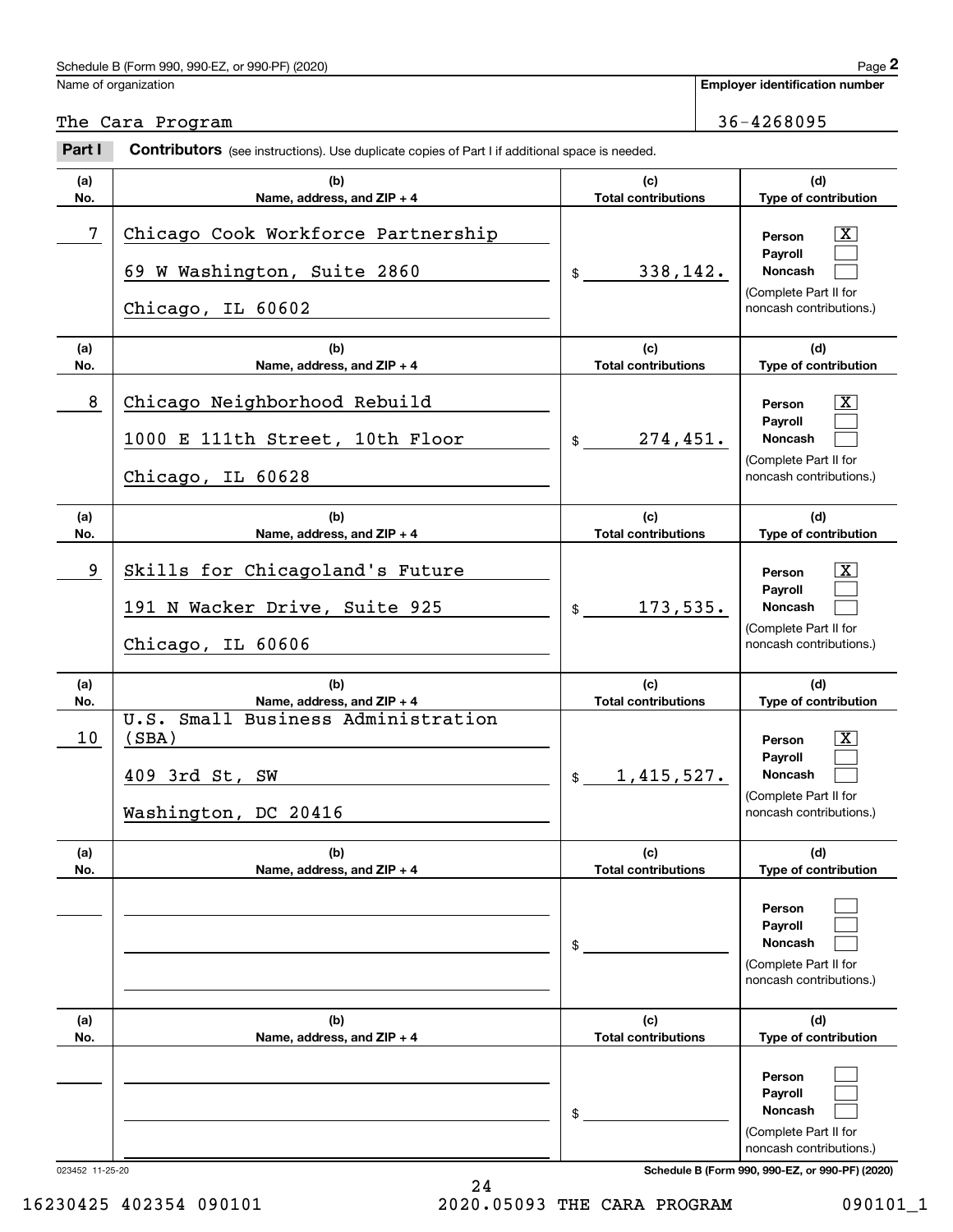| or 990-PF) (2020)<br>Schedule B (Form 990. 9<br>990-EZ |  |  | Page |  |
|--------------------------------------------------------|--|--|------|--|
|                                                        |  |  |      |  |

Name of organization

**Employer identification number**

The Cara Program 36-4268095

(see instructions). Use duplicate copies of Part II if additional space is needed.<br> **2Part II in Noncash Property** (see instructions). Use duplicate copies of Part II if additional space is needed.

| (a)<br>No.<br>from<br>Part I | (b)<br>Description of noncash property given | (c)<br>FMV (or estimate)<br>(See instructions.) | (d)<br>Date received                            |
|------------------------------|----------------------------------------------|-------------------------------------------------|-------------------------------------------------|
|                              |                                              | $$\overbrace{\hspace{2.5cm}}$                   |                                                 |
| (a)<br>No.<br>from<br>Part I | (b)<br>Description of noncash property given | (c)<br>FMV (or estimate)<br>(See instructions.) | (d)<br>Date received                            |
|                              |                                              | $\frac{1}{2}$                                   |                                                 |
| (a)<br>No.<br>from<br>Part I | (b)<br>Description of noncash property given | (c)<br>FMV (or estimate)<br>(See instructions.) | (d)<br>Date received                            |
|                              |                                              | $$\overbrace{\hspace{2.5cm}}$                   |                                                 |
| (a)<br>No.<br>from<br>Part I | (b)<br>Description of noncash property given | (c)<br>FMV (or estimate)<br>(See instructions.) | (d)<br>Date received                            |
|                              |                                              | $\frac{1}{2}$                                   |                                                 |
| (a)<br>No.<br>from<br>Part I | (b)<br>Description of noncash property given | (c)<br>FMV (or estimate)<br>(See instructions.) | (d)<br>Date received                            |
|                              |                                              | $\$$                                            |                                                 |
| (a)<br>No.<br>from<br>Part I | (b)<br>Description of noncash property given | (c)<br>FMV (or estimate)<br>(See instructions.) | (d)<br>Date received                            |
|                              |                                              | \$                                              |                                                 |
| 023453 11-25-20              |                                              |                                                 | Schedule B (Form 990, 990-EZ, or 990-PF) (2020) |

25 16230425 402354 090101 2020.05093 THE CARA PROGRAM 090101\_1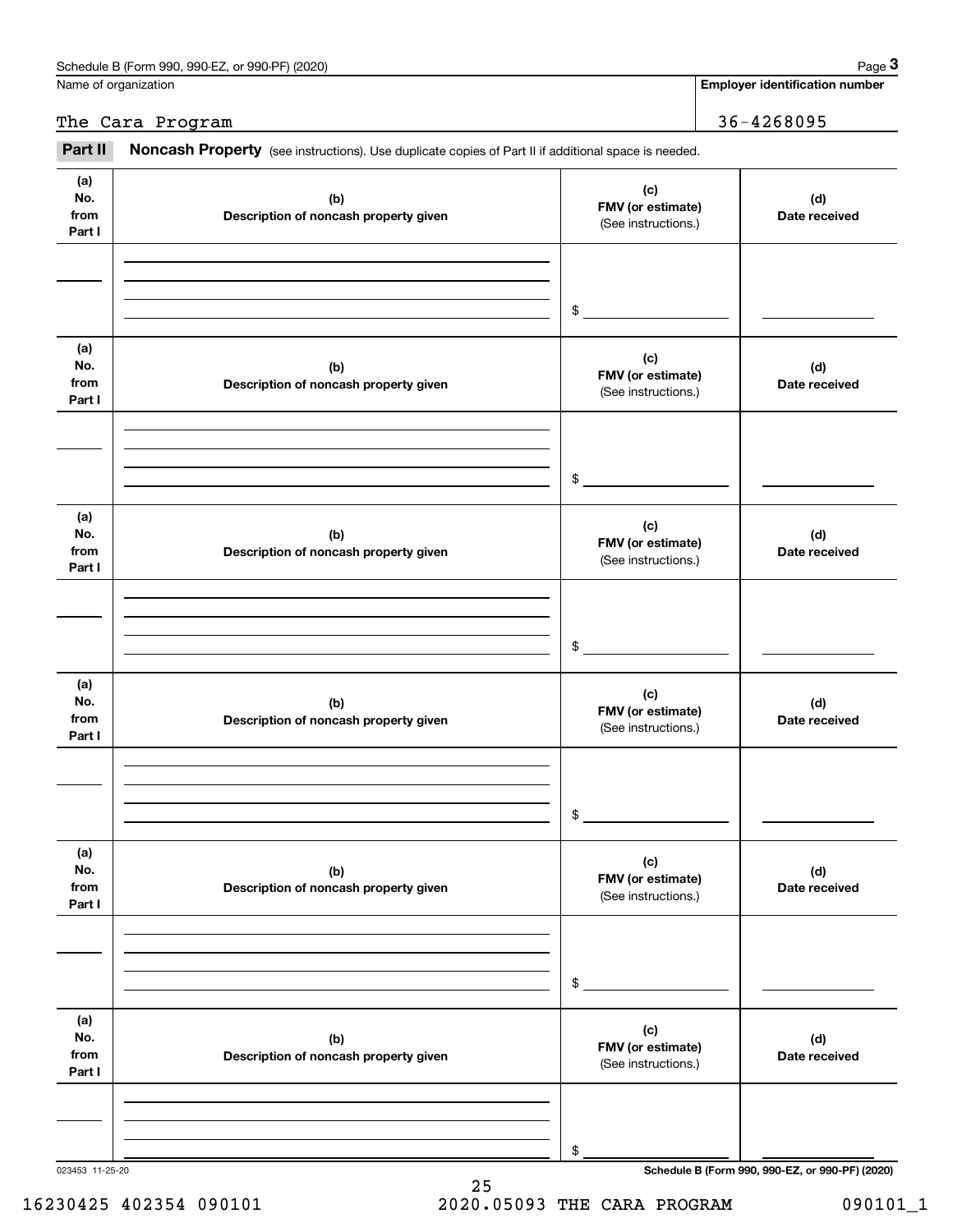|                           | Schedule B (Form 990, 990-EZ, or 990-PF) (2020)                                                                                                                                                                                                      |                      | Page 4                                                                                                                                                         |
|---------------------------|------------------------------------------------------------------------------------------------------------------------------------------------------------------------------------------------------------------------------------------------------|----------------------|----------------------------------------------------------------------------------------------------------------------------------------------------------------|
|                           | Name of organization                                                                                                                                                                                                                                 |                      | <b>Employer identification number</b>                                                                                                                          |
|                           | The Cara Program                                                                                                                                                                                                                                     |                      | 36-4268095                                                                                                                                                     |
| Part III                  | from any one contributor. Complete columns (a) through (e) and the following line entry. For organizations                                                                                                                                           |                      | Exclusively religious, charitable, etc., contributions to organizations described in section 501(c)(7), (8), or (10) that total more than \$1,000 for the year |
|                           | completing Part III, enter the total of exclusively religious, charitable, etc., contributions of \$1,000 or less for the year. (Enter this info. once.) $\blacktriangleright$ \$<br>Use duplicate copies of Part III if additional space is needed. |                      |                                                                                                                                                                |
| (a) No.<br>from           |                                                                                                                                                                                                                                                      |                      |                                                                                                                                                                |
| Part I                    | (b) Purpose of gift                                                                                                                                                                                                                                  | (c) Use of gift      | (d) Description of how gift is held                                                                                                                            |
|                           |                                                                                                                                                                                                                                                      |                      |                                                                                                                                                                |
|                           |                                                                                                                                                                                                                                                      |                      |                                                                                                                                                                |
|                           |                                                                                                                                                                                                                                                      |                      |                                                                                                                                                                |
|                           |                                                                                                                                                                                                                                                      | (e) Transfer of gift |                                                                                                                                                                |
|                           |                                                                                                                                                                                                                                                      |                      |                                                                                                                                                                |
|                           | Transferee's name, address, and ZIP + 4                                                                                                                                                                                                              |                      | Relationship of transferor to transferee                                                                                                                       |
|                           |                                                                                                                                                                                                                                                      |                      |                                                                                                                                                                |
|                           |                                                                                                                                                                                                                                                      |                      |                                                                                                                                                                |
|                           |                                                                                                                                                                                                                                                      |                      |                                                                                                                                                                |
| (a) No.                   |                                                                                                                                                                                                                                                      |                      |                                                                                                                                                                |
| from<br>Part I            | (b) Purpose of gift                                                                                                                                                                                                                                  | (c) Use of gift      | (d) Description of how gift is held                                                                                                                            |
|                           |                                                                                                                                                                                                                                                      |                      |                                                                                                                                                                |
|                           |                                                                                                                                                                                                                                                      |                      |                                                                                                                                                                |
|                           |                                                                                                                                                                                                                                                      |                      |                                                                                                                                                                |
|                           |                                                                                                                                                                                                                                                      | (e) Transfer of gift |                                                                                                                                                                |
|                           |                                                                                                                                                                                                                                                      |                      |                                                                                                                                                                |
|                           | Transferee's name, address, and ZIP + 4                                                                                                                                                                                                              |                      | Relationship of transferor to transferee                                                                                                                       |
|                           |                                                                                                                                                                                                                                                      |                      |                                                                                                                                                                |
|                           |                                                                                                                                                                                                                                                      |                      |                                                                                                                                                                |
|                           |                                                                                                                                                                                                                                                      |                      |                                                                                                                                                                |
| (a) No.<br>from           | (b) Purpose of gift                                                                                                                                                                                                                                  | (c) Use of gift      | (d) Description of how gift is held                                                                                                                            |
| Part I                    |                                                                                                                                                                                                                                                      |                      |                                                                                                                                                                |
|                           |                                                                                                                                                                                                                                                      |                      |                                                                                                                                                                |
|                           |                                                                                                                                                                                                                                                      |                      |                                                                                                                                                                |
|                           |                                                                                                                                                                                                                                                      |                      |                                                                                                                                                                |
|                           |                                                                                                                                                                                                                                                      | (e) Transfer of gift |                                                                                                                                                                |
|                           | Transferee's name, address, and ZIP + 4                                                                                                                                                                                                              |                      | Relationship of transferor to transferee                                                                                                                       |
|                           |                                                                                                                                                                                                                                                      |                      |                                                                                                                                                                |
|                           |                                                                                                                                                                                                                                                      |                      |                                                                                                                                                                |
|                           |                                                                                                                                                                                                                                                      |                      |                                                                                                                                                                |
|                           |                                                                                                                                                                                                                                                      |                      |                                                                                                                                                                |
| (a) No.<br>from<br>Part I | (b) Purpose of gift                                                                                                                                                                                                                                  | (c) Use of gift      | (d) Description of how gift is held                                                                                                                            |
|                           |                                                                                                                                                                                                                                                      |                      |                                                                                                                                                                |
|                           |                                                                                                                                                                                                                                                      |                      |                                                                                                                                                                |
|                           |                                                                                                                                                                                                                                                      |                      |                                                                                                                                                                |
|                           |                                                                                                                                                                                                                                                      |                      |                                                                                                                                                                |
|                           |                                                                                                                                                                                                                                                      | (e) Transfer of gift |                                                                                                                                                                |
|                           | Transferee's name, address, and ZIP + 4                                                                                                                                                                                                              |                      | Relationship of transferor to transferee                                                                                                                       |
|                           |                                                                                                                                                                                                                                                      |                      |                                                                                                                                                                |
|                           |                                                                                                                                                                                                                                                      |                      |                                                                                                                                                                |
|                           |                                                                                                                                                                                                                                                      |                      |                                                                                                                                                                |
|                           |                                                                                                                                                                                                                                                      |                      |                                                                                                                                                                |

**Schedule B (Form 990, 990-EZ, or 990-PF) (2020)**

16230425 402354 090101 2020.05093 THE CARA PROGRAM 090101\_1

26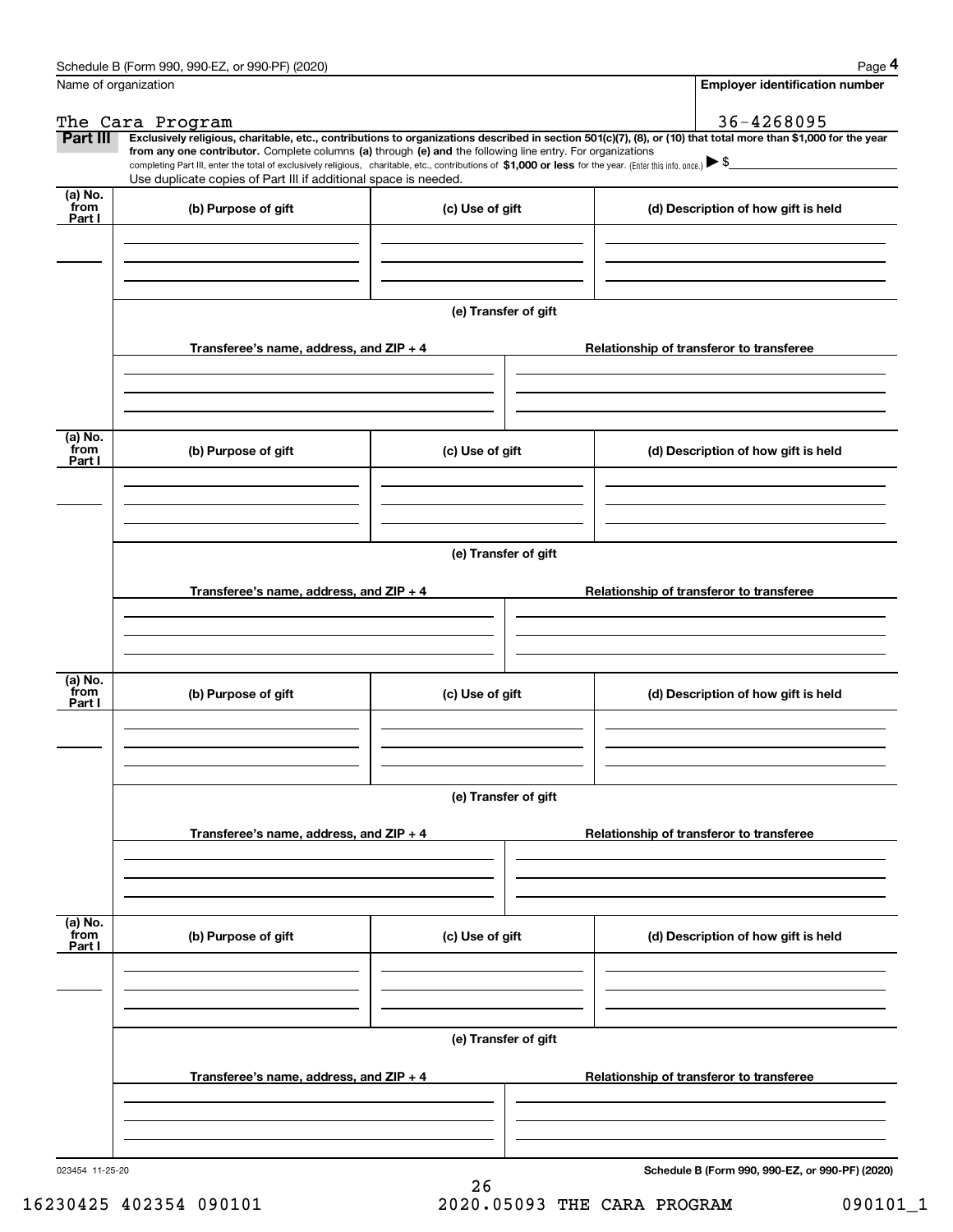| <b>Political Campaign and Lobbying Activities</b><br><b>SCHEDULE C</b> |                                                                                                                                                 |                                                                                                                                                                                                                                                    |         |                                                                                                                                                                                                                                                                                                                                                                     | OMB No. 1545-0047        |                                                       |  |  |  |
|------------------------------------------------------------------------|-------------------------------------------------------------------------------------------------------------------------------------------------|----------------------------------------------------------------------------------------------------------------------------------------------------------------------------------------------------------------------------------------------------|---------|---------------------------------------------------------------------------------------------------------------------------------------------------------------------------------------------------------------------------------------------------------------------------------------------------------------------------------------------------------------------|--------------------------|-------------------------------------------------------|--|--|--|
| (Form 990 or 990-EZ)                                                   |                                                                                                                                                 |                                                                                                                                                                                                                                                    |         |                                                                                                                                                                                                                                                                                                                                                                     |                          |                                                       |  |  |  |
|                                                                        |                                                                                                                                                 | For Organizations Exempt From Income Tax Under section 501(c) and section 527                                                                                                                                                                      |         |                                                                                                                                                                                                                                                                                                                                                                     |                          |                                                       |  |  |  |
| Department of the Treasury<br>Internal Revenue Service                 |                                                                                                                                                 | ▶ Complete if the organization is described below. ▶ Attach to Form 990 or Form 990-EZ.<br>Go to www.irs.gov/Form990 for instructions and the latest information.                                                                                  |         |                                                                                                                                                                                                                                                                                                                                                                     |                          | <b>Open to Public</b><br>Inspection                   |  |  |  |
|                                                                        |                                                                                                                                                 | If the organization answered "Yes," on Form 990, Part IV, line 3, or Form 990-EZ, Part V, line 46 (Political Campaign Activities), then                                                                                                            |         |                                                                                                                                                                                                                                                                                                                                                                     |                          |                                                       |  |  |  |
|                                                                        |                                                                                                                                                 | • Section 501(c)(3) organizations: Complete Parts I-A and B. Do not complete Part I-C.                                                                                                                                                             |         |                                                                                                                                                                                                                                                                                                                                                                     |                          |                                                       |  |  |  |
|                                                                        |                                                                                                                                                 | • Section 501(c) (other than section 501(c)(3)) organizations: Complete Parts I-A and C below. Do not complete Part I-B.                                                                                                                           |         |                                                                                                                                                                                                                                                                                                                                                                     |                          |                                                       |  |  |  |
| • Section 527 organizations: Complete Part I-A only.                   |                                                                                                                                                 |                                                                                                                                                                                                                                                    |         |                                                                                                                                                                                                                                                                                                                                                                     |                          |                                                       |  |  |  |
|                                                                        |                                                                                                                                                 | If the organization answered "Yes," on Form 990, Part IV, line 4, or Form 990-EZ, Part VI, line 47 (Lobbying Activities), then                                                                                                                     |         |                                                                                                                                                                                                                                                                                                                                                                     |                          |                                                       |  |  |  |
|                                                                        | • Section 501(c)(3) organizations that have filed Form 5768 (election under section 501(h)): Complete Part II-A. Do not complete Part II-B.     |                                                                                                                                                                                                                                                    |         |                                                                                                                                                                                                                                                                                                                                                                     |                          |                                                       |  |  |  |
|                                                                        | • Section 501(c)(3) organizations that have NOT filed Form 5768 (election under section 501(h)): Complete Part II-B. Do not complete Part II-A. |                                                                                                                                                                                                                                                    |         |                                                                                                                                                                                                                                                                                                                                                                     |                          |                                                       |  |  |  |
|                                                                        |                                                                                                                                                 | If the organization answered "Yes," on Form 990, Part IV, line 5 (Proxy Tax) (See separate instructions) or Form 990-EZ, Part V, line 35c (Proxy                                                                                                   |         |                                                                                                                                                                                                                                                                                                                                                                     |                          |                                                       |  |  |  |
| Tax) (See separate instructions), then                                 |                                                                                                                                                 |                                                                                                                                                                                                                                                    |         |                                                                                                                                                                                                                                                                                                                                                                     |                          |                                                       |  |  |  |
|                                                                        |                                                                                                                                                 | • Section 501(c)(4), (5), or (6) organizations: Complete Part III.                                                                                                                                                                                 |         |                                                                                                                                                                                                                                                                                                                                                                     |                          |                                                       |  |  |  |
| Name of organization                                                   |                                                                                                                                                 |                                                                                                                                                                                                                                                    |         |                                                                                                                                                                                                                                                                                                                                                                     |                          | <b>Employer identification number</b>                 |  |  |  |
|                                                                        |                                                                                                                                                 | The Cara Program                                                                                                                                                                                                                                   |         |                                                                                                                                                                                                                                                                                                                                                                     |                          | 36-4268095                                            |  |  |  |
| Part I-A                                                               |                                                                                                                                                 | Complete if the organization is exempt under section 501(c) or is a section 527 organization.                                                                                                                                                      |         |                                                                                                                                                                                                                                                                                                                                                                     |                          |                                                       |  |  |  |
|                                                                        |                                                                                                                                                 |                                                                                                                                                                                                                                                    |         |                                                                                                                                                                                                                                                                                                                                                                     |                          |                                                       |  |  |  |
|                                                                        |                                                                                                                                                 | 1 Provide a description of the organization's direct and indirect political campaign activities in Part IV.                                                                                                                                        |         |                                                                                                                                                                                                                                                                                                                                                                     |                          |                                                       |  |  |  |
| 2 Political campaign activity expenditures                             |                                                                                                                                                 |                                                                                                                                                                                                                                                    |         |                                                                                                                                                                                                                                                                                                                                                                     |                          | $\triangleright$ \$                                   |  |  |  |
| Volunteer hours for political campaign activities<br>З                 |                                                                                                                                                 |                                                                                                                                                                                                                                                    |         |                                                                                                                                                                                                                                                                                                                                                                     |                          |                                                       |  |  |  |
|                                                                        |                                                                                                                                                 |                                                                                                                                                                                                                                                    |         |                                                                                                                                                                                                                                                                                                                                                                     |                          |                                                       |  |  |  |
| Part I-B                                                               |                                                                                                                                                 | Complete if the organization is exempt under section 501(c)(3).                                                                                                                                                                                    |         |                                                                                                                                                                                                                                                                                                                                                                     |                          |                                                       |  |  |  |
|                                                                        |                                                                                                                                                 | 1 Enter the amount of any excise tax incurred by the organization under section 4955                                                                                                                                                               |         | $\begin{picture}(20,10) \put(0,0){\vector(1,0){100}} \put(15,0){\vector(1,0){100}} \put(15,0){\vector(1,0){100}} \put(15,0){\vector(1,0){100}} \put(15,0){\vector(1,0){100}} \put(15,0){\vector(1,0){100}} \put(15,0){\vector(1,0){100}} \put(15,0){\vector(1,0){100}} \put(15,0){\vector(1,0){100}} \put(15,0){\vector(1,0){100}} \put(15,0){\vector(1,0){100}} \$ |                          |                                                       |  |  |  |
|                                                                        |                                                                                                                                                 | 2 Enter the amount of any excise tax incurred by organization managers under section 4955                                                                                                                                                          |         |                                                                                                                                                                                                                                                                                                                                                                     |                          |                                                       |  |  |  |
| З                                                                      |                                                                                                                                                 |                                                                                                                                                                                                                                                    |         |                                                                                                                                                                                                                                                                                                                                                                     |                          | Yes<br>No                                             |  |  |  |
|                                                                        |                                                                                                                                                 |                                                                                                                                                                                                                                                    |         |                                                                                                                                                                                                                                                                                                                                                                     |                          | <b>No</b><br>Yes                                      |  |  |  |
| <b>b</b> If "Yes," describe in Part IV.                                |                                                                                                                                                 |                                                                                                                                                                                                                                                    |         |                                                                                                                                                                                                                                                                                                                                                                     |                          |                                                       |  |  |  |
|                                                                        |                                                                                                                                                 | Part I-C Complete if the organization is exempt under section 501(c), except section 501(c)(3).                                                                                                                                                    |         |                                                                                                                                                                                                                                                                                                                                                                     |                          |                                                       |  |  |  |
|                                                                        |                                                                                                                                                 | 1 Enter the amount directly expended by the filing organization for section 527 exempt function activities                                                                                                                                         |         |                                                                                                                                                                                                                                                                                                                                                                     |                          | $\blacktriangleright$ \$                              |  |  |  |
|                                                                        |                                                                                                                                                 | 2 Enter the amount of the filing organization's funds contributed to other organizations for section 527                                                                                                                                           |         |                                                                                                                                                                                                                                                                                                                                                                     |                          |                                                       |  |  |  |
| exempt function activities                                             |                                                                                                                                                 |                                                                                                                                                                                                                                                    |         |                                                                                                                                                                                                                                                                                                                                                                     | $\blacktriangleright$ \$ |                                                       |  |  |  |
|                                                                        |                                                                                                                                                 | 3 Total exempt function expenditures. Add lines 1 and 2. Enter here and on Form 1120-POL,                                                                                                                                                          |         |                                                                                                                                                                                                                                                                                                                                                                     |                          |                                                       |  |  |  |
|                                                                        |                                                                                                                                                 |                                                                                                                                                                                                                                                    |         |                                                                                                                                                                                                                                                                                                                                                                     | >                        |                                                       |  |  |  |
|                                                                        |                                                                                                                                                 |                                                                                                                                                                                                                                                    |         |                                                                                                                                                                                                                                                                                                                                                                     |                          | <b>No</b><br>Yes                                      |  |  |  |
|                                                                        |                                                                                                                                                 | 5 Enter the names, addresses and employer identification number (EIN) of all section 527 political organizations to which the filing organization                                                                                                  |         |                                                                                                                                                                                                                                                                                                                                                                     |                          |                                                       |  |  |  |
|                                                                        |                                                                                                                                                 | made payments. For each organization listed, enter the amount paid from the filing organization's funds. Also enter the amount of political                                                                                                        |         |                                                                                                                                                                                                                                                                                                                                                                     |                          |                                                       |  |  |  |
|                                                                        |                                                                                                                                                 | contributions received that were promptly and directly delivered to a separate political organization, such as a separate segregated fund or a<br>political action committee (PAC). If additional space is needed, provide information in Part IV. |         |                                                                                                                                                                                                                                                                                                                                                                     |                          |                                                       |  |  |  |
|                                                                        |                                                                                                                                                 |                                                                                                                                                                                                                                                    |         |                                                                                                                                                                                                                                                                                                                                                                     |                          |                                                       |  |  |  |
| (a) Name                                                               |                                                                                                                                                 | (b) Address                                                                                                                                                                                                                                        | (c) EIN | (d) Amount paid from<br>filing organization's                                                                                                                                                                                                                                                                                                                       |                          | (e) Amount of political<br>contributions received and |  |  |  |
|                                                                        |                                                                                                                                                 |                                                                                                                                                                                                                                                    |         | funds. If none, enter -0-.                                                                                                                                                                                                                                                                                                                                          |                          | promptly and directly                                 |  |  |  |
|                                                                        |                                                                                                                                                 |                                                                                                                                                                                                                                                    |         |                                                                                                                                                                                                                                                                                                                                                                     |                          | delivered to a separate                               |  |  |  |
|                                                                        |                                                                                                                                                 |                                                                                                                                                                                                                                                    |         |                                                                                                                                                                                                                                                                                                                                                                     |                          | political organization.<br>If none, enter -0-.        |  |  |  |
|                                                                        |                                                                                                                                                 |                                                                                                                                                                                                                                                    |         |                                                                                                                                                                                                                                                                                                                                                                     |                          |                                                       |  |  |  |
|                                                                        |                                                                                                                                                 |                                                                                                                                                                                                                                                    |         |                                                                                                                                                                                                                                                                                                                                                                     |                          |                                                       |  |  |  |
|                                                                        |                                                                                                                                                 |                                                                                                                                                                                                                                                    |         |                                                                                                                                                                                                                                                                                                                                                                     |                          |                                                       |  |  |  |
|                                                                        |                                                                                                                                                 |                                                                                                                                                                                                                                                    |         |                                                                                                                                                                                                                                                                                                                                                                     |                          |                                                       |  |  |  |
|                                                                        |                                                                                                                                                 |                                                                                                                                                                                                                                                    |         |                                                                                                                                                                                                                                                                                                                                                                     |                          |                                                       |  |  |  |

**For Paperwork Reduction Act Notice, see the Instructions for Form 990 or 990-EZ. Schedule C (Form 990 or 990-EZ) 2020** LHA

032041 12-02-20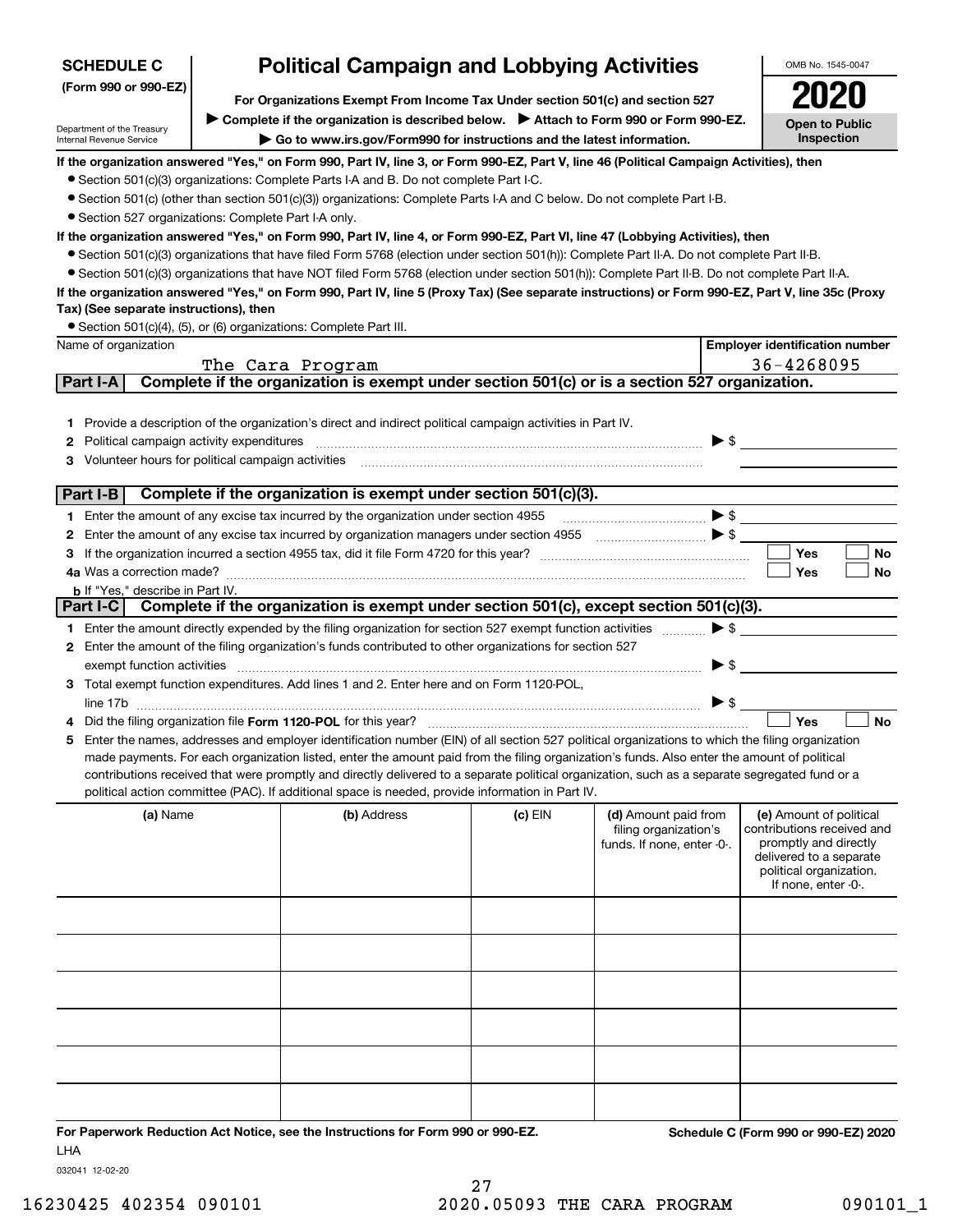| Schedule C (Form 990 or 990-EZ) 2020 The Cara Program | 36-4268095 Page 2 |
|-------------------------------------------------------|-------------------|
|-------------------------------------------------------|-------------------|

| Part II-A<br>Complete if the organization is exempt under section 501(c)(3) and filed Form 5768 (election under<br>section 501(h)).                    |                                        |                                                                                                                                                                                                                           |            |                                        |                                |
|--------------------------------------------------------------------------------------------------------------------------------------------------------|----------------------------------------|---------------------------------------------------------------------------------------------------------------------------------------------------------------------------------------------------------------------------|------------|----------------------------------------|--------------------------------|
| A Check $\blacktriangleright$                                                                                                                          |                                        | if the filing organization belongs to an affiliated group (and list in Part IV each affiliated group member's name, address, EIN,                                                                                         |            |                                        |                                |
| expenses, and share of excess lobbying expenditures).                                                                                                  |                                        |                                                                                                                                                                                                                           |            |                                        |                                |
| <b>B</b> Check $\blacktriangleright$                                                                                                                   |                                        | if the filing organization checked box A and "limited control" provisions apply.                                                                                                                                          |            |                                        |                                |
|                                                                                                                                                        | <b>Limits on Lobbying Expenditures</b> | (The term "expenditures" means amounts paid or incurred.)                                                                                                                                                                 |            | (a) Filing<br>organization's<br>totals | (b) Affiliated group<br>totals |
| 1a Total lobbying expenditures to influence public opinion (grassroots lobbying)                                                                       |                                        |                                                                                                                                                                                                                           |            |                                        |                                |
| <b>b</b> Total lobbying expenditures to influence a legislative body (direct lobbying)                                                                 |                                        |                                                                                                                                                                                                                           |            |                                        |                                |
|                                                                                                                                                        |                                        |                                                                                                                                                                                                                           |            |                                        |                                |
| <b>d</b> Other exempt purpose expenditures                                                                                                             |                                        |                                                                                                                                                                                                                           |            | 11,039,504.                            |                                |
| e Total exempt purpose expenditures (add lines 1c and 1d)                                                                                              |                                        |                                                                                                                                                                                                                           |            | 11,039,504.                            |                                |
| f Lobbying nontaxable amount. Enter the amount from the following table in both columns.                                                               |                                        |                                                                                                                                                                                                                           |            | 701,975.                               |                                |
| If the amount on line 1e, column (a) or (b) is:                                                                                                        |                                        | The lobbying nontaxable amount is:                                                                                                                                                                                        |            |                                        |                                |
| Not over \$500,000                                                                                                                                     |                                        | 20% of the amount on line 1e.                                                                                                                                                                                             |            |                                        |                                |
| Over \$500,000 but not over \$1,000,000<br>\$100,000 plus 15% of the excess over \$500,000.                                                            |                                        |                                                                                                                                                                                                                           |            |                                        |                                |
| Over \$1,000,000 but not over \$1,500,000<br>\$175,000 plus 10% of the excess over \$1,000,000.                                                        |                                        |                                                                                                                                                                                                                           |            |                                        |                                |
| Over \$1,500,000 but not over \$17,000,000                                                                                                             |                                        | \$225,000 plus 5% of the excess over \$1,500,000.                                                                                                                                                                         |            |                                        |                                |
| Over \$17,000,000                                                                                                                                      |                                        | \$1,000,000.                                                                                                                                                                                                              |            |                                        |                                |
|                                                                                                                                                        |                                        |                                                                                                                                                                                                                           |            |                                        |                                |
| g Grassroots nontaxable amount (enter 25% of line 1f)                                                                                                  |                                        |                                                                                                                                                                                                                           |            | 175,494.                               |                                |
| h Subtract line 1g from line 1a. If zero or less, enter -0-                                                                                            |                                        |                                                                                                                                                                                                                           |            | 0.                                     |                                |
| Subtract line 1f from line 1c. If zero or less, enter -0-                                                                                              |                                        |                                                                                                                                                                                                                           |            | $\mathbf{0}$ .                         |                                |
| i If there is an amount other than zero on either line 1h or line 1i, did the organization file Form 4720<br>reporting section 4911 tax for this year? |                                        |                                                                                                                                                                                                                           |            |                                        | No<br>Yes                      |
|                                                                                                                                                        |                                        | 4-Year Averaging Period Under Section 501(h)<br>(Some organizations that made a section 501(h) election do not have to complete all of the five columns below.<br>See the separate instructions for lines 2a through 2f.) |            |                                        |                                |
|                                                                                                                                                        |                                        | Lobbying Expenditures During 4-Year Averaging Period                                                                                                                                                                      |            |                                        |                                |
| Calendar year<br>(or fiscal year beginning in)                                                                                                         | (a) $2017$                             | $(b)$ 2018                                                                                                                                                                                                                | $(c)$ 2019 | $(d)$ 2020                             | (e) Total                      |
| 2a Lobbying nontaxable amount                                                                                                                          | 615,181.                               | 650,297.                                                                                                                                                                                                                  | 703,164.   | 701, 975.                              | 2,670,617.                     |
| <b>b</b> Lobbying ceiling amount<br>$(150\% \text{ of line } 2a, \text{ column}(e))$                                                                   |                                        |                                                                                                                                                                                                                           |            |                                        | 4,005,926.                     |
| c Total lobbying expenditures                                                                                                                          |                                        |                                                                                                                                                                                                                           |            |                                        |                                |
| d Grassroots nontaxable amount                                                                                                                         | 153,795.                               | 162,574.                                                                                                                                                                                                                  | 175,791.   | 175, 494.                              | 667,654.                       |
| e Grassroots ceiling amount<br>(150% of line 2d, column (e))                                                                                           |                                        |                                                                                                                                                                                                                           |            |                                        | 1,001,481.                     |

**Schedule C (Form 990 or 990-EZ) 2020**

032042 12-02-20

**f** Grassroots lobbying expenditures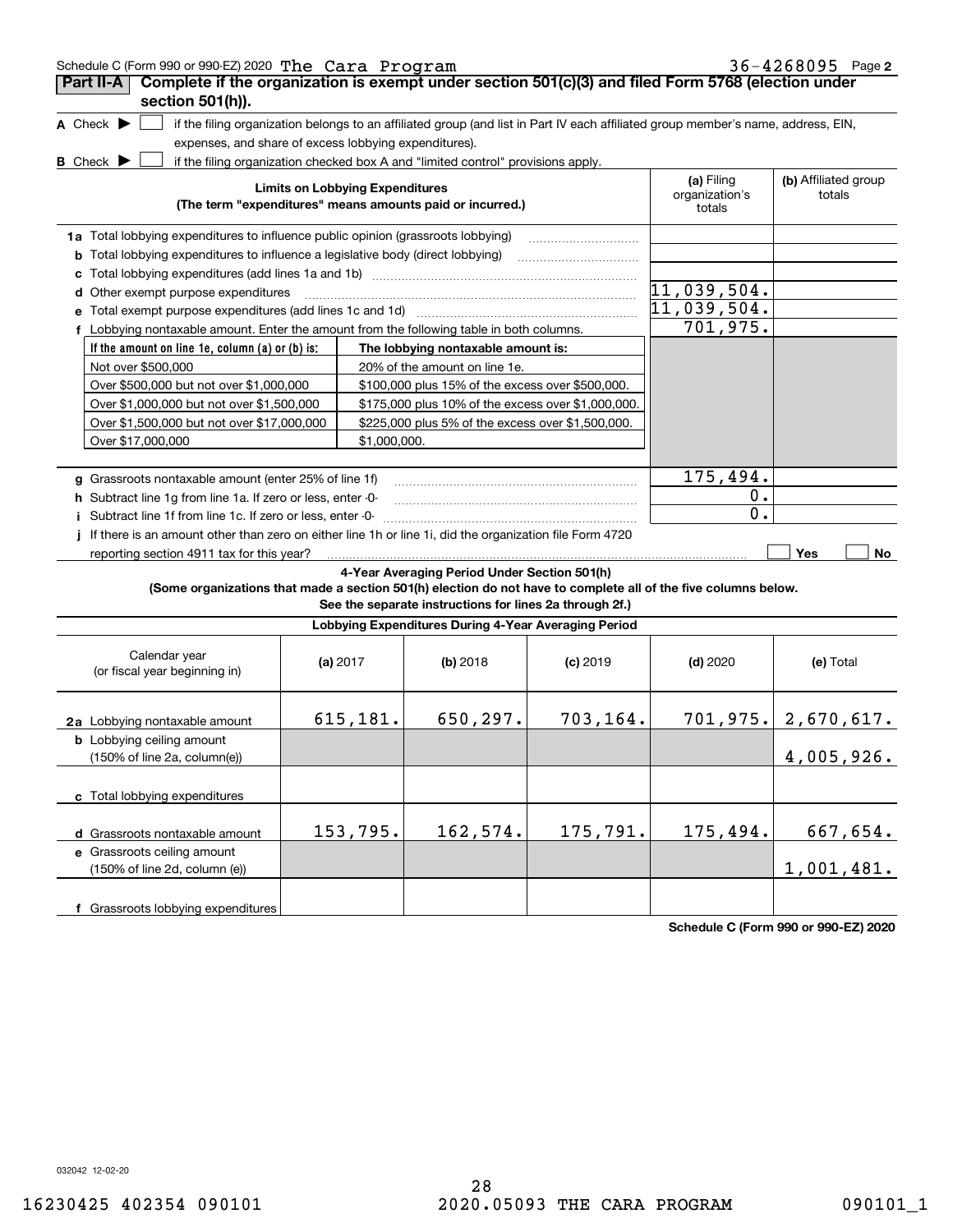## **Part II-B** Complete if the organization is exempt under section 501(c)(3) and has NOT filed Form 5768 **(election under section 501(h)).**

| For each "Yes" response on lines 1a through 1i below, provide in Part IV a detailed description |                                                                                                                                                                                                                                           | (a) |                      | (b)    |    |
|-------------------------------------------------------------------------------------------------|-------------------------------------------------------------------------------------------------------------------------------------------------------------------------------------------------------------------------------------------|-----|----------------------|--------|----|
|                                                                                                 | of the lobbying activity.                                                                                                                                                                                                                 | Yes | No                   | Amount |    |
| 1.                                                                                              | During the year, did the filing organization attempt to influence foreign, national, state, or<br>local legislation, including any attempt to influence public opinion on a legislative matter<br>or referendum, through the use of:      |     |                      |        |    |
|                                                                                                 | <b>b</b> Paid staff or management (include compensation in expenses reported on lines 1c through 1i)?<br>$\sim$                                                                                                                           |     |                      |        |    |
|                                                                                                 |                                                                                                                                                                                                                                           |     |                      |        |    |
|                                                                                                 | e Publications, or published or broadcast statements?                                                                                                                                                                                     |     |                      |        |    |
|                                                                                                 |                                                                                                                                                                                                                                           |     |                      |        |    |
|                                                                                                 | g Direct contact with legislators, their staffs, government officials, or a legislative body?                                                                                                                                             |     |                      |        |    |
|                                                                                                 | h Rallies, demonstrations, seminars, conventions, speeches, lectures, or any similar means?                                                                                                                                               |     |                      |        |    |
|                                                                                                 | <i>i</i> Other activities?                                                                                                                                                                                                                |     |                      |        |    |
|                                                                                                 | 2a Did the activities in line 1 cause the organization to be not described in section 501(c)(3)?                                                                                                                                          |     |                      |        |    |
|                                                                                                 |                                                                                                                                                                                                                                           |     |                      |        |    |
|                                                                                                 | c If "Yes," enter the amount of any tax incurred by organization managers under section 4912                                                                                                                                              |     |                      |        |    |
|                                                                                                 | d If the filing organization incurred a section 4912 tax, did it file Form 4720 for this year?                                                                                                                                            |     |                      |        |    |
|                                                                                                 | Complete if the organization is exempt under section $501(c)(4)$ , section $501(c)(5)$ , or section<br>Part III-A                                                                                                                         |     |                      |        |    |
|                                                                                                 | 501(c)(6).                                                                                                                                                                                                                                |     |                      |        |    |
|                                                                                                 |                                                                                                                                                                                                                                           |     |                      | Yes    | No |
| 1                                                                                               | Were substantially all (90% or more) dues received nondeductible by members?                                                                                                                                                              |     | $\mathbf{1}$         |        |    |
| 2                                                                                               |                                                                                                                                                                                                                                           |     | $\overline{2}$       |        |    |
| 3                                                                                               | Did the organization agree to carry over lobbying and political campaign activity expenditures from the prior year?                                                                                                                       |     | 3                    |        |    |
|                                                                                                 | Part III-B Complete if the organization is exempt under section $501(c)(4)$ , section $501(c)(5)$ , or section                                                                                                                            |     |                      |        |    |
|                                                                                                 | 501(c)(6) and if either (a) BOTH Part III-A, lines 1 and 2, are answered "No" OR (b) Part III-A, line 3, is                                                                                                                               |     |                      |        |    |
|                                                                                                 | answered "Yes."                                                                                                                                                                                                                           |     |                      |        |    |
| 1                                                                                               | Dues, assessments and similar amounts from members [11] matter continuum matter assessments and similar amounts from members [11] matter continuum matter assessments and similar amounts from members [11] matter and the sta            |     | $\mathbf{1}$         |        |    |
| 2                                                                                               | Section 162(e) nondeductible lobbying and political expenditures (do not include amounts of political                                                                                                                                     |     |                      |        |    |
|                                                                                                 | expenses for which the section 527(f) tax was paid).                                                                                                                                                                                      |     |                      |        |    |
|                                                                                                 | <b>a</b> Current year <u>maail is a communicate of the contract of the contract of the contract of the contract of the contract of the contract of the contract of the contract of the contract of the contract of the contract of th</u> |     | 2a                   |        |    |
|                                                                                                 | <b>b</b> Carryover from last year manufactured contained and contained and contained and contained and contained and contained and contained and contained and contained and contained and contained and contained and contained an       |     | 2 <sub>b</sub><br>2c |        |    |
| з                                                                                               | Aggregate amount reported in section 6033(e)(1)(A) notices of nondeductible section 162(e) dues                                                                                                                                           |     | 3                    |        |    |
| 4                                                                                               | If notices were sent and the amount on line 2c exceeds the amount on line 3, what portion of the excess                                                                                                                                   |     |                      |        |    |
|                                                                                                 | does the organization agree to carryover to the reasonable estimate of nondeductible lobbying and political                                                                                                                               |     |                      |        |    |
|                                                                                                 | expenditure next year?                                                                                                                                                                                                                    |     | 4                    |        |    |
| 5                                                                                               |                                                                                                                                                                                                                                           |     | 5                    |        |    |
|                                                                                                 | Supplemental Information<br>∣Part IV ∣                                                                                                                                                                                                    |     |                      |        |    |
|                                                                                                 | Provide the descriptions required for Part I-A, line 1; Part I-B, line 4; Part I-C, line 5; Part II-A (affiliated group list); Part II-A, lines 1 and 2 (See                                                                              |     |                      |        |    |

instructions); and Part II-B, line 1. Also, complete this part for any additional information.

**Schedule C (Form 990 or 990-EZ) 2020**

032043 12-02-20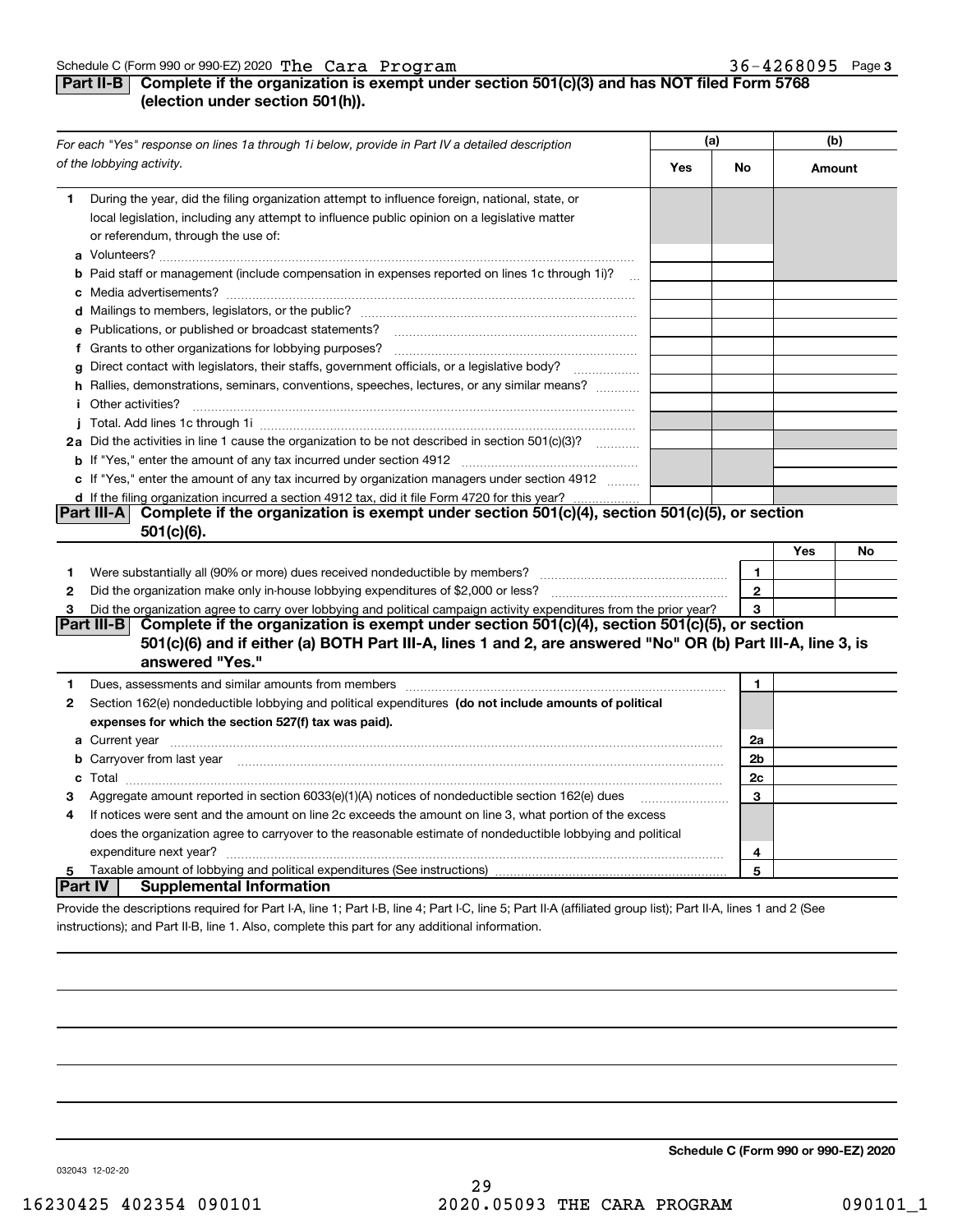| <b>SCHEDULE D</b> |  |
|-------------------|--|
|-------------------|--|

# **Supplemental Financial Statements**

**(Form 990)** (**Form 990,**<br>Part IV, line 6, 7, 8, 9, 10, 11a, 11b, 11c, 11d, 11e, 11f, 12a, or 12b.<br>Department of the Treasury **and Exercise Connect Connect Connect Connect Connect Connect Connect Connect Connect** 



Department of the Treasury Internal Revenue Service

| Department of the Treasury<br>Internal Revenue Service | ► Αιιανπ ιν Γνππ σσν.<br>Go to www.irs.gov/Form990 for instructions and the latest information. | <b>Inspection</b>                     |
|--------------------------------------------------------|-------------------------------------------------------------------------------------------------|---------------------------------------|
| Name of the organization                               |                                                                                                 | <b>Emplover identification number</b> |

|          | The Cara Program                                                                                                                               |                         | 36-4268095                                         |
|----------|------------------------------------------------------------------------------------------------------------------------------------------------|-------------------------|----------------------------------------------------|
| Part I   | Organizations Maintaining Donor Advised Funds or Other Similar Funds or Accounts. Complete if the                                              |                         |                                                    |
|          | organization answered "Yes" on Form 990, Part IV, line 6.                                                                                      |                         |                                                    |
|          |                                                                                                                                                | (a) Donor advised funds | (b) Funds and other accounts                       |
| 1        |                                                                                                                                                |                         |                                                    |
| 2        | Aggregate value of contributions to (during year)                                                                                              |                         |                                                    |
| з        |                                                                                                                                                |                         |                                                    |
| 4        |                                                                                                                                                |                         |                                                    |
| 5        | Did the organization inform all donors and donor advisors in writing that the assets held in donor advised funds                               |                         |                                                    |
|          |                                                                                                                                                |                         | Yes<br>No                                          |
| 6        | Did the organization inform all grantees, donors, and donor advisors in writing that grant funds can be used only                              |                         |                                                    |
|          | for charitable purposes and not for the benefit of the donor or donor advisor, or for any other purpose conferring                             |                         |                                                    |
|          | impermissible private benefit?                                                                                                                 |                         | Yes<br>No                                          |
| Part II  | Conservation Easements. Complete if the organization answered "Yes" on Form 990, Part IV, line 7.                                              |                         |                                                    |
| 1        | Purpose(s) of conservation easements held by the organization (check all that apply).                                                          |                         |                                                    |
|          | Preservation of land for public use (for example, recreation or education)                                                                     |                         | Preservation of a historically important land area |
|          | Protection of natural habitat                                                                                                                  |                         | Preservation of a certified historic structure     |
|          | Preservation of open space                                                                                                                     |                         |                                                    |
| 2        | Complete lines 2a through 2d if the organization held a qualified conservation contribution in the form of a conservation easement on the last |                         |                                                    |
|          | day of the tax year.                                                                                                                           |                         | Held at the End of the Tax Year                    |
| а        | Total number of conservation easements                                                                                                         |                         | 2a                                                 |
| b        | Total acreage restricted by conservation easements                                                                                             |                         | 2 <sub>b</sub>                                     |
| с        | Number of conservation easements on a certified historic structure included in (a) manufacture included in (a)                                 |                         | 2c                                                 |
| d        | Number of conservation easements included in (c) acquired after 7/25/06, and not on a historic structure                                       |                         |                                                    |
|          |                                                                                                                                                |                         | 2d                                                 |
| 3        | Number of conservation easements modified, transferred, released, extinguished, or terminated by the organization during the tax               |                         |                                                    |
|          | year                                                                                                                                           |                         |                                                    |
| 4        | Number of states where property subject to conservation easement is located >                                                                  |                         |                                                    |
| 5        | Does the organization have a written policy regarding the periodic monitoring, inspection, handling of                                         |                         |                                                    |
|          | violations, and enforcement of the conservation easements it holds?                                                                            |                         | Yes<br>No                                          |
| 6        | Staff and volunteer hours devoted to monitoring, inspecting, handling of violations, and enforcing conservation easements during the year      |                         |                                                    |
|          |                                                                                                                                                |                         |                                                    |
| 7        | Amount of expenses incurred in monitoring, inspecting, handling of violations, and enforcing conservation easements during the year            |                         |                                                    |
|          | ► \$                                                                                                                                           |                         |                                                    |
| 8        | Does each conservation easement reported on line 2(d) above satisfy the requirements of section 170(h)(4)(B)(i)                                |                         |                                                    |
|          | and section 170(h)(4)(B)(ii)?                                                                                                                  |                         | Yes<br>No                                          |
| 9        | In Part XIII, describe how the organization reports conservation easements in its revenue and expense statement and                            |                         |                                                    |
|          | balance sheet, and include, if applicable, the text of the footnote to the organization's financial statements that describes the              |                         |                                                    |
|          | organization's accounting for conservation easements.                                                                                          |                         |                                                    |
| Part III | Organizations Maintaining Collections of Art, Historical Treasures, or Other Similar Assets.                                                   |                         |                                                    |
|          | Complete if the organization answered "Yes" on Form 990, Part IV, line 8.                                                                      |                         |                                                    |
|          | 1a If the organization elected, as permitted under FASB ASC 958, not to report in its revenue statement and balance sheet works                |                         |                                                    |
|          | of art, historical treasures, or other similar assets held for public exhibition, education, or research in furtherance of public              |                         |                                                    |
|          | service, provide in Part XIII the text of the footnote to its financial statements that describes these items.                                 |                         |                                                    |
|          | b If the organization elected, as permitted under FASB ASC 958, to report in its revenue statement and balance sheet works of                  |                         |                                                    |
|          | art, historical treasures, or other similar assets held for public exhibition, education, or research in furtherance of public service,        |                         |                                                    |
|          | provide the following amounts relating to these items:                                                                                         |                         |                                                    |
|          |                                                                                                                                                |                         |                                                    |
|          | (ii) Assets included in Form 990, Part X                                                                                                       |                         | $\triangleright$ \$                                |
| 2        | If the organization received or held works of art, historical treasures, or other similar assets for financial gain, provide                   |                         |                                                    |
|          | the following amounts required to be reported under FASB ASC 958 relating to these items:                                                      |                         |                                                    |
| а        | Revenue included on Form 990, Part VIII, line 1 [2000] [2000] [2000] [2000] [3000] [3000] [3000] [3000] [3000                                  |                         | \$                                                 |
|          |                                                                                                                                                |                         | -\$                                                |
|          | LHA For Paperwork Reduction Act Notice, see the Instructions for Form 990.                                                                     |                         | Schedule D (Form 990) 2020                         |
|          | 032051 12-01-20                                                                                                                                |                         |                                                    |
|          |                                                                                                                                                | 30                      |                                                    |

16230425 402354 090101 2020.05093 THE CARA PROGRAM 090101\_1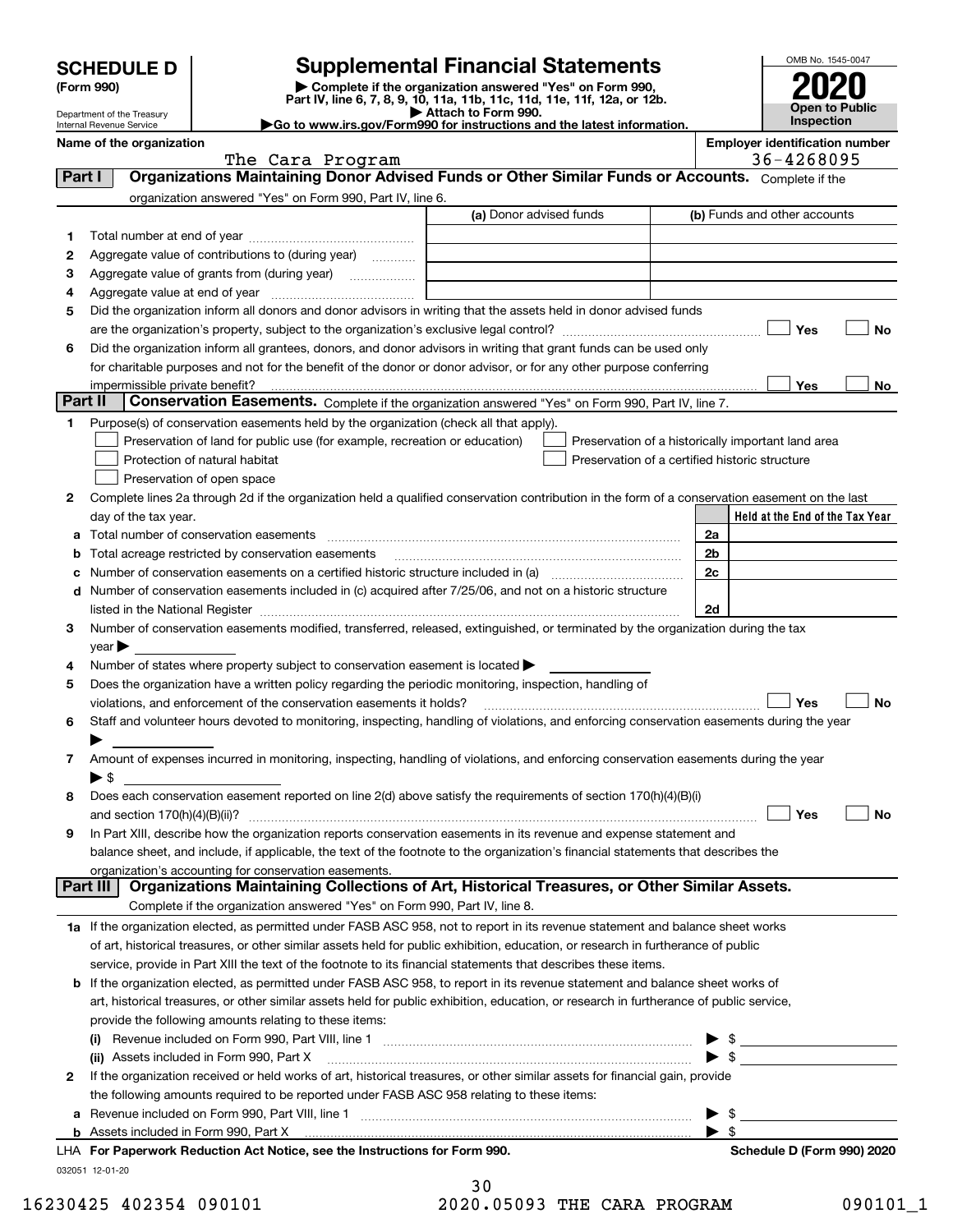|        | Schedule D (Form 990) 2020                                                                                                                                                                                                     | The Cara Program                        |                |                                                                                                                                                                                                                                 |                                 |   |                | $36 - 4268095$ Page 2 |
|--------|--------------------------------------------------------------------------------------------------------------------------------------------------------------------------------------------------------------------------------|-----------------------------------------|----------------|---------------------------------------------------------------------------------------------------------------------------------------------------------------------------------------------------------------------------------|---------------------------------|---|----------------|-----------------------|
|        | Organizations Maintaining Collections of Art, Historical Treasures, or Other Similar Assets (continued)<br>Part III                                                                                                            |                                         |                |                                                                                                                                                                                                                                 |                                 |   |                |                       |
| 3      | Using the organization's acquisition, accession, and other records, check any of the following that make significant use of its                                                                                                |                                         |                |                                                                                                                                                                                                                                 |                                 |   |                |                       |
|        | collection items (check all that apply):                                                                                                                                                                                       |                                         |                |                                                                                                                                                                                                                                 |                                 |   |                |                       |
| a      | Public exhibition                                                                                                                                                                                                              |                                         |                | Loan or exchange program                                                                                                                                                                                                        |                                 |   |                |                       |
| b      | Scholarly research                                                                                                                                                                                                             |                                         |                | Other and the contract of the contract of the contract of the contract of the contract of the contract of the contract of the contract of the contract of the contract of the contract of the contract of the contract of the c |                                 |   |                |                       |
| с      | Preservation for future generations                                                                                                                                                                                            |                                         |                |                                                                                                                                                                                                                                 |                                 |   |                |                       |
| 4      | Provide a description of the organization's collections and explain how they further the organization's exempt purpose in Part XIII.                                                                                           |                                         |                |                                                                                                                                                                                                                                 |                                 |   |                |                       |
| 5      | During the year, did the organization solicit or receive donations of art, historical treasures, or other similar assets                                                                                                       |                                         |                |                                                                                                                                                                                                                                 |                                 |   |                |                       |
|        | to be sold to raise funds rather than to be maintained as part of the organization's collection?                                                                                                                               |                                         |                |                                                                                                                                                                                                                                 |                                 |   | Yes            | No                    |
|        | Escrow and Custodial Arrangements. Complete if the organization answered "Yes" on Form 990, Part IV, line 9, or<br>Part IV                                                                                                     |                                         |                |                                                                                                                                                                                                                                 |                                 |   |                |                       |
|        | reported an amount on Form 990, Part X, line 21.                                                                                                                                                                               |                                         |                |                                                                                                                                                                                                                                 |                                 |   |                |                       |
|        | 1a Is the organization an agent, trustee, custodian or other intermediary for contributions or other assets not included                                                                                                       |                                         |                |                                                                                                                                                                                                                                 |                                 |   |                |                       |
|        | on Form 990, Part X? [11] matter and the contract of the contract of the contract of the contract of the contract of the contract of the contract of the contract of the contract of the contract of the contract of the contr |                                         |                |                                                                                                                                                                                                                                 |                                 |   | Yes            | No                    |
|        | <b>b</b> If "Yes," explain the arrangement in Part XIII and complete the following table:                                                                                                                                      |                                         |                |                                                                                                                                                                                                                                 |                                 |   |                |                       |
|        |                                                                                                                                                                                                                                |                                         |                |                                                                                                                                                                                                                                 |                                 |   | Amount         |                       |
| c      | Beginning balance <u>www.maren.communication.communication.communication.communication.com</u>                                                                                                                                 |                                         |                |                                                                                                                                                                                                                                 | 1c                              |   |                |                       |
|        |                                                                                                                                                                                                                                |                                         |                |                                                                                                                                                                                                                                 | 1d                              |   |                |                       |
|        | e Distributions during the year manufactured and continuum and contract the year manufactured and contract the                                                                                                                 |                                         |                |                                                                                                                                                                                                                                 | 1e<br>1f                        |   |                |                       |
|        | 2a Did the organization include an amount on Form 990, Part X, line 21, for escrow or custodial account liability?                                                                                                             |                                         |                |                                                                                                                                                                                                                                 |                                 |   | Yes            | No                    |
|        | <b>b</b> If "Yes," explain the arrangement in Part XIII. Check here if the explanation has been provided on Part XIII                                                                                                          |                                         |                |                                                                                                                                                                                                                                 |                                 | . |                |                       |
| Part V | Endowment Funds. Complete if the organization answered "Yes" on Form 990, Part IV, line 10.                                                                                                                                    |                                         |                |                                                                                                                                                                                                                                 |                                 |   |                |                       |
|        |                                                                                                                                                                                                                                | (a) Current year                        | (b) Prior year | (c) Two years back $\vert$ (d) Three years back $\vert$ (e) Four years back                                                                                                                                                     |                                 |   |                |                       |
|        | 1a Beginning of year balance                                                                                                                                                                                                   | 643,642.                                | 125,000.       |                                                                                                                                                                                                                                 |                                 |   |                |                       |
| b      |                                                                                                                                                                                                                                |                                         | 511, 121.      | 125,000.                                                                                                                                                                                                                        |                                 |   |                |                       |
|        | Net investment earnings, gains, and losses                                                                                                                                                                                     | 130,296.                                | 7,521.         |                                                                                                                                                                                                                                 |                                 |   |                |                       |
|        |                                                                                                                                                                                                                                |                                         |                |                                                                                                                                                                                                                                 |                                 |   |                |                       |
|        | e Other expenditures for facilities                                                                                                                                                                                            |                                         |                |                                                                                                                                                                                                                                 |                                 |   |                |                       |
|        | and programs                                                                                                                                                                                                                   |                                         |                |                                                                                                                                                                                                                                 |                                 |   |                |                       |
|        |                                                                                                                                                                                                                                |                                         |                |                                                                                                                                                                                                                                 |                                 |   |                |                       |
| g      | End of year balance                                                                                                                                                                                                            | 773,938.                                | 643,642.       | 125,000.                                                                                                                                                                                                                        |                                 |   |                |                       |
| 2      | Provide the estimated percentage of the current year end balance (line 1g, column (a)) held as:                                                                                                                                |                                         |                |                                                                                                                                                                                                                                 |                                 |   |                |                       |
|        | Board designated or quasi-endowment                                                                                                                                                                                            |                                         | %              |                                                                                                                                                                                                                                 |                                 |   |                |                       |
| b      | Permanent endowment $\blacktriangleright$ _____ 100                                                                                                                                                                            | %                                       |                |                                                                                                                                                                                                                                 |                                 |   |                |                       |
|        | <b>c</b> Term endowment $\blacktriangleright$                                                                                                                                                                                  | %                                       |                |                                                                                                                                                                                                                                 |                                 |   |                |                       |
|        | The percentages on lines 2a, 2b, and 2c should equal 100%.                                                                                                                                                                     |                                         |                |                                                                                                                                                                                                                                 |                                 |   |                |                       |
|        | 3a Are there endowment funds not in the possession of the organization that are held and administered for the organization                                                                                                     |                                         |                |                                                                                                                                                                                                                                 |                                 |   |                |                       |
|        | by:                                                                                                                                                                                                                            |                                         |                |                                                                                                                                                                                                                                 |                                 |   |                | Yes<br>No             |
|        | (i)                                                                                                                                                                                                                            |                                         |                |                                                                                                                                                                                                                                 |                                 |   | 3a(i)          | X                     |
|        |                                                                                                                                                                                                                                |                                         |                |                                                                                                                                                                                                                                 |                                 |   | 3a(ii)         | х                     |
|        |                                                                                                                                                                                                                                |                                         |                |                                                                                                                                                                                                                                 |                                 |   | 3b             |                       |
|        | Describe in Part XIII the intended uses of the organization's endowment funds.                                                                                                                                                 |                                         |                |                                                                                                                                                                                                                                 |                                 |   |                |                       |
|        | Land, Buildings, and Equipment.<br><b>Part VI</b>                                                                                                                                                                              |                                         |                |                                                                                                                                                                                                                                 |                                 |   |                |                       |
|        | Complete if the organization answered "Yes" on Form 990, Part IV, line 11a. See Form 990, Part X, line 10.                                                                                                                     |                                         |                |                                                                                                                                                                                                                                 |                                 |   |                |                       |
|        | Description of property                                                                                                                                                                                                        | (a) Cost or other<br>basis (investment) |                | (b) Cost or other<br>basis (other)                                                                                                                                                                                              | (c) Accumulated<br>depreciation |   | (d) Book value |                       |
|        |                                                                                                                                                                                                                                |                                         |                |                                                                                                                                                                                                                                 |                                 |   |                |                       |
| b      |                                                                                                                                                                                                                                |                                         |                | 7,368,882.                                                                                                                                                                                                                      | 2, 117, 411.                    |   |                | 5, 251, 471.          |
|        |                                                                                                                                                                                                                                |                                         |                | 55,884.                                                                                                                                                                                                                         | 49,786.                         |   |                | 6,098.                |
|        |                                                                                                                                                                                                                                |                                         |                | 1,491,050.                                                                                                                                                                                                                      | 1,140,465.                      |   |                | 350,585.              |
|        |                                                                                                                                                                                                                                |                                         |                | 86,100.                                                                                                                                                                                                                         | 5,350.                          |   |                | 80,750.               |
|        |                                                                                                                                                                                                                                |                                         |                |                                                                                                                                                                                                                                 |                                 |   |                | 5,688,904.            |

**Schedule D (Form 990) 2020**

032052 12-01-20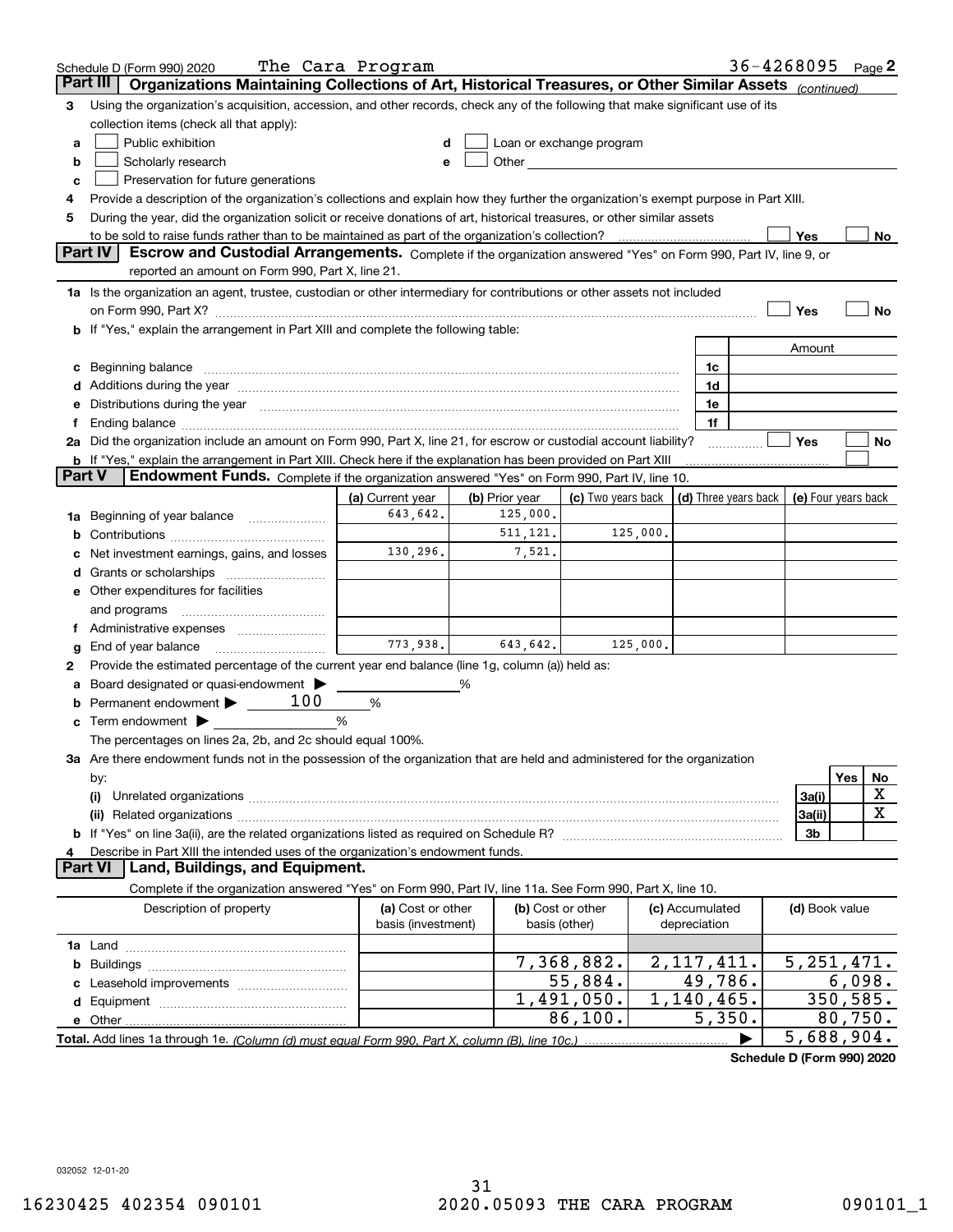| <b>Dart VII</b> Investments - Other Securities |                  |                |      |
|------------------------------------------------|------------------|----------------|------|
| Schedule D (Form 990) 2020                     | The Cara Program | $36 - 4268095$ | Page |

| .                         | Complete if the organization answered "Yes" on Form 990, Part IV, line 11b. See Form 990, Part X, line 12.        |                 |                                                           |                |
|---------------------------|-------------------------------------------------------------------------------------------------------------------|-----------------|-----------------------------------------------------------|----------------|
|                           | (a) Description of security or category (including name of security)                                              | (b) Book value  | (c) Method of valuation: Cost or end-of-year market value |                |
| (1) Financial derivatives |                                                                                                                   |                 |                                                           |                |
|                           |                                                                                                                   |                 |                                                           |                |
| (3) Other                 |                                                                                                                   |                 |                                                           |                |
| (A)                       |                                                                                                                   |                 |                                                           |                |
| (B)                       |                                                                                                                   |                 |                                                           |                |
| (C)                       |                                                                                                                   |                 |                                                           |                |
| (D)                       |                                                                                                                   |                 |                                                           |                |
| (E)                       |                                                                                                                   |                 |                                                           |                |
| (F)                       |                                                                                                                   |                 |                                                           |                |
| (G)                       |                                                                                                                   |                 |                                                           |                |
| (H)                       |                                                                                                                   |                 |                                                           |                |
|                           | Total. (Col. (b) must equal Form 990, Part X, col. (B) line 12.)                                                  |                 |                                                           |                |
|                           | Part VIII Investments - Program Related.                                                                          |                 |                                                           |                |
|                           | Complete if the organization answered "Yes" on Form 990, Part IV, line 11c. See Form 990, Part X, line 13.        |                 |                                                           |                |
|                           | (a) Description of investment                                                                                     | (b) Book value  | (c) Method of valuation: Cost or end-of-year market value |                |
| (1)                       |                                                                                                                   |                 |                                                           |                |
| (2)                       |                                                                                                                   |                 |                                                           |                |
| (3)                       |                                                                                                                   |                 |                                                           |                |
| (4)                       |                                                                                                                   |                 |                                                           |                |
| (5)                       |                                                                                                                   |                 |                                                           |                |
| (6)                       |                                                                                                                   |                 |                                                           |                |
| (7)                       |                                                                                                                   |                 |                                                           |                |
| (8)                       |                                                                                                                   |                 |                                                           |                |
| (9)                       |                                                                                                                   |                 |                                                           |                |
|                           | Total. (Col. (b) must equal Form 990, Part X, col. (B) line 13.)                                                  |                 |                                                           |                |
| <b>Part IX</b>            | Other Assets.                                                                                                     |                 |                                                           |                |
|                           | Complete if the organization answered "Yes" on Form 990, Part IV, line 11d. See Form 990, Part X, line 15.        |                 |                                                           |                |
|                           |                                                                                                                   | (a) Description |                                                           | (b) Book value |
| (1)                       |                                                                                                                   |                 |                                                           |                |
| (2)                       |                                                                                                                   |                 |                                                           |                |
| (3)                       |                                                                                                                   |                 |                                                           |                |
| (4)                       |                                                                                                                   |                 |                                                           |                |
| (5)                       |                                                                                                                   |                 |                                                           |                |
| (6)                       |                                                                                                                   |                 |                                                           |                |
| (7)                       |                                                                                                                   |                 |                                                           |                |
| (8)                       |                                                                                                                   |                 |                                                           |                |
| (9)                       |                                                                                                                   |                 |                                                           |                |
|                           | Total. (Column (b) must equal Form 990. Part X, col. (B) line 15.)                                                |                 |                                                           |                |
| <b>Part X</b>             | <b>Other Liabilities.</b>                                                                                         |                 |                                                           |                |
|                           | Complete if the organization answered "Yes" on Form 990, Part IV, line 11e or 11f. See Form 990, Part X, line 25. |                 |                                                           |                |
| 1.                        | (a) Description of liability                                                                                      |                 |                                                           | (b) Book value |
|                           | (1) Federal income taxes                                                                                          |                 |                                                           |                |
| (2)                       | Accrued interest payable                                                                                          |                 |                                                           | 5,130.         |
| (3)                       | Refundable advances - other                                                                                       |                 |                                                           | 796, 116.      |
| (4)                       | Deferred rent                                                                                                     |                 |                                                           | 14,330.        |
| (5)                       |                                                                                                                   |                 |                                                           |                |
| (6)                       |                                                                                                                   |                 |                                                           |                |
| (7)                       |                                                                                                                   |                 |                                                           |                |
| (8)                       |                                                                                                                   |                 |                                                           |                |
| (9)                       |                                                                                                                   |                 |                                                           |                |
|                           |                                                                                                                   |                 |                                                           | 815,576.       |
|                           | Total. (Column (b) must equal Form 990, Part X, col. (B) line 25.)                                                |                 |                                                           |                |

**2.** Liability for uncertain tax positions. In Part XIII, provide the text of the footnote to the organization's financial statements that reports the organization's liability for uncertain tax positions under FASB ASC 740. Check here if the text of the footnote has been provided in Part XIII  $\boxed{\text{X}}$ 

**Schedule D (Form 990) 2020**

032053 12-01-20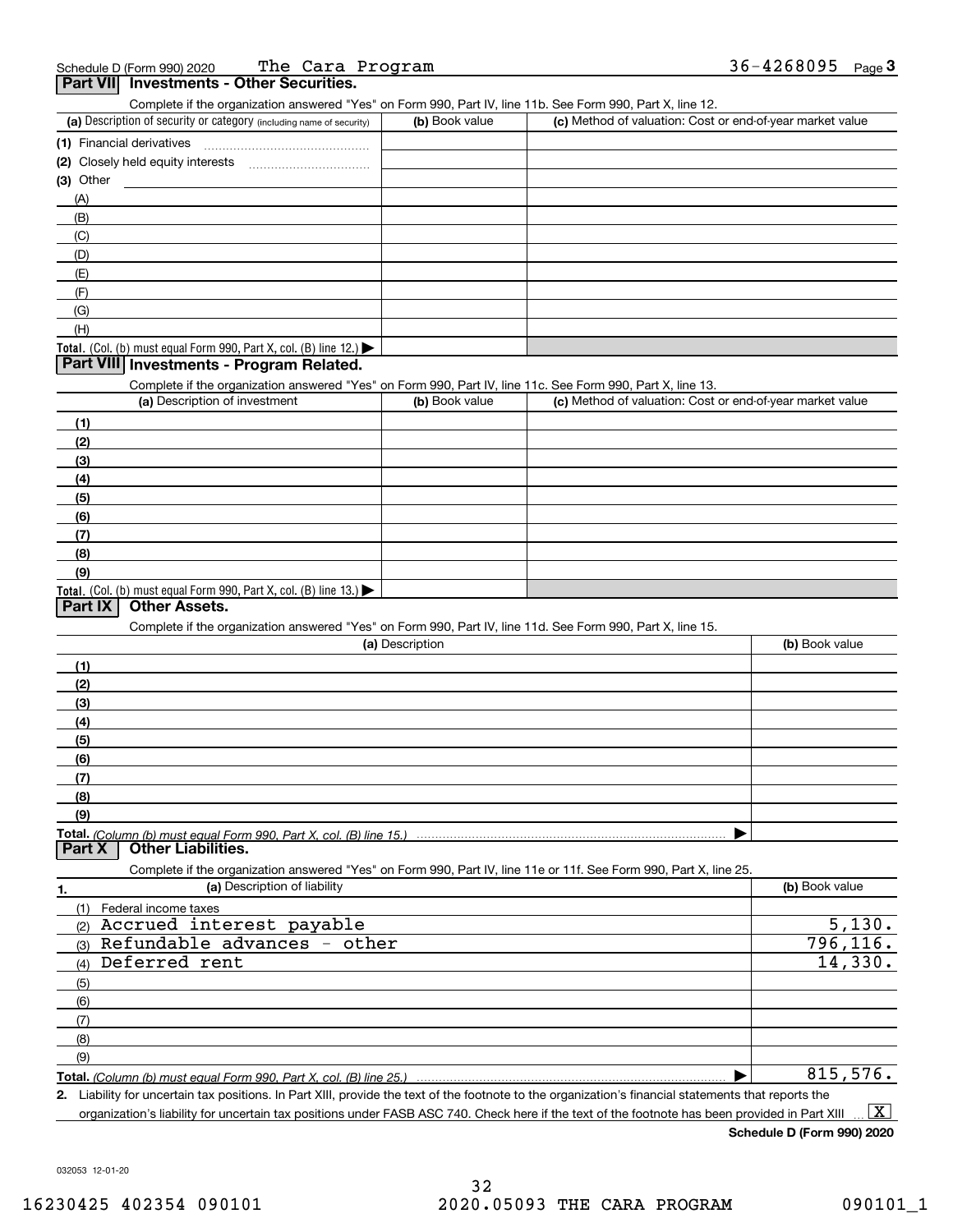|              | The Cara Program<br>Schedule D (Form 990) 2020                                                                                                                                                                                      |                |          |                | 36-4268095 Page 4        |           |
|--------------|-------------------------------------------------------------------------------------------------------------------------------------------------------------------------------------------------------------------------------------|----------------|----------|----------------|--------------------------|-----------|
|              | Reconciliation of Revenue per Audited Financial Statements With Revenue per Return.<br>Part XI                                                                                                                                      |                |          |                |                          |           |
|              | Complete if the organization answered "Yes" on Form 990, Part IV, line 12a.                                                                                                                                                         |                |          |                |                          |           |
| 1            | Total revenue, gains, and other support per audited financial statements                                                                                                                                                            |                |          | $\blacksquare$ | 13, 127, 138.            |           |
| $\mathbf{2}$ | Amounts included on line 1 but not on Form 990, Part VIII, line 12:                                                                                                                                                                 |                |          |                |                          |           |
|              | Net unrealized gains (losses) on investments [11] matter contracts and the unrealized gains (losses) on investments                                                                                                                 | 2a             | 107,757. |                |                          |           |
| b            | Donated services and use of facilities <b>Example 20</b> Figures 1                                                                                                                                                                  | 2 <sub>b</sub> | 48,360.  |                |                          |           |
| c            |                                                                                                                                                                                                                                     | 2c             |          |                |                          |           |
| d            | Other (Describe in Part XIII.)                                                                                                                                                                                                      | 2d             |          |                |                          |           |
| е            | Add lines 2a through 2d                                                                                                                                                                                                             |                |          | 2e             |                          | 156,117.  |
| 3            |                                                                                                                                                                                                                                     |                |          | $\mathbf{3}$   | $\overline{12,971,021.}$ |           |
|              | Amounts included on Form 990, Part VIII, line 12, but not on line 1:                                                                                                                                                                |                |          |                |                          |           |
| a            | Investment expenses not included on Form 990, Part VIII, line 7b                                                                                                                                                                    | 4a             |          |                |                          |           |
| b            | Other (Describe in Part XIII.) [100] [100] [100] [100] [100] [100] [100] [100] [100] [100] [100] [100] [100] [                                                                                                                      | 4 <sub>b</sub> |          |                |                          |           |
|              | Add lines 4a and 4b                                                                                                                                                                                                                 |                |          | 4c             |                          | $0 \cdot$ |
| 5            |                                                                                                                                                                                                                                     |                |          | 5              | 12,971,021.              |           |
|              | Part XII   Reconciliation of Expenses per Audited Financial Statements With Expenses per Return.                                                                                                                                    |                |          |                |                          |           |
|              | Complete if the organization answered "Yes" on Form 990, Part IV, line 12a.                                                                                                                                                         |                |          |                |                          |           |
| 1            | Total expenses and losses per audited financial statements [11] [12] manuscription control expenses and losses per audited financial statements [12] [12] manuscription of the statements [12] manuscription of the statements      |                |          | $\mathbf{1}$   | 11,039,504.              |           |
| 2            | Amounts included on line 1 but not on Form 990, Part IX, line 25:                                                                                                                                                                   |                |          |                |                          |           |
| a            |                                                                                                                                                                                                                                     | 2a             | 48,360.  |                |                          |           |
|              |                                                                                                                                                                                                                                     | 2 <sub>b</sub> |          |                |                          |           |
| c            |                                                                                                                                                                                                                                     | 2c             |          |                |                          |           |
|              |                                                                                                                                                                                                                                     | 2d             |          |                |                          |           |
|              | Add lines 2a through 2d <b>contained a contained a contained a contained a</b> contained a contact the state of the state of the state of the state of the state of the state of the state of the state of the state of the state o |                |          | 2e             |                          | 48,360.   |
| 3            |                                                                                                                                                                                                                                     |                |          | $\mathbf{a}$   | 10,991,144.              |           |
| 4            | Amounts included on Form 990, Part IX, line 25, but not on line 1:                                                                                                                                                                  |                |          |                |                          |           |
|              | Investment expenses not included on Form 990, Part VIII, line 7b [1000000000000000000000000000000000                                                                                                                                | 4a             |          |                |                          |           |
| b            | Other (Describe in Part XIII.) <b>Construction Contract Construction</b> Chemistry Chemistry Chemistry Chemistry Chemistry                                                                                                          | 4 <sub>h</sub> |          |                |                          |           |
|              | Add lines 4a and 4b                                                                                                                                                                                                                 |                |          | 4c             |                          |           |
|              |                                                                                                                                                                                                                                     |                |          | 5              | 10,991,144.              |           |
|              | Part XIII Supplemental Information.                                                                                                                                                                                                 |                |          |                |                          |           |

Provide the descriptions required for Part II, lines 3, 5, and 9; Part III, lines 1a and 4; Part IV, lines 1b and 2b; Part V, line 4; Part X, line 2; Part XI, lines 2d and 4b; and Part XII, lines 2d and 4b. Also complete this part to provide any additional information.

Part V, line 4:

| It is the policy of the Organization to manage the endowment fund in a    |  |  |  |  |  |  |  |  |
|---------------------------------------------------------------------------|--|--|--|--|--|--|--|--|
| manner that will, at a minimum, preserve and maintain the real purchasing |  |  |  |  |  |  |  |  |
| power of the principal while allowing for annual distributions to the     |  |  |  |  |  |  |  |  |
| operating budget.                                                         |  |  |  |  |  |  |  |  |
| Part X, Line 2:                                                           |  |  |  |  |  |  |  |  |
| FIN 48 note from Audited Financial Statements                             |  |  |  |  |  |  |  |  |

Cara Chicago was granted an exemption from federal income taxes by the

Internal Revenue Service pursuant to the provisions of Internal Revenue

Code Section  $501(c)(3)$ . The tax exempt purpose of the Organization and the

032054 12-01-20 **Schedule D (Form 990) 2020** nature in which it operates is described in the first paragraph of Note 1.

16230425 402354 090101 2020.05093 THE CARA PROGRAM 090101\_1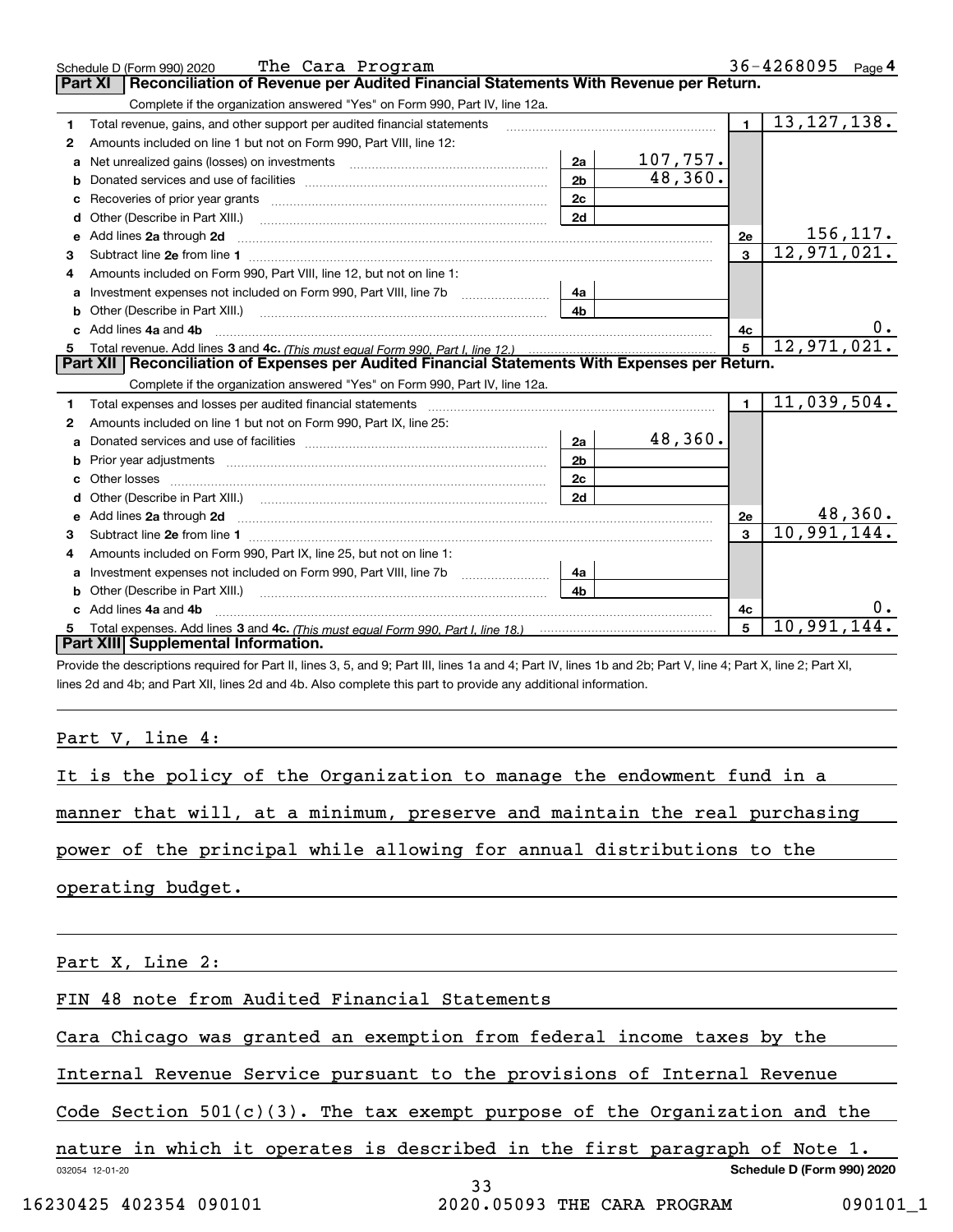| <b>Part XIII Supplemental Information</b> (continued)                      |
|----------------------------------------------------------------------------|
| The Organization continues to operate in compliance with its tax-exempt    |
| purpose.                                                                   |
| Cleanslate Chicago, LLC and TCP Staffing, LLC dba Cara Connects and Cara   |
| Works, LLC are Limited Liability Companies. For tax purposes, they are     |
| treated as disregarded entities and are included in Cara's financial       |
| statements and tax reporting.                                              |
| The Organizations' annual information and income tax returns filed with    |
| the federal and state governments are subject to examination, generally    |
| for three years after they are filed.                                      |
| The Organization has adopted the requirements for accounting for uncertain |
| tax positions and management has determined that the Organization was not  |
| required to record a liability related to uncertain tax positions as of    |
| June 30, 2021.                                                             |
|                                                                            |

**Schedule D (Form 990) 2020**

032055 12-01-20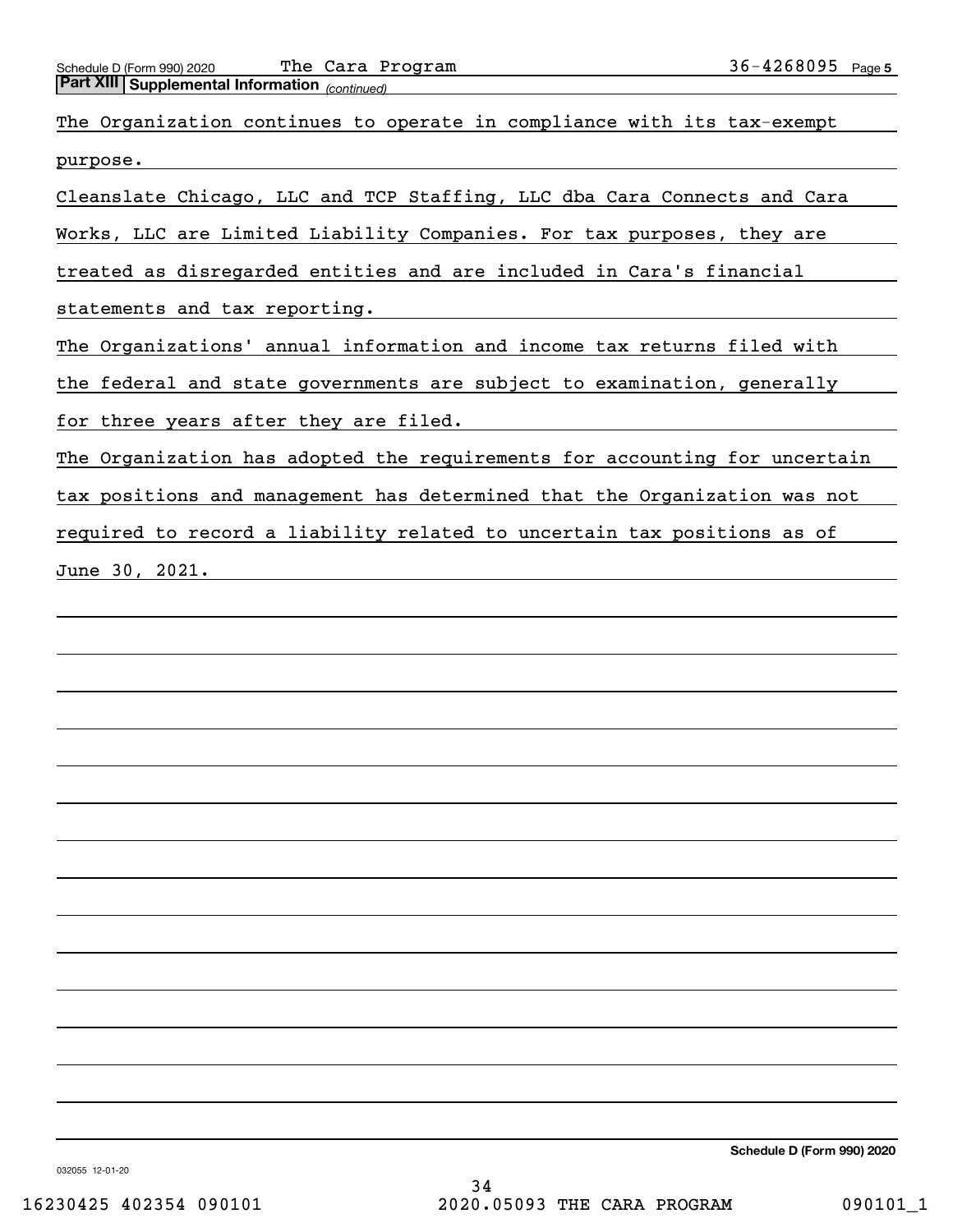| <b>SCHEDULE G</b>                                                                                                                                                          | <b>Supplemental Information Regarding Fundraising or Gaming Activities</b>                                                                                          |                                                                                                                                                                                                                                                                                                                                                                                                                                                                                                                                                           |                                                                            |    |                                                                            |  |                                                                            |                                                         |  |  |  |
|----------------------------------------------------------------------------------------------------------------------------------------------------------------------------|---------------------------------------------------------------------------------------------------------------------------------------------------------------------|-----------------------------------------------------------------------------------------------------------------------------------------------------------------------------------------------------------------------------------------------------------------------------------------------------------------------------------------------------------------------------------------------------------------------------------------------------------------------------------------------------------------------------------------------------------|----------------------------------------------------------------------------|----|----------------------------------------------------------------------------|--|----------------------------------------------------------------------------|---------------------------------------------------------|--|--|--|
| (Form 990 or 990-EZ)                                                                                                                                                       | Complete if the organization answered "Yes" on Form 990, Part IV, line 17, 18, or 19, or if the<br>organization entered more than \$15,000 on Form 990-EZ, line 6a. |                                                                                                                                                                                                                                                                                                                                                                                                                                                                                                                                                           |                                                                            |    |                                                                            |  |                                                                            |                                                         |  |  |  |
| Department of the Treasury                                                                                                                                                 | Attach to Form 990 or Form 990-EZ.<br><b>Open to Public</b>                                                                                                         |                                                                                                                                                                                                                                                                                                                                                                                                                                                                                                                                                           |                                                                            |    |                                                                            |  |                                                                            |                                                         |  |  |  |
| Internal Revenue Service                                                                                                                                                   | Inspection<br>Go to www.irs.gov/Form990 for instructions and the latest information.                                                                                |                                                                                                                                                                                                                                                                                                                                                                                                                                                                                                                                                           |                                                                            |    |                                                                            |  |                                                                            |                                                         |  |  |  |
| Name of the organization                                                                                                                                                   |                                                                                                                                                                     | The Cara Program                                                                                                                                                                                                                                                                                                                                                                                                                                                                                                                                          |                                                                            |    |                                                                            |  | 36-4268095                                                                 | <b>Employer identification number</b>                   |  |  |  |
| Fundraising Activities. Complete if the organization answered "Yes" on Form 990, Part IV, line 17. Form 990-EZ filers are not<br>Part I<br>required to complete this part. |                                                                                                                                                                     |                                                                                                                                                                                                                                                                                                                                                                                                                                                                                                                                                           |                                                                            |    |                                                                            |  |                                                                            |                                                         |  |  |  |
| Mail solicitations<br>a<br>b<br>Phone solicitations<br>с<br>In-person solicitations<br>d<br>compensated at least \$5,000 by the organization.                              | Internet and email solicitations                                                                                                                                    | 1 Indicate whether the organization raised funds through any of the following activities. Check all that apply.<br>е<br>f<br>Special fundraising events<br>g<br>2 a Did the organization have a written or oral agreement with any individual (including officers, directors, trustees, or<br>key employees listed in Form 990, Part VII) or entity in connection with professional fundraising services?<br><b>b</b> If "Yes," list the 10 highest paid individuals or entities (fundraisers) pursuant to agreements under which the fundraiser is to be |                                                                            |    | Solicitation of non-government grants<br>Solicitation of government grants |  | Yes                                                                        | No                                                      |  |  |  |
| (i) Name and address of individual<br>or entity (fundraiser)                                                                                                               |                                                                                                                                                                     | (ii) Activity                                                                                                                                                                                                                                                                                                                                                                                                                                                                                                                                             | (iii) Did<br>fundraiser<br>have custody<br>or control of<br>contributions? |    | (iv) Gross receipts<br>from activity                                       |  | (v) Amount paid<br>to (or retained by)<br>fundraiser<br>listed in col. (i) | (vi) Amount paid<br>to (or retained by)<br>organization |  |  |  |
|                                                                                                                                                                            |                                                                                                                                                                     |                                                                                                                                                                                                                                                                                                                                                                                                                                                                                                                                                           | Yes                                                                        | No |                                                                            |  |                                                                            |                                                         |  |  |  |
|                                                                                                                                                                            |                                                                                                                                                                     |                                                                                                                                                                                                                                                                                                                                                                                                                                                                                                                                                           |                                                                            |    |                                                                            |  |                                                                            |                                                         |  |  |  |
|                                                                                                                                                                            |                                                                                                                                                                     |                                                                                                                                                                                                                                                                                                                                                                                                                                                                                                                                                           |                                                                            |    |                                                                            |  |                                                                            |                                                         |  |  |  |
|                                                                                                                                                                            |                                                                                                                                                                     |                                                                                                                                                                                                                                                                                                                                                                                                                                                                                                                                                           |                                                                            |    |                                                                            |  |                                                                            |                                                         |  |  |  |
|                                                                                                                                                                            |                                                                                                                                                                     |                                                                                                                                                                                                                                                                                                                                                                                                                                                                                                                                                           |                                                                            |    |                                                                            |  |                                                                            |                                                         |  |  |  |
|                                                                                                                                                                            |                                                                                                                                                                     |                                                                                                                                                                                                                                                                                                                                                                                                                                                                                                                                                           |                                                                            |    |                                                                            |  |                                                                            |                                                         |  |  |  |
|                                                                                                                                                                            |                                                                                                                                                                     |                                                                                                                                                                                                                                                                                                                                                                                                                                                                                                                                                           |                                                                            |    |                                                                            |  |                                                                            |                                                         |  |  |  |
|                                                                                                                                                                            |                                                                                                                                                                     |                                                                                                                                                                                                                                                                                                                                                                                                                                                                                                                                                           |                                                                            |    |                                                                            |  |                                                                            |                                                         |  |  |  |
|                                                                                                                                                                            |                                                                                                                                                                     |                                                                                                                                                                                                                                                                                                                                                                                                                                                                                                                                                           |                                                                            |    |                                                                            |  |                                                                            |                                                         |  |  |  |
|                                                                                                                                                                            |                                                                                                                                                                     |                                                                                                                                                                                                                                                                                                                                                                                                                                                                                                                                                           |                                                                            |    |                                                                            |  |                                                                            |                                                         |  |  |  |
|                                                                                                                                                                            |                                                                                                                                                                     |                                                                                                                                                                                                                                                                                                                                                                                                                                                                                                                                                           |                                                                            |    |                                                                            |  |                                                                            |                                                         |  |  |  |
|                                                                                                                                                                            |                                                                                                                                                                     |                                                                                                                                                                                                                                                                                                                                                                                                                                                                                                                                                           |                                                                            |    |                                                                            |  |                                                                            |                                                         |  |  |  |
| Total<br>or licensing.                                                                                                                                                     |                                                                                                                                                                     | 3 List all states in which the organization is registered or licensed to solicit contributions or has been notified it is exempt from registration                                                                                                                                                                                                                                                                                                                                                                                                        |                                                                            |    |                                                                            |  |                                                                            |                                                         |  |  |  |
|                                                                                                                                                                            |                                                                                                                                                                     |                                                                                                                                                                                                                                                                                                                                                                                                                                                                                                                                                           |                                                                            |    |                                                                            |  |                                                                            |                                                         |  |  |  |
|                                                                                                                                                                            |                                                                                                                                                                     |                                                                                                                                                                                                                                                                                                                                                                                                                                                                                                                                                           |                                                                            |    |                                                                            |  |                                                                            |                                                         |  |  |  |
|                                                                                                                                                                            |                                                                                                                                                                     |                                                                                                                                                                                                                                                                                                                                                                                                                                                                                                                                                           |                                                                            |    |                                                                            |  |                                                                            |                                                         |  |  |  |
|                                                                                                                                                                            |                                                                                                                                                                     |                                                                                                                                                                                                                                                                                                                                                                                                                                                                                                                                                           |                                                                            |    |                                                                            |  |                                                                            |                                                         |  |  |  |
|                                                                                                                                                                            |                                                                                                                                                                     |                                                                                                                                                                                                                                                                                                                                                                                                                                                                                                                                                           |                                                                            |    |                                                                            |  |                                                                            |                                                         |  |  |  |
|                                                                                                                                                                            |                                                                                                                                                                     |                                                                                                                                                                                                                                                                                                                                                                                                                                                                                                                                                           |                                                                            |    |                                                                            |  |                                                                            |                                                         |  |  |  |
|                                                                                                                                                                            |                                                                                                                                                                     | LHA For Paperwork Reduction Act Notice, see the Instructions for Form 990 or 990-EZ.                                                                                                                                                                                                                                                                                                                                                                                                                                                                      |                                                                            |    |                                                                            |  |                                                                            | Schedule G (Form 990 or 990-EZ) 2020                    |  |  |  |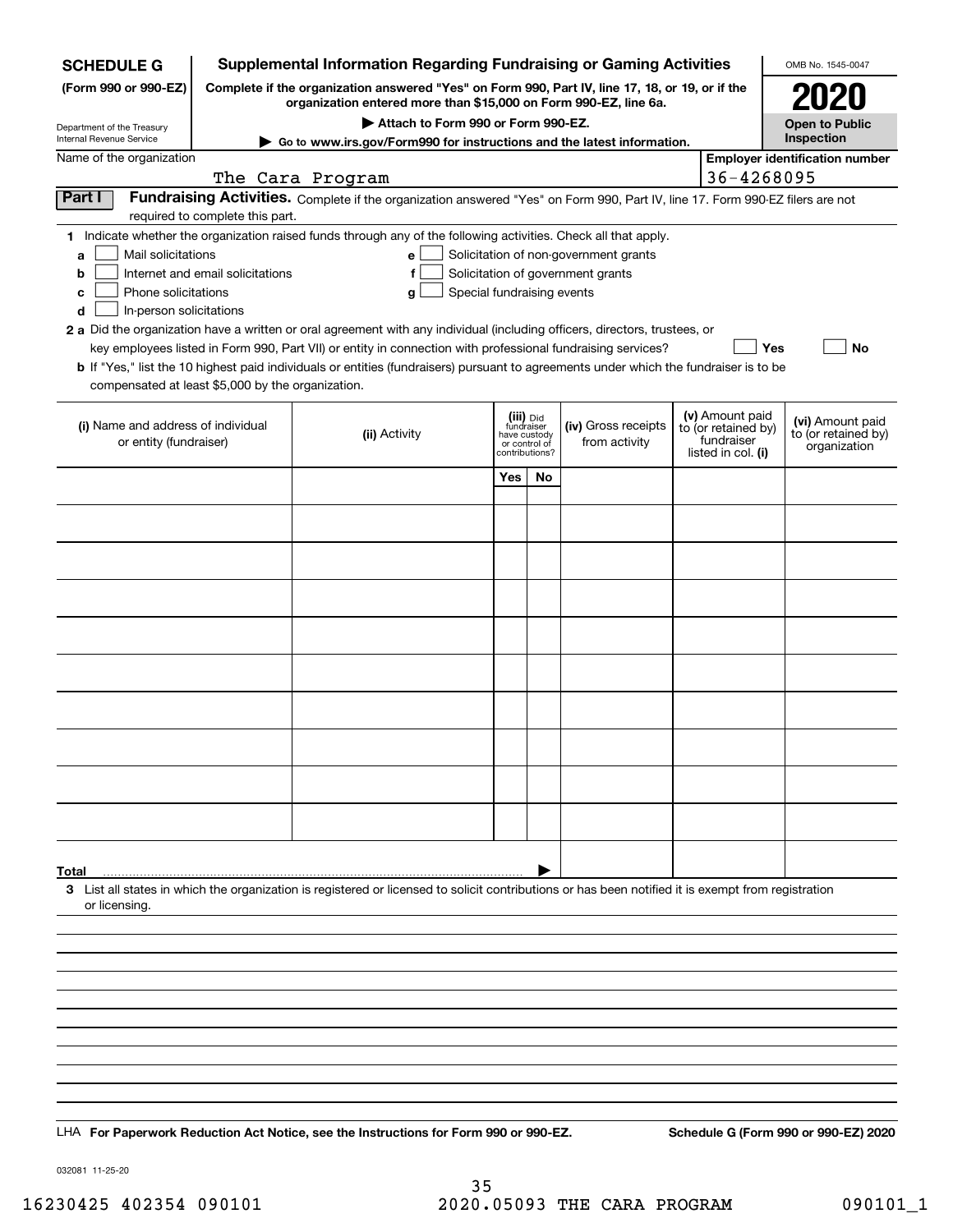36-4268095 Page 2 Schedule G (Form 990 or 990-EZ) 2020 Page The Cara Program 36-4268095 **Part II** | Fundraising Events. Complete if the organization answered "Yes" on Form 990, Part IV, line 18, or reported more than \$15,000 of fundraising event contributions and gross income on Form 990-EZ, lines 1 and 6b. List events with gross receipts greater than \$5,000. **(a)** Event  $#1$  **(b)** Event  $#2$ (c) Other events **(d)**  Total events Summer (add col. **(a)** through Gala Social 6 col. **(c)**) (event type) (event type) (total number) Revenue Revenue 490,249. 167,735. 95,727. 753,711. Gross receipts **1**374,599. 140,240. 95,727. 610,566. **2** Less: Contributions ................................ 115,650. 27,495. Gross income (line 1 minus line 2) 143,145. **3**. . . . . . . . . . . . **4** Cash prizes <sub>………………………………………</sub> **5** Noncash prizes \_\_\_\_\_\_\_\_\_\_\_\_\_\_\_\_\_\_\_\_\_\_\_\_\_\_\_\_ Direct Expenses Direct Expenses 12,948. 12,948. **6**Rent/facility costs ~~~~~~~~~~~~72,354. 3,249. 1,824. 77,427. **7**Food and beverages **8**Entertainment ~~~~~~~~~~~~~~34,801. 3,150. 6,995. 44,946. Other direct expenses ~~~~~~~~~~ **9**135,321.  $\blacktriangleright$ **10** Direct expense summary. Add lines 4 through 9 in column (d) 7,824. …… ▶ **11** Net income summary. Subtract line 10 from line 3, column (d)  $\sqrt{P}$ art III **Part III | Gaming.** Complete if the organization answered "Yes" on Form 990, Part IV, line 19, or reported more than \$15,000 on Form 990-EZ, line 6a. **(b)**  Pull tabs/instant **(d)**  Total gaming (add **(a)**  Bingo  $\left| \right|$  bings (pregressive bings  $\left| \right|$  (c) Other gaming **(c)**  Revenue bingo/progressive bingo col. **(a)** through col. **(c)**) **(a) (c)** Gross revenue **1**Cash prizes **23**Noncash prizes

| Revenue         |    |                                                                                             | (a) Bingo      | (D) Full taps/illstafft<br>bingo/progressive bingo | (c) Other gaming | <b>(d)</b> Total garring (auu<br>$ col. (a)$ through col. $(c)$ |
|-----------------|----|---------------------------------------------------------------------------------------------|----------------|----------------------------------------------------|------------------|-----------------------------------------------------------------|
|                 |    | Gross revenue                                                                               |                |                                                    |                  |                                                                 |
|                 |    | Cash prizes                                                                                 |                |                                                    |                  |                                                                 |
| Direct Expenses | 3  | Noncash prizes                                                                              |                |                                                    |                  |                                                                 |
|                 | 4  | Rent/facility costs                                                                         |                |                                                    |                  |                                                                 |
|                 | 5. | Other direct expenses                                                                       |                |                                                    |                  |                                                                 |
|                 | 6  | Volunteer labor                                                                             | %<br>Yes<br>No | <b>Yes</b><br>%<br>No                              | Yes<br>%<br>No   |                                                                 |
|                 | 7  | Direct expense summary. Add lines 2 through 5 in column (d)                                 |                |                                                    |                  |                                                                 |
|                 | 8  |                                                                                             |                |                                                    |                  |                                                                 |
| 9               |    | Enter the state(s) in which the organization conducts gaming activities: $\text{I}\text{L}$ |                |                                                    |                  |                                                                 |

|                                                                                      | $\sim$ . The endropy in miner and engagements from across spanning accurate $\sim$ |  |  |  |  |  |  |  |                                                                                     |                        |  |  |
|--------------------------------------------------------------------------------------|------------------------------------------------------------------------------------|--|--|--|--|--|--|--|-------------------------------------------------------------------------------------|------------------------|--|--|
| a Is the organization licensed to conduct gaming activities in each of these states? |                                                                                    |  |  |  |  |  |  |  |                                                                                     | $\Box$ Yes $\Box X$ No |  |  |
|                                                                                      |                                                                                    |  |  |  |  |  |  |  | b If "No," explain: Raffle registration with the State of Illinois is not required. |                        |  |  |
|                                                                                      |                                                                                    |  |  |  |  |  |  |  | Organization obtained raffle license from the municipality.                         |                        |  |  |
|                                                                                      |                                                                                    |  |  |  |  |  |  |  |                                                                                     |                        |  |  |

| 10a Were any of the organization's gaming licenses revoked, suspended, or terminated during the tax year? | $\boxed{\phantom{1}}$ Yes $\boxed{\phantom{1}}$ No |
|-----------------------------------------------------------------------------------------------------------|----------------------------------------------------|
| <b>b</b> If "Yes," explain:                                                                               |                                                    |

032082 11-25-20

**Schedule G (Form 990 or 990-EZ) 2020**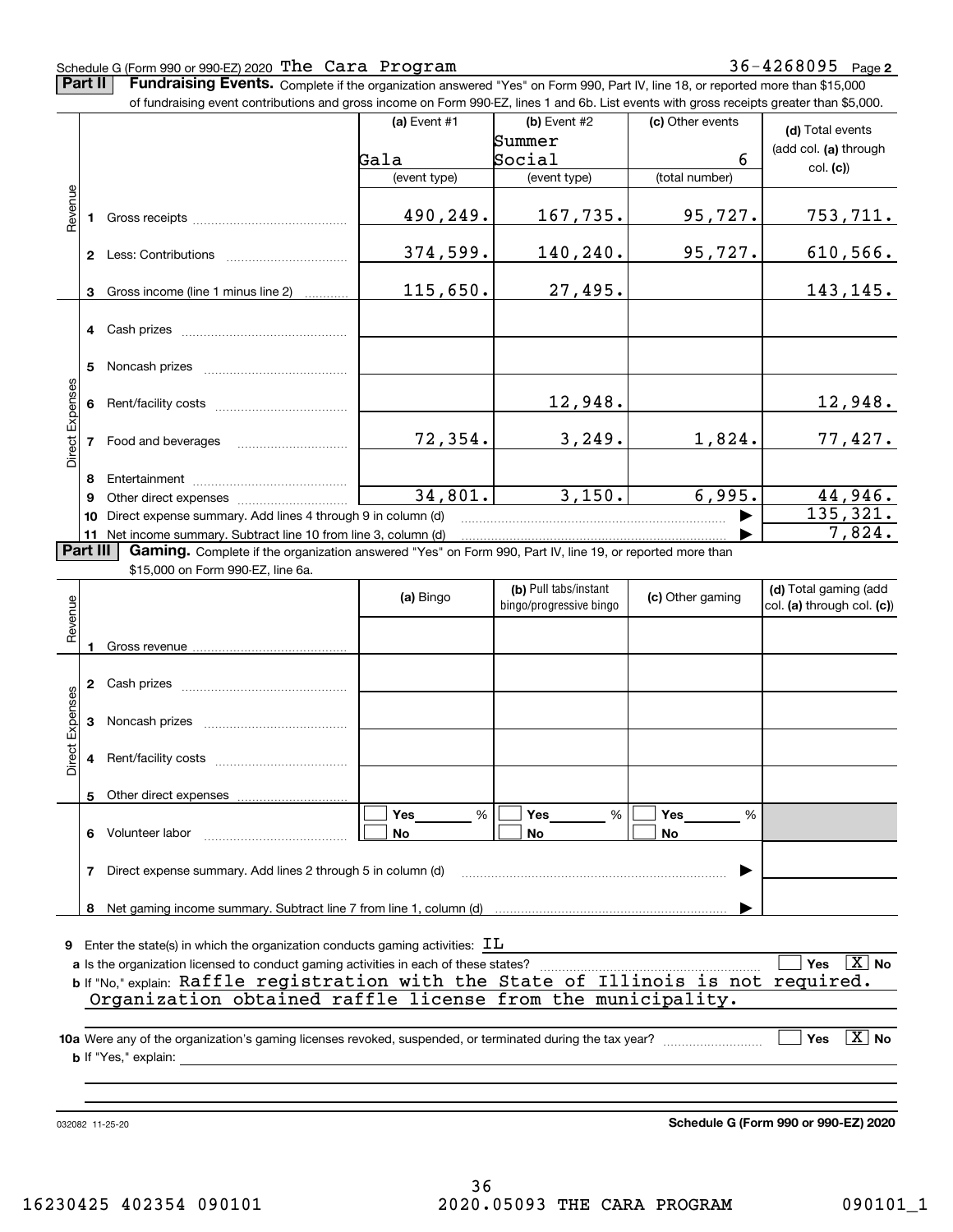|    | Schedule G (Form 990 or 990-EZ) 2020 The Cara Program                                                                                                                   | 36-4268095                           | Page 3                           |
|----|-------------------------------------------------------------------------------------------------------------------------------------------------------------------------|--------------------------------------|----------------------------------|
| 11 |                                                                                                                                                                         | Yes                                  | ∣X∣no                            |
|    | 12 Is the organization a grantor, beneficiary or trustee of a trust, or a member of a partnership or other entity formed                                                | Yes                                  | $\boxed{\text{X}}$ No            |
|    | 13 Indicate the percentage of gaming activity conducted in:                                                                                                             |                                      |                                  |
|    |                                                                                                                                                                         | 13а                                  | %                                |
|    | <b>b</b> An outside facility <i>www.communicality www.communicality.communicality www.communicality www.communicality.communicality</i>                                 | 13 <sub>b</sub>                      | %                                |
|    | 14 Enter the name and address of the person who prepares the organization's gaming/special events books and records:                                                    |                                      |                                  |
|    | Name $\blacktriangleright$ $\bot$                                                                                                                                       |                                      |                                  |
|    |                                                                                                                                                                         |                                      |                                  |
|    |                                                                                                                                                                         | Yes                                  | $\overline{\mathbf{X}}$ No       |
|    |                                                                                                                                                                         |                                      |                                  |
|    |                                                                                                                                                                         |                                      |                                  |
|    | c If "Yes," enter name and address of the third party:                                                                                                                  |                                      |                                  |
|    | <u> 1989 - Johann Barbara, marka a shekara ta 1989 - An tsaran tsara tsara tsara tsara tsara tsara tsara tsara t</u><br>Name $\blacktriangleright$                      |                                      |                                  |
|    |                                                                                                                                                                         |                                      |                                  |
|    |                                                                                                                                                                         |                                      |                                  |
| 16 | Gaming manager information:                                                                                                                                             |                                      |                                  |
|    | $Name \rightarrow$                                                                                                                                                      |                                      |                                  |
|    | Gaming manager compensation > \$                                                                                                                                        |                                      |                                  |
|    |                                                                                                                                                                         |                                      |                                  |
|    |                                                                                                                                                                         |                                      |                                  |
|    |                                                                                                                                                                         |                                      |                                  |
|    | Director/officer<br>Employee<br>Independent contractor                                                                                                                  |                                      |                                  |
|    |                                                                                                                                                                         |                                      |                                  |
|    | 17 Mandatory distributions:                                                                                                                                             |                                      |                                  |
|    | a Is the organization required under state law to make charitable distributions from the gaming proceeds to                                                             |                                      | $\Box$ Yes $\boxed{\text{X}}$ No |
|    | retain the state gaming license?<br><b>b</b> Enter the amount of distributions required under state law to be distributed to other exempt organizations or spent in the |                                      |                                  |
|    | organization's own exempt activities during the tax year $\triangleright$ \$                                                                                            |                                      |                                  |
|    | Part IV<br>Supplemental Information. Provide the explanations required by Part I, line 2b, columns (iii) and (v); and Part III, lines 9, 9b, 10b,                       |                                      |                                  |
|    | 15b, 15c, 16, and 17b, as applicable. Also provide any additional information. See instructions.                                                                        |                                      |                                  |
|    |                                                                                                                                                                         |                                      |                                  |
|    |                                                                                                                                                                         |                                      |                                  |
|    |                                                                                                                                                                         |                                      |                                  |
|    |                                                                                                                                                                         |                                      |                                  |
|    |                                                                                                                                                                         |                                      |                                  |
|    |                                                                                                                                                                         |                                      |                                  |
|    |                                                                                                                                                                         |                                      |                                  |
|    |                                                                                                                                                                         |                                      |                                  |
|    |                                                                                                                                                                         |                                      |                                  |
|    |                                                                                                                                                                         |                                      |                                  |
|    | 032083 11-25-20<br>37                                                                                                                                                   | Schedule G (Form 990 or 990-EZ) 2020 |                                  |
|    |                                                                                                                                                                         |                                      |                                  |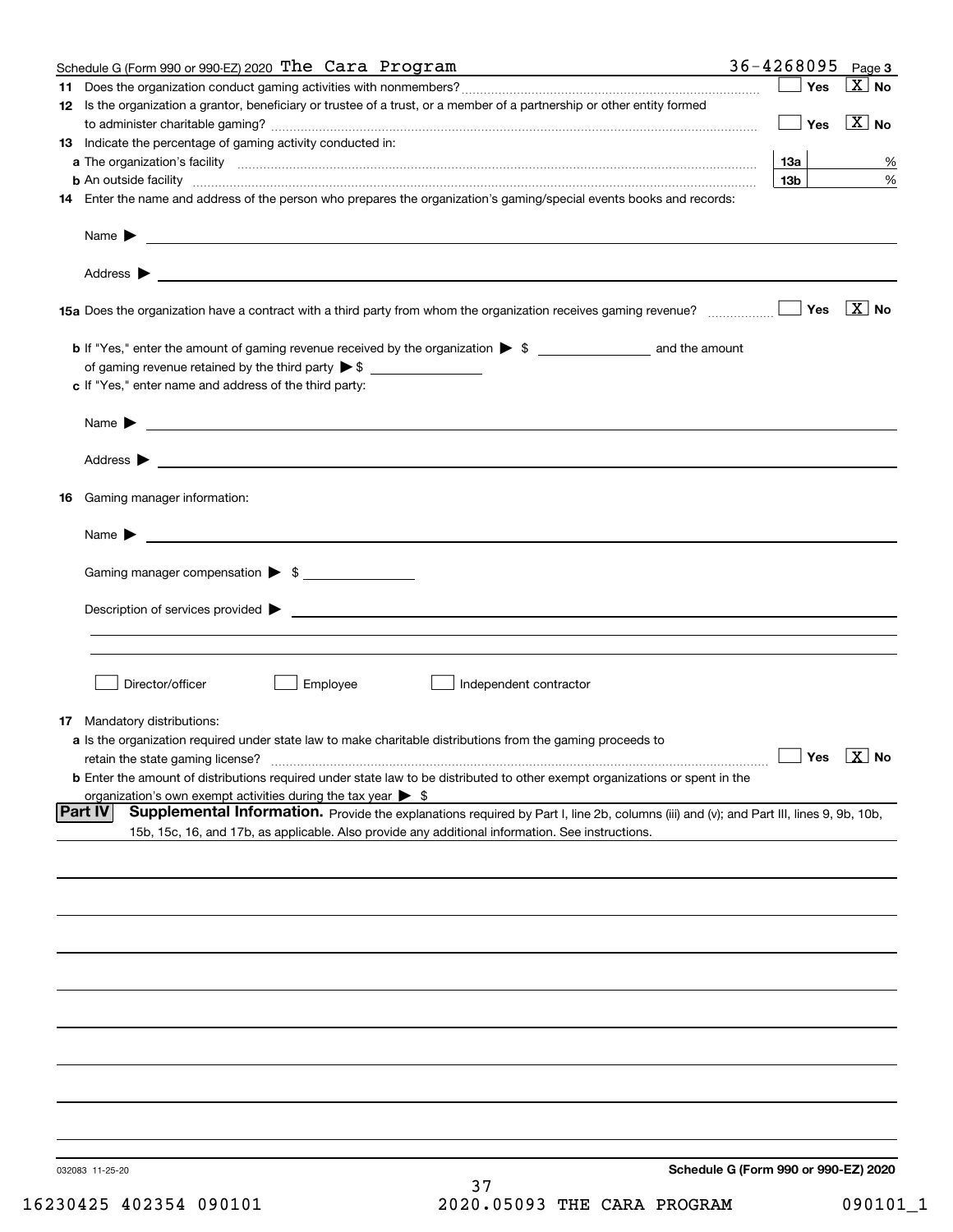| <b>Part IV Supplemental Information</b> (continued) |                                                 |
|-----------------------------------------------------|-------------------------------------------------|
|                                                     |                                                 |
|                                                     |                                                 |
|                                                     |                                                 |
|                                                     |                                                 |
|                                                     |                                                 |
|                                                     |                                                 |
|                                                     |                                                 |
|                                                     |                                                 |
|                                                     |                                                 |
|                                                     |                                                 |
|                                                     |                                                 |
|                                                     |                                                 |
|                                                     |                                                 |
|                                                     |                                                 |
|                                                     |                                                 |
|                                                     |                                                 |
|                                                     |                                                 |
|                                                     |                                                 |
|                                                     |                                                 |
|                                                     |                                                 |
|                                                     |                                                 |
|                                                     |                                                 |
|                                                     |                                                 |
|                                                     |                                                 |
|                                                     |                                                 |
|                                                     |                                                 |
|                                                     |                                                 |
|                                                     |                                                 |
|                                                     |                                                 |
|                                                     | $\frac{1}{2}$ Cohealile C (Ferma 000 or 000 F7) |
|                                                     |                                                 |

032084 04-01-20

**Schedule G (Form 990 or 990-EZ)**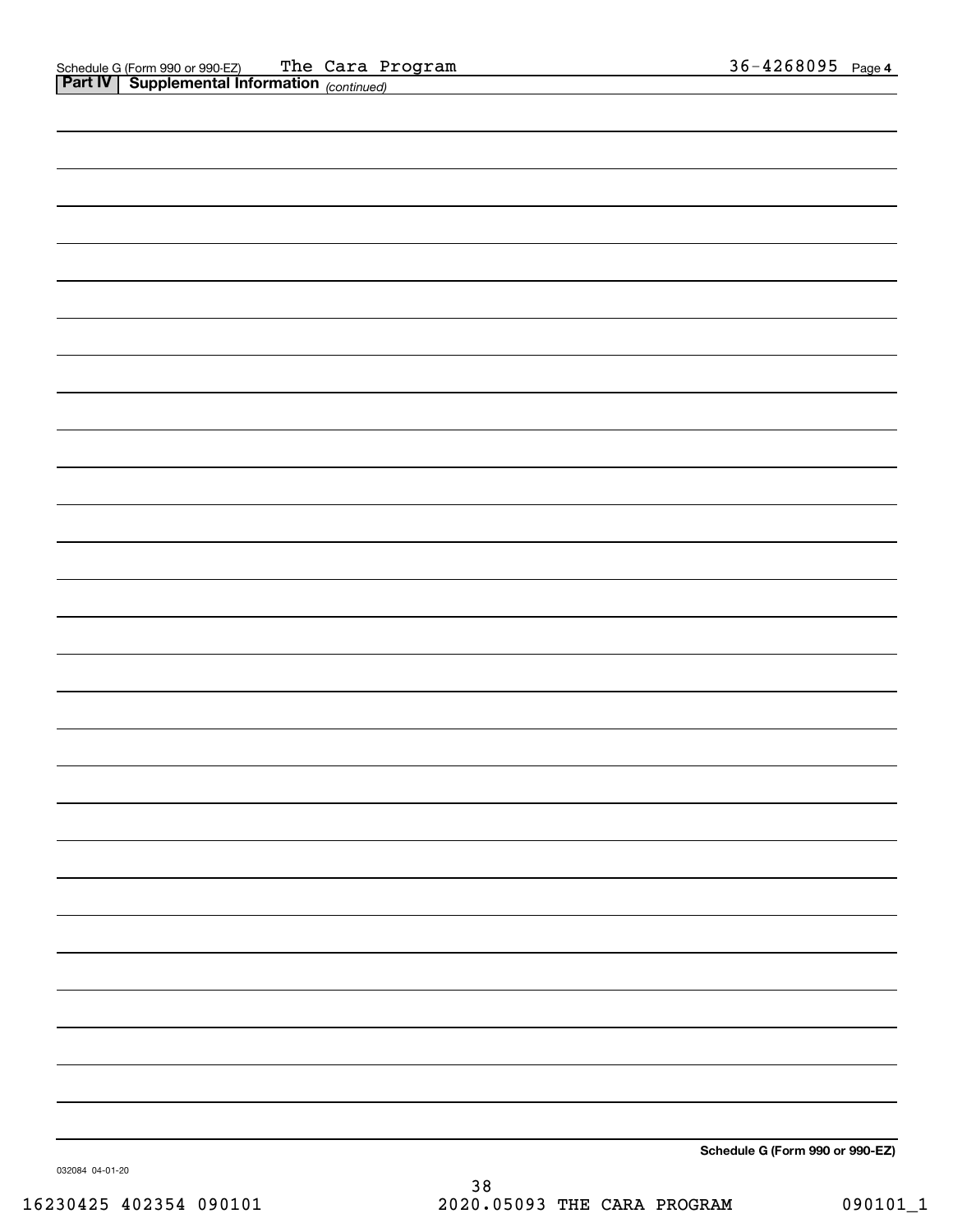| <b>SCHEDULE I</b><br>(Form 990)<br>Department of the Treasury<br>Internal Revenue Service | <b>Grants and Other Assistance to Organizations,</b><br>Governments, and Individuals in the United States<br>Complete if the organization answered "Yes" on Form 990, Part IV, line 21 or 22.<br>Attach to Form 990.<br>Go to www.irs.gov/Form990 for the latest information. |           |                                                                                                               |                             |                                         |                                                                                                                                                                          |                                          |                                       |  |  |  |
|-------------------------------------------------------------------------------------------|-------------------------------------------------------------------------------------------------------------------------------------------------------------------------------------------------------------------------------------------------------------------------------|-----------|---------------------------------------------------------------------------------------------------------------|-----------------------------|-----------------------------------------|--------------------------------------------------------------------------------------------------------------------------------------------------------------------------|------------------------------------------|---------------------------------------|--|--|--|
|                                                                                           | <b>Employer identification number</b><br>Name of the organization                                                                                                                                                                                                             |           |                                                                                                               |                             |                                         |                                                                                                                                                                          |                                          |                                       |  |  |  |
| Part I                                                                                    | The Cara Program<br><b>General Information on Grants and Assistance</b>                                                                                                                                                                                                       |           |                                                                                                               |                             |                                         |                                                                                                                                                                          |                                          | 36-4268095                            |  |  |  |
| $\mathbf 1$                                                                               |                                                                                                                                                                                                                                                                               |           |                                                                                                               |                             |                                         | Does the organization maintain records to substantiate the amount of the grants or assistance, the grantees' eligibility for the grants or assistance, and the selection |                                          |                                       |  |  |  |
|                                                                                           |                                                                                                                                                                                                                                                                               |           |                                                                                                               |                             |                                         |                                                                                                                                                                          |                                          | $\boxed{\text{X}}$ Yes<br>l No        |  |  |  |
| $\mathbf{2}$                                                                              |                                                                                                                                                                                                                                                                               |           | Describe in Part IV the organization's procedures for monitoring the use of grant funds in the United States. |                             |                                         |                                                                                                                                                                          |                                          |                                       |  |  |  |
| Part II                                                                                   |                                                                                                                                                                                                                                                                               |           |                                                                                                               |                             |                                         | Grants and Other Assistance to Domestic Organizations and Domestic Governments. Complete if the organization answered "Yes" on Form 990, Part IV, line 21, for any       |                                          |                                       |  |  |  |
|                                                                                           |                                                                                                                                                                                                                                                                               |           | recipient that received more than \$5,000. Part II can be duplicated if additional space is needed.           |                             |                                         | (f) Method of                                                                                                                                                            |                                          |                                       |  |  |  |
| <b>1 (a)</b> Name and address of organization<br>or government                            |                                                                                                                                                                                                                                                                               | $(b)$ EIN | (c) IRC section<br>(if applicable)                                                                            | (d) Amount of<br>cash grant | (e) Amount of<br>non-cash<br>assistance | valuation (book,<br>FMV, appraisal,<br>other)                                                                                                                            | (g) Description of<br>noncash assistance | (h) Purpose of grant<br>or assistance |  |  |  |
|                                                                                           |                                                                                                                                                                                                                                                                               |           |                                                                                                               |                             |                                         |                                                                                                                                                                          |                                          |                                       |  |  |  |
|                                                                                           |                                                                                                                                                                                                                                                                               |           |                                                                                                               |                             |                                         |                                                                                                                                                                          |                                          |                                       |  |  |  |
|                                                                                           |                                                                                                                                                                                                                                                                               |           |                                                                                                               |                             |                                         |                                                                                                                                                                          |                                          |                                       |  |  |  |
|                                                                                           |                                                                                                                                                                                                                                                                               |           |                                                                                                               |                             |                                         |                                                                                                                                                                          |                                          |                                       |  |  |  |
|                                                                                           |                                                                                                                                                                                                                                                                               |           |                                                                                                               |                             |                                         |                                                                                                                                                                          |                                          |                                       |  |  |  |
|                                                                                           |                                                                                                                                                                                                                                                                               |           |                                                                                                               |                             |                                         |                                                                                                                                                                          |                                          |                                       |  |  |  |
|                                                                                           |                                                                                                                                                                                                                                                                               |           |                                                                                                               |                             |                                         |                                                                                                                                                                          |                                          |                                       |  |  |  |
|                                                                                           |                                                                                                                                                                                                                                                                               |           |                                                                                                               |                             |                                         |                                                                                                                                                                          |                                          |                                       |  |  |  |
|                                                                                           |                                                                                                                                                                                                                                                                               |           |                                                                                                               |                             |                                         |                                                                                                                                                                          |                                          |                                       |  |  |  |
|                                                                                           |                                                                                                                                                                                                                                                                               |           |                                                                                                               |                             |                                         |                                                                                                                                                                          |                                          |                                       |  |  |  |
|                                                                                           |                                                                                                                                                                                                                                                                               |           |                                                                                                               |                             |                                         |                                                                                                                                                                          |                                          |                                       |  |  |  |
|                                                                                           |                                                                                                                                                                                                                                                                               |           |                                                                                                               |                             |                                         |                                                                                                                                                                          |                                          |                                       |  |  |  |
|                                                                                           |                                                                                                                                                                                                                                                                               |           |                                                                                                               |                             |                                         |                                                                                                                                                                          |                                          |                                       |  |  |  |
|                                                                                           |                                                                                                                                                                                                                                                                               |           |                                                                                                               |                             |                                         |                                                                                                                                                                          |                                          |                                       |  |  |  |
|                                                                                           |                                                                                                                                                                                                                                                                               |           |                                                                                                               |                             |                                         |                                                                                                                                                                          |                                          |                                       |  |  |  |
|                                                                                           |                                                                                                                                                                                                                                                                               |           |                                                                                                               |                             |                                         |                                                                                                                                                                          |                                          |                                       |  |  |  |
|                                                                                           |                                                                                                                                                                                                                                                                               |           |                                                                                                               |                             |                                         |                                                                                                                                                                          |                                          |                                       |  |  |  |
|                                                                                           |                                                                                                                                                                                                                                                                               |           |                                                                                                               |                             |                                         |                                                                                                                                                                          |                                          |                                       |  |  |  |
|                                                                                           |                                                                                                                                                                                                                                                                               |           |                                                                                                               |                             |                                         |                                                                                                                                                                          |                                          |                                       |  |  |  |
| $\mathbf{2}$                                                                              |                                                                                                                                                                                                                                                                               |           | Enter total number of section 501(c)(3) and government organizations listed in the line 1 table               |                             |                                         |                                                                                                                                                                          |                                          |                                       |  |  |  |
| 3                                                                                         | Enter total number of other organizations listed in the line 1 table                                                                                                                                                                                                          |           |                                                                                                               |                             |                                         |                                                                                                                                                                          |                                          |                                       |  |  |  |
| LHA For Paperwork Reduction Act Notice, see the Instructions for Form 990.                |                                                                                                                                                                                                                                                                               |           |                                                                                                               |                             |                                         |                                                                                                                                                                          |                                          | Schedule I (Form 990) 2020            |  |  |  |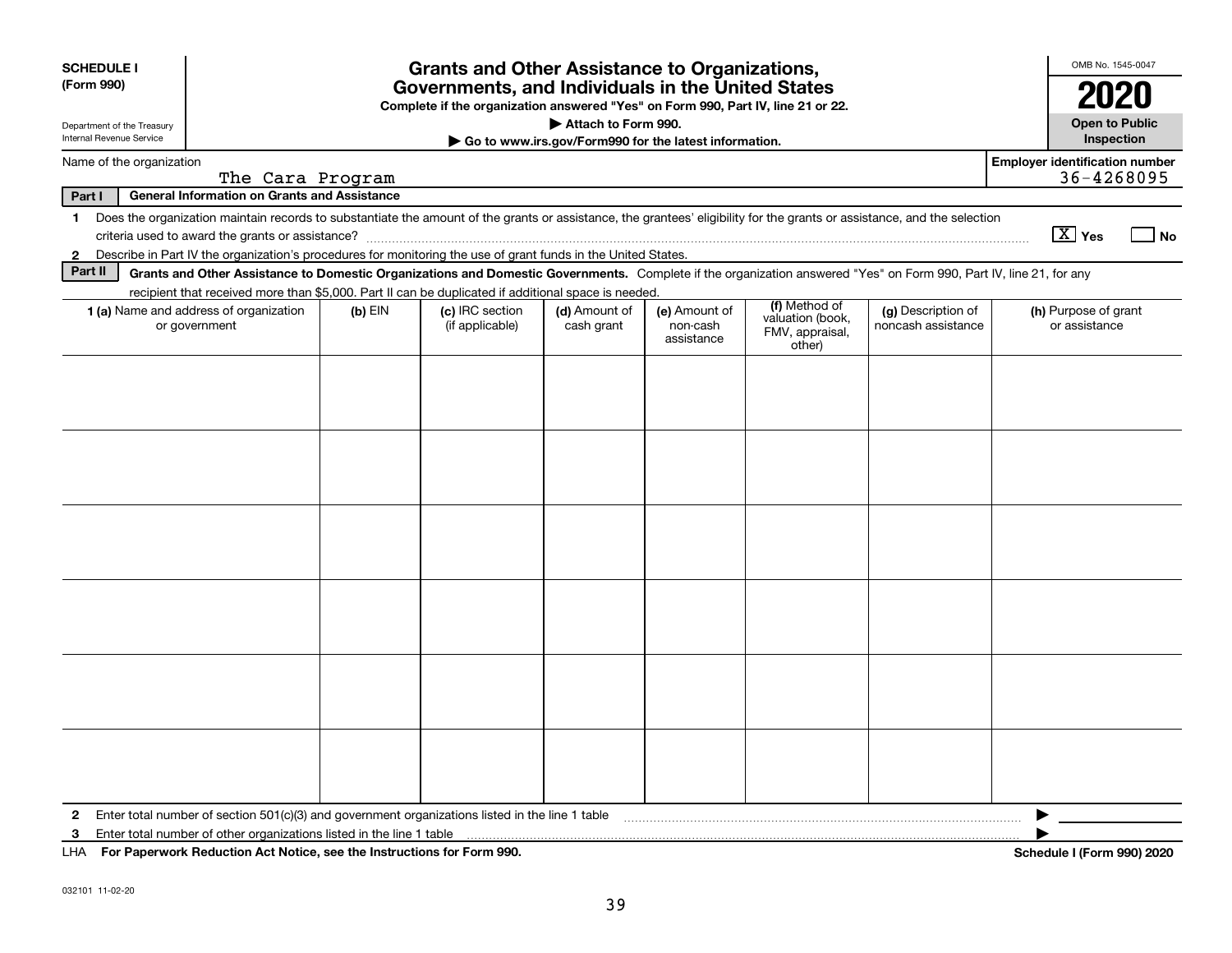**2**Schedule I (Form 990) 2020 **The Cara Program** 36-4268095 Page

**Part III | Grants and Other Assistance to Domestic Individuals. Complete if the organization answered "Yes" on Form 990, Part IV, line 22.** Part III can be duplicated if additional space is needed.

| (a) Type of grant or assistance                                                                                                                      | (b) Number of<br>recipients | (c) Amount of<br>cash grant | (d) Amount of non-<br>cash assistance | (e) Method of valuation<br>(book, FMV, appraisal, other) | (f) Description of noncash assistance |
|------------------------------------------------------------------------------------------------------------------------------------------------------|-----------------------------|-----------------------------|---------------------------------------|----------------------------------------------------------|---------------------------------------|
|                                                                                                                                                      |                             |                             |                                       |                                                          |                                       |
| Transportation                                                                                                                                       | 390                         | 27,904.                     | $\mathfrak o$ .                       |                                                          |                                       |
|                                                                                                                                                      |                             |                             |                                       |                                                          |                                       |
| Rental assistance, student support and other                                                                                                         |                             |                             |                                       |                                                          |                                       |
| service                                                                                                                                              | 283                         | 143,478.                    | $\mathbf{0}$ .                        |                                                          |                                       |
|                                                                                                                                                      |                             |                             |                                       |                                                          |                                       |
|                                                                                                                                                      |                             |                             |                                       |                                                          |                                       |
|                                                                                                                                                      |                             |                             |                                       |                                                          |                                       |
|                                                                                                                                                      |                             |                             |                                       |                                                          |                                       |
|                                                                                                                                                      |                             |                             |                                       |                                                          |                                       |
|                                                                                                                                                      |                             |                             |                                       |                                                          |                                       |
|                                                                                                                                                      |                             |                             |                                       |                                                          |                                       |
|                                                                                                                                                      |                             |                             |                                       |                                                          |                                       |
|                                                                                                                                                      |                             |                             |                                       |                                                          |                                       |
| Supplemental Information. Provide the information required in Part I, line 2; Part III, column (b); and any other additional information.<br>Part IV |                             |                             |                                       |                                                          |                                       |
|                                                                                                                                                      |                             |                             |                                       |                                                          |                                       |
| Part III                                                                                                                                             |                             |                             |                                       |                                                          |                                       |
| Transportation - The Cara Program provides transportation to/from our                                                                                |                             |                             |                                       |                                                          |                                       |
|                                                                                                                                                      |                             |                             |                                       |                                                          |                                       |
| site for participants (clients) while they are participating in the                                                                                  |                             |                             |                                       |                                                          |                                       |

program and for the first two weeks after placement.

Support Service - The Cara Program offers assistance to participants in

the form of rental, utility, vision (glasses) and other supports to

give resources needed to succeed in the program as well as in the 1st

year of employment.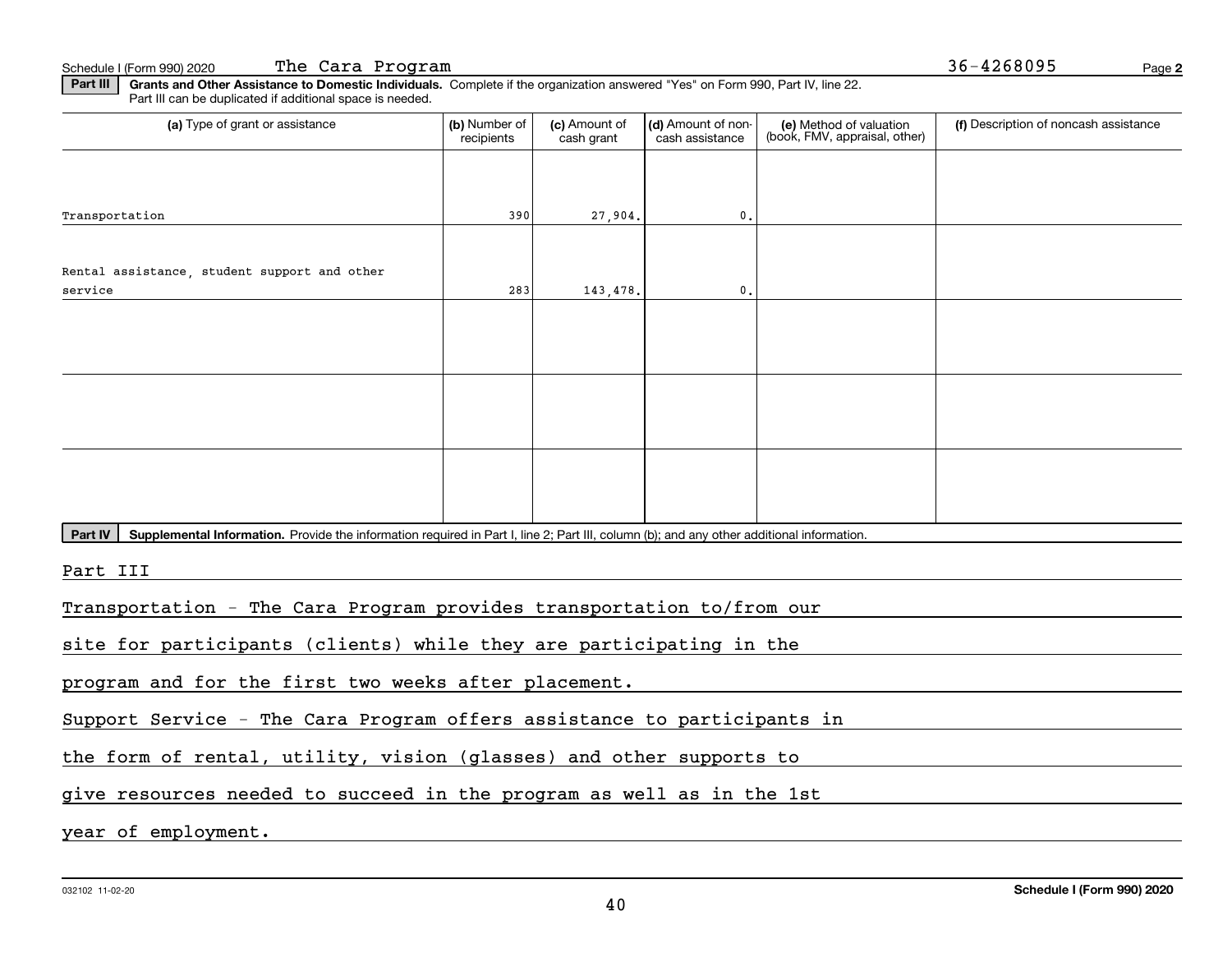| <b>Open to Public</b><br>Attach to Form 990.<br>Department of the Treasury<br>Inspection<br>► Go to www.irs.gov/Form990 for instructions and the latest information.<br>Internal Revenue Service<br><b>Employer identification number</b><br>Name of the organization<br>36-4268095<br>The Cara Program<br><b>Questions Regarding Compensation</b><br>Part I<br>Yes<br>No<br>Check the appropriate box(es) if the organization provided any of the following to or for a person listed on Form 990,<br>Part VII, Section A, line 1a. Complete Part III to provide any relevant information regarding these items.<br>First-class or charter travel<br>Housing allowance or residence for personal use<br>Travel for companions<br>Payments for business use of personal residence<br>Health or social club dues or initiation fees<br>Tax indemnification and gross-up payments<br>Discretionary spending account<br>Personal services (such as maid, chauffeur, chef)<br><b>b</b> If any of the boxes on line 1a are checked, did the organization follow a written policy regarding payment or<br>reimbursement or provision of all of the expenses described above? If "No," complete Part III to explain<br>1b<br>Did the organization require substantiation prior to reimbursing or allowing expenses incurred by all directors,<br>2<br>$\mathbf{2}$<br>Indicate which, if any, of the following the organization used to establish the compensation of the organization's<br>з<br>CEO/Executive Director. Check all that apply. Do not check any boxes for methods used by a related organization to<br>establish compensation of the CEO/Executive Director, but explain in Part III.<br>$ \mathbf{X} $ Compensation committee<br>Written employment contract<br>Compensation survey or study<br>Independent compensation consultant<br>$\boxed{\textbf{X}}$ Approval by the board or compensation committee<br>Form 990 of other organizations<br>During the year, did any person listed on Form 990, Part VII, Section A, line 1a, with respect to the filing<br>4<br>organization or a related organization:<br>х<br>Receive a severance payment or change-of-control payment?<br>4a<br>а<br>X<br>Participate in or receive payment from a supplemental nonqualified retirement plan?<br>4b<br>b<br>$\mathbf X$<br>Participate in or receive payment from an equity-based compensation arrangement?<br>4c<br>с<br>If "Yes" to any of lines 4a-c, list the persons and provide the applicable amounts for each item in Part III.<br>Only section 501(c)(3), 501(c)(4), and 501(c)(29) organizations must complete lines 5-9.<br>For persons listed on Form 990, Part VII, Section A, line 1a, did the organization pay or accrue any compensation<br>contingent on the revenues of:<br>x<br>The organization? <b>With the contract of the contract of the contract of the contract of the contract of the contract of the contract of the contract of the contract of the contract of the contract of the contract of the co</b><br>5a<br>a<br>$\mathbf X$<br>5b<br>If "Yes" on line 5a or 5b, describe in Part III.<br>6 For persons listed on Form 990, Part VII, Section A, line 1a, did the organization pay or accrue any compensation<br>contingent on the net earnings of:<br>х<br>6a<br>a<br>$\mathbf X$<br>6b<br>If "Yes" on line 6a or 6b, describe in Part III.<br>7 For persons listed on Form 990, Part VII, Section A, line 1a, did the organization provide any nonfixed payments<br>x<br>$\overline{7}$<br>Were any amounts reported on Form 990, Part VII, paid or accrued pursuant to a contract that was subject to the<br>8<br>х<br>initial contract exception described in Regulations section 53.4958-4(a)(3)? If "Yes," describe in Part III<br>8<br>If "Yes" on line 8, did the organization also follow the rebuttable presumption procedure described in<br>9<br>9<br>LHA For Paperwork Reduction Act Notice, see the Instructions for Form 990.<br>Schedule J (Form 990) 2020 | <b>SCHEDULE J</b><br>(Form 990) | <b>Compensation Information</b><br>For certain Officers, Directors, Trustees, Key Employees, and Highest<br><b>Compensated Employees</b><br>Complete if the organization answered "Yes" on Form 990, Part IV, line 23. |  | OMB No. 1545-0047<br>2020 |  |  |  |  |  |
|---------------------------------------------------------------------------------------------------------------------------------------------------------------------------------------------------------------------------------------------------------------------------------------------------------------------------------------------------------------------------------------------------------------------------------------------------------------------------------------------------------------------------------------------------------------------------------------------------------------------------------------------------------------------------------------------------------------------------------------------------------------------------------------------------------------------------------------------------------------------------------------------------------------------------------------------------------------------------------------------------------------------------------------------------------------------------------------------------------------------------------------------------------------------------------------------------------------------------------------------------------------------------------------------------------------------------------------------------------------------------------------------------------------------------------------------------------------------------------------------------------------------------------------------------------------------------------------------------------------------------------------------------------------------------------------------------------------------------------------------------------------------------------------------------------------------------------------------------------------------------------------------------------------------------------------------------------------------------------------------------------------------------------------------------------------------------------------------------------------------------------------------------------------------------------------------------------------------------------------------------------------------------------------------------------------------------------------------------------------------------------------------------------------------------------------------------------------------------------------------------------------------------------------------------------------------------------------------------------------------------------------------------------------------------------------------------------------------------------------------------------------------------------------------------------------------------------------------------------------------------------------------------------------------------------------------------------------------------------------------------------------------------------------------------------------------------------------------------------------------------------------------------------------------------------------------------------------------------------------------------------------------------------------------------------------------------------------------------------------------------------------------------------------------------------------------------------------------------------------------------------------------------------------------------------------------------------------------------------------------------------------------------------------------------------------------------------------------------------------------------------------------------------------------------------------------------------------------------------------------------------------------------------------------------------------------------------------------------------------------------------------------|---------------------------------|------------------------------------------------------------------------------------------------------------------------------------------------------------------------------------------------------------------------|--|---------------------------|--|--|--|--|--|
|                                                                                                                                                                                                                                                                                                                                                                                                                                                                                                                                                                                                                                                                                                                                                                                                                                                                                                                                                                                                                                                                                                                                                                                                                                                                                                                                                                                                                                                                                                                                                                                                                                                                                                                                                                                                                                                                                                                                                                                                                                                                                                                                                                                                                                                                                                                                                                                                                                                                                                                                                                                                                                                                                                                                                                                                                                                                                                                                                                                                                                                                                                                                                                                                                                                                                                                                                                                                                                                                                                                                                                                                                                                                                                                                                                                                                                                                                                                                                                                                                     |                                 |                                                                                                                                                                                                                        |  |                           |  |  |  |  |  |
|                                                                                                                                                                                                                                                                                                                                                                                                                                                                                                                                                                                                                                                                                                                                                                                                                                                                                                                                                                                                                                                                                                                                                                                                                                                                                                                                                                                                                                                                                                                                                                                                                                                                                                                                                                                                                                                                                                                                                                                                                                                                                                                                                                                                                                                                                                                                                                                                                                                                                                                                                                                                                                                                                                                                                                                                                                                                                                                                                                                                                                                                                                                                                                                                                                                                                                                                                                                                                                                                                                                                                                                                                                                                                                                                                                                                                                                                                                                                                                                                                     |                                 |                                                                                                                                                                                                                        |  |                           |  |  |  |  |  |
|                                                                                                                                                                                                                                                                                                                                                                                                                                                                                                                                                                                                                                                                                                                                                                                                                                                                                                                                                                                                                                                                                                                                                                                                                                                                                                                                                                                                                                                                                                                                                                                                                                                                                                                                                                                                                                                                                                                                                                                                                                                                                                                                                                                                                                                                                                                                                                                                                                                                                                                                                                                                                                                                                                                                                                                                                                                                                                                                                                                                                                                                                                                                                                                                                                                                                                                                                                                                                                                                                                                                                                                                                                                                                                                                                                                                                                                                                                                                                                                                                     |                                 |                                                                                                                                                                                                                        |  |                           |  |  |  |  |  |
|                                                                                                                                                                                                                                                                                                                                                                                                                                                                                                                                                                                                                                                                                                                                                                                                                                                                                                                                                                                                                                                                                                                                                                                                                                                                                                                                                                                                                                                                                                                                                                                                                                                                                                                                                                                                                                                                                                                                                                                                                                                                                                                                                                                                                                                                                                                                                                                                                                                                                                                                                                                                                                                                                                                                                                                                                                                                                                                                                                                                                                                                                                                                                                                                                                                                                                                                                                                                                                                                                                                                                                                                                                                                                                                                                                                                                                                                                                                                                                                                                     |                                 |                                                                                                                                                                                                                        |  |                           |  |  |  |  |  |
|                                                                                                                                                                                                                                                                                                                                                                                                                                                                                                                                                                                                                                                                                                                                                                                                                                                                                                                                                                                                                                                                                                                                                                                                                                                                                                                                                                                                                                                                                                                                                                                                                                                                                                                                                                                                                                                                                                                                                                                                                                                                                                                                                                                                                                                                                                                                                                                                                                                                                                                                                                                                                                                                                                                                                                                                                                                                                                                                                                                                                                                                                                                                                                                                                                                                                                                                                                                                                                                                                                                                                                                                                                                                                                                                                                                                                                                                                                                                                                                                                     |                                 |                                                                                                                                                                                                                        |  |                           |  |  |  |  |  |
|                                                                                                                                                                                                                                                                                                                                                                                                                                                                                                                                                                                                                                                                                                                                                                                                                                                                                                                                                                                                                                                                                                                                                                                                                                                                                                                                                                                                                                                                                                                                                                                                                                                                                                                                                                                                                                                                                                                                                                                                                                                                                                                                                                                                                                                                                                                                                                                                                                                                                                                                                                                                                                                                                                                                                                                                                                                                                                                                                                                                                                                                                                                                                                                                                                                                                                                                                                                                                                                                                                                                                                                                                                                                                                                                                                                                                                                                                                                                                                                                                     |                                 |                                                                                                                                                                                                                        |  |                           |  |  |  |  |  |
|                                                                                                                                                                                                                                                                                                                                                                                                                                                                                                                                                                                                                                                                                                                                                                                                                                                                                                                                                                                                                                                                                                                                                                                                                                                                                                                                                                                                                                                                                                                                                                                                                                                                                                                                                                                                                                                                                                                                                                                                                                                                                                                                                                                                                                                                                                                                                                                                                                                                                                                                                                                                                                                                                                                                                                                                                                                                                                                                                                                                                                                                                                                                                                                                                                                                                                                                                                                                                                                                                                                                                                                                                                                                                                                                                                                                                                                                                                                                                                                                                     |                                 |                                                                                                                                                                                                                        |  |                           |  |  |  |  |  |
|                                                                                                                                                                                                                                                                                                                                                                                                                                                                                                                                                                                                                                                                                                                                                                                                                                                                                                                                                                                                                                                                                                                                                                                                                                                                                                                                                                                                                                                                                                                                                                                                                                                                                                                                                                                                                                                                                                                                                                                                                                                                                                                                                                                                                                                                                                                                                                                                                                                                                                                                                                                                                                                                                                                                                                                                                                                                                                                                                                                                                                                                                                                                                                                                                                                                                                                                                                                                                                                                                                                                                                                                                                                                                                                                                                                                                                                                                                                                                                                                                     |                                 |                                                                                                                                                                                                                        |  |                           |  |  |  |  |  |
|                                                                                                                                                                                                                                                                                                                                                                                                                                                                                                                                                                                                                                                                                                                                                                                                                                                                                                                                                                                                                                                                                                                                                                                                                                                                                                                                                                                                                                                                                                                                                                                                                                                                                                                                                                                                                                                                                                                                                                                                                                                                                                                                                                                                                                                                                                                                                                                                                                                                                                                                                                                                                                                                                                                                                                                                                                                                                                                                                                                                                                                                                                                                                                                                                                                                                                                                                                                                                                                                                                                                                                                                                                                                                                                                                                                                                                                                                                                                                                                                                     |                                 |                                                                                                                                                                                                                        |  |                           |  |  |  |  |  |
|                                                                                                                                                                                                                                                                                                                                                                                                                                                                                                                                                                                                                                                                                                                                                                                                                                                                                                                                                                                                                                                                                                                                                                                                                                                                                                                                                                                                                                                                                                                                                                                                                                                                                                                                                                                                                                                                                                                                                                                                                                                                                                                                                                                                                                                                                                                                                                                                                                                                                                                                                                                                                                                                                                                                                                                                                                                                                                                                                                                                                                                                                                                                                                                                                                                                                                                                                                                                                                                                                                                                                                                                                                                                                                                                                                                                                                                                                                                                                                                                                     |                                 |                                                                                                                                                                                                                        |  |                           |  |  |  |  |  |
|                                                                                                                                                                                                                                                                                                                                                                                                                                                                                                                                                                                                                                                                                                                                                                                                                                                                                                                                                                                                                                                                                                                                                                                                                                                                                                                                                                                                                                                                                                                                                                                                                                                                                                                                                                                                                                                                                                                                                                                                                                                                                                                                                                                                                                                                                                                                                                                                                                                                                                                                                                                                                                                                                                                                                                                                                                                                                                                                                                                                                                                                                                                                                                                                                                                                                                                                                                                                                                                                                                                                                                                                                                                                                                                                                                                                                                                                                                                                                                                                                     |                                 |                                                                                                                                                                                                                        |  |                           |  |  |  |  |  |
|                                                                                                                                                                                                                                                                                                                                                                                                                                                                                                                                                                                                                                                                                                                                                                                                                                                                                                                                                                                                                                                                                                                                                                                                                                                                                                                                                                                                                                                                                                                                                                                                                                                                                                                                                                                                                                                                                                                                                                                                                                                                                                                                                                                                                                                                                                                                                                                                                                                                                                                                                                                                                                                                                                                                                                                                                                                                                                                                                                                                                                                                                                                                                                                                                                                                                                                                                                                                                                                                                                                                                                                                                                                                                                                                                                                                                                                                                                                                                                                                                     |                                 |                                                                                                                                                                                                                        |  |                           |  |  |  |  |  |
|                                                                                                                                                                                                                                                                                                                                                                                                                                                                                                                                                                                                                                                                                                                                                                                                                                                                                                                                                                                                                                                                                                                                                                                                                                                                                                                                                                                                                                                                                                                                                                                                                                                                                                                                                                                                                                                                                                                                                                                                                                                                                                                                                                                                                                                                                                                                                                                                                                                                                                                                                                                                                                                                                                                                                                                                                                                                                                                                                                                                                                                                                                                                                                                                                                                                                                                                                                                                                                                                                                                                                                                                                                                                                                                                                                                                                                                                                                                                                                                                                     |                                 |                                                                                                                                                                                                                        |  |                           |  |  |  |  |  |
|                                                                                                                                                                                                                                                                                                                                                                                                                                                                                                                                                                                                                                                                                                                                                                                                                                                                                                                                                                                                                                                                                                                                                                                                                                                                                                                                                                                                                                                                                                                                                                                                                                                                                                                                                                                                                                                                                                                                                                                                                                                                                                                                                                                                                                                                                                                                                                                                                                                                                                                                                                                                                                                                                                                                                                                                                                                                                                                                                                                                                                                                                                                                                                                                                                                                                                                                                                                                                                                                                                                                                                                                                                                                                                                                                                                                                                                                                                                                                                                                                     |                                 |                                                                                                                                                                                                                        |  |                           |  |  |  |  |  |
|                                                                                                                                                                                                                                                                                                                                                                                                                                                                                                                                                                                                                                                                                                                                                                                                                                                                                                                                                                                                                                                                                                                                                                                                                                                                                                                                                                                                                                                                                                                                                                                                                                                                                                                                                                                                                                                                                                                                                                                                                                                                                                                                                                                                                                                                                                                                                                                                                                                                                                                                                                                                                                                                                                                                                                                                                                                                                                                                                                                                                                                                                                                                                                                                                                                                                                                                                                                                                                                                                                                                                                                                                                                                                                                                                                                                                                                                                                                                                                                                                     |                                 |                                                                                                                                                                                                                        |  |                           |  |  |  |  |  |
|                                                                                                                                                                                                                                                                                                                                                                                                                                                                                                                                                                                                                                                                                                                                                                                                                                                                                                                                                                                                                                                                                                                                                                                                                                                                                                                                                                                                                                                                                                                                                                                                                                                                                                                                                                                                                                                                                                                                                                                                                                                                                                                                                                                                                                                                                                                                                                                                                                                                                                                                                                                                                                                                                                                                                                                                                                                                                                                                                                                                                                                                                                                                                                                                                                                                                                                                                                                                                                                                                                                                                                                                                                                                                                                                                                                                                                                                                                                                                                                                                     |                                 |                                                                                                                                                                                                                        |  |                           |  |  |  |  |  |
|                                                                                                                                                                                                                                                                                                                                                                                                                                                                                                                                                                                                                                                                                                                                                                                                                                                                                                                                                                                                                                                                                                                                                                                                                                                                                                                                                                                                                                                                                                                                                                                                                                                                                                                                                                                                                                                                                                                                                                                                                                                                                                                                                                                                                                                                                                                                                                                                                                                                                                                                                                                                                                                                                                                                                                                                                                                                                                                                                                                                                                                                                                                                                                                                                                                                                                                                                                                                                                                                                                                                                                                                                                                                                                                                                                                                                                                                                                                                                                                                                     |                                 |                                                                                                                                                                                                                        |  |                           |  |  |  |  |  |
|                                                                                                                                                                                                                                                                                                                                                                                                                                                                                                                                                                                                                                                                                                                                                                                                                                                                                                                                                                                                                                                                                                                                                                                                                                                                                                                                                                                                                                                                                                                                                                                                                                                                                                                                                                                                                                                                                                                                                                                                                                                                                                                                                                                                                                                                                                                                                                                                                                                                                                                                                                                                                                                                                                                                                                                                                                                                                                                                                                                                                                                                                                                                                                                                                                                                                                                                                                                                                                                                                                                                                                                                                                                                                                                                                                                                                                                                                                                                                                                                                     |                                 |                                                                                                                                                                                                                        |  |                           |  |  |  |  |  |
|                                                                                                                                                                                                                                                                                                                                                                                                                                                                                                                                                                                                                                                                                                                                                                                                                                                                                                                                                                                                                                                                                                                                                                                                                                                                                                                                                                                                                                                                                                                                                                                                                                                                                                                                                                                                                                                                                                                                                                                                                                                                                                                                                                                                                                                                                                                                                                                                                                                                                                                                                                                                                                                                                                                                                                                                                                                                                                                                                                                                                                                                                                                                                                                                                                                                                                                                                                                                                                                                                                                                                                                                                                                                                                                                                                                                                                                                                                                                                                                                                     |                                 |                                                                                                                                                                                                                        |  |                           |  |  |  |  |  |
|                                                                                                                                                                                                                                                                                                                                                                                                                                                                                                                                                                                                                                                                                                                                                                                                                                                                                                                                                                                                                                                                                                                                                                                                                                                                                                                                                                                                                                                                                                                                                                                                                                                                                                                                                                                                                                                                                                                                                                                                                                                                                                                                                                                                                                                                                                                                                                                                                                                                                                                                                                                                                                                                                                                                                                                                                                                                                                                                                                                                                                                                                                                                                                                                                                                                                                                                                                                                                                                                                                                                                                                                                                                                                                                                                                                                                                                                                                                                                                                                                     |                                 |                                                                                                                                                                                                                        |  |                           |  |  |  |  |  |
|                                                                                                                                                                                                                                                                                                                                                                                                                                                                                                                                                                                                                                                                                                                                                                                                                                                                                                                                                                                                                                                                                                                                                                                                                                                                                                                                                                                                                                                                                                                                                                                                                                                                                                                                                                                                                                                                                                                                                                                                                                                                                                                                                                                                                                                                                                                                                                                                                                                                                                                                                                                                                                                                                                                                                                                                                                                                                                                                                                                                                                                                                                                                                                                                                                                                                                                                                                                                                                                                                                                                                                                                                                                                                                                                                                                                                                                                                                                                                                                                                     |                                 |                                                                                                                                                                                                                        |  |                           |  |  |  |  |  |
|                                                                                                                                                                                                                                                                                                                                                                                                                                                                                                                                                                                                                                                                                                                                                                                                                                                                                                                                                                                                                                                                                                                                                                                                                                                                                                                                                                                                                                                                                                                                                                                                                                                                                                                                                                                                                                                                                                                                                                                                                                                                                                                                                                                                                                                                                                                                                                                                                                                                                                                                                                                                                                                                                                                                                                                                                                                                                                                                                                                                                                                                                                                                                                                                                                                                                                                                                                                                                                                                                                                                                                                                                                                                                                                                                                                                                                                                                                                                                                                                                     |                                 |                                                                                                                                                                                                                        |  |                           |  |  |  |  |  |
|                                                                                                                                                                                                                                                                                                                                                                                                                                                                                                                                                                                                                                                                                                                                                                                                                                                                                                                                                                                                                                                                                                                                                                                                                                                                                                                                                                                                                                                                                                                                                                                                                                                                                                                                                                                                                                                                                                                                                                                                                                                                                                                                                                                                                                                                                                                                                                                                                                                                                                                                                                                                                                                                                                                                                                                                                                                                                                                                                                                                                                                                                                                                                                                                                                                                                                                                                                                                                                                                                                                                                                                                                                                                                                                                                                                                                                                                                                                                                                                                                     |                                 |                                                                                                                                                                                                                        |  |                           |  |  |  |  |  |
|                                                                                                                                                                                                                                                                                                                                                                                                                                                                                                                                                                                                                                                                                                                                                                                                                                                                                                                                                                                                                                                                                                                                                                                                                                                                                                                                                                                                                                                                                                                                                                                                                                                                                                                                                                                                                                                                                                                                                                                                                                                                                                                                                                                                                                                                                                                                                                                                                                                                                                                                                                                                                                                                                                                                                                                                                                                                                                                                                                                                                                                                                                                                                                                                                                                                                                                                                                                                                                                                                                                                                                                                                                                                                                                                                                                                                                                                                                                                                                                                                     |                                 |                                                                                                                                                                                                                        |  |                           |  |  |  |  |  |
|                                                                                                                                                                                                                                                                                                                                                                                                                                                                                                                                                                                                                                                                                                                                                                                                                                                                                                                                                                                                                                                                                                                                                                                                                                                                                                                                                                                                                                                                                                                                                                                                                                                                                                                                                                                                                                                                                                                                                                                                                                                                                                                                                                                                                                                                                                                                                                                                                                                                                                                                                                                                                                                                                                                                                                                                                                                                                                                                                                                                                                                                                                                                                                                                                                                                                                                                                                                                                                                                                                                                                                                                                                                                                                                                                                                                                                                                                                                                                                                                                     |                                 |                                                                                                                                                                                                                        |  |                           |  |  |  |  |  |
|                                                                                                                                                                                                                                                                                                                                                                                                                                                                                                                                                                                                                                                                                                                                                                                                                                                                                                                                                                                                                                                                                                                                                                                                                                                                                                                                                                                                                                                                                                                                                                                                                                                                                                                                                                                                                                                                                                                                                                                                                                                                                                                                                                                                                                                                                                                                                                                                                                                                                                                                                                                                                                                                                                                                                                                                                                                                                                                                                                                                                                                                                                                                                                                                                                                                                                                                                                                                                                                                                                                                                                                                                                                                                                                                                                                                                                                                                                                                                                                                                     |                                 |                                                                                                                                                                                                                        |  |                           |  |  |  |  |  |
|                                                                                                                                                                                                                                                                                                                                                                                                                                                                                                                                                                                                                                                                                                                                                                                                                                                                                                                                                                                                                                                                                                                                                                                                                                                                                                                                                                                                                                                                                                                                                                                                                                                                                                                                                                                                                                                                                                                                                                                                                                                                                                                                                                                                                                                                                                                                                                                                                                                                                                                                                                                                                                                                                                                                                                                                                                                                                                                                                                                                                                                                                                                                                                                                                                                                                                                                                                                                                                                                                                                                                                                                                                                                                                                                                                                                                                                                                                                                                                                                                     |                                 |                                                                                                                                                                                                                        |  |                           |  |  |  |  |  |
|                                                                                                                                                                                                                                                                                                                                                                                                                                                                                                                                                                                                                                                                                                                                                                                                                                                                                                                                                                                                                                                                                                                                                                                                                                                                                                                                                                                                                                                                                                                                                                                                                                                                                                                                                                                                                                                                                                                                                                                                                                                                                                                                                                                                                                                                                                                                                                                                                                                                                                                                                                                                                                                                                                                                                                                                                                                                                                                                                                                                                                                                                                                                                                                                                                                                                                                                                                                                                                                                                                                                                                                                                                                                                                                                                                                                                                                                                                                                                                                                                     |                                 |                                                                                                                                                                                                                        |  |                           |  |  |  |  |  |
|                                                                                                                                                                                                                                                                                                                                                                                                                                                                                                                                                                                                                                                                                                                                                                                                                                                                                                                                                                                                                                                                                                                                                                                                                                                                                                                                                                                                                                                                                                                                                                                                                                                                                                                                                                                                                                                                                                                                                                                                                                                                                                                                                                                                                                                                                                                                                                                                                                                                                                                                                                                                                                                                                                                                                                                                                                                                                                                                                                                                                                                                                                                                                                                                                                                                                                                                                                                                                                                                                                                                                                                                                                                                                                                                                                                                                                                                                                                                                                                                                     |                                 |                                                                                                                                                                                                                        |  |                           |  |  |  |  |  |
|                                                                                                                                                                                                                                                                                                                                                                                                                                                                                                                                                                                                                                                                                                                                                                                                                                                                                                                                                                                                                                                                                                                                                                                                                                                                                                                                                                                                                                                                                                                                                                                                                                                                                                                                                                                                                                                                                                                                                                                                                                                                                                                                                                                                                                                                                                                                                                                                                                                                                                                                                                                                                                                                                                                                                                                                                                                                                                                                                                                                                                                                                                                                                                                                                                                                                                                                                                                                                                                                                                                                                                                                                                                                                                                                                                                                                                                                                                                                                                                                                     |                                 |                                                                                                                                                                                                                        |  |                           |  |  |  |  |  |
|                                                                                                                                                                                                                                                                                                                                                                                                                                                                                                                                                                                                                                                                                                                                                                                                                                                                                                                                                                                                                                                                                                                                                                                                                                                                                                                                                                                                                                                                                                                                                                                                                                                                                                                                                                                                                                                                                                                                                                                                                                                                                                                                                                                                                                                                                                                                                                                                                                                                                                                                                                                                                                                                                                                                                                                                                                                                                                                                                                                                                                                                                                                                                                                                                                                                                                                                                                                                                                                                                                                                                                                                                                                                                                                                                                                                                                                                                                                                                                                                                     |                                 |                                                                                                                                                                                                                        |  |                           |  |  |  |  |  |
|                                                                                                                                                                                                                                                                                                                                                                                                                                                                                                                                                                                                                                                                                                                                                                                                                                                                                                                                                                                                                                                                                                                                                                                                                                                                                                                                                                                                                                                                                                                                                                                                                                                                                                                                                                                                                                                                                                                                                                                                                                                                                                                                                                                                                                                                                                                                                                                                                                                                                                                                                                                                                                                                                                                                                                                                                                                                                                                                                                                                                                                                                                                                                                                                                                                                                                                                                                                                                                                                                                                                                                                                                                                                                                                                                                                                                                                                                                                                                                                                                     |                                 |                                                                                                                                                                                                                        |  |                           |  |  |  |  |  |
|                                                                                                                                                                                                                                                                                                                                                                                                                                                                                                                                                                                                                                                                                                                                                                                                                                                                                                                                                                                                                                                                                                                                                                                                                                                                                                                                                                                                                                                                                                                                                                                                                                                                                                                                                                                                                                                                                                                                                                                                                                                                                                                                                                                                                                                                                                                                                                                                                                                                                                                                                                                                                                                                                                                                                                                                                                                                                                                                                                                                                                                                                                                                                                                                                                                                                                                                                                                                                                                                                                                                                                                                                                                                                                                                                                                                                                                                                                                                                                                                                     |                                 |                                                                                                                                                                                                                        |  |                           |  |  |  |  |  |
|                                                                                                                                                                                                                                                                                                                                                                                                                                                                                                                                                                                                                                                                                                                                                                                                                                                                                                                                                                                                                                                                                                                                                                                                                                                                                                                                                                                                                                                                                                                                                                                                                                                                                                                                                                                                                                                                                                                                                                                                                                                                                                                                                                                                                                                                                                                                                                                                                                                                                                                                                                                                                                                                                                                                                                                                                                                                                                                                                                                                                                                                                                                                                                                                                                                                                                                                                                                                                                                                                                                                                                                                                                                                                                                                                                                                                                                                                                                                                                                                                     |                                 |                                                                                                                                                                                                                        |  |                           |  |  |  |  |  |
|                                                                                                                                                                                                                                                                                                                                                                                                                                                                                                                                                                                                                                                                                                                                                                                                                                                                                                                                                                                                                                                                                                                                                                                                                                                                                                                                                                                                                                                                                                                                                                                                                                                                                                                                                                                                                                                                                                                                                                                                                                                                                                                                                                                                                                                                                                                                                                                                                                                                                                                                                                                                                                                                                                                                                                                                                                                                                                                                                                                                                                                                                                                                                                                                                                                                                                                                                                                                                                                                                                                                                                                                                                                                                                                                                                                                                                                                                                                                                                                                                     |                                 |                                                                                                                                                                                                                        |  |                           |  |  |  |  |  |
|                                                                                                                                                                                                                                                                                                                                                                                                                                                                                                                                                                                                                                                                                                                                                                                                                                                                                                                                                                                                                                                                                                                                                                                                                                                                                                                                                                                                                                                                                                                                                                                                                                                                                                                                                                                                                                                                                                                                                                                                                                                                                                                                                                                                                                                                                                                                                                                                                                                                                                                                                                                                                                                                                                                                                                                                                                                                                                                                                                                                                                                                                                                                                                                                                                                                                                                                                                                                                                                                                                                                                                                                                                                                                                                                                                                                                                                                                                                                                                                                                     |                                 |                                                                                                                                                                                                                        |  |                           |  |  |  |  |  |
|                                                                                                                                                                                                                                                                                                                                                                                                                                                                                                                                                                                                                                                                                                                                                                                                                                                                                                                                                                                                                                                                                                                                                                                                                                                                                                                                                                                                                                                                                                                                                                                                                                                                                                                                                                                                                                                                                                                                                                                                                                                                                                                                                                                                                                                                                                                                                                                                                                                                                                                                                                                                                                                                                                                                                                                                                                                                                                                                                                                                                                                                                                                                                                                                                                                                                                                                                                                                                                                                                                                                                                                                                                                                                                                                                                                                                                                                                                                                                                                                                     |                                 |                                                                                                                                                                                                                        |  |                           |  |  |  |  |  |
|                                                                                                                                                                                                                                                                                                                                                                                                                                                                                                                                                                                                                                                                                                                                                                                                                                                                                                                                                                                                                                                                                                                                                                                                                                                                                                                                                                                                                                                                                                                                                                                                                                                                                                                                                                                                                                                                                                                                                                                                                                                                                                                                                                                                                                                                                                                                                                                                                                                                                                                                                                                                                                                                                                                                                                                                                                                                                                                                                                                                                                                                                                                                                                                                                                                                                                                                                                                                                                                                                                                                                                                                                                                                                                                                                                                                                                                                                                                                                                                                                     |                                 |                                                                                                                                                                                                                        |  |                           |  |  |  |  |  |
|                                                                                                                                                                                                                                                                                                                                                                                                                                                                                                                                                                                                                                                                                                                                                                                                                                                                                                                                                                                                                                                                                                                                                                                                                                                                                                                                                                                                                                                                                                                                                                                                                                                                                                                                                                                                                                                                                                                                                                                                                                                                                                                                                                                                                                                                                                                                                                                                                                                                                                                                                                                                                                                                                                                                                                                                                                                                                                                                                                                                                                                                                                                                                                                                                                                                                                                                                                                                                                                                                                                                                                                                                                                                                                                                                                                                                                                                                                                                                                                                                     |                                 |                                                                                                                                                                                                                        |  |                           |  |  |  |  |  |
|                                                                                                                                                                                                                                                                                                                                                                                                                                                                                                                                                                                                                                                                                                                                                                                                                                                                                                                                                                                                                                                                                                                                                                                                                                                                                                                                                                                                                                                                                                                                                                                                                                                                                                                                                                                                                                                                                                                                                                                                                                                                                                                                                                                                                                                                                                                                                                                                                                                                                                                                                                                                                                                                                                                                                                                                                                                                                                                                                                                                                                                                                                                                                                                                                                                                                                                                                                                                                                                                                                                                                                                                                                                                                                                                                                                                                                                                                                                                                                                                                     |                                 |                                                                                                                                                                                                                        |  |                           |  |  |  |  |  |
|                                                                                                                                                                                                                                                                                                                                                                                                                                                                                                                                                                                                                                                                                                                                                                                                                                                                                                                                                                                                                                                                                                                                                                                                                                                                                                                                                                                                                                                                                                                                                                                                                                                                                                                                                                                                                                                                                                                                                                                                                                                                                                                                                                                                                                                                                                                                                                                                                                                                                                                                                                                                                                                                                                                                                                                                                                                                                                                                                                                                                                                                                                                                                                                                                                                                                                                                                                                                                                                                                                                                                                                                                                                                                                                                                                                                                                                                                                                                                                                                                     |                                 |                                                                                                                                                                                                                        |  |                           |  |  |  |  |  |
|                                                                                                                                                                                                                                                                                                                                                                                                                                                                                                                                                                                                                                                                                                                                                                                                                                                                                                                                                                                                                                                                                                                                                                                                                                                                                                                                                                                                                                                                                                                                                                                                                                                                                                                                                                                                                                                                                                                                                                                                                                                                                                                                                                                                                                                                                                                                                                                                                                                                                                                                                                                                                                                                                                                                                                                                                                                                                                                                                                                                                                                                                                                                                                                                                                                                                                                                                                                                                                                                                                                                                                                                                                                                                                                                                                                                                                                                                                                                                                                                                     |                                 |                                                                                                                                                                                                                        |  |                           |  |  |  |  |  |
|                                                                                                                                                                                                                                                                                                                                                                                                                                                                                                                                                                                                                                                                                                                                                                                                                                                                                                                                                                                                                                                                                                                                                                                                                                                                                                                                                                                                                                                                                                                                                                                                                                                                                                                                                                                                                                                                                                                                                                                                                                                                                                                                                                                                                                                                                                                                                                                                                                                                                                                                                                                                                                                                                                                                                                                                                                                                                                                                                                                                                                                                                                                                                                                                                                                                                                                                                                                                                                                                                                                                                                                                                                                                                                                                                                                                                                                                                                                                                                                                                     |                                 |                                                                                                                                                                                                                        |  |                           |  |  |  |  |  |
|                                                                                                                                                                                                                                                                                                                                                                                                                                                                                                                                                                                                                                                                                                                                                                                                                                                                                                                                                                                                                                                                                                                                                                                                                                                                                                                                                                                                                                                                                                                                                                                                                                                                                                                                                                                                                                                                                                                                                                                                                                                                                                                                                                                                                                                                                                                                                                                                                                                                                                                                                                                                                                                                                                                                                                                                                                                                                                                                                                                                                                                                                                                                                                                                                                                                                                                                                                                                                                                                                                                                                                                                                                                                                                                                                                                                                                                                                                                                                                                                                     |                                 |                                                                                                                                                                                                                        |  |                           |  |  |  |  |  |
|                                                                                                                                                                                                                                                                                                                                                                                                                                                                                                                                                                                                                                                                                                                                                                                                                                                                                                                                                                                                                                                                                                                                                                                                                                                                                                                                                                                                                                                                                                                                                                                                                                                                                                                                                                                                                                                                                                                                                                                                                                                                                                                                                                                                                                                                                                                                                                                                                                                                                                                                                                                                                                                                                                                                                                                                                                                                                                                                                                                                                                                                                                                                                                                                                                                                                                                                                                                                                                                                                                                                                                                                                                                                                                                                                                                                                                                                                                                                                                                                                     |                                 |                                                                                                                                                                                                                        |  |                           |  |  |  |  |  |
|                                                                                                                                                                                                                                                                                                                                                                                                                                                                                                                                                                                                                                                                                                                                                                                                                                                                                                                                                                                                                                                                                                                                                                                                                                                                                                                                                                                                                                                                                                                                                                                                                                                                                                                                                                                                                                                                                                                                                                                                                                                                                                                                                                                                                                                                                                                                                                                                                                                                                                                                                                                                                                                                                                                                                                                                                                                                                                                                                                                                                                                                                                                                                                                                                                                                                                                                                                                                                                                                                                                                                                                                                                                                                                                                                                                                                                                                                                                                                                                                                     |                                 |                                                                                                                                                                                                                        |  |                           |  |  |  |  |  |
|                                                                                                                                                                                                                                                                                                                                                                                                                                                                                                                                                                                                                                                                                                                                                                                                                                                                                                                                                                                                                                                                                                                                                                                                                                                                                                                                                                                                                                                                                                                                                                                                                                                                                                                                                                                                                                                                                                                                                                                                                                                                                                                                                                                                                                                                                                                                                                                                                                                                                                                                                                                                                                                                                                                                                                                                                                                                                                                                                                                                                                                                                                                                                                                                                                                                                                                                                                                                                                                                                                                                                                                                                                                                                                                                                                                                                                                                                                                                                                                                                     |                                 |                                                                                                                                                                                                                        |  |                           |  |  |  |  |  |
|                                                                                                                                                                                                                                                                                                                                                                                                                                                                                                                                                                                                                                                                                                                                                                                                                                                                                                                                                                                                                                                                                                                                                                                                                                                                                                                                                                                                                                                                                                                                                                                                                                                                                                                                                                                                                                                                                                                                                                                                                                                                                                                                                                                                                                                                                                                                                                                                                                                                                                                                                                                                                                                                                                                                                                                                                                                                                                                                                                                                                                                                                                                                                                                                                                                                                                                                                                                                                                                                                                                                                                                                                                                                                                                                                                                                                                                                                                                                                                                                                     |                                 |                                                                                                                                                                                                                        |  |                           |  |  |  |  |  |

032111 12-07-20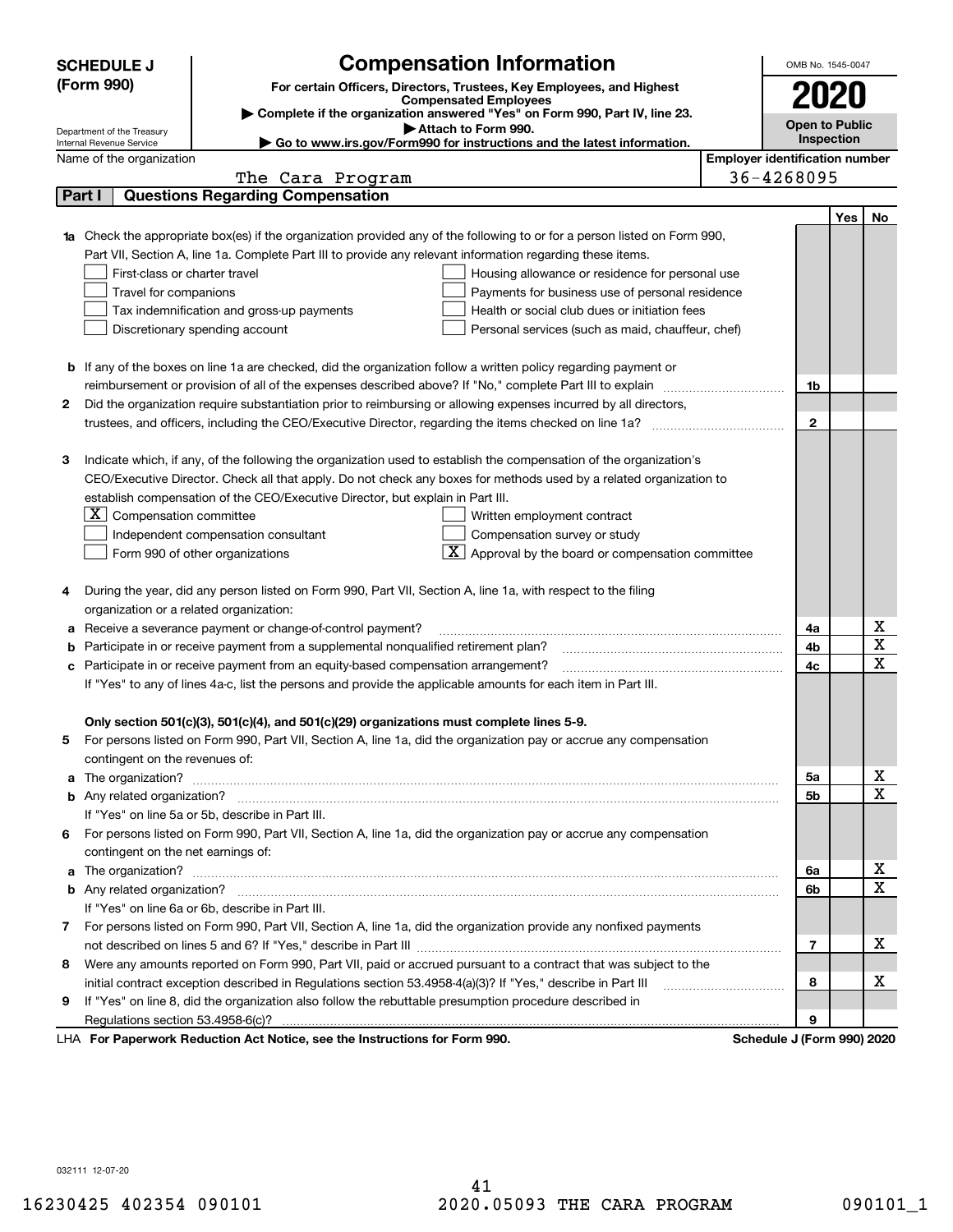Do not list any individuals that aren't listed on Form 990, Part VII.

The Cara Program

| (A) Name and Title     |             |                          | (B) Breakdown of W-2 and/or 1099-MISC compensation |                                           | (C) Retirement and             | (D) Nontaxable   | (E) Total of columns<br>$(B)(i)-(D)$ | (F) Compensation                                           |
|------------------------|-------------|--------------------------|----------------------------------------------------|-------------------------------------------|--------------------------------|------------------|--------------------------------------|------------------------------------------------------------|
|                        |             | (i) Base<br>compensation | (ii) Bonus &<br>incentive<br>compensation          | (iii) Other<br>reportable<br>compensation | other deferred<br>compensation | benefits         |                                      | in column (B)<br>reported as deferred<br>on prior Form 990 |
| Maria Kim<br>(1)       | (i)         | 218, 101.                | $\overline{0}$ .                                   | $\overline{0}$ .                          | $\overline{0}$ .               | 4,856.           | 222,957.                             | $\overline{0}$ .                                           |
| President/CEO          | (ii)        | $\overline{0}$ .         | $\overline{0}$ .                                   | $\overline{0}$ .                          | $\overline{0}$ .               | $\overline{0}$ . | $\overline{0}$ .                     | $\overline{\mathbf{0}}$ .                                  |
| Joel Pomerenk<br>(2)   | (i)         | 169,677.                 | $\overline{0}$ .                                   | $\overline{0}$ .                          | 1,723.                         | $\overline{0}$ . | 171,400.                             | $\overline{0}$ .                                           |
| $_{\mbox{\small CFO}}$ | (ii)        | $\overline{0}$ .         | $\overline{0}$ .                                   | $\overline{0}$ .                          | $\overline{0}$ .               | 0.               | $\overline{0}$ .                     | $\overline{0}$ .                                           |
|                        | (i)         |                          |                                                    |                                           |                                |                  |                                      |                                                            |
|                        | (ii)        |                          |                                                    |                                           |                                |                  |                                      |                                                            |
|                        | (i)         |                          |                                                    |                                           |                                |                  |                                      |                                                            |
|                        | (ii)        |                          |                                                    |                                           |                                |                  |                                      |                                                            |
|                        | (i)         |                          |                                                    |                                           |                                |                  |                                      |                                                            |
|                        | (ii)        |                          |                                                    |                                           |                                |                  |                                      |                                                            |
|                        | (i)         |                          |                                                    |                                           |                                |                  |                                      |                                                            |
|                        | (ii)        |                          |                                                    |                                           |                                |                  |                                      |                                                            |
|                        | (i)         |                          |                                                    |                                           |                                |                  |                                      |                                                            |
|                        | (ii)        |                          |                                                    |                                           |                                |                  |                                      |                                                            |
|                        | (i)         |                          |                                                    |                                           |                                |                  |                                      |                                                            |
|                        | (ii)        |                          |                                                    |                                           |                                |                  |                                      |                                                            |
|                        | (i)<br>(ii) |                          |                                                    |                                           |                                |                  |                                      |                                                            |
|                        | (i)         |                          |                                                    |                                           |                                |                  |                                      |                                                            |
|                        | (ii)        |                          |                                                    |                                           |                                |                  |                                      |                                                            |
|                        | (i)         |                          |                                                    |                                           |                                |                  |                                      |                                                            |
|                        | (ii)        |                          |                                                    |                                           |                                |                  |                                      |                                                            |
|                        | (i)         |                          |                                                    |                                           |                                |                  |                                      |                                                            |
|                        | (ii)        |                          |                                                    |                                           |                                |                  |                                      |                                                            |
|                        | (i)         |                          |                                                    |                                           |                                |                  |                                      |                                                            |
|                        | (ii)        |                          |                                                    |                                           |                                |                  |                                      |                                                            |
|                        | (i)         |                          |                                                    |                                           |                                |                  |                                      |                                                            |
|                        | (i)         |                          |                                                    |                                           |                                |                  |                                      |                                                            |
|                        | (i)         |                          |                                                    |                                           |                                |                  |                                      |                                                            |
|                        | (ii)        |                          |                                                    |                                           |                                |                  |                                      |                                                            |
|                        | (i)         |                          |                                                    |                                           |                                |                  |                                      |                                                            |
|                        | (ii)        |                          |                                                    |                                           |                                |                  |                                      |                                                            |

**Note:**  The sum of columns (B)(i)-(iii) for each listed individual must equal the total amount of Form 990, Part VII, Section A, line 1a, applicable column (D) and (E) amounts for that individual.

For each individual whose compensation must be reported on Schedule J, report compensation from the organization on row (i) and from related organizations, described in the instructions, on row (ii).

**Schedule J (Form 990) 2020**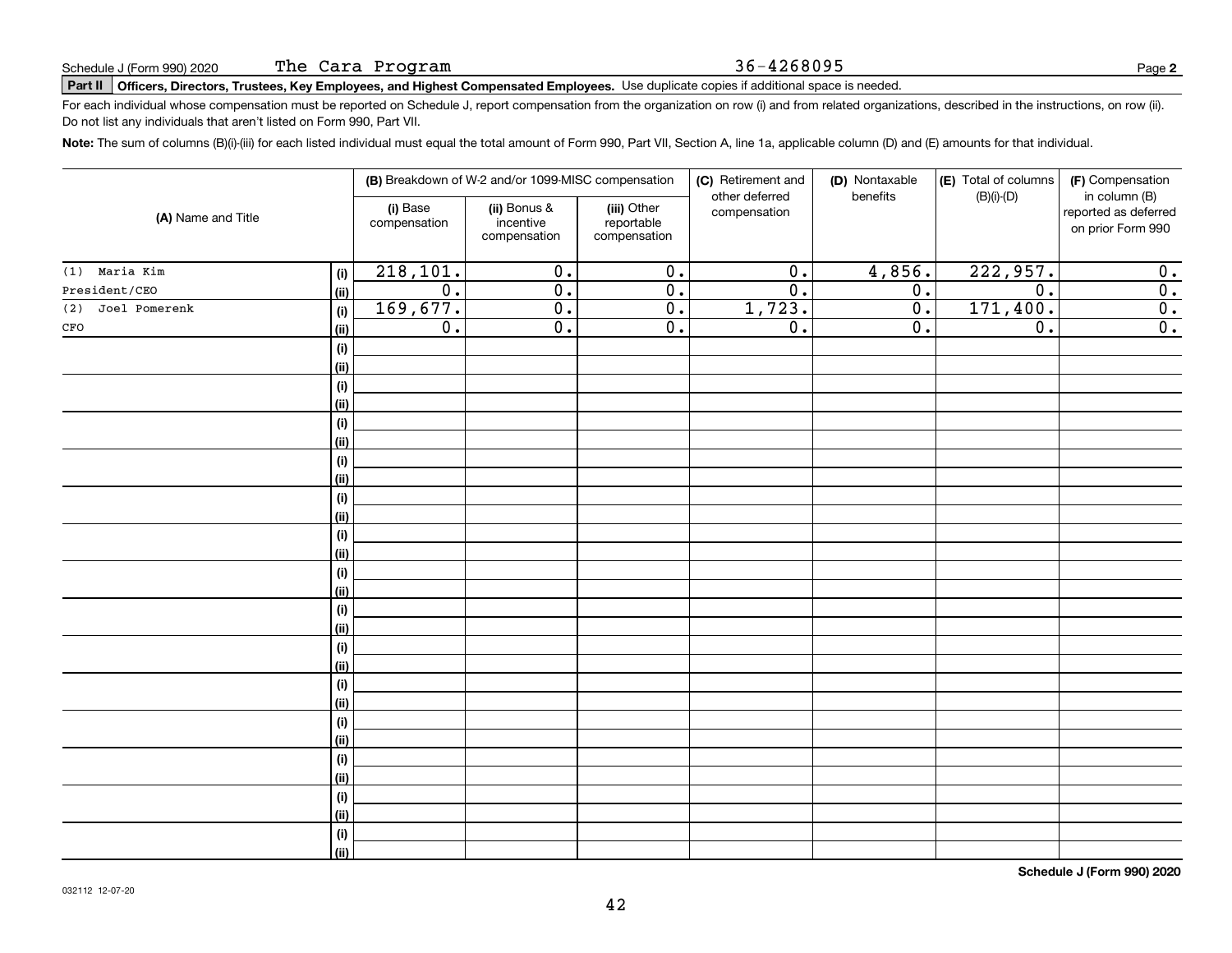## **Part III Supplemental Information**

Schedule J (Form 990) 2020 The Cara Program 36-4268095<br>
Part III Supplemental Information<br>
Provide the information, explanation, or descriptions required for Part I, lines 1a, 1b, 3, 4a, 4b, 4c, 5a, 5b, 6a, 6b, 7, and 8, a

**Schedule J (Form 990) 2020**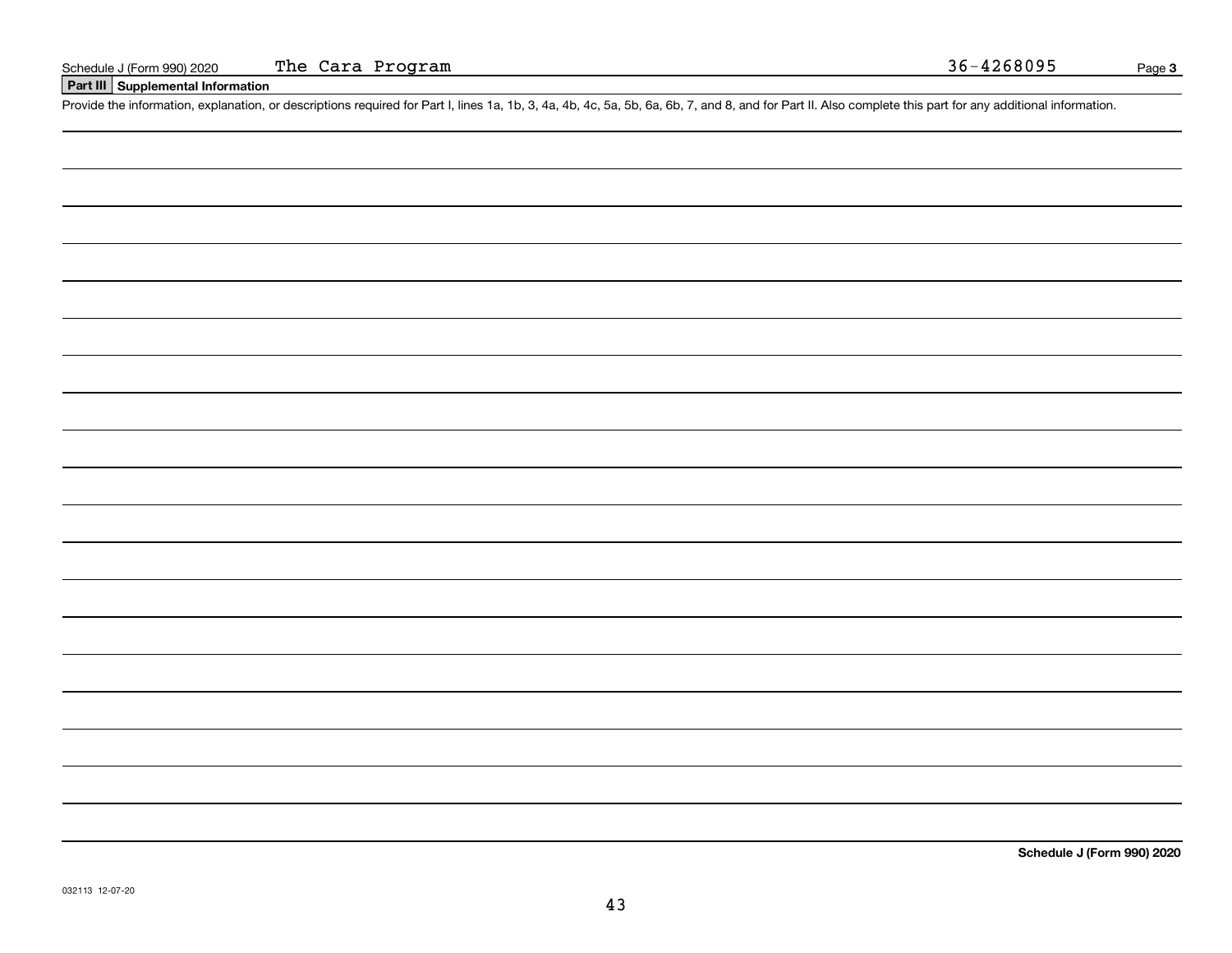| (Form 990 or 990-EZ)<br>▶ Complete if the organization answered "Yes" on Form 990, Part IV, line 25a, 25b, 26, 27, 28a,<br>28b, or 28c, or Form 990-EZ, Part V, line 38a or 40b.<br>Attach to Form 990 or Form 990-EZ.<br><b>Open To Public</b><br>Department of the Treasury<br>Inspection<br>Go to www.irs.gov/Form990 for instructions and the latest information.<br><b>Employer identification number</b><br>Name of the organization<br>36-4268095<br>The Cara Program<br>Part I<br>Excess Benefit Transactions (section 501(c)(3), section 501(c)(4), and section 501(c)(29) organizations only).<br>Complete if the organization answered "Yes" on Form 990, Part IV, line 25a or 25b, or Form 990-EZ, Part V, line 40b.<br>(d) Corrected?<br>(b) Relationship between disqualified<br>1.<br>(a) Name of disqualified person<br>(c) Description of transaction<br>person and organization<br>Yes<br>No<br>2 Enter the amount of tax incurred by the organization managers or disqualified persons during the year under<br>section 4958<br>$\frac{1}{2}$<br>Loans to and/or From Interested Persons.<br>Part II<br>Complete if the organization answered "Yes" on Form 990-EZ, Part V, line 38a or Form 990, Part IV, line 26; or if the organization<br>reported an amount on Form 990, Part X, line 5, 6, or 22.<br>(h) Approved<br>(d) Loan to or<br>(a) Name of<br>(c) Purpose<br>(i) Written<br>(b) Relationship<br>(e) Original<br>(f) Balance due<br>$(g)$ In<br>`by board or<br>from the<br>default?<br>interested person<br>with organization<br>of loan<br>agreement?<br>principal amount<br>committee?<br>organization?<br>From<br>Yes<br>Yes<br>Yes  <br>No<br>To<br>No<br>No<br>$\blacktriangleright$ \$<br><b>Grants or Assistance Benefiting Interested Persons.</b><br>Part III<br>Complete if the organization answered "Yes" on Form 990, Part IV, line 27.<br>(a) Name of interested person<br>(d) Type of<br>(e) Purpose of<br>(c) Amount of<br>(b) Relationship between<br>assistance<br>assistance<br>assistance<br>interested person and<br>the organization | <b>SCHEDULE L</b>        |  |  | <b>Transactions With Interested Persons</b> |  |  |  |  |  |  |  |  | OMB No. 1545-0047 |  |  |  |
|---------------------------------------------------------------------------------------------------------------------------------------------------------------------------------------------------------------------------------------------------------------------------------------------------------------------------------------------------------------------------------------------------------------------------------------------------------------------------------------------------------------------------------------------------------------------------------------------------------------------------------------------------------------------------------------------------------------------------------------------------------------------------------------------------------------------------------------------------------------------------------------------------------------------------------------------------------------------------------------------------------------------------------------------------------------------------------------------------------------------------------------------------------------------------------------------------------------------------------------------------------------------------------------------------------------------------------------------------------------------------------------------------------------------------------------------------------------------------------------------------------------------------------------------------------------------------------------------------------------------------------------------------------------------------------------------------------------------------------------------------------------------------------------------------------------------------------------------------------------------------------------------------------------------------------------------------------------------------------------------------------------------------------------------------------------------------------------------|--------------------------|--|--|---------------------------------------------|--|--|--|--|--|--|--|--|-------------------|--|--|--|
|                                                                                                                                                                                                                                                                                                                                                                                                                                                                                                                                                                                                                                                                                                                                                                                                                                                                                                                                                                                                                                                                                                                                                                                                                                                                                                                                                                                                                                                                                                                                                                                                                                                                                                                                                                                                                                                                                                                                                                                                                                                                                             |                          |  |  |                                             |  |  |  |  |  |  |  |  |                   |  |  |  |
|                                                                                                                                                                                                                                                                                                                                                                                                                                                                                                                                                                                                                                                                                                                                                                                                                                                                                                                                                                                                                                                                                                                                                                                                                                                                                                                                                                                                                                                                                                                                                                                                                                                                                                                                                                                                                                                                                                                                                                                                                                                                                             |                          |  |  |                                             |  |  |  |  |  |  |  |  |                   |  |  |  |
|                                                                                                                                                                                                                                                                                                                                                                                                                                                                                                                                                                                                                                                                                                                                                                                                                                                                                                                                                                                                                                                                                                                                                                                                                                                                                                                                                                                                                                                                                                                                                                                                                                                                                                                                                                                                                                                                                                                                                                                                                                                                                             | Internal Revenue Service |  |  |                                             |  |  |  |  |  |  |  |  |                   |  |  |  |
|                                                                                                                                                                                                                                                                                                                                                                                                                                                                                                                                                                                                                                                                                                                                                                                                                                                                                                                                                                                                                                                                                                                                                                                                                                                                                                                                                                                                                                                                                                                                                                                                                                                                                                                                                                                                                                                                                                                                                                                                                                                                                             |                          |  |  |                                             |  |  |  |  |  |  |  |  |                   |  |  |  |
|                                                                                                                                                                                                                                                                                                                                                                                                                                                                                                                                                                                                                                                                                                                                                                                                                                                                                                                                                                                                                                                                                                                                                                                                                                                                                                                                                                                                                                                                                                                                                                                                                                                                                                                                                                                                                                                                                                                                                                                                                                                                                             |                          |  |  |                                             |  |  |  |  |  |  |  |  |                   |  |  |  |
|                                                                                                                                                                                                                                                                                                                                                                                                                                                                                                                                                                                                                                                                                                                                                                                                                                                                                                                                                                                                                                                                                                                                                                                                                                                                                                                                                                                                                                                                                                                                                                                                                                                                                                                                                                                                                                                                                                                                                                                                                                                                                             |                          |  |  |                                             |  |  |  |  |  |  |  |  |                   |  |  |  |
|                                                                                                                                                                                                                                                                                                                                                                                                                                                                                                                                                                                                                                                                                                                                                                                                                                                                                                                                                                                                                                                                                                                                                                                                                                                                                                                                                                                                                                                                                                                                                                                                                                                                                                                                                                                                                                                                                                                                                                                                                                                                                             |                          |  |  |                                             |  |  |  |  |  |  |  |  |                   |  |  |  |
|                                                                                                                                                                                                                                                                                                                                                                                                                                                                                                                                                                                                                                                                                                                                                                                                                                                                                                                                                                                                                                                                                                                                                                                                                                                                                                                                                                                                                                                                                                                                                                                                                                                                                                                                                                                                                                                                                                                                                                                                                                                                                             |                          |  |  |                                             |  |  |  |  |  |  |  |  |                   |  |  |  |
|                                                                                                                                                                                                                                                                                                                                                                                                                                                                                                                                                                                                                                                                                                                                                                                                                                                                                                                                                                                                                                                                                                                                                                                                                                                                                                                                                                                                                                                                                                                                                                                                                                                                                                                                                                                                                                                                                                                                                                                                                                                                                             |                          |  |  |                                             |  |  |  |  |  |  |  |  |                   |  |  |  |
|                                                                                                                                                                                                                                                                                                                                                                                                                                                                                                                                                                                                                                                                                                                                                                                                                                                                                                                                                                                                                                                                                                                                                                                                                                                                                                                                                                                                                                                                                                                                                                                                                                                                                                                                                                                                                                                                                                                                                                                                                                                                                             |                          |  |  |                                             |  |  |  |  |  |  |  |  |                   |  |  |  |
|                                                                                                                                                                                                                                                                                                                                                                                                                                                                                                                                                                                                                                                                                                                                                                                                                                                                                                                                                                                                                                                                                                                                                                                                                                                                                                                                                                                                                                                                                                                                                                                                                                                                                                                                                                                                                                                                                                                                                                                                                                                                                             |                          |  |  |                                             |  |  |  |  |  |  |  |  |                   |  |  |  |
|                                                                                                                                                                                                                                                                                                                                                                                                                                                                                                                                                                                                                                                                                                                                                                                                                                                                                                                                                                                                                                                                                                                                                                                                                                                                                                                                                                                                                                                                                                                                                                                                                                                                                                                                                                                                                                                                                                                                                                                                                                                                                             |                          |  |  |                                             |  |  |  |  |  |  |  |  |                   |  |  |  |
|                                                                                                                                                                                                                                                                                                                                                                                                                                                                                                                                                                                                                                                                                                                                                                                                                                                                                                                                                                                                                                                                                                                                                                                                                                                                                                                                                                                                                                                                                                                                                                                                                                                                                                                                                                                                                                                                                                                                                                                                                                                                                             |                          |  |  |                                             |  |  |  |  |  |  |  |  |                   |  |  |  |
|                                                                                                                                                                                                                                                                                                                                                                                                                                                                                                                                                                                                                                                                                                                                                                                                                                                                                                                                                                                                                                                                                                                                                                                                                                                                                                                                                                                                                                                                                                                                                                                                                                                                                                                                                                                                                                                                                                                                                                                                                                                                                             |                          |  |  |                                             |  |  |  |  |  |  |  |  |                   |  |  |  |
|                                                                                                                                                                                                                                                                                                                                                                                                                                                                                                                                                                                                                                                                                                                                                                                                                                                                                                                                                                                                                                                                                                                                                                                                                                                                                                                                                                                                                                                                                                                                                                                                                                                                                                                                                                                                                                                                                                                                                                                                                                                                                             |                          |  |  |                                             |  |  |  |  |  |  |  |  |                   |  |  |  |
|                                                                                                                                                                                                                                                                                                                                                                                                                                                                                                                                                                                                                                                                                                                                                                                                                                                                                                                                                                                                                                                                                                                                                                                                                                                                                                                                                                                                                                                                                                                                                                                                                                                                                                                                                                                                                                                                                                                                                                                                                                                                                             |                          |  |  |                                             |  |  |  |  |  |  |  |  |                   |  |  |  |
|                                                                                                                                                                                                                                                                                                                                                                                                                                                                                                                                                                                                                                                                                                                                                                                                                                                                                                                                                                                                                                                                                                                                                                                                                                                                                                                                                                                                                                                                                                                                                                                                                                                                                                                                                                                                                                                                                                                                                                                                                                                                                             |                          |  |  |                                             |  |  |  |  |  |  |  |  |                   |  |  |  |
|                                                                                                                                                                                                                                                                                                                                                                                                                                                                                                                                                                                                                                                                                                                                                                                                                                                                                                                                                                                                                                                                                                                                                                                                                                                                                                                                                                                                                                                                                                                                                                                                                                                                                                                                                                                                                                                                                                                                                                                                                                                                                             |                          |  |  |                                             |  |  |  |  |  |  |  |  |                   |  |  |  |
|                                                                                                                                                                                                                                                                                                                                                                                                                                                                                                                                                                                                                                                                                                                                                                                                                                                                                                                                                                                                                                                                                                                                                                                                                                                                                                                                                                                                                                                                                                                                                                                                                                                                                                                                                                                                                                                                                                                                                                                                                                                                                             |                          |  |  |                                             |  |  |  |  |  |  |  |  |                   |  |  |  |
|                                                                                                                                                                                                                                                                                                                                                                                                                                                                                                                                                                                                                                                                                                                                                                                                                                                                                                                                                                                                                                                                                                                                                                                                                                                                                                                                                                                                                                                                                                                                                                                                                                                                                                                                                                                                                                                                                                                                                                                                                                                                                             |                          |  |  |                                             |  |  |  |  |  |  |  |  |                   |  |  |  |
|                                                                                                                                                                                                                                                                                                                                                                                                                                                                                                                                                                                                                                                                                                                                                                                                                                                                                                                                                                                                                                                                                                                                                                                                                                                                                                                                                                                                                                                                                                                                                                                                                                                                                                                                                                                                                                                                                                                                                                                                                                                                                             |                          |  |  |                                             |  |  |  |  |  |  |  |  |                   |  |  |  |
|                                                                                                                                                                                                                                                                                                                                                                                                                                                                                                                                                                                                                                                                                                                                                                                                                                                                                                                                                                                                                                                                                                                                                                                                                                                                                                                                                                                                                                                                                                                                                                                                                                                                                                                                                                                                                                                                                                                                                                                                                                                                                             |                          |  |  |                                             |  |  |  |  |  |  |  |  |                   |  |  |  |
|                                                                                                                                                                                                                                                                                                                                                                                                                                                                                                                                                                                                                                                                                                                                                                                                                                                                                                                                                                                                                                                                                                                                                                                                                                                                                                                                                                                                                                                                                                                                                                                                                                                                                                                                                                                                                                                                                                                                                                                                                                                                                             |                          |  |  |                                             |  |  |  |  |  |  |  |  |                   |  |  |  |
|                                                                                                                                                                                                                                                                                                                                                                                                                                                                                                                                                                                                                                                                                                                                                                                                                                                                                                                                                                                                                                                                                                                                                                                                                                                                                                                                                                                                                                                                                                                                                                                                                                                                                                                                                                                                                                                                                                                                                                                                                                                                                             |                          |  |  |                                             |  |  |  |  |  |  |  |  |                   |  |  |  |
|                                                                                                                                                                                                                                                                                                                                                                                                                                                                                                                                                                                                                                                                                                                                                                                                                                                                                                                                                                                                                                                                                                                                                                                                                                                                                                                                                                                                                                                                                                                                                                                                                                                                                                                                                                                                                                                                                                                                                                                                                                                                                             |                          |  |  |                                             |  |  |  |  |  |  |  |  |                   |  |  |  |
|                                                                                                                                                                                                                                                                                                                                                                                                                                                                                                                                                                                                                                                                                                                                                                                                                                                                                                                                                                                                                                                                                                                                                                                                                                                                                                                                                                                                                                                                                                                                                                                                                                                                                                                                                                                                                                                                                                                                                                                                                                                                                             |                          |  |  |                                             |  |  |  |  |  |  |  |  |                   |  |  |  |
|                                                                                                                                                                                                                                                                                                                                                                                                                                                                                                                                                                                                                                                                                                                                                                                                                                                                                                                                                                                                                                                                                                                                                                                                                                                                                                                                                                                                                                                                                                                                                                                                                                                                                                                                                                                                                                                                                                                                                                                                                                                                                             |                          |  |  |                                             |  |  |  |  |  |  |  |  |                   |  |  |  |
|                                                                                                                                                                                                                                                                                                                                                                                                                                                                                                                                                                                                                                                                                                                                                                                                                                                                                                                                                                                                                                                                                                                                                                                                                                                                                                                                                                                                                                                                                                                                                                                                                                                                                                                                                                                                                                                                                                                                                                                                                                                                                             |                          |  |  |                                             |  |  |  |  |  |  |  |  |                   |  |  |  |
|                                                                                                                                                                                                                                                                                                                                                                                                                                                                                                                                                                                                                                                                                                                                                                                                                                                                                                                                                                                                                                                                                                                                                                                                                                                                                                                                                                                                                                                                                                                                                                                                                                                                                                                                                                                                                                                                                                                                                                                                                                                                                             |                          |  |  |                                             |  |  |  |  |  |  |  |  |                   |  |  |  |
|                                                                                                                                                                                                                                                                                                                                                                                                                                                                                                                                                                                                                                                                                                                                                                                                                                                                                                                                                                                                                                                                                                                                                                                                                                                                                                                                                                                                                                                                                                                                                                                                                                                                                                                                                                                                                                                                                                                                                                                                                                                                                             | Total                    |  |  |                                             |  |  |  |  |  |  |  |  |                   |  |  |  |
|                                                                                                                                                                                                                                                                                                                                                                                                                                                                                                                                                                                                                                                                                                                                                                                                                                                                                                                                                                                                                                                                                                                                                                                                                                                                                                                                                                                                                                                                                                                                                                                                                                                                                                                                                                                                                                                                                                                                                                                                                                                                                             |                          |  |  |                                             |  |  |  |  |  |  |  |  |                   |  |  |  |
|                                                                                                                                                                                                                                                                                                                                                                                                                                                                                                                                                                                                                                                                                                                                                                                                                                                                                                                                                                                                                                                                                                                                                                                                                                                                                                                                                                                                                                                                                                                                                                                                                                                                                                                                                                                                                                                                                                                                                                                                                                                                                             |                          |  |  |                                             |  |  |  |  |  |  |  |  |                   |  |  |  |
|                                                                                                                                                                                                                                                                                                                                                                                                                                                                                                                                                                                                                                                                                                                                                                                                                                                                                                                                                                                                                                                                                                                                                                                                                                                                                                                                                                                                                                                                                                                                                                                                                                                                                                                                                                                                                                                                                                                                                                                                                                                                                             |                          |  |  |                                             |  |  |  |  |  |  |  |  |                   |  |  |  |
|                                                                                                                                                                                                                                                                                                                                                                                                                                                                                                                                                                                                                                                                                                                                                                                                                                                                                                                                                                                                                                                                                                                                                                                                                                                                                                                                                                                                                                                                                                                                                                                                                                                                                                                                                                                                                                                                                                                                                                                                                                                                                             |                          |  |  |                                             |  |  |  |  |  |  |  |  |                   |  |  |  |
|                                                                                                                                                                                                                                                                                                                                                                                                                                                                                                                                                                                                                                                                                                                                                                                                                                                                                                                                                                                                                                                                                                                                                                                                                                                                                                                                                                                                                                                                                                                                                                                                                                                                                                                                                                                                                                                                                                                                                                                                                                                                                             |                          |  |  |                                             |  |  |  |  |  |  |  |  |                   |  |  |  |
|                                                                                                                                                                                                                                                                                                                                                                                                                                                                                                                                                                                                                                                                                                                                                                                                                                                                                                                                                                                                                                                                                                                                                                                                                                                                                                                                                                                                                                                                                                                                                                                                                                                                                                                                                                                                                                                                                                                                                                                                                                                                                             |                          |  |  |                                             |  |  |  |  |  |  |  |  |                   |  |  |  |
|                                                                                                                                                                                                                                                                                                                                                                                                                                                                                                                                                                                                                                                                                                                                                                                                                                                                                                                                                                                                                                                                                                                                                                                                                                                                                                                                                                                                                                                                                                                                                                                                                                                                                                                                                                                                                                                                                                                                                                                                                                                                                             |                          |  |  |                                             |  |  |  |  |  |  |  |  |                   |  |  |  |
|                                                                                                                                                                                                                                                                                                                                                                                                                                                                                                                                                                                                                                                                                                                                                                                                                                                                                                                                                                                                                                                                                                                                                                                                                                                                                                                                                                                                                                                                                                                                                                                                                                                                                                                                                                                                                                                                                                                                                                                                                                                                                             |                          |  |  |                                             |  |  |  |  |  |  |  |  |                   |  |  |  |
|                                                                                                                                                                                                                                                                                                                                                                                                                                                                                                                                                                                                                                                                                                                                                                                                                                                                                                                                                                                                                                                                                                                                                                                                                                                                                                                                                                                                                                                                                                                                                                                                                                                                                                                                                                                                                                                                                                                                                                                                                                                                                             |                          |  |  |                                             |  |  |  |  |  |  |  |  |                   |  |  |  |
|                                                                                                                                                                                                                                                                                                                                                                                                                                                                                                                                                                                                                                                                                                                                                                                                                                                                                                                                                                                                                                                                                                                                                                                                                                                                                                                                                                                                                                                                                                                                                                                                                                                                                                                                                                                                                                                                                                                                                                                                                                                                                             |                          |  |  |                                             |  |  |  |  |  |  |  |  |                   |  |  |  |
|                                                                                                                                                                                                                                                                                                                                                                                                                                                                                                                                                                                                                                                                                                                                                                                                                                                                                                                                                                                                                                                                                                                                                                                                                                                                                                                                                                                                                                                                                                                                                                                                                                                                                                                                                                                                                                                                                                                                                                                                                                                                                             |                          |  |  |                                             |  |  |  |  |  |  |  |  |                   |  |  |  |

LHA For Paperwork Reduction Act Notice, see the Instructions for Form 990 or 990-EZ. Schedule L (Form 990 or 990-EZ) 2020

032131 12-09-20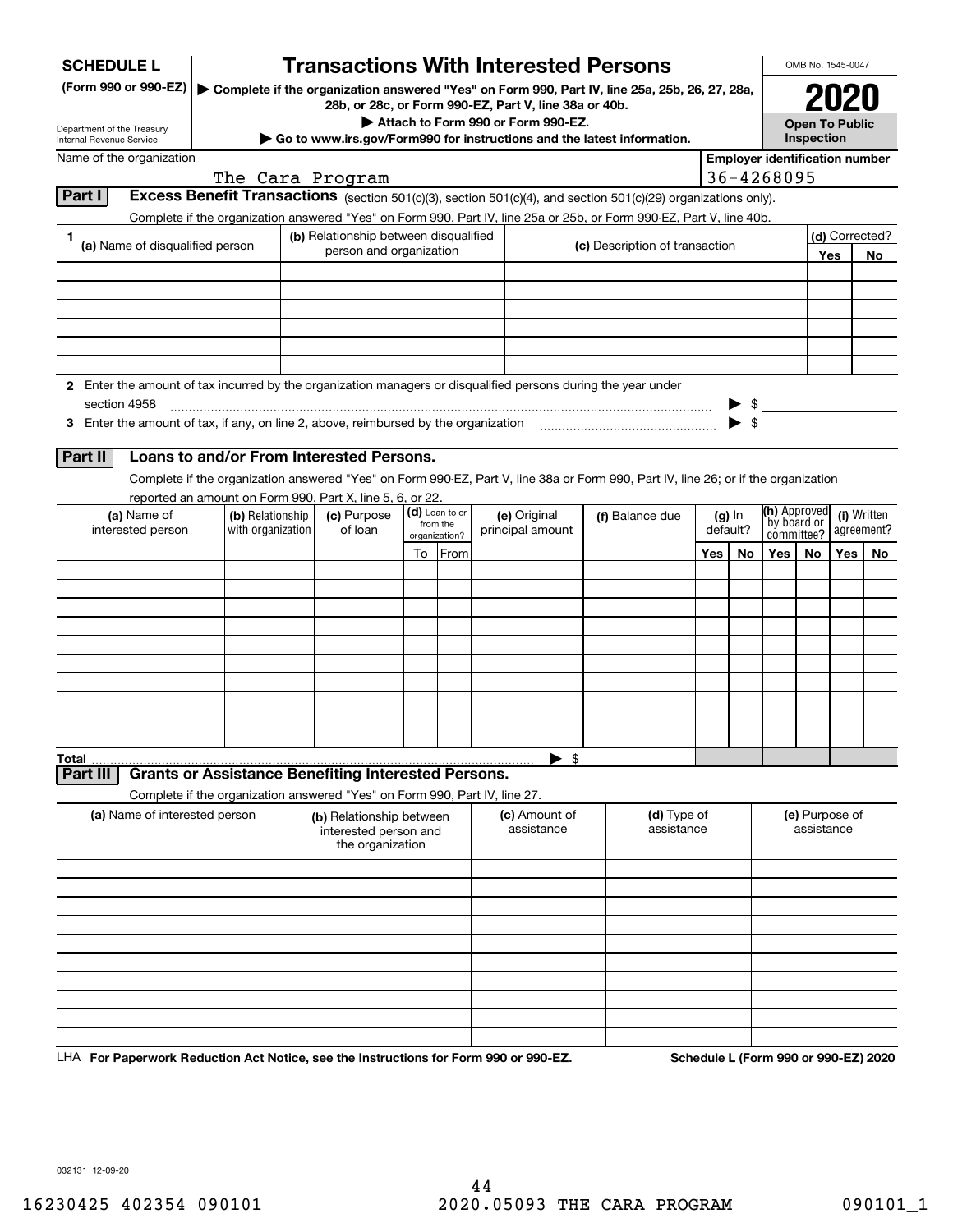|     | Schedule L (Form 990 or 990-EZ) 2020 The Cara Program |    |  | $36 - 4268095$ | Page 2 |
|-----|-------------------------------------------------------|----|--|----------------|--------|
| $-$ |                                                       | __ |  |                |        |

| (a) Name of interested person                                                                                                   | Complete if the organization answered "Yes" on Form 990, Part IV, line 28a, 28b, or 28c.<br>(b) Relationship between interested | (c) Amount of | (d) Description of              | (e) Sharing of<br>organization's |                    |  |
|---------------------------------------------------------------------------------------------------------------------------------|---------------------------------------------------------------------------------------------------------------------------------|---------------|---------------------------------|----------------------------------|--------------------|--|
|                                                                                                                                 | person and the organization                                                                                                     | transaction   | transaction<br>revenues?<br>Yes |                                  |                    |  |
| Thomas Owens Jr.,                                                                                                               | Julie Ow Board of Directors                                                                                                     |               | $259,000.$ The Organiz          |                                  | No.<br>$\mathbf X$ |  |
|                                                                                                                                 |                                                                                                                                 |               |                                 |                                  |                    |  |
|                                                                                                                                 |                                                                                                                                 |               |                                 |                                  |                    |  |
|                                                                                                                                 |                                                                                                                                 |               |                                 |                                  |                    |  |
|                                                                                                                                 |                                                                                                                                 |               |                                 |                                  |                    |  |
|                                                                                                                                 |                                                                                                                                 |               |                                 |                                  |                    |  |
| Part V                                                                                                                          |                                                                                                                                 |               |                                 |                                  |                    |  |
| <b>Supplemental Information.</b><br>Provide additional information for responses to questions on Schedule L (see instructions). |                                                                                                                                 |               |                                 |                                  |                    |  |
|                                                                                                                                 |                                                                                                                                 |               |                                 |                                  |                    |  |
| Sch L, Part IV, Business Transactions Involving Interested Persons:                                                             |                                                                                                                                 |               |                                 |                                  |                    |  |
| (a) Name of Interested Person:                                                                                                  |                                                                                                                                 |               |                                 |                                  |                    |  |
| Thomas Owens Jr., Julie Owens Burns, and Katie Owens Mulcahy                                                                    |                                                                                                                                 |               |                                 |                                  |                    |  |
|                                                                                                                                 |                                                                                                                                 |               |                                 |                                  |                    |  |
| (b) Relationship Between Interested Person and Organization:                                                                    |                                                                                                                                 |               |                                 |                                  |                    |  |
| Board of Directors                                                                                                              |                                                                                                                                 |               |                                 |                                  |                    |  |
| Amount of Transaction \$ 259,000.<br>(c)                                                                                        |                                                                                                                                 |               |                                 |                                  |                    |  |
| Description of Transaction: The Organization received significant<br>(d)                                                        |                                                                                                                                 |               |                                 |                                  |                    |  |
|                                                                                                                                 |                                                                                                                                 |               |                                 |                                  |                    |  |
| cash contributions from The Owens Foundation (\$259,000 for year ended                                                          |                                                                                                                                 |               |                                 |                                  |                    |  |
| ended 6/30/21) which is controlled by members of the Owens family related                                                       |                                                                                                                                 |               |                                 |                                  |                    |  |
| to the above listed Board Members.                                                                                              |                                                                                                                                 |               |                                 |                                  |                    |  |
|                                                                                                                                 |                                                                                                                                 |               |                                 |                                  |                    |  |
| (e) Sharing of Organization Revenues? = No                                                                                      |                                                                                                                                 |               |                                 |                                  |                    |  |
|                                                                                                                                 |                                                                                                                                 |               |                                 |                                  |                    |  |
|                                                                                                                                 |                                                                                                                                 |               |                                 |                                  |                    |  |
|                                                                                                                                 |                                                                                                                                 |               |                                 |                                  |                    |  |
|                                                                                                                                 |                                                                                                                                 |               |                                 |                                  |                    |  |
|                                                                                                                                 |                                                                                                                                 |               |                                 |                                  |                    |  |
|                                                                                                                                 |                                                                                                                                 |               |                                 |                                  |                    |  |
|                                                                                                                                 |                                                                                                                                 |               |                                 |                                  |                    |  |
|                                                                                                                                 |                                                                                                                                 |               |                                 |                                  |                    |  |
|                                                                                                                                 |                                                                                                                                 |               |                                 |                                  |                    |  |

**Schedule L (Form 990 or 990-EZ) 2020**

032132 12-09-20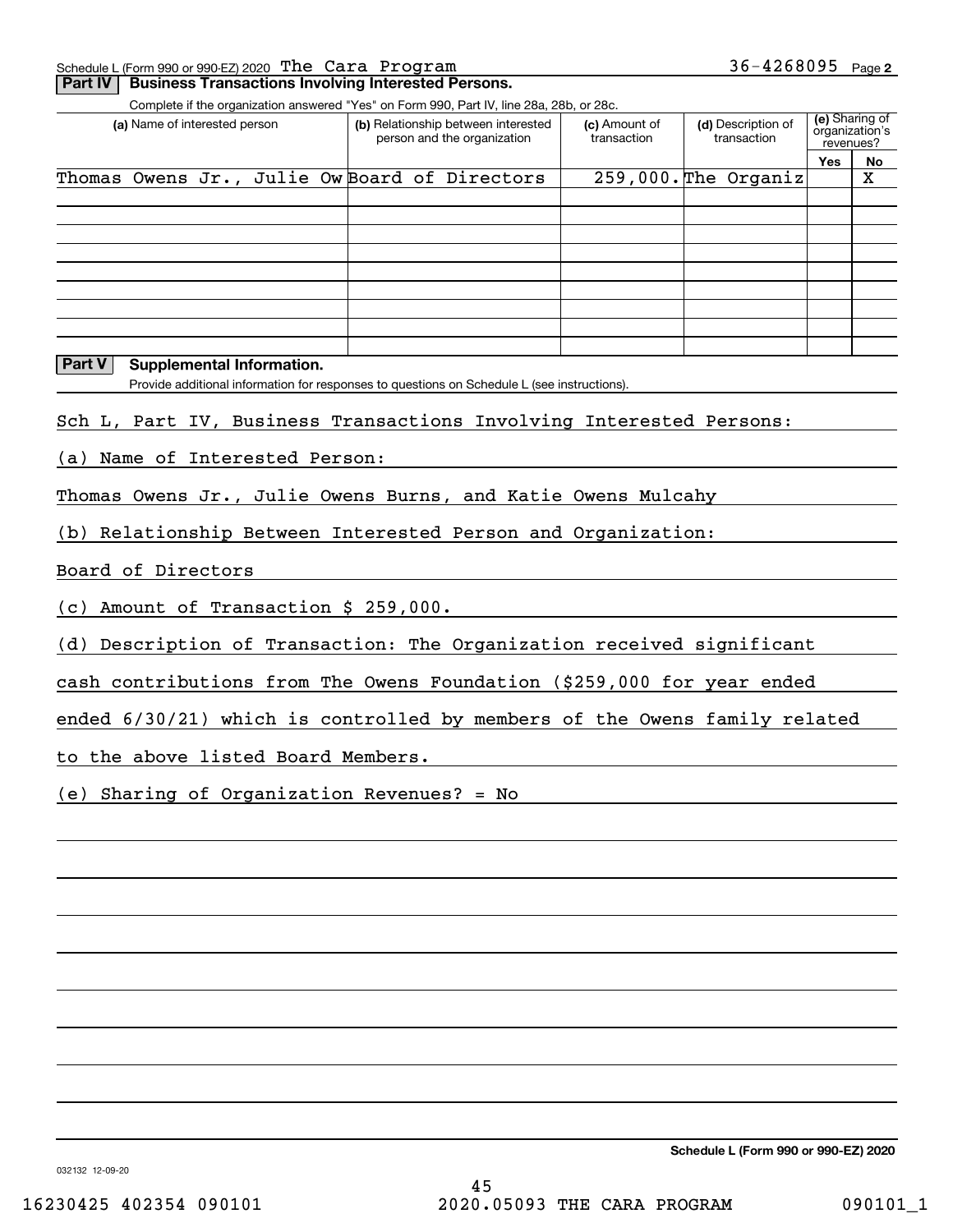**(Form 990 or 990-EZ)**

Department of the Treasury Internal Revenue Service Name of the organization

# **Complete to provide information for responses to specific questions on SCHEDULE O Supplemental Information to Form 990 or 990-EZ**

**Form 990 or 990-EZ or to provide any additional information. | Attach to Form 990 or 990-EZ. | Go to www.irs.gov/Form990 for the latest information.**



**Employer identification number**

The Cara Program 36-4268095

Form 990, Page 1, Line 5

Number of Employees There are 592 employees reported on Form 990 which

includes: 65 2020 W-2s from payroll of The Cara Program (FEIN

36-4268095); 497 2020 W-2s from payroll of TCP Staffing, LLC (FEIN

38-3859756 and 30 2020 W-2s from payroll of Cleanslate Chicago LLC

(FEIN 20-4914943). TCP Staffing LLC and Cleanslate Chicago LLC are

both single member LLCs and disregarded entities of The Cara Program.

Form 990, Part III, Line 4a, Program Service Accomplishments:

Cara offers personal and professional coaching throughout each

participant's first year of employment. These services include: regular

one-on-one meetings with employed participants about on-the-job

successes and challenges; and development of individual long-term

goals, including goals related to housing, education, and debt

repayment. As a result, over 70% or more of employed Cara participants

receiving this support remain in their first job placement for at least

one year. In addition to employment retention support, Cara's Career

Advancement

Program supports participants who have not only achieved stability in

their personal and professional lives, but who also show an exceptional

drive to grow in their careers. Once participants have been employed

for at least six months and are established personally and

professionally, they may opt in to career advancement services.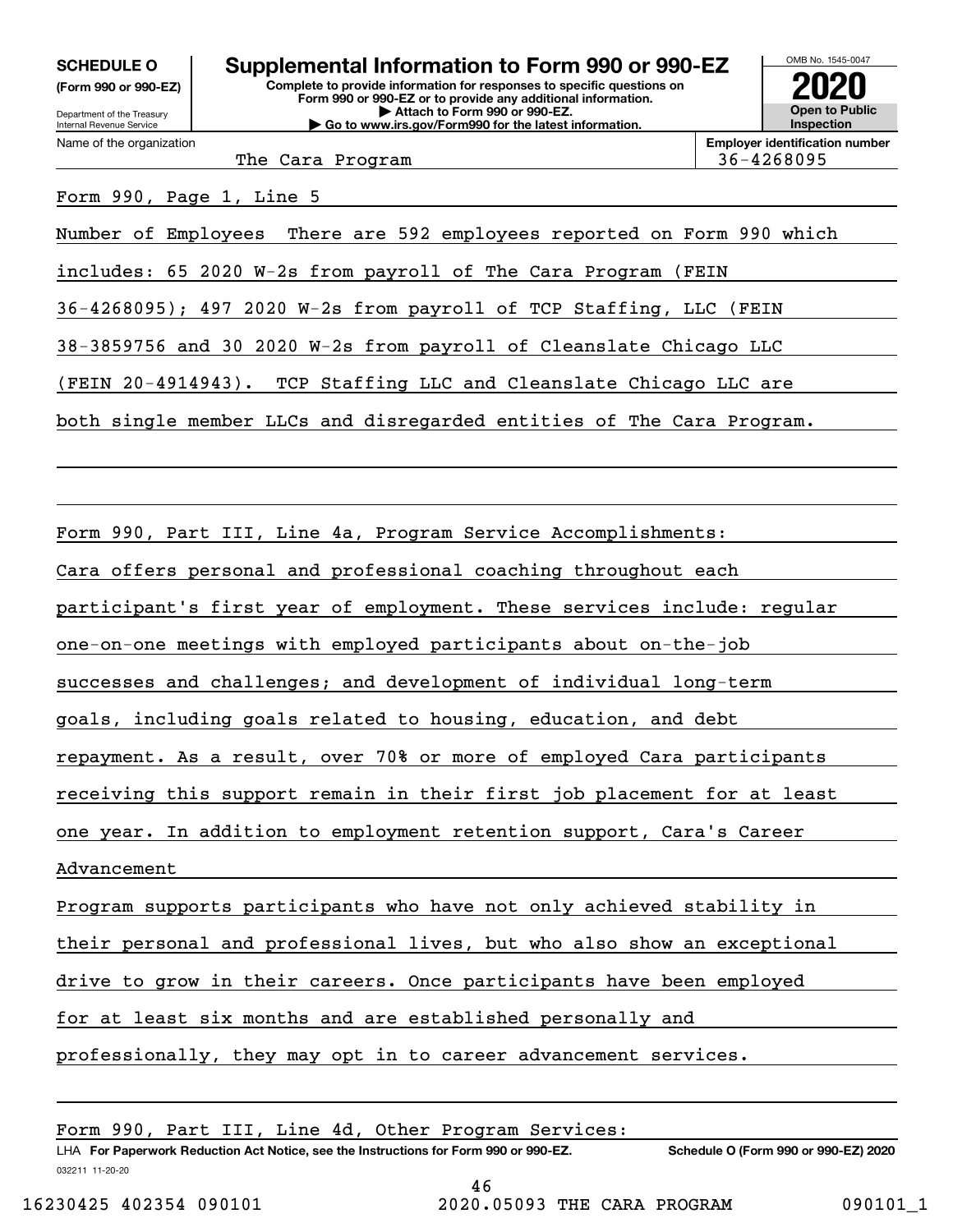| Schedule O (Form 990 or 990-EZ) 2020 | Page 2                                |
|--------------------------------------|---------------------------------------|
| Name of the organization             | <b>Employer identification number</b> |
| The Cara Program                     | 36-4268095                            |

Cara Works, LLC a wholly owned limited liability company started in

2018, was organized to further the charitable purpose of Cara Chicago

by serving as employer of record for workers employed in transitional

jobs through other social enterprises.

Form 990, Part VI, Section A, line 2:

Katie Owens Mulcahy, Thomas Owens Jr., and Julie Owens, members of the

Board of Directors, have a family relationship.

Form 990, Part VI, Section B, line 11b:

The return was reviewed by the President & CEO as well as the Treasurer

after an extensive review by the CFO and Controller. The 990 was be

provided to the Board of Directors prior to filing.

Form 990, Part VI, Section B, Line 12c:

At the start of each board meeting Directors are asked if there are any new

conflicts to report. They are encouraged to report conflicts as they occur.

Form 990, Part VI, Section B, Line 15:

The Compensation Committee of the Board of Directors reviews and approves

the salary of the President of the Organization and compares it to other

Chicago area not for profit organizations. Salaries of other staff members

are regularly reviewed and compared to other not for profit organizations

for fairness and competitiveness.

Form 990, Part VI, Line 17, List of States receiving copy of Form 990:

IL,CA,CT,FL,IN,MA,MD,MI,MN,NC,NY,OH,PA,VA,WA,WI

032212 11-20-20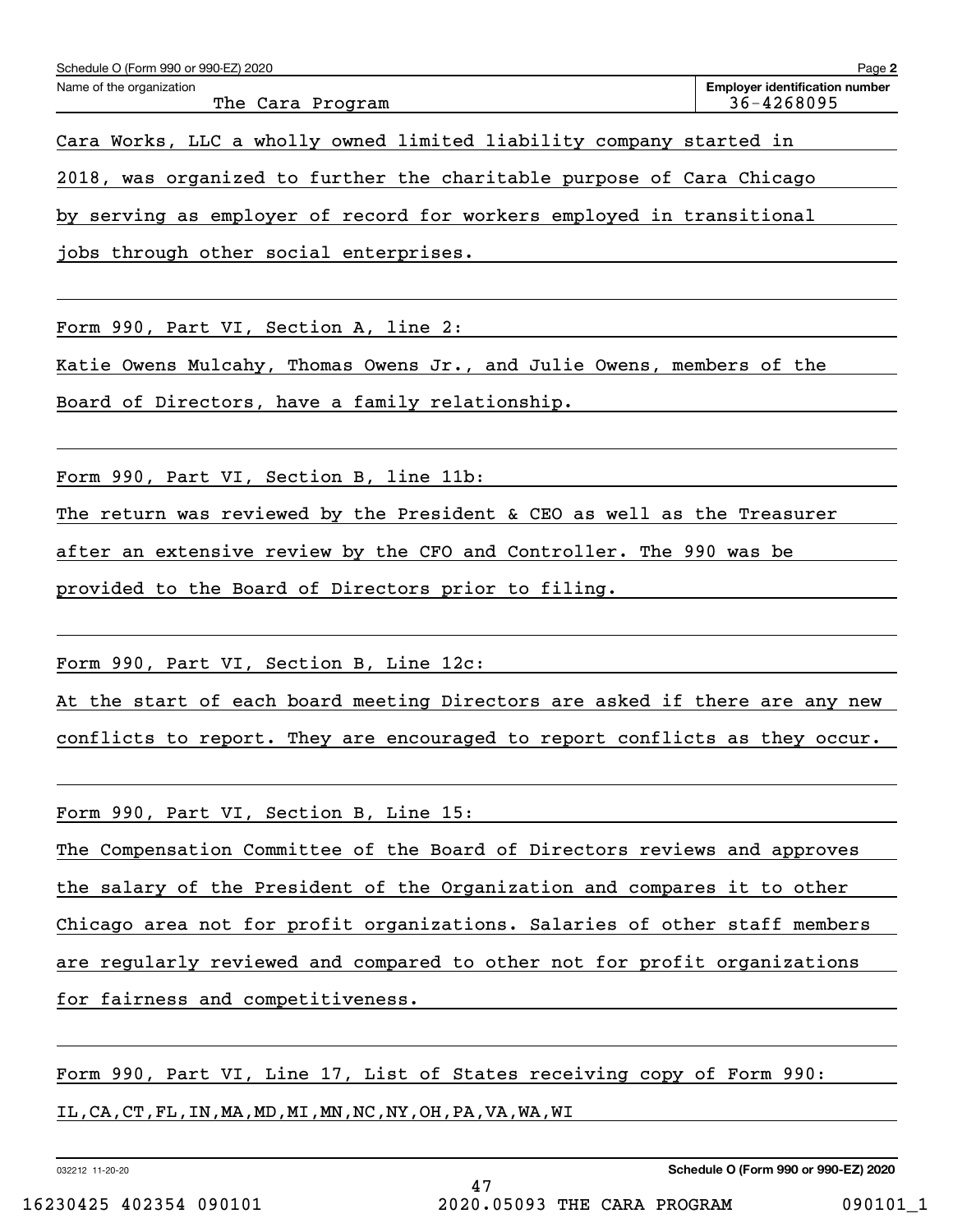| Schedule O (Form 990 or 990-EZ) 2020 | Page 2                                |  |  |  |
|--------------------------------------|---------------------------------------|--|--|--|
| Name of the organization             | <b>Employer identification number</b> |  |  |  |
| The Cara Program                     | $36 - 4268095$                        |  |  |  |

Form 990, Part VI, Section C, Line 19:

The audit report is posted on the Illinois Attorney General's website.

Governing documents are available upon request.

Form 990, Part XII, line 2c:

The process has not changed from the prior year.

**Schedule O (Form 990 or 990-EZ) 2020**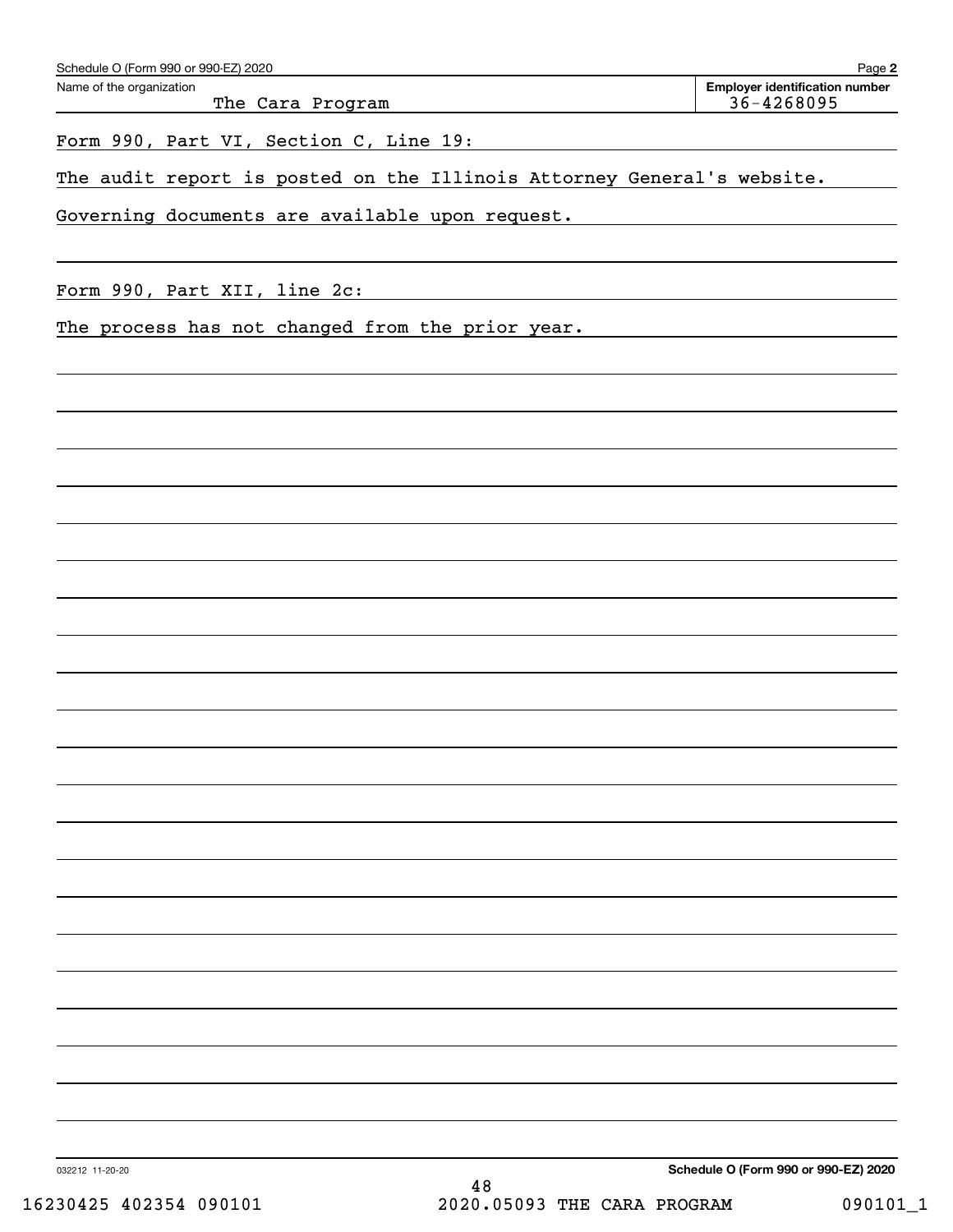| <b>SCHEDULE R</b>                     |  |
|---------------------------------------|--|
| $\Gamma_{\rm Cerm}$ $\Omega$ $\Omega$ |  |

**(Form 990)**

# **Related Organizations and Unrelated Partnerships**

**Complete if the organization answered "Yes" on Form 990, Part IV, line 33, 34, 35b, 36, or 37.** |

**Attach to Form 990.**  |

OMB No. 1545-0047

**Open to Public 2020**

**Employer identification number**

36-4268095

Department of the Treasury Internal Revenue Service

**| Go to www.irs.gov/Form990 for instructions and the latest information. Inspection**

Name of the organization

The Cara Program

**Part I Identification of Disregarded Entities.**  Complete if the organization answered "Yes" on Form 990, Part IV, line 33.

| (a)<br>Name, address, and EIN (if applicable)<br>of disregarded entity | (b)<br>Primary activity     | (c)<br>Legal domicile (state or<br>foreign country) | (d)<br>Total income | (e)<br>End-of-year assets | (f)<br>Direct controlling<br>entity |
|------------------------------------------------------------------------|-----------------------------|-----------------------------------------------------|---------------------|---------------------------|-------------------------------------|
| Cleanslate Chicago, LLC - 20-4914943                                   | to assist individuals who   |                                                     |                     |                           |                                     |
| 1540 S. Ashland                                                        | have significant obstacles  |                                                     |                     |                           |                                     |
| Chicago, IL 60608                                                      | to employment               | Illinois                                            | 479,943.            | 1,442,251.                |                                     |
| TCP Staffing LLC - $38-3859756$                                        | to manage employment of     |                                                     |                     |                           |                                     |
| 237 S. Desplaines                                                      | individuals participating   |                                                     |                     |                           |                                     |
| Chicago, IL 60661                                                      | in transitional jobs        | <b>Illinois</b>                                     | 27,185.             | 350,010.                  |                                     |
| Cara Works, LLC - 35-2612536                                           | to serve as employer of     |                                                     |                     |                           |                                     |
| 237 S. Desplaines                                                      | record for workers employed |                                                     |                     |                           |                                     |
| Chicago IL 60661                                                       | in transitional jobs        | <b>Illinois</b>                                     | 0.                  | 0.                        |                                     |
|                                                                        |                             |                                                     |                     |                           |                                     |

**Identification of Related Tax-Exempt Organizations.** Complete if the organization answered "Yes" on Form 990, Part IV, line 34, because it had one or more related tax-exempt **Part II** organizations during the tax year.

| (a)<br>Name, address, and EIN<br>of related organization | (b)<br>Primary activity | (c)<br>Legal domicile (state or<br>foreign country) | (d)<br><b>Exempt Code</b><br>section | (e)<br>Public charity<br>status (if section | (f)<br>Direct controlling<br>entity |     | $(g)$<br>Section 512(b)(13)<br>controlled<br>entity? |
|----------------------------------------------------------|-------------------------|-----------------------------------------------------|--------------------------------------|---------------------------------------------|-------------------------------------|-----|------------------------------------------------------|
|                                                          |                         |                                                     |                                      | 501(c)(3)                                   |                                     | Yes | No                                                   |
|                                                          |                         |                                                     |                                      |                                             |                                     |     |                                                      |
|                                                          |                         |                                                     |                                      |                                             |                                     |     |                                                      |
|                                                          |                         |                                                     |                                      |                                             |                                     |     |                                                      |

**For Paperwork Reduction Act Notice, see the Instructions for Form 990. Schedule R (Form 990) 2020**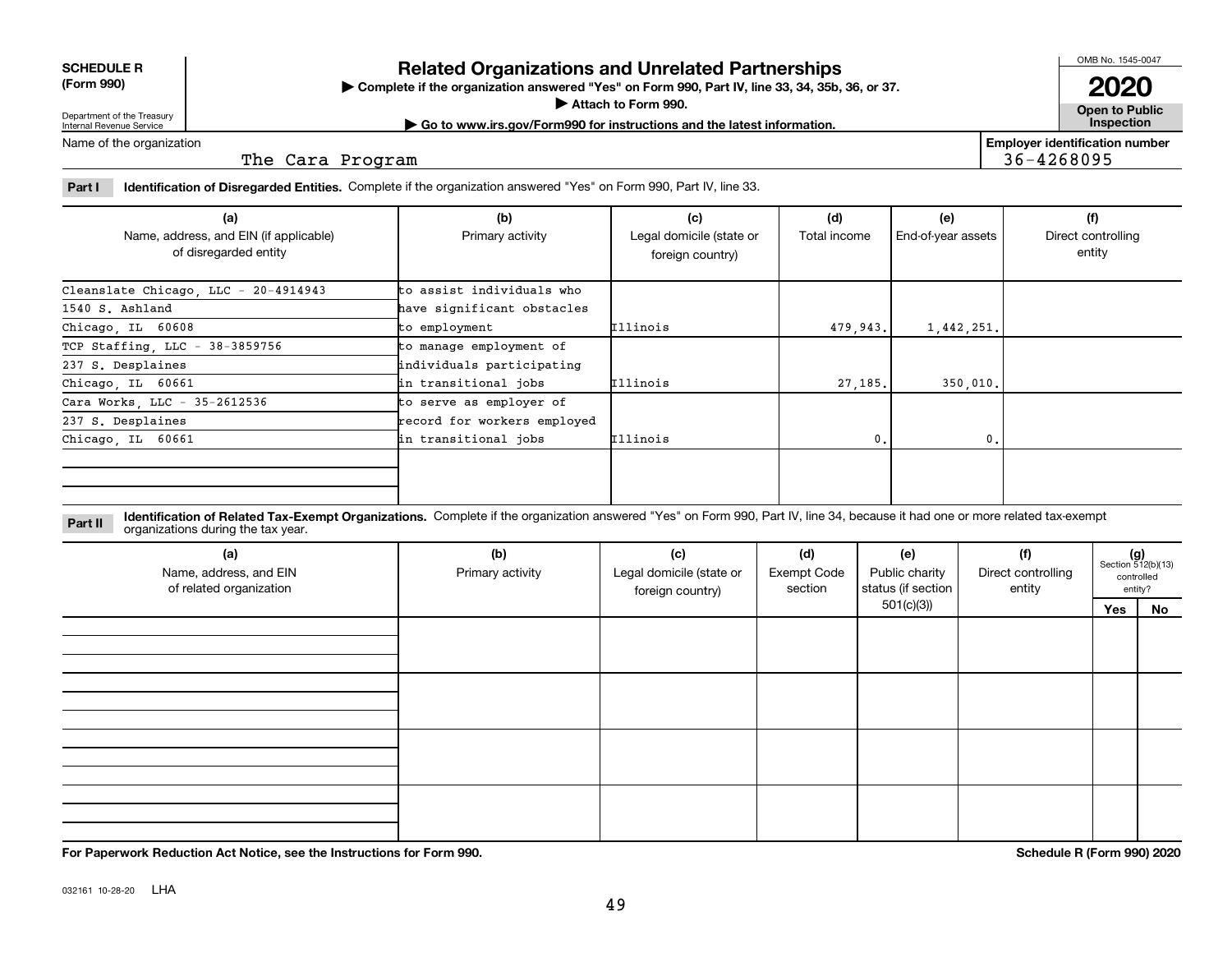### Schedule R(Form 990) 2020 T**he Cara Program 2006 and 2007 2008 2009** 2009 36-4268095 Page

**Identification of Related Organizations Taxable as a Partnership.** Complete if the organization answered "Yes" on Form 990, Part IV, line 34, because it had one or more related **Part III** organizations treated as a partnership during the tax year.

| (a)                                               | (b)              | (c)                  | (d)                          | (e)                                                                 | (f)                      | (g)                     |            | (h)              | (i)                                                              | (j) | (k)                                                     |
|---------------------------------------------------|------------------|----------------------|------------------------------|---------------------------------------------------------------------|--------------------------|-------------------------|------------|------------------|------------------------------------------------------------------|-----|---------------------------------------------------------|
| Name, address, and EIN<br>of related organization | Primary activity | Legal<br>domicile    | Direct controlling<br>entity | Predominant income                                                  | Share of total<br>income | Share of<br>end-of-year |            | Disproportionate | Code V-UBI                                                       |     | General or Percentage<br>managing ownership<br>partner? |
|                                                   |                  | (state or<br>foreign |                              |                                                                     |                          | assets                  |            | allocations?     |                                                                  |     |                                                         |
|                                                   |                  | country)             |                              | related, unrelated,<br>excluded from tax under<br>sections 512-514) |                          |                         | $Yes \mid$ | No               | amount in box<br>20 of Schedule<br>K-1 (Form 1065) <b>Yes No</b> |     |                                                         |
|                                                   |                  |                      |                              |                                                                     |                          |                         |            |                  |                                                                  |     |                                                         |
|                                                   |                  |                      |                              |                                                                     |                          |                         |            |                  |                                                                  |     |                                                         |
|                                                   |                  |                      |                              |                                                                     |                          |                         |            |                  |                                                                  |     |                                                         |
|                                                   |                  |                      |                              |                                                                     |                          |                         |            |                  |                                                                  |     |                                                         |
|                                                   |                  |                      |                              |                                                                     |                          |                         |            |                  |                                                                  |     |                                                         |
|                                                   |                  |                      |                              |                                                                     |                          |                         |            |                  |                                                                  |     |                                                         |
|                                                   |                  |                      |                              |                                                                     |                          |                         |            |                  |                                                                  |     |                                                         |
|                                                   |                  |                      |                              |                                                                     |                          |                         |            |                  |                                                                  |     |                                                         |
|                                                   |                  |                      |                              |                                                                     |                          |                         |            |                  |                                                                  |     |                                                         |
|                                                   |                  |                      |                              |                                                                     |                          |                         |            |                  |                                                                  |     |                                                         |
|                                                   |                  |                      |                              |                                                                     |                          |                         |            |                  |                                                                  |     |                                                         |
|                                                   |                  |                      |                              |                                                                     |                          |                         |            |                  |                                                                  |     |                                                         |
|                                                   |                  |                      |                              |                                                                     |                          |                         |            |                  |                                                                  |     |                                                         |
|                                                   |                  |                      |                              |                                                                     |                          |                         |            |                  |                                                                  |     |                                                         |
|                                                   |                  |                      |                              |                                                                     |                          |                         |            |                  |                                                                  |     |                                                         |
|                                                   |                  |                      |                              |                                                                     |                          |                         |            |                  |                                                                  |     |                                                         |
|                                                   |                  |                      |                              |                                                                     |                          |                         |            |                  |                                                                  |     |                                                         |

**Identification of Related Organizations Taxable as a Corporation or Trust.** Complete if the organization answered "Yes" on Form 990, Part IV, line 34, because it had one or more related **Part IV** organizations treated as a corporation or trust during the tax year.

| (a)<br>Name, address, and EIN<br>of related organization | (b)<br>Primary activity | (c)<br>Legal domicile<br>(state or<br>foreign | (d)<br>Direct controlling<br>entity | (e)<br>Type of entity<br>(C corp, S corp,<br>or trust) | (f)<br>Share of total<br>income | (g)<br>Share of<br>end-of-year<br>assets | (h)<br>Percentage<br>ownership | $\begin{array}{c} \textbf{(i)}\\ \text{Section}\\ 512 \text{(b)} \text{(13)}\\ \text{controlled} \\ \text{entity?} \end{array}$ |  |
|----------------------------------------------------------|-------------------------|-----------------------------------------------|-------------------------------------|--------------------------------------------------------|---------------------------------|------------------------------------------|--------------------------------|---------------------------------------------------------------------------------------------------------------------------------|--|
|                                                          |                         | country)                                      |                                     |                                                        |                                 |                                          |                                | Yes No                                                                                                                          |  |
|                                                          |                         |                                               |                                     |                                                        |                                 |                                          |                                |                                                                                                                                 |  |
|                                                          |                         |                                               |                                     |                                                        |                                 |                                          |                                |                                                                                                                                 |  |
|                                                          |                         |                                               |                                     |                                                        |                                 |                                          |                                |                                                                                                                                 |  |
|                                                          |                         |                                               |                                     |                                                        |                                 |                                          |                                |                                                                                                                                 |  |
|                                                          |                         |                                               |                                     |                                                        |                                 |                                          |                                |                                                                                                                                 |  |
|                                                          |                         |                                               |                                     |                                                        |                                 |                                          |                                |                                                                                                                                 |  |
|                                                          |                         |                                               |                                     |                                                        |                                 |                                          |                                |                                                                                                                                 |  |
|                                                          |                         |                                               |                                     |                                                        |                                 |                                          |                                |                                                                                                                                 |  |
|                                                          |                         |                                               |                                     |                                                        |                                 |                                          |                                |                                                                                                                                 |  |
|                                                          |                         |                                               |                                     |                                                        |                                 |                                          |                                |                                                                                                                                 |  |
|                                                          |                         |                                               |                                     |                                                        |                                 |                                          |                                |                                                                                                                                 |  |
|                                                          |                         |                                               |                                     |                                                        |                                 |                                          |                                |                                                                                                                                 |  |
|                                                          |                         |                                               |                                     |                                                        |                                 |                                          |                                |                                                                                                                                 |  |
|                                                          |                         |                                               |                                     |                                                        |                                 |                                          |                                |                                                                                                                                 |  |
|                                                          |                         |                                               |                                     |                                                        |                                 |                                          |                                |                                                                                                                                 |  |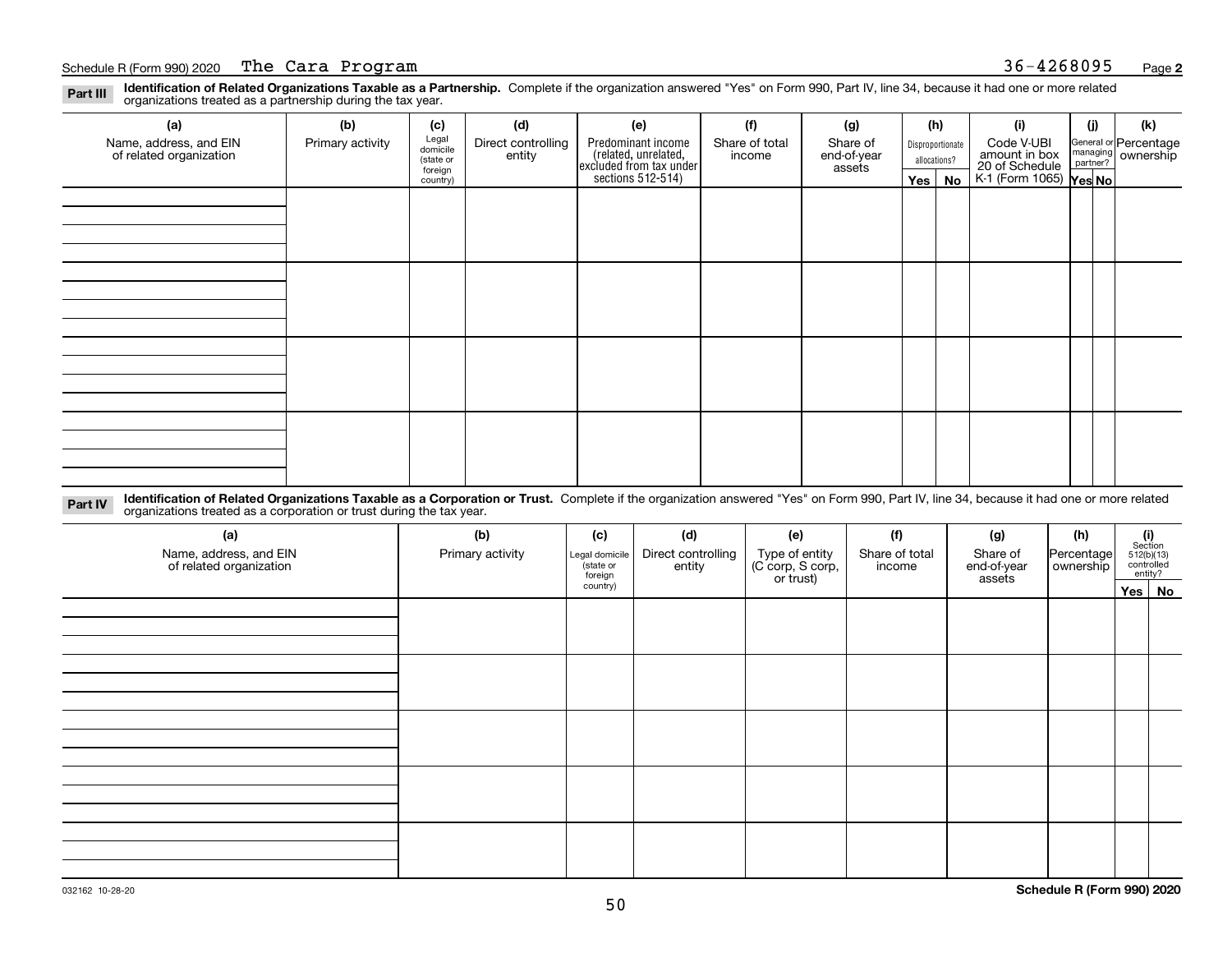### Schedule R(Form 990) 2020 T**he Cara Program 2006 and 2007 2008 2009** 2009 36-4268095 Page

 $\overline{\phantom{0}}$ 

**Part V** T**ransactions With Related Organizations.** Complete if the organization answered "Yes" on Form 990, Part IV, line 34, 35b, or 36.

| Note: Complete line 1 if any entity is listed in Parts II, III, or IV of this schedule. |                                                                                                                                                                                                                                |                |   |  |  |  |
|-----------------------------------------------------------------------------------------|--------------------------------------------------------------------------------------------------------------------------------------------------------------------------------------------------------------------------------|----------------|---|--|--|--|
|                                                                                         | During the tax year, did the organization engage in any of the following transactions with one or more related organizations listed in Parts II-IV?                                                                            |                |   |  |  |  |
|                                                                                         |                                                                                                                                                                                                                                | 1a             |   |  |  |  |
|                                                                                         | b Gift, grant, or capital contribution to related organization(s) mature and contained and contribution to related organization(s)                                                                                             | 1 <sub>b</sub> |   |  |  |  |
|                                                                                         | c Gift, grant, or capital contribution from related organization(s) manufaction(s) and contained a substitution from related organization(s) manufaction contains and contribution from related organization(s) manufaction an | 1c             |   |  |  |  |
|                                                                                         |                                                                                                                                                                                                                                | 1 <sub>d</sub> |   |  |  |  |
|                                                                                         |                                                                                                                                                                                                                                | 1e             |   |  |  |  |
|                                                                                         |                                                                                                                                                                                                                                |                |   |  |  |  |
|                                                                                         | f Dividends from related organization(s) material contents and content to the content of the content of the content of the content of the content of the content of the content of the content of the content of the content o | 1f             |   |  |  |  |
|                                                                                         |                                                                                                                                                                                                                                | 1 <sub>g</sub> |   |  |  |  |
|                                                                                         | h Purchase of assets from related organization(s) manufactured content to content the content of the content of the content of the content of the content of the content of the content of the content of the content of the c | 1 <sub>h</sub> |   |  |  |  |
|                                                                                         | Exchange of assets with related organization(s) www.assettion.com/www.assettion.com/www.assettion.com/www.assettion.com/www.assettion.com/www.assettion.com/www.assettion.com/www.assettion.com/www.assettion.com/www.assettio | 11             |   |  |  |  |
|                                                                                         | Lease of facilities, equipment, or other assets to related organization(s) manufactured content and content and content and content and content and content and content and content and content and content and content and co | 1j             |   |  |  |  |
|                                                                                         |                                                                                                                                                                                                                                |                |   |  |  |  |
|                                                                                         |                                                                                                                                                                                                                                | 1k             |   |  |  |  |
|                                                                                         |                                                                                                                                                                                                                                | 11             |   |  |  |  |
|                                                                                         | m Performance of services or membership or fundraising solicitations by related organization(s)                                                                                                                                | 1 <sub>m</sub> |   |  |  |  |
|                                                                                         |                                                                                                                                                                                                                                | 1n             | X |  |  |  |
|                                                                                         | <b>o</b> Sharing of paid employees with related organization(s)                                                                                                                                                                | 1o             |   |  |  |  |
|                                                                                         |                                                                                                                                                                                                                                |                |   |  |  |  |
|                                                                                         | p Reimbursement paid to related organization(s) for expenses [11111] [12] reasonal content of the separation (s) for expenses [11111] [12] reasonal content in the separation (s) for expenses [1111] [12] reasonal content in | 1p             |   |  |  |  |
|                                                                                         |                                                                                                                                                                                                                                | 1q             |   |  |  |  |
|                                                                                         |                                                                                                                                                                                                                                |                |   |  |  |  |
|                                                                                         | r Other transfer of cash or property to related organization(s)                                                                                                                                                                | 1r             |   |  |  |  |
|                                                                                         |                                                                                                                                                                                                                                | 1s             |   |  |  |  |
|                                                                                         | 2 If the answer to any of the above is "Yes," see the instructions for information on who must complete this line, including covered relationships and transaction thresholds.                                                 |                |   |  |  |  |

| (a)<br>Name of related organization | (b)<br>Transaction<br>type (a-s) | (c)<br>Amount involved | (d)<br>Method of determining amount involved |
|-------------------------------------|----------------------------------|------------------------|----------------------------------------------|
| (1)                                 |                                  |                        |                                              |
| (2)                                 |                                  |                        |                                              |
| (3)                                 |                                  |                        |                                              |
| (4)                                 |                                  |                        |                                              |
| (5)                                 |                                  |                        |                                              |
| (6)                                 |                                  |                        |                                              |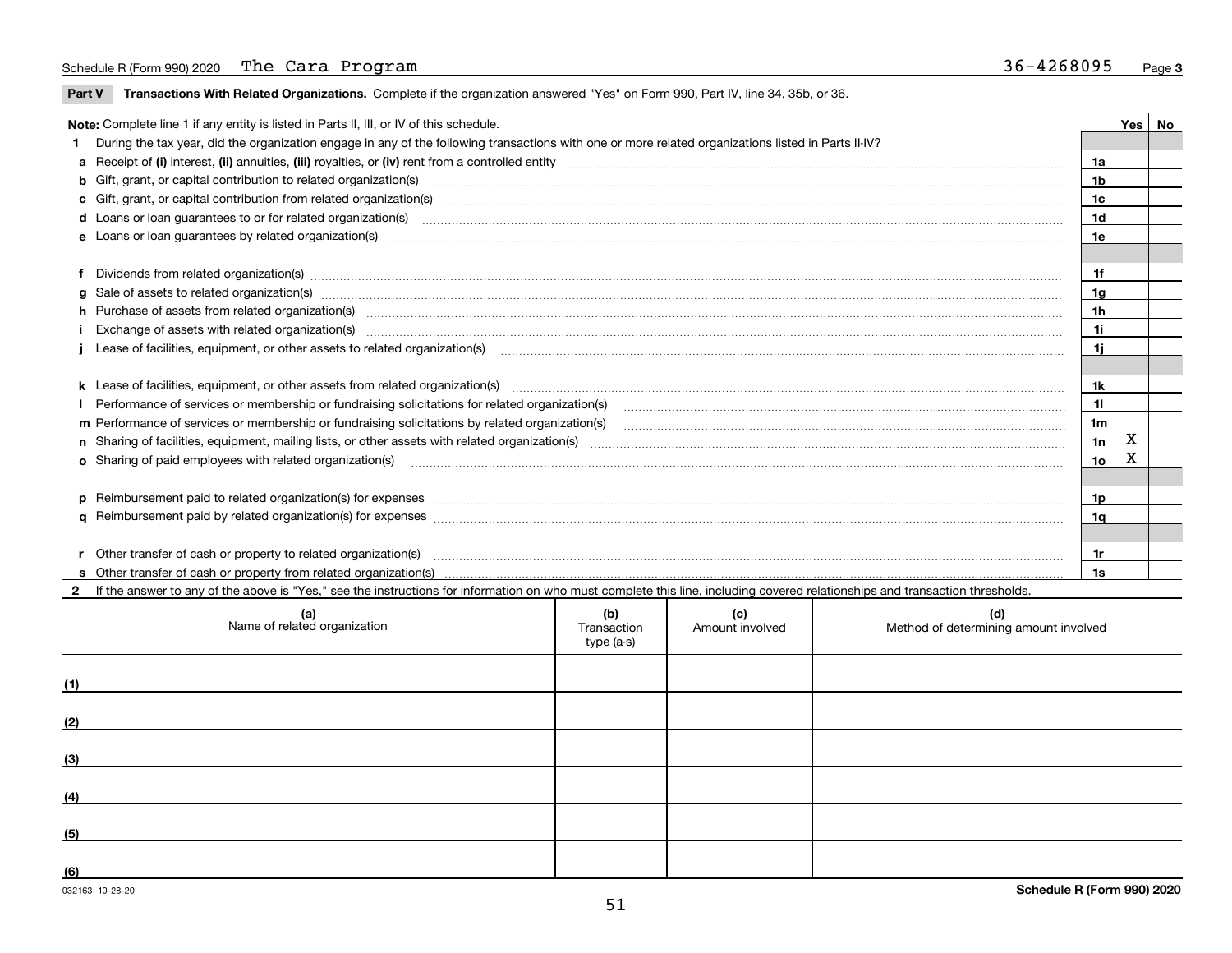### Schedule R(Form 990) 2020 T**he Cara Program** 36-4268095 <sub>Page</sub>

**Part VI Unrelated Organizations Taxable as a Partnership. Complete if the organization answered "Yes" on Form 990, Part IV, line 37.** 

Provide the following information for each entity taxed as a partnership through which the organization conducted more than five percent of its activities (measured by total assets or gross revenue) that was not a related organization. See instructions regarding exclusion for certain investment partnerships.

| ັ                      | ັ<br>ັ           |                   | . .                                                                                        |                                                            |  |          |             |                                  |  |                                                                                                  |        |     |
|------------------------|------------------|-------------------|--------------------------------------------------------------------------------------------|------------------------------------------------------------|--|----------|-------------|----------------------------------|--|--------------------------------------------------------------------------------------------------|--------|-----|
| (a)                    | (b)              | (c)               | (d)                                                                                        | $(e)$<br>Are all<br>partners sec.<br>$501(c)(3)$<br>orgs.? |  | (f)      | (g)         | (h)                              |  | (i)                                                                                              | (i)    | (k) |
| Name, address, and EIN | Primary activity | Legal domicile    |                                                                                            |                                                            |  | Share of | Share of    |                                  |  | Code V-UBI<br>amount in box 20 managing<br>of Schedule K-1<br>(Form 1065)<br>$\overline{Yes}$ No |        |     |
| of entity              |                  | (state or foreign |                                                                                            |                                                            |  | total    | end-of-year | Disproportionate<br>allocations? |  |                                                                                                  |        |     |
|                        |                  | country)          | Predominant income<br>(related, unrelated,<br>excluded from tax under<br>sections 512-514) |                                                            |  | income   | assets      |                                  |  |                                                                                                  |        |     |
|                        |                  |                   |                                                                                            | Yes No                                                     |  |          |             | Yes No                           |  |                                                                                                  | Yes No |     |
|                        |                  |                   |                                                                                            |                                                            |  |          |             |                                  |  |                                                                                                  |        |     |
|                        |                  |                   |                                                                                            |                                                            |  |          |             |                                  |  |                                                                                                  |        |     |
|                        |                  |                   |                                                                                            |                                                            |  |          |             |                                  |  |                                                                                                  |        |     |
|                        |                  |                   |                                                                                            |                                                            |  |          |             |                                  |  |                                                                                                  |        |     |
|                        |                  |                   |                                                                                            |                                                            |  |          |             |                                  |  |                                                                                                  |        |     |
|                        |                  |                   |                                                                                            |                                                            |  |          |             |                                  |  |                                                                                                  |        |     |
|                        |                  |                   |                                                                                            |                                                            |  |          |             |                                  |  |                                                                                                  |        |     |
|                        |                  |                   |                                                                                            |                                                            |  |          |             |                                  |  |                                                                                                  |        |     |
|                        |                  |                   |                                                                                            |                                                            |  |          |             |                                  |  |                                                                                                  |        |     |
|                        |                  |                   |                                                                                            |                                                            |  |          |             |                                  |  |                                                                                                  |        |     |
|                        |                  |                   |                                                                                            |                                                            |  |          |             |                                  |  |                                                                                                  |        |     |
|                        |                  |                   |                                                                                            |                                                            |  |          |             |                                  |  |                                                                                                  |        |     |
|                        |                  |                   |                                                                                            |                                                            |  |          |             |                                  |  |                                                                                                  |        |     |
|                        |                  |                   |                                                                                            |                                                            |  |          |             |                                  |  |                                                                                                  |        |     |
|                        |                  |                   |                                                                                            |                                                            |  |          |             |                                  |  |                                                                                                  |        |     |
|                        |                  |                   |                                                                                            |                                                            |  |          |             |                                  |  |                                                                                                  |        |     |
|                        |                  |                   |                                                                                            |                                                            |  |          |             |                                  |  |                                                                                                  |        |     |
|                        |                  |                   |                                                                                            |                                                            |  |          |             |                                  |  |                                                                                                  |        |     |
|                        |                  |                   |                                                                                            |                                                            |  |          |             |                                  |  |                                                                                                  |        |     |
|                        |                  |                   |                                                                                            |                                                            |  |          |             |                                  |  |                                                                                                  |        |     |
|                        |                  |                   |                                                                                            |                                                            |  |          |             |                                  |  |                                                                                                  |        |     |
|                        |                  |                   |                                                                                            |                                                            |  |          |             |                                  |  |                                                                                                  |        |     |
|                        |                  |                   |                                                                                            |                                                            |  |          |             |                                  |  |                                                                                                  |        |     |
|                        |                  |                   |                                                                                            |                                                            |  |          |             |                                  |  |                                                                                                  |        |     |
|                        |                  |                   |                                                                                            |                                                            |  |          |             |                                  |  |                                                                                                  |        |     |
|                        |                  |                   |                                                                                            |                                                            |  |          |             |                                  |  |                                                                                                  |        |     |
|                        |                  |                   |                                                                                            |                                                            |  |          |             |                                  |  |                                                                                                  |        |     |
|                        |                  |                   |                                                                                            |                                                            |  |          |             |                                  |  |                                                                                                  |        |     |
|                        |                  |                   |                                                                                            |                                                            |  |          |             |                                  |  |                                                                                                  |        |     |
|                        |                  |                   |                                                                                            |                                                            |  |          |             |                                  |  |                                                                                                  |        |     |
|                        |                  |                   |                                                                                            |                                                            |  |          |             |                                  |  |                                                                                                  |        |     |
|                        |                  |                   |                                                                                            |                                                            |  |          |             |                                  |  |                                                                                                  |        |     |
|                        |                  |                   |                                                                                            |                                                            |  |          |             |                                  |  |                                                                                                  |        |     |
|                        |                  |                   |                                                                                            |                                                            |  |          |             |                                  |  |                                                                                                  |        |     |
|                        |                  |                   |                                                                                            |                                                            |  |          |             |                                  |  |                                                                                                  |        |     |
|                        |                  |                   |                                                                                            |                                                            |  |          |             |                                  |  |                                                                                                  |        |     |
|                        |                  |                   |                                                                                            |                                                            |  |          |             |                                  |  |                                                                                                  |        |     |
|                        |                  |                   |                                                                                            |                                                            |  |          |             |                                  |  |                                                                                                  |        |     |
|                        |                  |                   |                                                                                            |                                                            |  |          |             |                                  |  |                                                                                                  |        |     |
|                        |                  |                   |                                                                                            |                                                            |  |          |             |                                  |  |                                                                                                  |        |     |

**Schedule R (Form 990) 2020**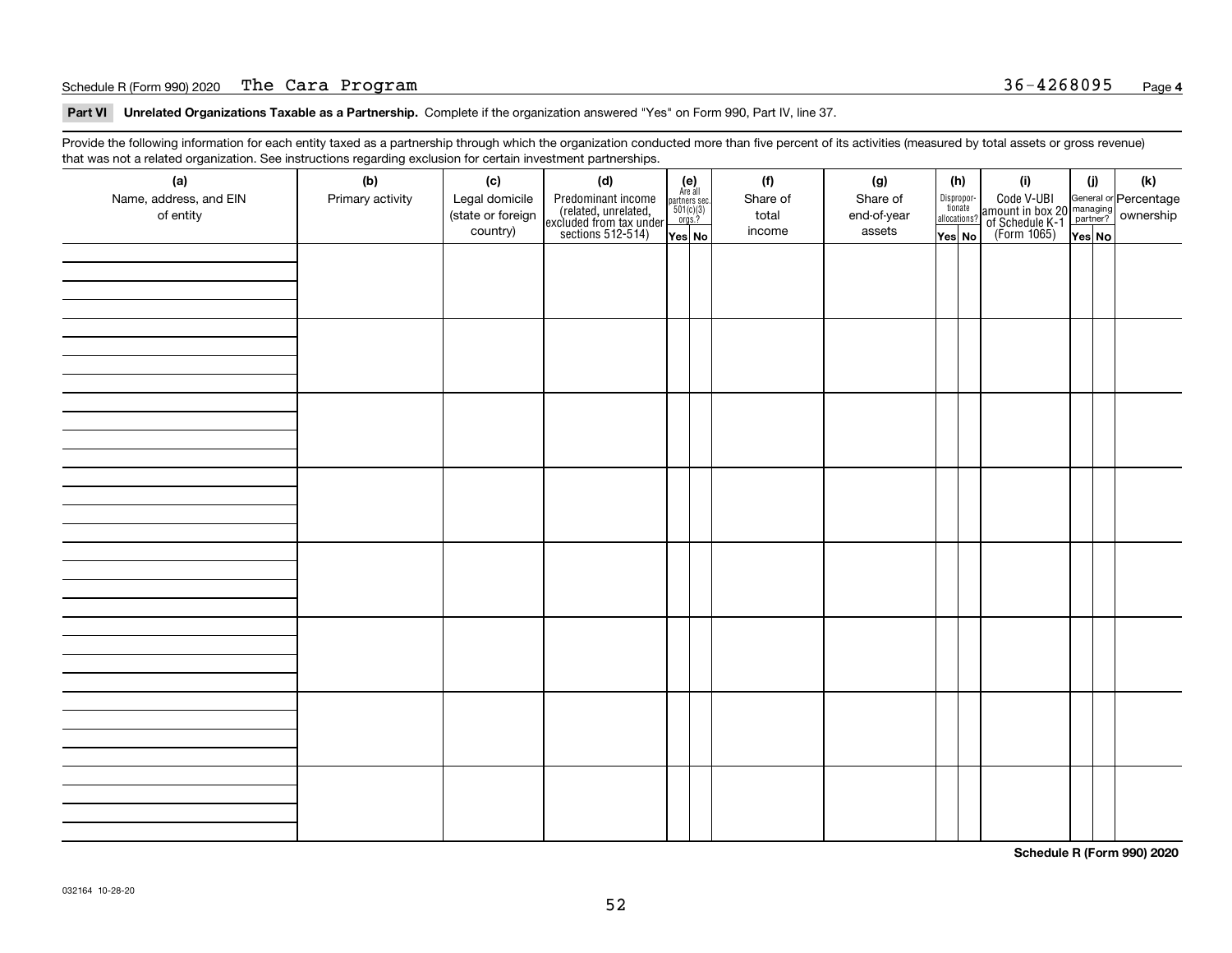|  | Part VII   Supplemental Information |  |
|--|-------------------------------------|--|
|--|-------------------------------------|--|

Provide additional information for responses to questions on Schedule R. See instructions.

032165 10-28-20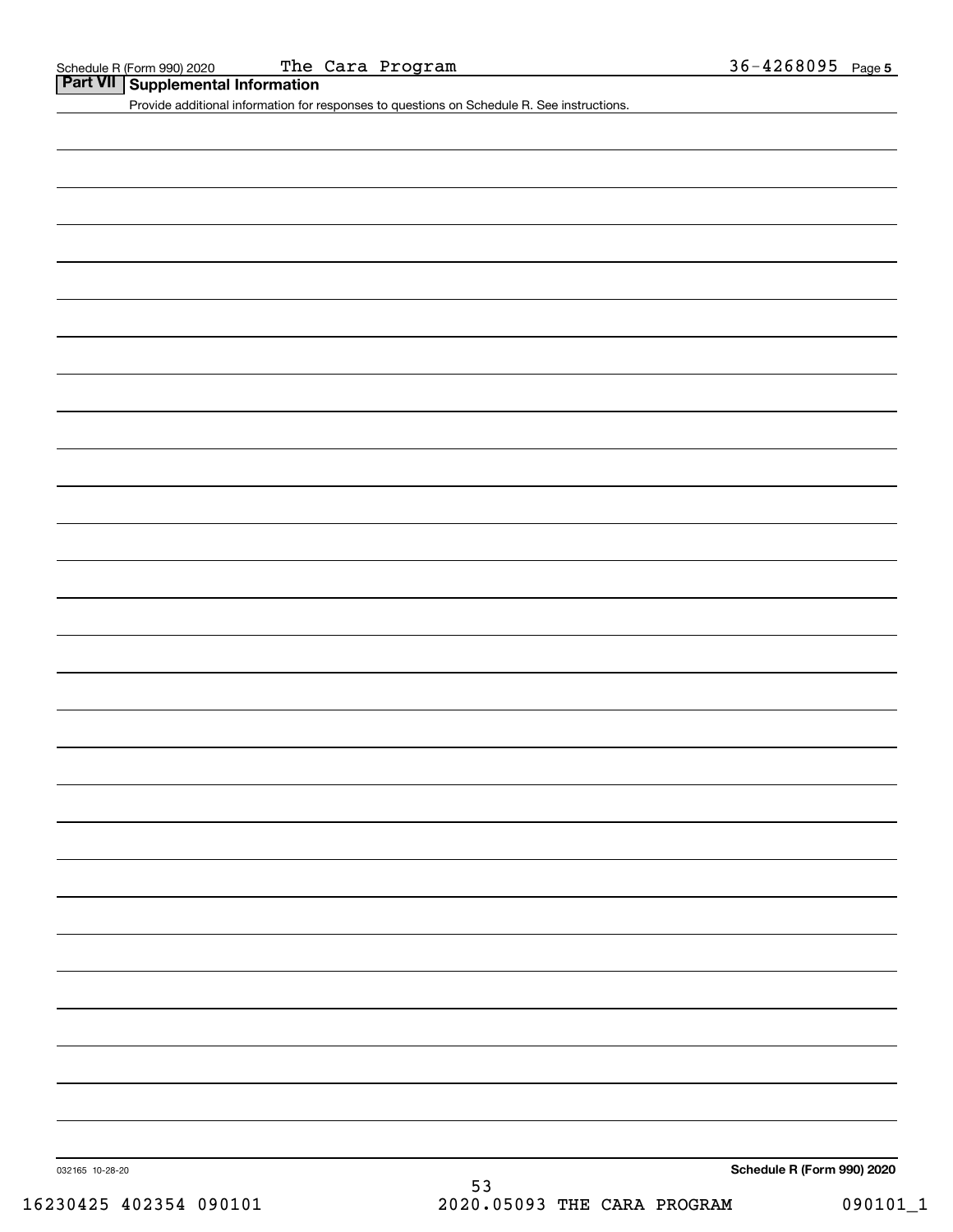|                 | For Office Use Only                                   | <b>ILLINOIS CHARITABLE ORGANIZATION ANNUAL REPORT</b>                                                         |                                               |                    | Form AG990-IL<br>Revised 1/19             |
|-----------------|-------------------------------------------------------|---------------------------------------------------------------------------------------------------------------|-----------------------------------------------|--------------------|-------------------------------------------|
| PMT#            |                                                       | <b>Attorney General KWAME RAOUL State of Illinois</b>                                                         |                                               |                    |                                           |
|                 |                                                       | Charitable Trust Bureau, 100 West Randolph<br>11th Floor, Chicago, Illinois 60601                             |                                               |                    | $CO# 01-03481501$                         |
|                 |                                                       |                                                                                                               |                                               |                    | Check all items attached:                 |
| AMT             |                                                       | <b>Report for the Fiscal Period:</b>                                                                          | $\overline{\mathbf{x}}$                       |                    | Copy of IRS Return                        |
|                 |                                                       |                                                                                                               | $\overline{\mathbf{x}}$<br><b>Make Checks</b> |                    | <b>Audited Financial Statements</b>       |
|                 |                                                       | Beginning 07/01/2020                                                                                          | Payable to<br>the Illinois                    |                    | Copy of Form IFC                          |
| <b>INIT</b>     |                                                       |                                                                                                               | Charity                                       |                    | \$15.00 Annual Report Filing Fee          |
|                 |                                                       | & Ending<br>06/30/2021                                                                                        | <b>Bureau Fund</b>                            |                    | \$100.00 Late Report Filing Fee           |
|                 | Federal ID # $36 - 4268095$                           | M <sub>0</sub><br><b>DAY</b><br>YR                                                                            |                                               |                    | M <sub>0</sub><br>DAY<br>YR.              |
|                 | Are contributions to the organization tax deductible? | $\overline{X}$ Yes<br><b>No</b>                                                                               | Date Organization was created:                |                    | 01/05/1999                                |
|                 | LEGAL                                                 |                                                                                                               | Year-end<br>amounts                           |                    |                                           |
|                 | NAME The Cara Program                                 |                                                                                                               | A) ASSETS                                     | $A)$ \$            | 14, 262, 035.                             |
|                 | <b>MAIL</b><br>ADDRESS 237 S DesPlaines               |                                                                                                               | B) LIABILITIES                                | $B)$ \$            | 3,693,766.                                |
|                 | CITY, STATE Chicago, IL                               |                                                                                                               | C) NET ASSETS                                 | $C)$ \$            | 10,568,269.                               |
|                 | ZIP CODE 60661                                        |                                                                                                               |                                               |                    |                                           |
| L.              |                                                       | SUMMARY OF ALL REVENUE ITEMS DURING THE YEAR:                                                                 | PERCENTAGE                                    |                    | <b>AMOUNT</b>                             |
|                 |                                                       | D) PUBLIC SUPPORT, CONTRIBUTIONS & PROGRAM SERVICE REV. (GROSS AMTS.)                                         | 72.660%                                       | $D)$ \$            | 9,424,803.                                |
|                 | GOVERNMENT GRANTS & MEMBERSHIP DUES<br>E)             |                                                                                                               | 26.566%                                       | $E)$ \$            | $\overline{3,445}$ , 868.                 |
|                 | OTHER REVENUES<br>F)                                  |                                                                                                               | 0.774%                                        | $F)$ \$            | 100, 350.                                 |
|                 |                                                       |                                                                                                               |                                               |                    |                                           |
|                 |                                                       | G) TOTAL REVENUE, INCOME AND CONTRIBUTIONS RECEIVED (ADD D, E, & F)                                           | $100 \%$                                      | $G)$ \$            | 12,971,021.                               |
|                 |                                                       | II. SUMMARY OF ALL EXPENDITURES DURING THE YEAR:                                                              |                                               |                    |                                           |
|                 | H) OPERATING CHARITABLE PROGRAM EXPENSE               |                                                                                                               | 75.502%                                       | $H)$ \$            | 8, 298, 557.                              |
|                 |                                                       |                                                                                                               |                                               |                    |                                           |
|                 | EDUCATION PROGRAM SERVICE EXPENSE<br>$\mathsf{I}$     |                                                                                                               | $\frac{0}{0}$                                 | $1)$ \$            |                                           |
|                 |                                                       |                                                                                                               |                                               |                    |                                           |
|                 | J)                                                    | TOTAL CHARITABLE PROGRAM SERVICE EXPENSE (ADD H & I)                                                          | 75.502%                                       | $J)$ \$            | 8,298,557.                                |
|                 |                                                       | J1) JOINT COSTS ALLOCATED TO PROGRAM SERVICES (INCLUDED IN J):<br>$\frac{3}{2}$                               |                                               |                    |                                           |
|                 |                                                       |                                                                                                               |                                               |                    |                                           |
|                 | GRANTS TO OTHER CHARITABLE ORGANIZATIONS<br>K)        |                                                                                                               | 1.559%                                        | $K)$ \$            | 171,382.                                  |
|                 |                                                       |                                                                                                               |                                               |                    |                                           |
|                 | L)                                                    | TOTAL CHARITABLE PROGRAM SERVICE EXPENDITURE (ADD J & K)                                                      | 77.061%                                       | $L)$ \$            | 8,469,939.                                |
|                 |                                                       |                                                                                                               |                                               |                    |                                           |
|                 | M) MANAGEMENT AND GENERAL EXPENSE                     |                                                                                                               | 12.960%                                       | $M)$ \$            | 1,424,441.                                |
|                 |                                                       |                                                                                                               |                                               |                    |                                           |
|                 | N) FUNDRAISING EXPENSE                                |                                                                                                               | 9.979%                                        | $N)$ \$            | 1,096,764.                                |
|                 |                                                       |                                                                                                               |                                               |                    | 10,991,144.                               |
|                 | 0) TOTAL EXPENDITURES THIS PERIOD (ADD L, M, & N)     |                                                                                                               | 100 %                                         | $0)$ \$            |                                           |
|                 |                                                       | III. SUMMARY OF ALL PAID FUNDRAISER AND CONSULTANT ACTIVITIES:                                                |                                               |                    |                                           |
|                 | PROFESSIONAL FUNDRAISERS:                             | (Attach Attorney General Report of Individual Fundraising Campaign-Form IFC. One for each PFR.)               |                                               |                    |                                           |
|                 |                                                       | P) TOTAL AMOUNT RAISED BY PAID PROFESSIONAL FUNDRAISERS                                                       | 100 %                                         | $P)$ \$            | 0.                                        |
|                 |                                                       |                                                                                                               |                                               |                    |                                           |
|                 | TOTAL FUNDRAISERS FEES AND EXPENSES<br>$\Omega$       |                                                                                                               | $\frac{0}{0}$                                 | $Q$ ) \$           |                                           |
|                 |                                                       |                                                                                                               |                                               |                    |                                           |
|                 | NET RECEIVED BY THE CHARITY (P MINUS Q=R)<br>R)       |                                                                                                               | $\%$                                          | $R)$ \$            |                                           |
|                 | PROFESSIONAL FUNDRAISING CONSULTANTS;                 |                                                                                                               |                                               |                    |                                           |
|                 |                                                       | S) TOTAL AMOUNT PAID TO PROFESSIONAL FUNDRAISING CONSULTANTS                                                  |                                               | $S)$ \$            | 0.                                        |
|                 |                                                       | IV. COMPENSATION TO THE (3) HIGHEST PAID PERSONS DURING THE YEAR:                                             |                                               |                    |                                           |
|                 |                                                       | T) NAME, TITLE: Maria Kim, President & CEO                                                                    |                                               | $T)$ \$<br>$U)$ \$ | 220,431.                                  |
|                 |                                                       | U) NAME, TITLE: Joel Pomerenk, Chief Financial Officer<br>V) NAME, TITLE: Robert White, Chief Program Officer |                                               | $V)$ \$            | 181,924.<br>111,692.                      |
|                 |                                                       |                                                                                                               |                                               |                    |                                           |
| V.              |                                                       | <b>CHARITABLE PROGRAM DESCRIPTION:</b> CHARITABLE PROGRAM (3 HIGHEST BY \$ EXPENDED)                          |                                               |                    | List on back side of instructions<br>CODE |
| 098091 04-22-20 |                                                       | W) DESCRIPTION: The Cara Program (dba Cara) unlocks the power                                                 |                                               | $W)$ #             | 126                                       |
|                 | X)                                                    | DESCRIPTION: and purpose within our communities and ourselves                                                 |                                               | $X)$ #             | 126                                       |
|                 |                                                       | Y) DESCRIPTION: to achieve real and lasting success.                                                          |                                               | $Y)$ #             | 126                                       |